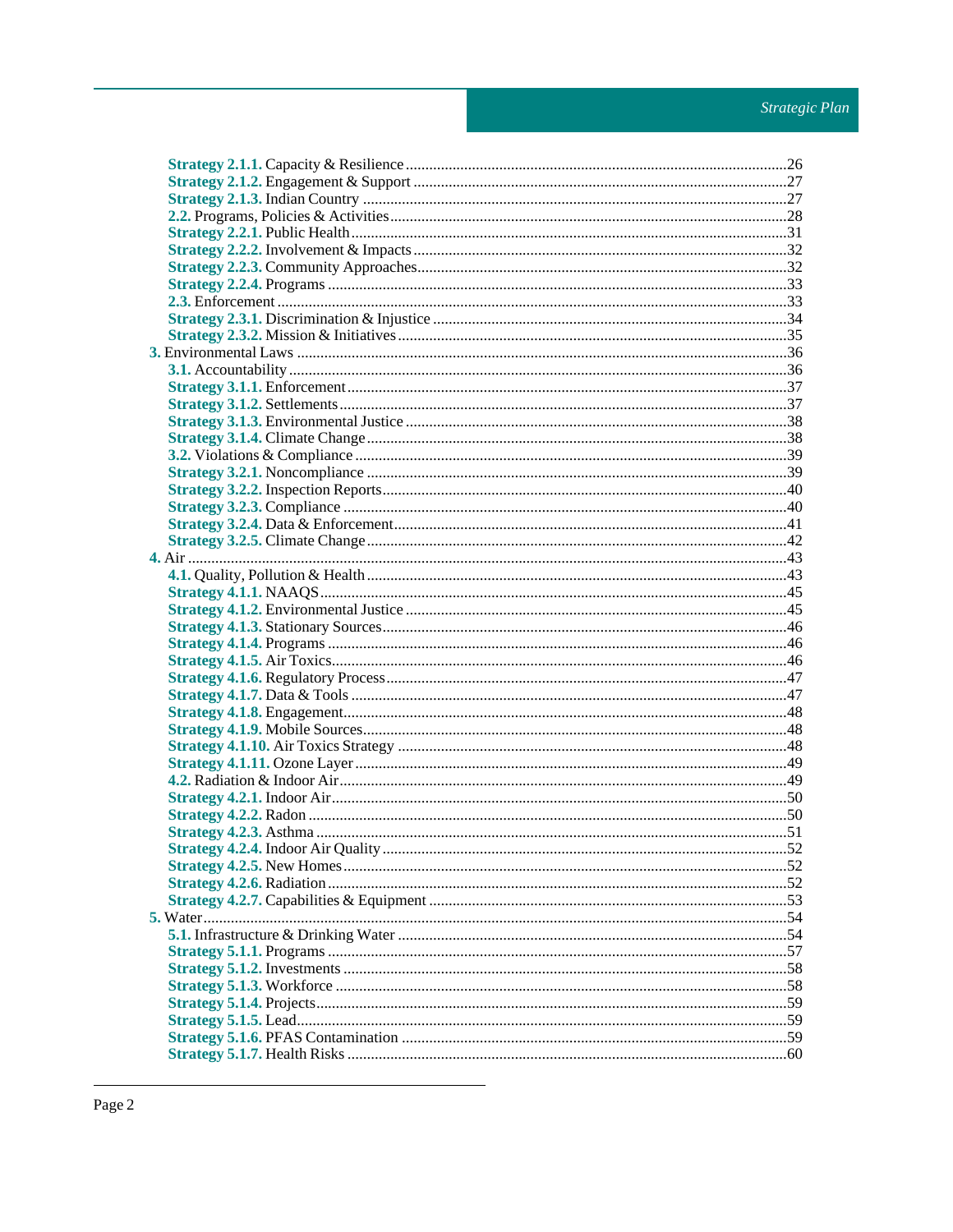# Strategic Plan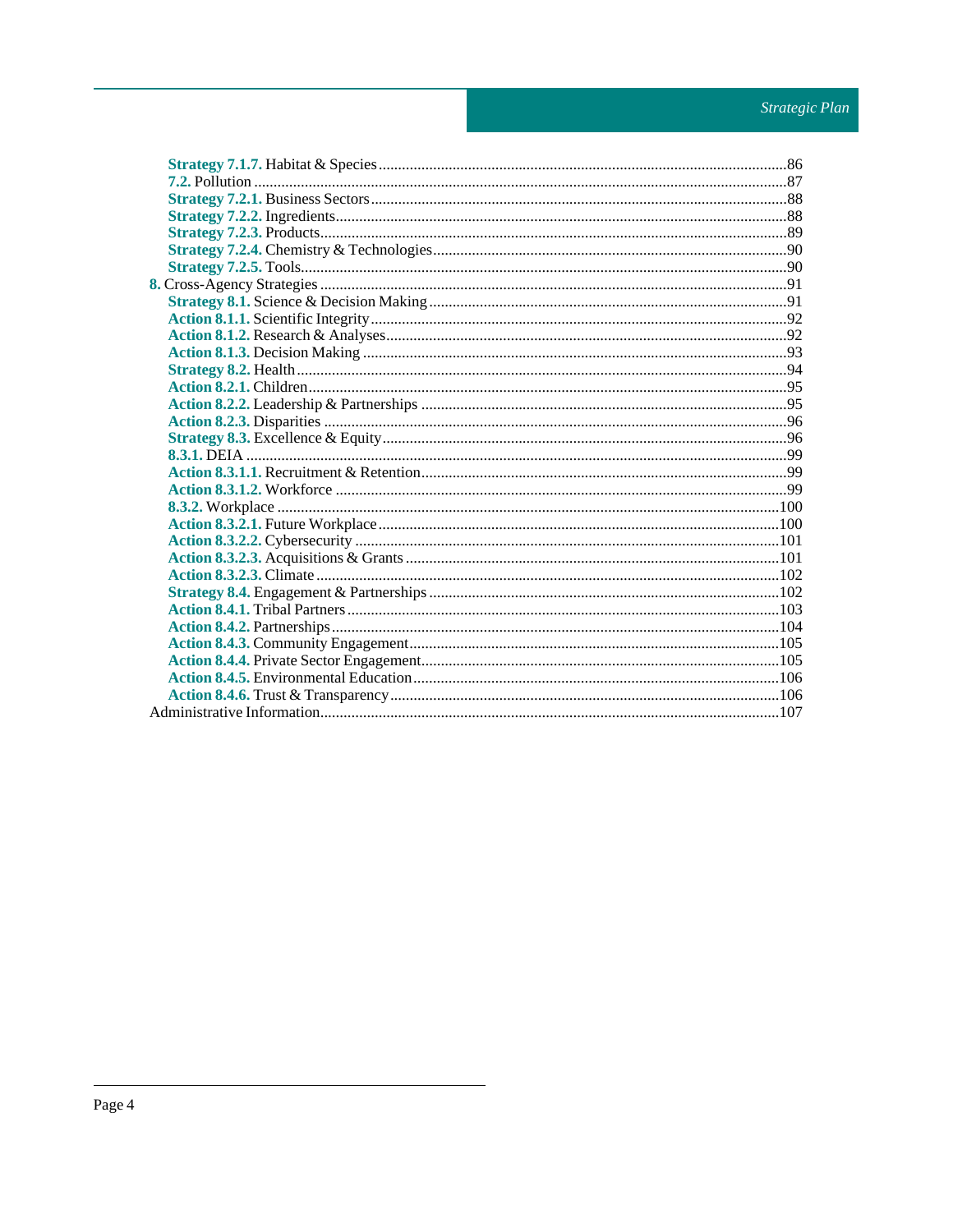# *Strategic Plan*



# **U.S. Environmental Protection Agency (EPA)**

**Michael Regan**: *Administrator*

# <span id="page-4-0"></span>Vision

Healthy environment, healthy humans

# <span id="page-4-1"></span>Mission

To Protect Human Health and the Environment

# <span id="page-4-2"></span>Values

**Principles**

**Science:** Follow the Science

Law: Follow the Law

**Transparency**: Be Transparent

**Justice**: Advance Justice and Equity

**Equity**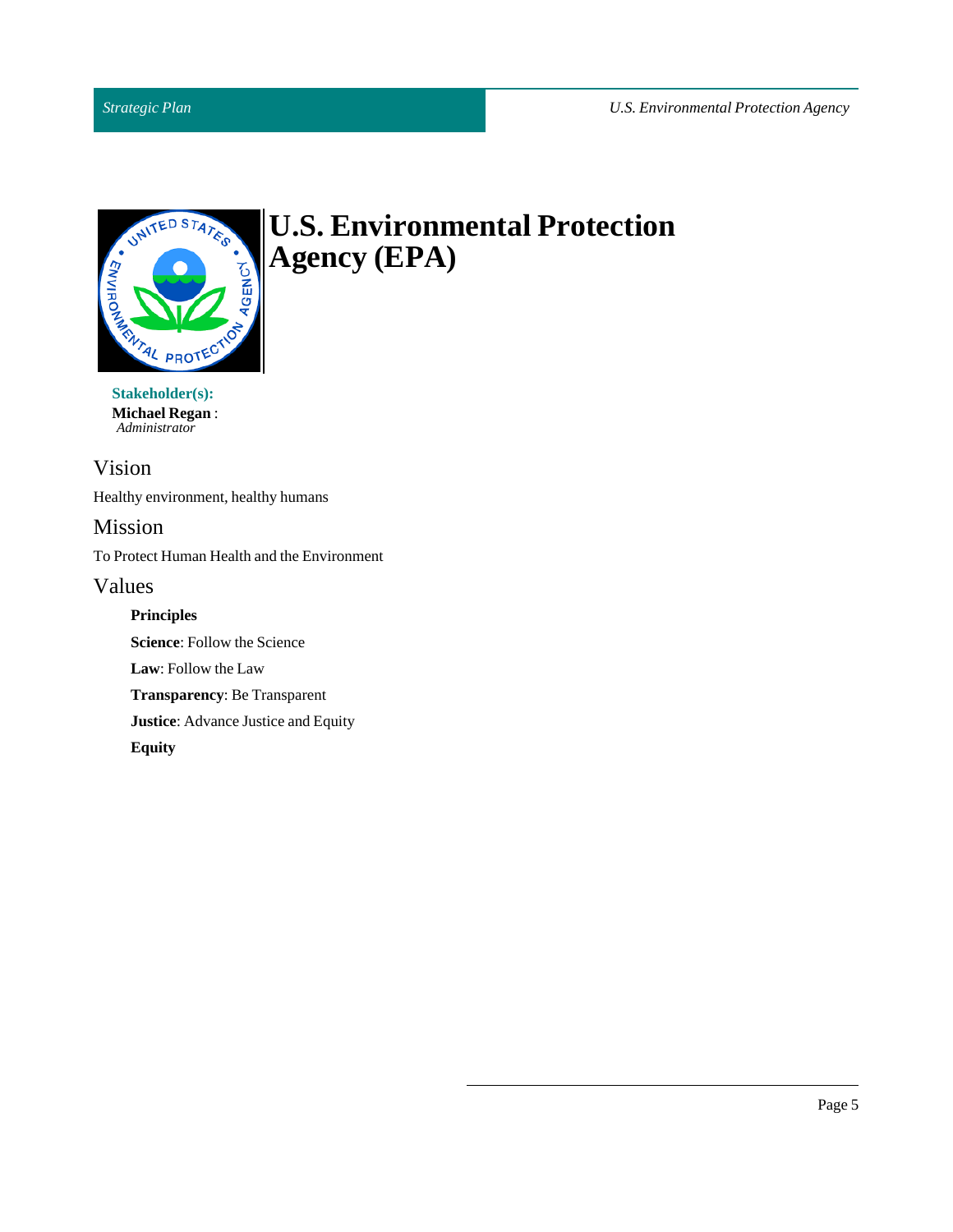# <span id="page-5-0"></span>**1. Climate Change**

# *Tackle the Climate Crisis*

Cut pollution that causes climate change and increase the adaptive capacity of Tribes, states, territories, and communities. ~ The impacts of climate change affect people in every region of the country, threatening lives and livelihoods and damaging infrastructure, ecosystems, and social systems. Global annually-averaged surface air temperature has increased by about  $1.8^{\circ}F(1.0^{\circ}C)$  over the last 115 years (1901–2016), making this period the warmest in the history of modern civilization. The last few years have seen record-breaking, climate-related weather extremes; increased droughts, flooding, and wildfires; increasing surface, atmospheric, and oceanic temperatures; melting glaciers; diminishing snow cover; shrinking sea ice; rising sea levels; ocean acidification; and increasing atmospheric water vapor.

Climate change also exacerbates existing pollution problems and environmental stressors impacting the nation's land, air, and water and the people who depend on them. Overburdened and underserved communities and individuals are particularly vulnerable to these impacts, including low-income communities and communities of color, children, the elderly, Tribes, and indigenous peoples. In addition, climate-driven famine, property loss, mass migrations, human conflict, species extinctions, and ecosystem failures have significant humanitarian and national security implications.

EPA will take bold steps and align its actions to respond decisively to the climate crisis. As part of a whole-of-government approach, EPA must aggressively tackle the climate crisis by helping the nation reduce greenhouse gas (GHG) emissions and anticipate, prepare for, and adapt to or recover from the impacts of climate change. Policies to tackle climate change must address the disproportionate vulnerability of low-income communities and communities of color while also dealing with the legacy pollution those communities continue to endure.

Climate change is a global issue and domestic action must go hand in hand with international leadership. EPA will continue to share its expertise internationally, while learning from the expertise of others. EPA's programs will not only drive emissions reductions and resilience across the country but will help the U.S. to lead by example on the global stage and provide the foundation for science-based national and international climate mitigation and adaptation goals.

# <span id="page-5-1"></span>**1.1.** Emissions

### *Reduce Emissions that Cause Climate Change*

Aggressively reduce the emissions of greenhouse gases from all sectors while increasing energy and resource efficiency and the use of renewable energy. ~ Greenhouse gases (GHGs) from human activities are the most significant driver of observed climate change since the mid-20th century. As GHG emissions from human activities increase, they build up in the atmosphere and warm the climate, leading to increasingly destructive changes around the world— in the atmosphere, on land, and in the oceans. Steep and swift reductions in GHG emissions are essential to avoid the most catastrophic consequences of climate change. With its regulatory authority, technical and programmatic expertise, and mission to protect human health and the environment. EPA can drive significant emissions reductions to mitigate climate change. EPA will cut emissions by exercising its authorities to regulate GHG pollutants, including carbon dioxide (CO2), methane, and hydrofluorocarbons (HFCs), across key sectors. As a complement, EPA will accelerate private and public sector mitigation with partnership programs that address market barriers, encourage leadership, and support Tribal, state, and local governments' efforts to drive down emissions. Tackling the climate crisis will require deep gains in energy efficiency and in decarbonization of buildings, transportation, and the power and industrial sectors. EPA will collaborate closely with stakeholders to drive energy efficiency, grid decarbonization, and zero emissions mobility. EPA publishes GHG emissions data and applies tools such as the social cost of greenhouse gases, multipollutant analysis, reviews of environmental impact statements, permitting, and technical assistance. EPA also promotes recycling and encourages reducing the use of resources. Together, these approaches will produce measurable reductions in GHG emissions. Deep emission reductions will require significant transitions in technologies and energy systems that must be informed by community-level engagement, input, and analysis. Climate change is a crisis for the United States and the world, and EPA must respond accordingly and make the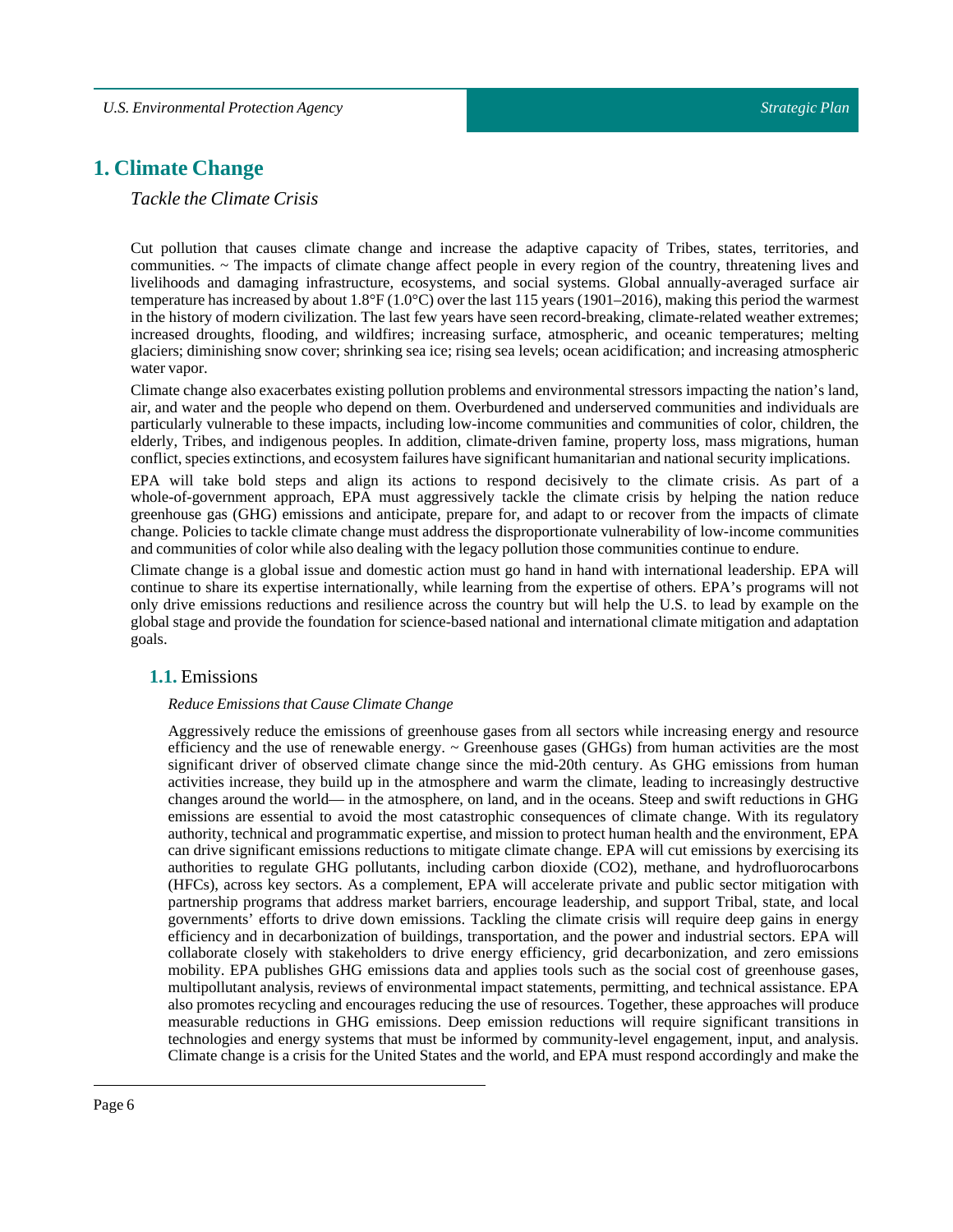transition to a less carbon-intensive existence. EPA will take all measures within its authorities to speed this transition and will do so in a just, equitable, and inclusive manner.

## **Performance Indicators**

# **LTPG 1.1.1 GHG Rules**

| <b>Description</b>                                                                                                                                                                                        | Type   | <b>Status</b> | <b>Start Date</b> | <b>End Date</b> |
|-----------------------------------------------------------------------------------------------------------------------------------------------------------------------------------------------------------|--------|---------------|-------------------|-----------------|
| By September 30, 2026,                                                                                                                                                                                    | Target | Promulgated   |                   | 2026-09-30      |
| promulgate final rules to<br>reduce greenhouse gas (GHG)<br>emissions from light duty,<br>medium-duty, and heavy-duty<br>vehicles; electric utility<br>generating units; and the oil<br>and gas industry. | Actual |               |                   | 2026-09-30      |

# **LTPG 1.1.2 GHG Emissions Reduction**

| <b>Description</b>                                                                                                                                                                             | Type   | <b>Status</b>   | <b>Start Date</b> | <b>End Date</b> | MMTCO <sub>2e</sub> |
|------------------------------------------------------------------------------------------------------------------------------------------------------------------------------------------------|--------|-----------------|-------------------|-----------------|---------------------|
| By September 30,                                                                                                                                                                               | Target |                 | 2025-10-01        | 2026-09-30      | 545                 |
| 2026, EPA's climate<br>partnership programs<br>will reduce expected<br>annual greenhouse<br>gas (GHG) emissions<br>by 545 million metric<br>tons of carbon<br>dioxide equivalent<br>(MMTCO2e). | Actual | <b>Baseline</b> | 2019-01-01        | 2019-12-31      | 518.6               |
|                                                                                                                                                                                                | Actual |                 | 2025-10-01        | 2026-09-30      | 518.6               |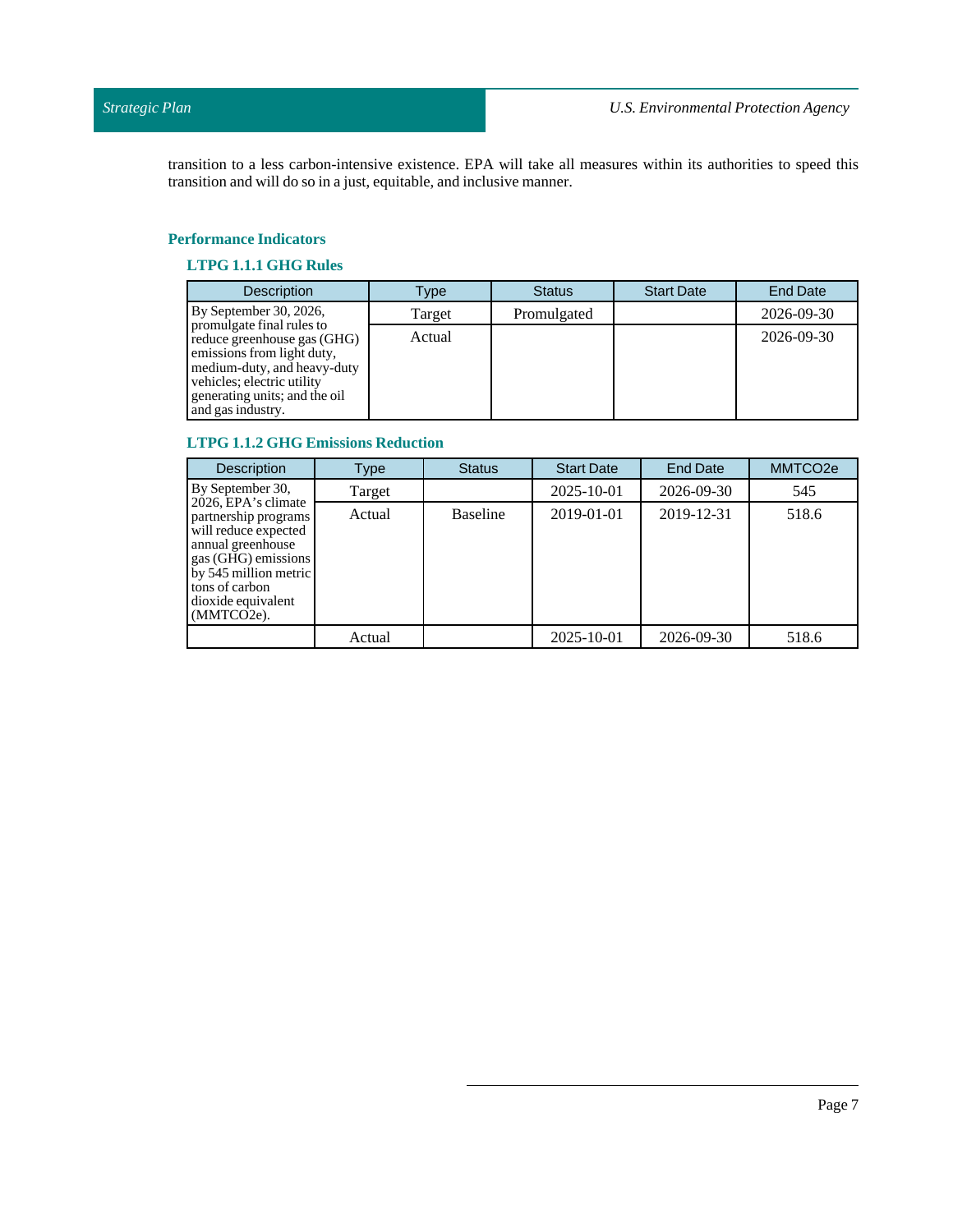| Description                                                                                                                                                                                                                                                                                                                                                                                                                                                                                                                                       | <b>Type</b> | <b>Status</b>   | <b>Start Date</b> | <b>End Date</b> | MMTCO <sub>2e</sub> |
|---------------------------------------------------------------------------------------------------------------------------------------------------------------------------------------------------------------------------------------------------------------------------------------------------------------------------------------------------------------------------------------------------------------------------------------------------------------------------------------------------------------------------------------------------|-------------|-----------------|-------------------|-----------------|---------------------|
| Phase down the                                                                                                                                                                                                                                                                                                                                                                                                                                                                                                                                    | Target      | Reduced         |                   | 2023-09-30      | 273.5               |
| production and<br>consumption of<br>hydrofluorocarbons<br>$(HFCs)$ . By<br>September 30, 2023,<br>annual U.S.<br>consumption of<br>HFCs will be 10%<br>below the baseline of<br>303.9 million metric<br>tons of carbon<br>dioxide equivalent<br>(MMTCO2e)<br>consistent with the<br>HFC phasedown<br>schedule in the<br>American Innovation<br>and Manufacturing<br>(AIM) Act and<br>codified in the<br>implementing<br>regulations. A 10%<br>reduction would<br>decrease the U.S.<br>consumption limit to<br>less than 273.5<br>MMTCO2e in 2023. | Actual      | <b>Baseline</b> |                   | 2021-09-30      | 303.9               |
|                                                                                                                                                                                                                                                                                                                                                                                                                                                                                                                                                   | Actual      |                 |                   | 2023-09-30      | 303.9               |

#### **APG 1.1.1 HFCs Consumption**

# <span id="page-7-0"></span>**Strategy 1.1.1.** GHG Emissions

*Drive down GHG emissions and reduce future climate change impacts.*

As part of the Administration's comprehensive approach to tackling the climate crisis, EPA will act boldly to drive down GHG emissions and reduce future climate change impacts. EPA will ensure a robust process of engagement with communities that have historically experienced disproportionate exposure to pollution to ensure policy solutions begin to repair this harmful legacy.

#### **Performance Indicators**

| Description        | $v_{\rm p}$ | <b>Start Date</b> | End Date |
|--------------------|-------------|-------------------|----------|
|                    | Target      |                   |          |
| [To be determined] | Actual      |                   |          |

# <span id="page-7-1"></span>**Strategy 1.1.2.** GHG Sources

*Reduce the emissions of GHGs from mobile and stationary sources.*

Regulatory Approaches: EPA regulations will reduce the emissions of GHGs from mobile and stationary sources. Under the American Innovation and Manufacturing (AIM) Act of 2020, EPA will phase down the production and import of HFCs, which are highly potent GHGs commonly used in refrigerators, air conditioners, and many other applications. The AIM Act directs EPA to sharply reduce production and consumption of these harmful GHG pollutants by using an allowance allocation and trading program. EPA's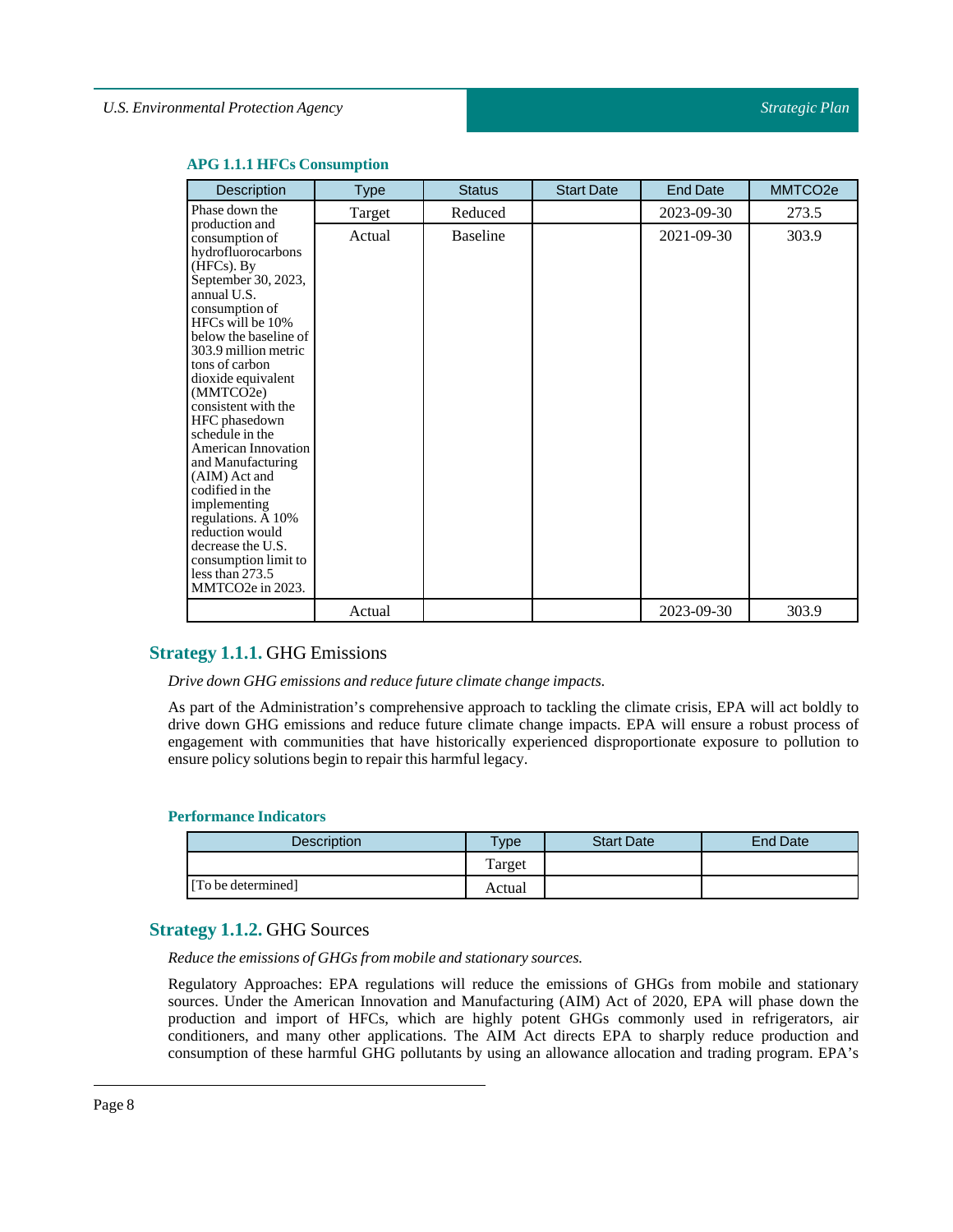implementation of the AIM Act will decrease the production and import of HFCs in the United States by 85 percent over the next 15 years. A global HFC phasedown is expected to avoid up to 0.5°C of global warming by 2100. EPA will also consider complementary regulations consistent with the AIM Act to require sector-based transitions away from high Global Warming Potential HFCs and establish additional HFC management requirements to further reduce use and emissions of HFCs.

The transportation sector is the largest source of GHG emissions in the United States. EPA will reduce GHGs from the two largest sources of GHG emissions in the transportation sector: light-duty and heavy-duty vehicles. EPA will set robust federal GHG emissions standards for passenger cars and lightduty trucks to secure pollution reductions through Model Year (MY) 2026. EPA also will set standards for MY 2027 and beyond to speed the transition of the light-duty vehicle fleet toward a zero emissions future and will update air pollution standards for heavy-duty vehicles. The regulations will set the U.S. on a course to achieve aggressive reductions in GHG and other harmful pollutant emissions from highway transportation. EPA will drive GHG reductions while protecting fair competition in the marketplace by testing motor vehicles, heavy-duty engines, nonroad engines, and fuels that enter the U.S. market to certify they comply with federal clean air, GHG, and fuel economy standards. This will pave the way for faster adoption of zero-emission technologies and substantial improvements in air quality, particularly in communities living near heavily traveled corridors.

Electricity production generates the second largest share of GHG emissions. Approximately 62 percent of U.S. electricity comes from burning fossil fuels, mostly coal and natural gas. 11 Executive Order 13990: Protecting Public Health and the Environment and Restoring Science to Tackle the Climate Crisis12 directs EPA to revise and address, as appropriate, the regulation of GHGs from power plants under Section 111 of the Clean Air Act. Section 111(d) specifically provides states with a central role in developing plans to implement and enforce limits on pollution from existing sources, subject to emission guidelines issued by EPA. EPA will issue and implement rules to reduce GHG pollution from fossil-fuel fired power plants and work closely with Tribes, states, and local agencies to implement them.

The oil and natural gas industry is the largest industrial source of U.S. emissions of methane, a potent GHG, and its facilities and operations also emit smog-forming volatile organic compounds and toxic air pollutants such as benzene. As part of the Administration's comprehensive approach to tackling the climate crisis, EPA will issue and implement rules to reduce methane and other harmful pollutants from new and existing sources in the oil and natural gas industry. These actions meet the requirements of President Biden's Executive Order 13990 and are key steps toward EPA's commitment to deliver public health protections from methane pollution for communities across America.

Congress created the Renewable Fuel Standard (RFS) program to reduce GHG emissions and expand the nation's renewable fuels sector while reducing reliance on imported oil. The RFS program requires a certain volume of renewable fuel to replace or reduce the quantity of petroleum-based transportation fuel, heating oil, or jet fuel. EPA will continue to implement the RFS program, including the associated credit trading systems. Separately, EPA will continue work with partners on programs to control emissions from marine and aircraft engines, which are significant contributors to U.S. and global GHG emissions.

EPA will facilitate net emission and air quality analyses of increased electric vehicle (EV) use.

| <b>Description</b> | Type   | <b>Start Date</b> | End Date |
|--------------------|--------|-------------------|----------|
|                    | Target |                   |          |
| [To be determined] | Actual |                   |          |

#### **Performance Indicators**

# <span id="page-8-0"></span>**Strategy 1.1.3.** Climate Change

#### *Improve models of climate change impacts.*

Science and Disclosure: EPA will improve models of climate change impacts, including how risks and economic impacts can be reduced under mitigation and adaptation scenarios. The Agency will advance the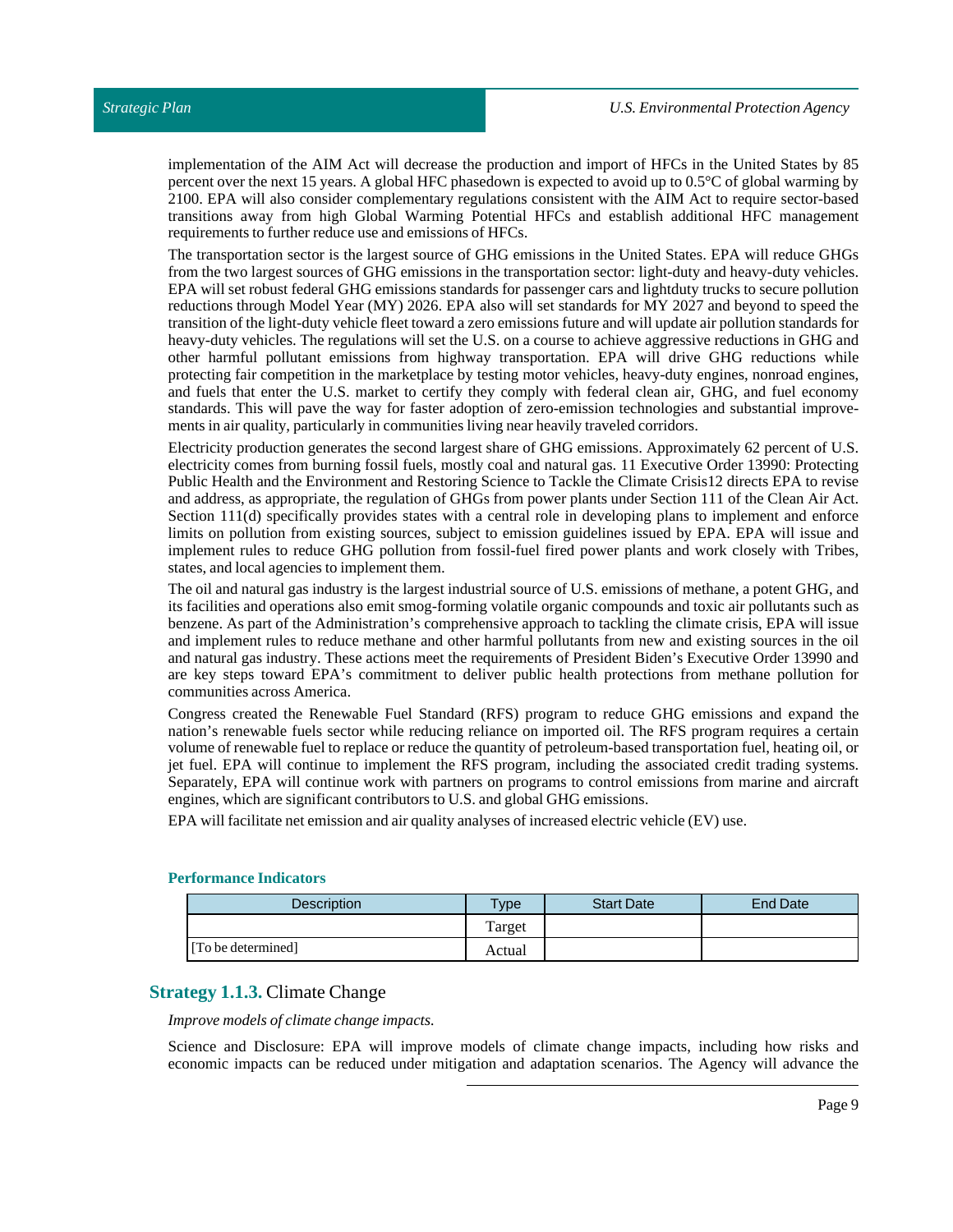scientific literature on climate impacts by publishing scientific assessments of climate impacts and responses, including those developed through the Climate Impacts and Risk Analysis (CIRA) project and by EPA's research and development program, quantifying and monetizing the risk of climate change on vulnerable populations, and by making EPA's Climate Change Indicators website, which compiles key indicators related to the causes and effects of climate change, more accessible. EPA will also continue its role as a key contributor along with technical experts across the Federal Government to update estimates of the social cost of GHGs to reflect the best available climate science and economics. This metric—a range of estimates, in dollars, of the long-term damage imposed by one ton of GHG emissions—combines climate science and economics to help policy makers and the public understand the benefits of reducing GHG emissions and account for those benefits in decision making.

Under the National Environmental Policy Act (NEPA) and Clean Air Act Section 309, EPA will promote robust consideration of climate change mitigation, adaptation, and resilience in the reviews of proposed actions, such as federal land management actions, transportation projects, and publicly owned facility construction, as applicable. EPA fulfills its NEPA and Section 309 responsibilities, in part, by annually reviewing approximately 280 Environmental Impact Statements developed by other federal agencies. EPA will review the adequacy and acceptability of environmental impacts, including those related to climate change, and will identify and recommend appropriate measures to avoid and mitigate significant environmental impacts associated with each proposal.

EPA will continue to implement the U.S. Greenhouse Gas Reporting Program. Under this Clean Air Act regulatory program, EPA annually collects data from over 8,100 facilities from 41 large industrial source categories in the U.S. to support federal and state-level policy development; support regulatory development; and share GHG emissions and supply data with stakeholders, including state and local governments, industry, academia, the research community, and the public in general.

EPA will continue to compile and publish the annual Inventory of U.S. Greenhouse Gas Emissions and Sinks to fulfill U.S. treaty obligations, under Article 4 of the 1992 Framework Convention on Climate Change. The Inventory provides information on total annual U.S. emissions and removals by source, economic sector, and GHG. The Inventory is used to inform U.S. policy and for tracking progress towards the U.S. Nationally Determined Contribution under the Paris Agreement. EPA will continue to improve and refine inventory methodologies in areas such as oil and gas, land-use, and waste, consistent with Intergovernmental Panel on Climate Change (IPCC) guidelines, and to meet upcoming Paris reporting requirements.

| <b>Description</b> | $T$ <sub>ype</sub> | <b>Start Date</b> | End Date |
|--------------------|--------------------|-------------------|----------|
|                    | Target             |                   |          |
| [To be determined] | Actual             |                   |          |

#### **Performance Indicators**

# <span id="page-9-0"></span>**Strategy 1.1.4.** Partnerships

#### *Facilitate the transition to a clean energy economy.*

Market Drivers and Incentives: EPA's partnership programs will help the transition to a clean energy economy. These programs overcome market barriers, support state and local partners in the public and private sectors, and channel marketplace ingenuity towards climate action. Climate partnership programs will improve delivery of energy efficiency, transportation efficiency, clean energy, and heat mitigation solutions to communities. For example, EPA's domestic methane partnership programs will focus on advancing methane reductions from agriculture, coal mines, landfills, oil and gas systems, and municipal wastewater. ENERGY STAR will achieve significant and growing GHG reductions by promoting the adoption of cost-effective, energy-efficient technologies and practices and by working with state and local governments to improve efficiency in the residential, commercial, and industrial sectors. ENERGY STAR also supports equitable energy solutions that can deliver significant cost savings for low-income families and other underserved populations, prioritizing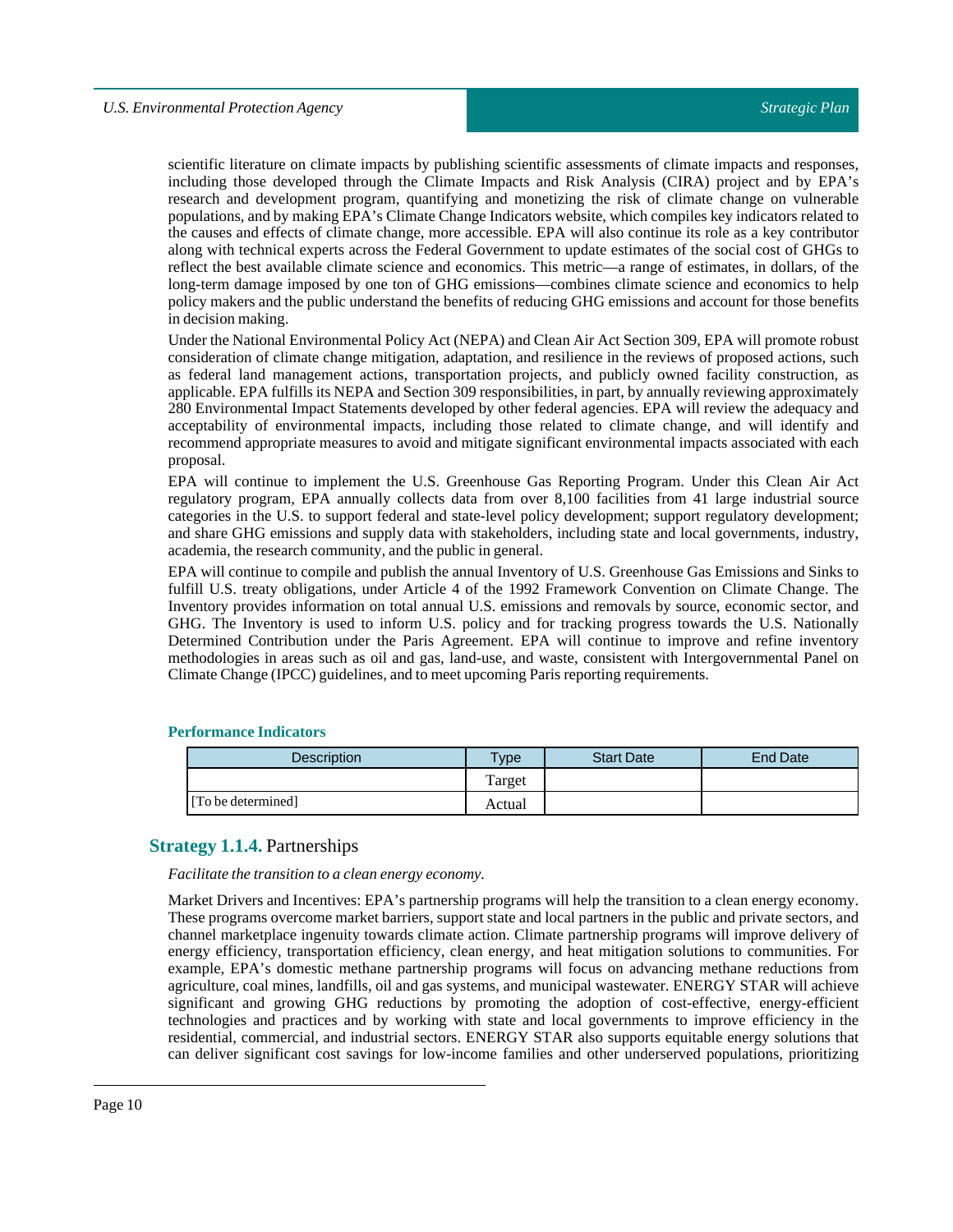outreach to low-income populations on products that have the greatest potential to save energy and dollars. EPA will continue to provide tools, data, and technical expertise to help subnational governments implement clean energy policies and programs that reduce emissions, maximize co-benefits, and prioritize overburdened and underserved communities.

EPA will also continue to drive down emissions of black carbon. This component of particulate matter contributes the most to global warming when deposited on snow or ice, so it is important to prioritize emission sources that impact the Arctic. Domestically, our regulatory and voluntary programs will continue to reduce emissions from residential wood-burning appliances and diesel vehicles. New GHG regulations on light-duty and heavy-duty vehicles, described above, will further lower emissions of particles and black carbon. Also, implementation of the PM2.5National Ambient Air Quality Standards will result in particulate matter and black carbon emission reductions in many areas designated as not attaining standards. Relative to 2013, EPA programs will lead to a 50 percent reduction in black carbon emissions by 2028. Globally, emissions from household energy/cookstoves are the largest controllable source of black carbon (>50 percent). Cookstove emissions also include methane and CO2. More than 3 billion low-income people around the world, including 600,000 low-income Americans, cook their food and/or heat their homes with open fires or with rudimentary stoves. These activities are also a significant source of air pollutants that adversely affect public health, especially of women and children. EPA will work with domestic and international partners to reduce these exposures and address these inequities—for example, by supporting cookstove design and performance standards and providing technical assistance to foster adoption of improved fuels and stoves. Domestically and globally, these regulations and programs will deliver both public health benefits by reduced exposure to particulate matter and climate change mitigation benefits.

EPA will reduce GHG emissions by promoting a circular economy, which minimizes extraction of finite resources, reduces waste and pollution, keeps products and materials in use, and regenerates natural systems. Extraction and processing of natural resources, including fossil fuels, biomass, minerals, and metals, comprise approximately 50 percent of global GHG emissions. Over one-third of the food produced in the United States is never eaten, wasting the resources used to produce it and creating a myriad of environmental impacts. Food waste is the single most common material landfilled and incinerated in the U.S., comprising 24 and 22 percent of landfilled and combusted municipal solid waste, respectively. Reducing and preventing food waste can increase food security, foster productivity and economic efficiency, promote resource and energy conservation, and address climate change. Investing in domestic recycling, as well as solid waste and food waste infrastructure, that supports a circular economy will help resources maintain their highest and best use and reduce GHG emissions. Through its National Recycling Strategy, EPA is working to develop a stronger, more resilient, and cost-effective U.S. municipal solid waste recycling system, a key component of a circular economy. By moving towards a system that designs out waste while being restorative to the environment, the U.S. will be positioned to find more productive and sustainable ways to extract, use, and manage materials and generate measurable GHG reductions. For more information about EPA efforts to reduce the environmental impacts of materials across their lifecycle, see Objective 6.2.

## **Performance Indicators**

| <b>Description</b> | $T$ <sub>ype</sub> | <b>Start Date</b> | End Date |
|--------------------|--------------------|-------------------|----------|
|                    | Target             |                   |          |
| [To be determined] | Actual             |                   |          |

# <span id="page-10-0"></span>**1.2.** Resilience & Adaptation

#### *Accelerate Resilience and Adaptation to Climate Change Impacts*

Deliver targeted assistance to increase the resilience of Tribes, states, territories, and communities to the impacts of climate change.  $\sim$  EPA is committed to taking necessary actions to anticipate, prepare for, adapt to, and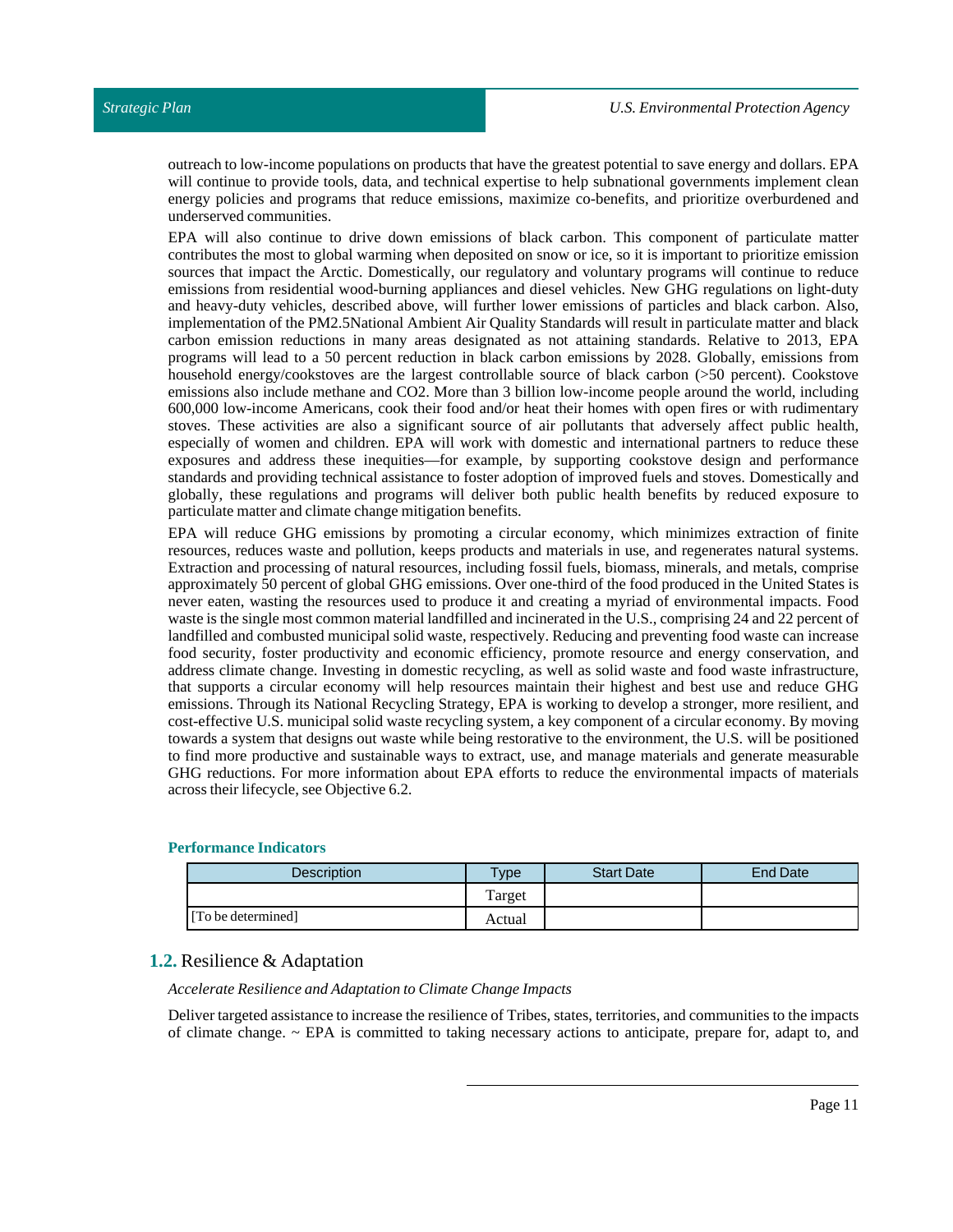recover from the impacts of climate change while advancing the climate resilience of Tribes and indigenous peoples, states, territories, and communities across the nation.

Climate change poses significant risks to EPA's ability to fulfill its mission and affects how the Agency designs and implements its programs. EPA will ensure its programs, policies, rulemaking processes, enforcement and compliance assurance activities, and operations consider the current and future impacts of climate change and how those impacts will disproportionately affect overburdened and underserved communities. Through adaptation planning and implementation activities, EPA will continue to protect human health and the environment even as the climate changes.

EPA will provide targeted assistance to Tribes and indigenous peoples, states, territories, local governments, communities, and businesses to transform their environmental programs, strengthen their adaptive capacity, and increase the resilience of the nation, with a particular focus on advancing environmental justice. This includes preparing for and responding to climate-related impacts and disasters (e.g., wildfires, extreme heat, droughts, floods, sea level rise, damage to estuaries and ecosystems, health impacts, storm surge, and melting permafrost) and ensuring that infrastructure investments increase resilience to climate change.

EPA's commitments are part of a whole-of-government approach to pursue actions at home and abroad to avoid the most catastrophic impacts of climate change.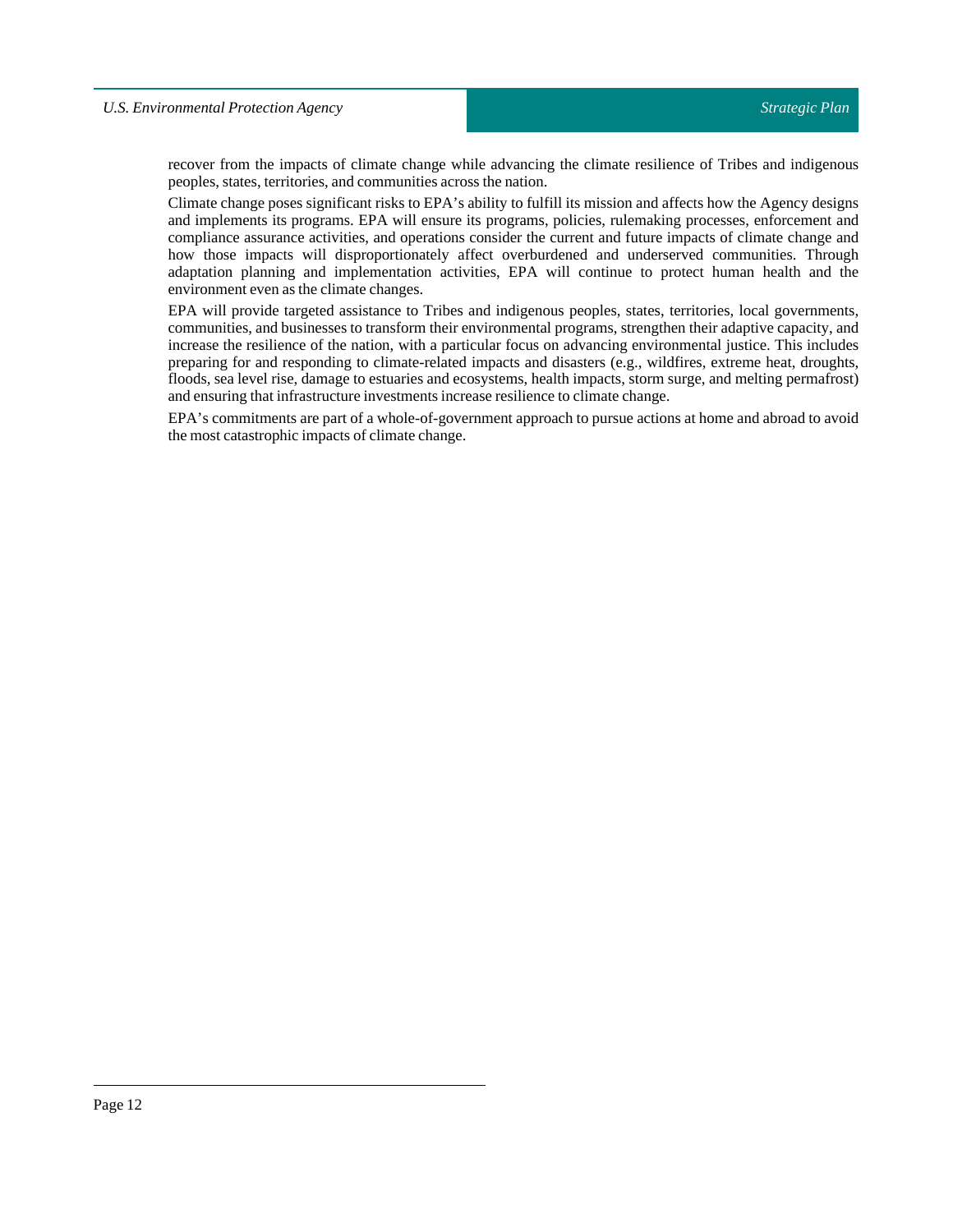## **Performance Indicators**

## **LTPG 1.2.1 Priority Actions**

| <b>Description</b>                                                                                                                                                                                                                                                                    | Type   | <b>Status</b> | <b>Start Date</b> | <b>End Date</b> |
|---------------------------------------------------------------------------------------------------------------------------------------------------------------------------------------------------------------------------------------------------------------------------------------|--------|---------------|-------------------|-----------------|
| By September 30, 2026,                                                                                                                                                                                                                                                                | Target | Implemented   |                   | 2026-09-30      |
| implement all priority actions<br>in EPA's Climate Adaptation<br>Action Plan and the 20<br>National Program and<br><b>Regional Climate Adaptation</b><br><b>Implementation Plans to</b><br>account for the impacts of the<br>changing climate on human<br>health and the environment. | Actual |               |                   | 2026-09-30      |

# **LTPG 1.2.2 Tribes Assisted**

| <b>Description</b>                                                                                                                    | <b>Type</b> | <b>Start Date</b> | End Date   | Number |
|---------------------------------------------------------------------------------------------------------------------------------------|-------------|-------------------|------------|--------|
| By September 30, 2026, assist at least 400                                                                                            | Target      |                   | 2026-09-30 | 400    |
| federally recognized Tribes to take action to<br>anticipate, prepare for, adapt to, or recover from<br>the impacts of climate change. | Actual      |                   | 2026-09-30 |        |

#### **LTPG 1.2.3 Jurisdictions Assisted**

| <b>Description</b>                                                                                  | Type   | <b>Start Date</b> | End Date   | <b>Number</b> |
|-----------------------------------------------------------------------------------------------------|--------|-------------------|------------|---------------|
| By September 30, 2026, assist at least 450 states,   Target                                         |        |                   | 2026-09-30 | 450           |
| territories, local governments, and communities,<br>especially communities that are underserved and | Actual |                   | 2026-09-30 |               |
| disproportionally at risk from climate change, to                                                   |        |                   |            |               |
| take action to anticipate, prepare for, adapt to, or<br>recover from the impacts of climate change. |        |                   |            |               |

# <span id="page-12-0"></span>**Strategy 1.2.1.** Priorities

Accelerate and focus attention on five priority actions the Agency will take over the next four years to increase *human and ecosystem resilience.*

In 2021, EPA issued a Policy Statement signed by Administrator Regan and a Climate Adaptation Action Plan, which advance Executive Order (E.O.) 14008: Tackling the Climate Crisis at Home and Abroad. EPA's Climate Adaptation Action Plan accelerates and focuses attention on five priority actions the Agency will take over the next four years to increase human and ecosystem resilience as the climate changes and disruptive impacts increase:

| <b>Description</b> | Type   | <b>Start Date</b> | End Date |
|--------------------|--------|-------------------|----------|
|                    | Target |                   |          |
| [To be determined] | Actual |                   |          |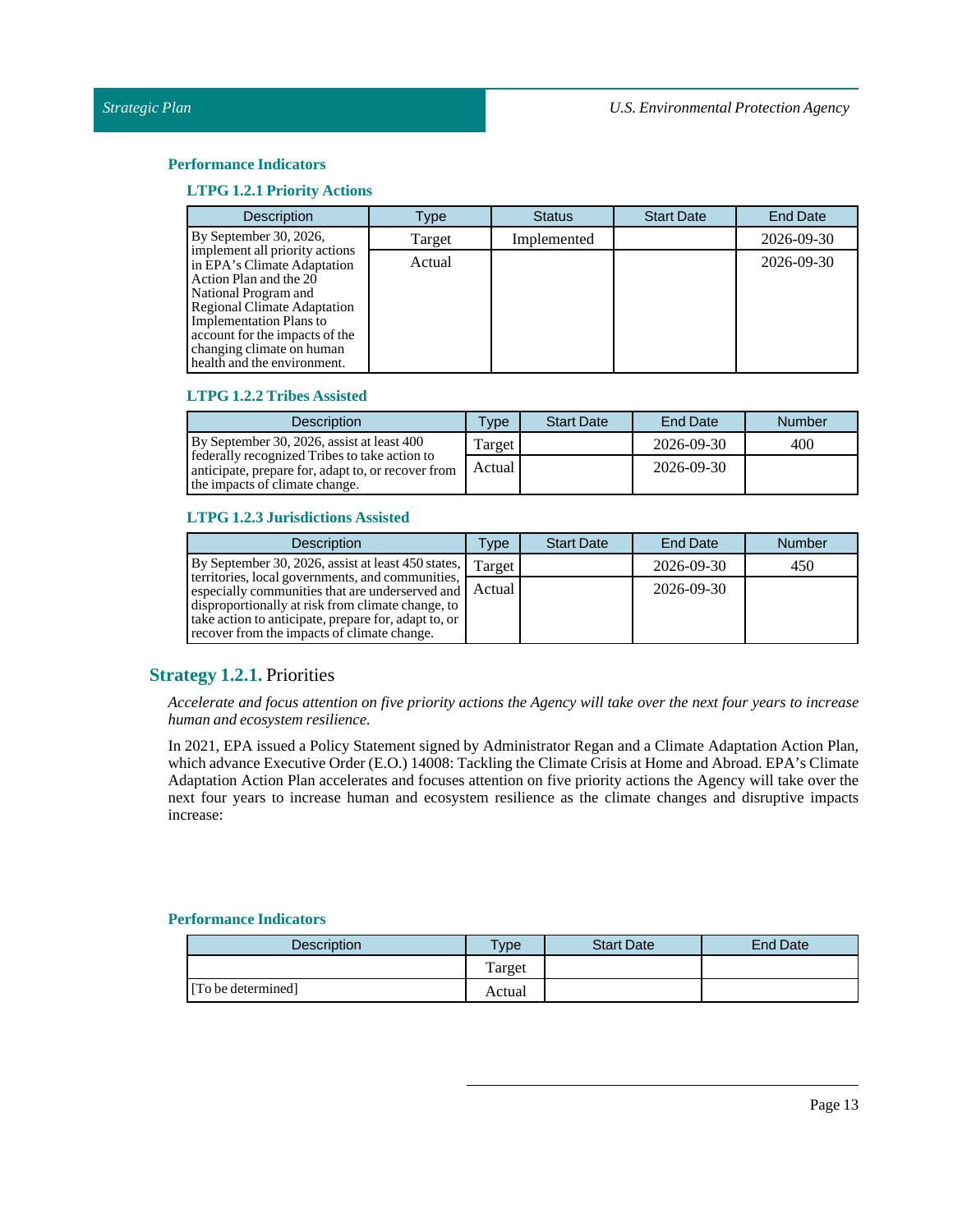*that cut across Agency jurisdictions to improve the efficiency and effectiveness of the combined federal*

# <span id="page-13-0"></span>**Action 1.2.1.1.** Adaptation

*Integrate climate adaptation into EPA programs, policies, rulemaking processes, and enforcement activities.*

#### **Stakeholder(s):**

**Federal Agencies** :

**Stakeholder(s):**

*EPA will closely coordinate with other federal agencies on climate change adaptation challenges*

#### **Performance Indicators**

| <b>Description</b> | <b>Type</b> | <b>Start Date</b> | <b>End Date</b> |
|--------------------|-------------|-------------------|-----------------|
|                    | Target      |                   |                 |
| [To be determined] | Actual      |                   |                 |

*effort.*

# <span id="page-13-1"></span>**Action 1.2.1.2.** Consultation

*Consult and partner with Tribes, states, territories, local governments, environmental justice organizations, community groups, businesses, and other federal agencies to strengthen adaptive capacity and increase the resilience ofthe nation, with a particular focus on advancing environmentaljustice.*

| <b>Stakeholder(s):</b>   |                                            |
|--------------------------|--------------------------------------------|
| <b>Tribes</b>            | <b>Environmental Justice Organizations</b> |
| <b>States</b>            | <b>Community Groups</b>                    |
| <b>Territories</b>       | <b>Businesses</b>                          |
| <b>Local Governments</b> | <b>Federal Agencies</b>                    |

#### **Performance Indicators**

| <b>Description</b> | $T$ ype | <b>Start Date</b> | End Date |
|--------------------|---------|-------------------|----------|
|                    | Target  |                   |          |
| [To be determined] | Actual  |                   |          |

# <span id="page-13-2"></span>**Action 1.2.1.3.** Protection

*Implement measures to protect the Agency's workforce, facilities, critical infrastructure, supply chains, and procurement processes from the risks posed by climate change.*

#### **Performance Indicators**

| <b>Description</b> | <b>Type</b> | <b>Start Date</b> | End Date |
|--------------------|-------------|-------------------|----------|
|                    | Target      |                   |          |
| [To be determined] | Actual      |                   |          |

# <span id="page-13-3"></span>**Action 1.2.1.4.** Performance Metrics

*Measure and evaluate performance.*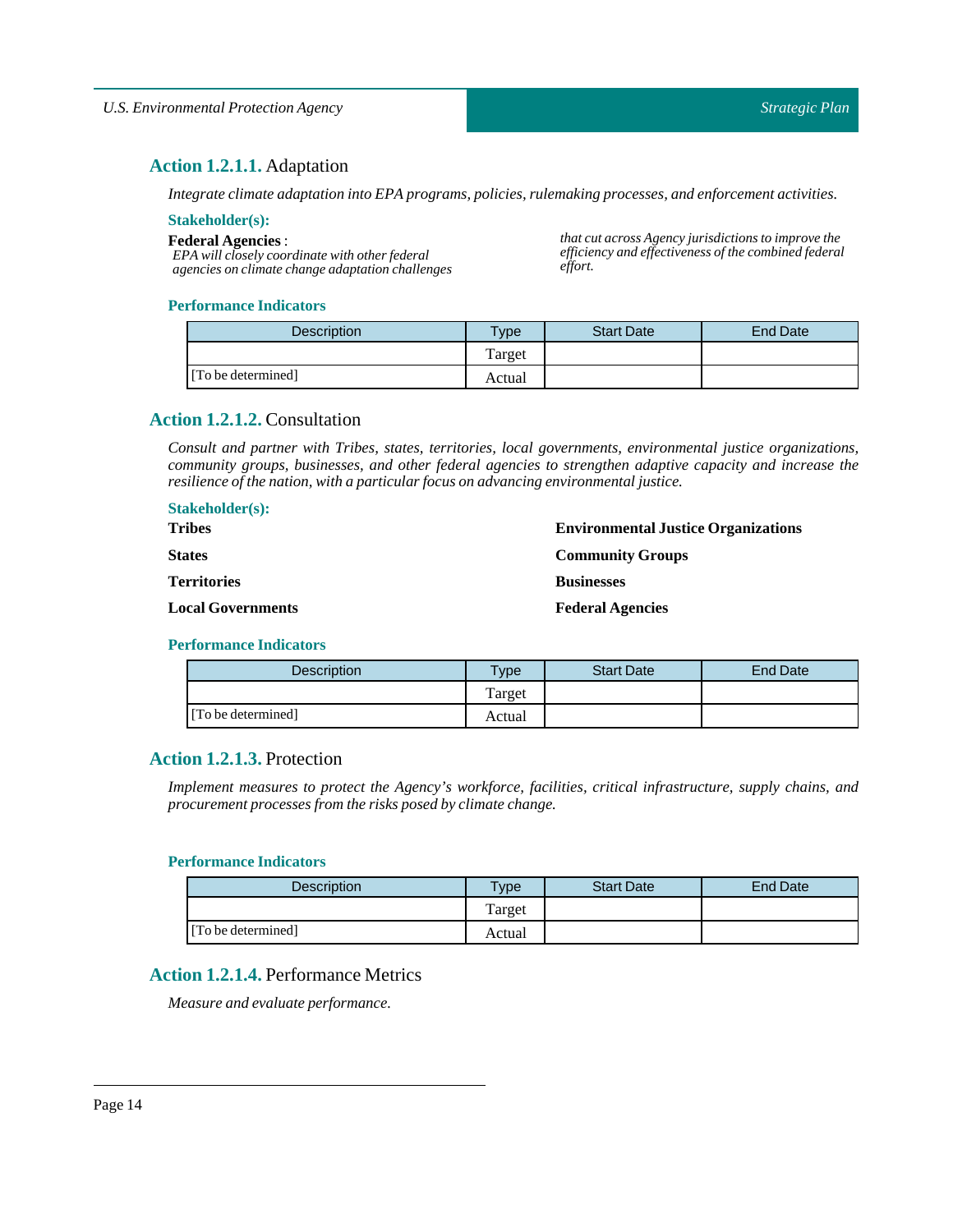#### **Performance Indicators**

| <b>Description</b> | Type   | <b>Start Date</b> | <b>End Date</b> |
|--------------------|--------|-------------------|-----------------|
|                    | Target |                   |                 |
| [To be determined] | Actual |                   |                 |

# <span id="page-14-0"></span>**Action 1.2.1.5.** Science

*Identify and address climate adaptation science needs.*

## **Performance Indicators**

| <b>Description</b> | Type   | <b>Start Date</b> | <b>End Date</b> |
|--------------------|--------|-------------------|-----------------|
|                    | Target |                   |                 |
| [To be determined] | Actual |                   |                 |

# <span id="page-14-1"></span>**Strategy 1.2.2.** Programs & Policies

#### *Integrate Climate Adaptation into EPA Programs, Policies, and Operations*

EPA programs and regions will update or develop 20 Climate Change Adaptation Implementation Plans to align with and advance the five priorities in the 2021 EPA Adaptation Action Plan. Program and regional plans will focus on program- or region-specific issues (e.g., the implications for water quality of more frequent and intense storms on agricultural lands). Each plan will build on progress to date and identify actions that integrate climate adaptation into remedies, permits, infrastructure investments, enforcement and compliance assistance, grants, loans, technical assistance, and operations. In addition, programs and regions will identify climate adaptation strategies, informed by the best available science, that deliver co-benefits for mitigation of GHG and other pollution, public health, economic growth and job creation, national security, and environmental justice—all of which will be central to building a more resilient future.

#### **Performance Indicators**

#### **Performance Goal 1.2.2.1 Adaptation Plans**

| <b>Description</b>                                                                                                               | Type   | <b>Status</b>         | <b>Start Date</b> | <b>End Date</b> | <b>Number</b> |
|----------------------------------------------------------------------------------------------------------------------------------|--------|-----------------------|-------------------|-----------------|---------------|
| Update or develop 20<br>Climate Change<br>Adaptation                                                                             | Target | Developed/<br>Updated |                   |                 | 20            |
| Implementation<br>Plans to align with<br>and advance the five<br>priorities in the 2021<br><b>EPA</b> Adaptation<br>Action Plan. | Actual |                       |                   |                 |               |

# <span id="page-14-2"></span>**Strategy 1.2.3.** Resilience

*Increase Resilience ofTribes, States, and Communities*

EPA will ensure its grants, loans, and technical assistance consider climate change to the greatest extent possible and help empower Tribes, states, and communities across the nation to anticipate, prepare for, adapt to, and recover from the impacts of climate change. Of particular concern is that the impacts of climate change across the U.S. and the world will not be distributed equally. Certain communities and individuals are particularly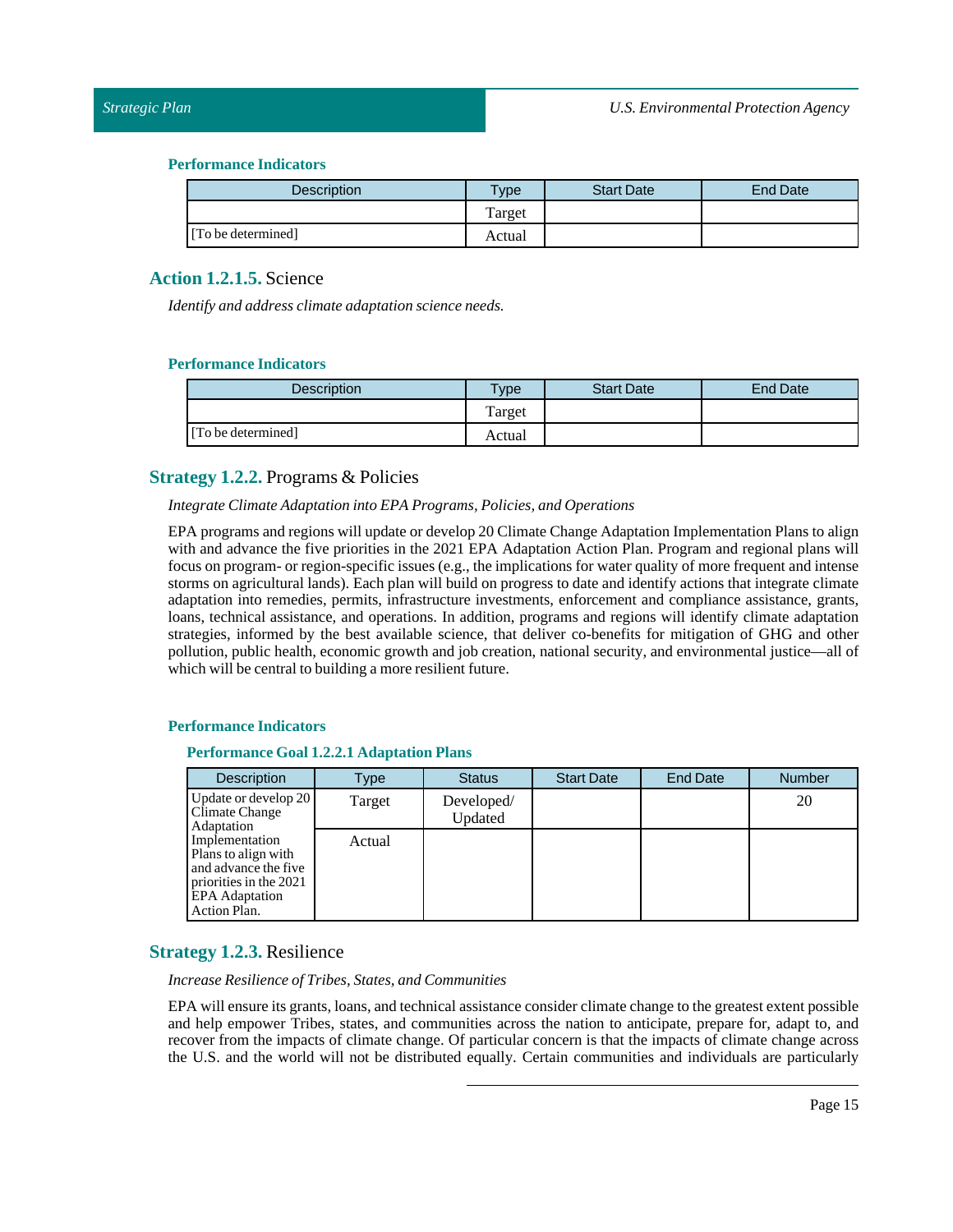vulnerable to the impacts of climate change, including low-income communities, children, the elderly, communities of color, Tribal communities, and indigenous peoples. EPA will actively engage with organizations representing overburdened and underserved communities, such as the National Environmental Justice Advisory Council, the National Tribal Operations Committee, and the Local Government Advisory Committee, with the goal of attaining a more equitable, just, and climate-resilient future.

EPA will work with Tribes and indigenous peoples, states, territories, local governments, regional programs, environmental justice organizations, community groups, businesses, other federal agencies, and other partners to leverage existing efforts and provide targeted support to build adaptive capacity and resilience. For example, EPA will work with the Federal Emergency Management Agency (FEMA) to assist and support communities with disaster mitigation and recovery planning. In addition, EPA will collaborate with, support, and learn from international partners on climate adaptation and capacity building.

## **Stakeholder(s):**

**Tribes**

#### **Communities**

**States**

| <b>Description</b> | <b>Type</b> | <b>Start Date</b> | <b>End Date</b> |
|--------------------|-------------|-------------------|-----------------|
|                    | Target      |                   |                 |
| [To be determined] | Actual      |                   |                 |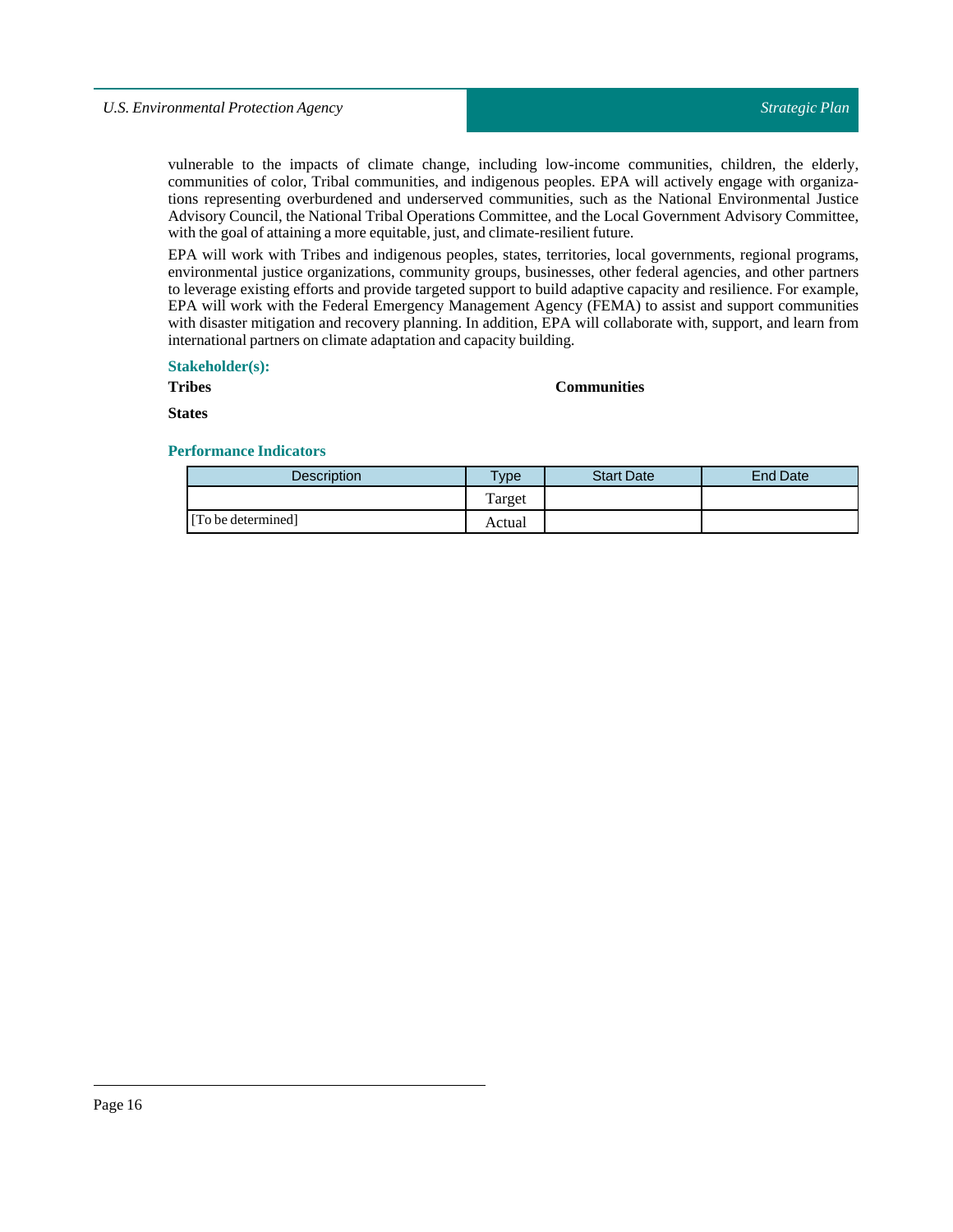# <span id="page-16-0"></span>**Strategy 1.2.4.** Climate Literacy

*Increase the climate literacy.*

Climate Adaptation Literacy and Science: EPA will increase the climate literacy of EPA employees and Tribal, state, local, and community partners. EPA will equip staff and partners with an understanding of projected climate-related impacts and how to use climate adaptation tools to incorporate climate adaptation into decision making. EPA will develop, update, and expand its existing climate adaptation training modules to prioritize two primary goals: (1) to increase awareness about the importance of climate adaptation and encourage all EPA staff and partners to consider the changing climate in the normal course of business; and (2) to introduce specific methods (e.g., nature-based solutions and green infrastructure) and tools for integrating climate adaptation into decision-making processes.

EPA will support an Agencywide approach to identify and update priority climate adaptation research needs. EPA will advance a rigorous exploratory and applied climate adaptation science program by conducting climate-related research in its labs and centers, supporting research through its grants program, conducting policy-relevant assessments, communicating research and assessment results, and delivering innovative and sustainable solutions. EPA will coordinate and collaborate with other federal agencies and the scientific community to provide access to the best available science,technologies, and practices.

EPA will establish a central repository of information and tools related to climate adaptation to facilitate the ongoing sharing of information. EPA programs and regions will contribute to the repository by documenting adaptation integration methods that may also be applicable to others within the Agency or its partners. EPA will collaborate with other federal agencies to develop and maintain a means to ensure access to climate adaptation data by all staff and partners.

**Stakeholder(s): EPA Employees Tribal Partners State Partners**

**Local Partners Community Partners**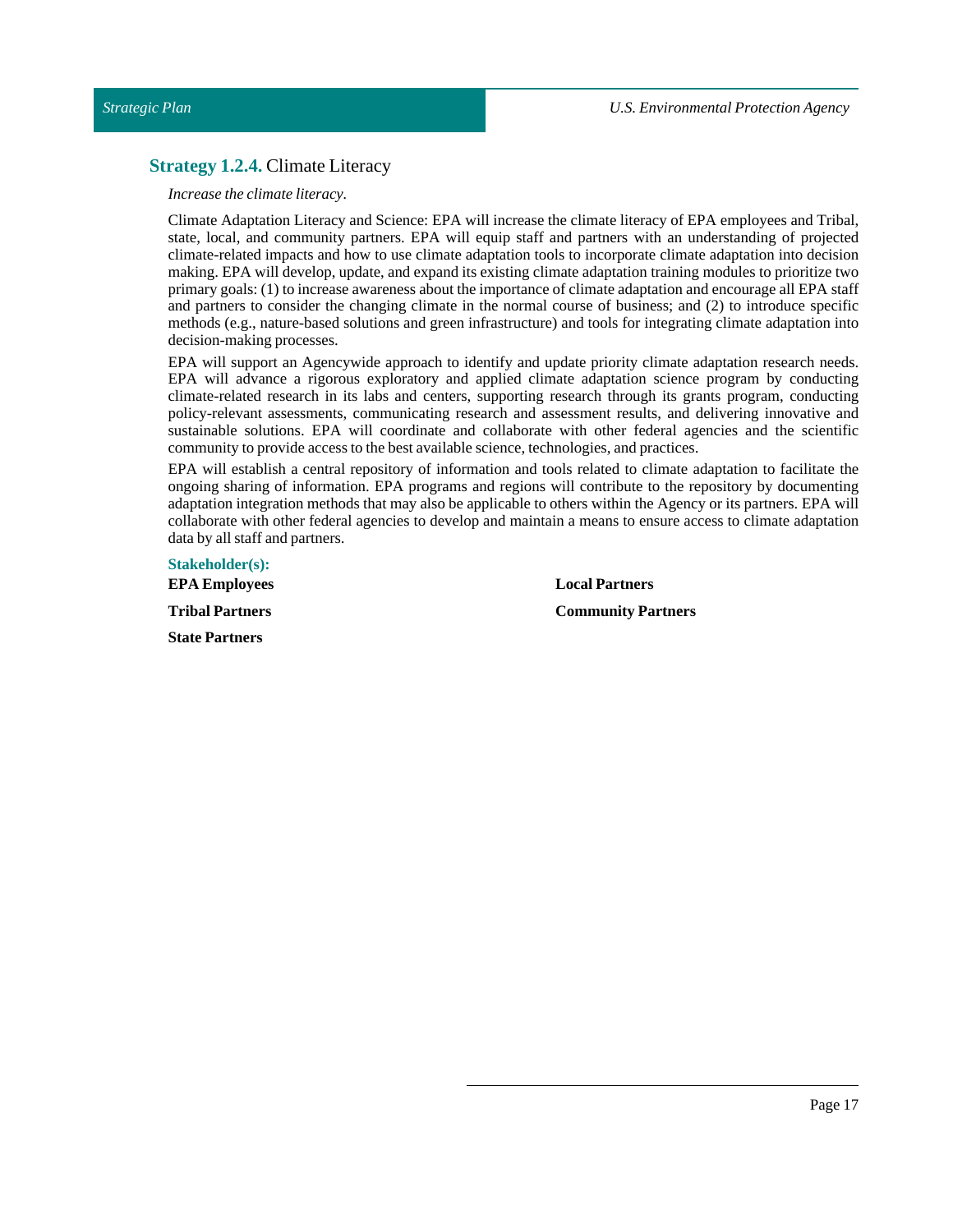#### **Performance Indicators**

#### **Performance Goal 1.2.4.1 Awareness**

| <b>Description</b>                                                                                                                                          | Type   | <b>Status</b> | <b>Start Date</b> | <b>End Date</b> |
|-------------------------------------------------------------------------------------------------------------------------------------------------------------|--------|---------------|-------------------|-----------------|
| Increase awareness about the                                                                                                                                | Target | Increased     |                   |                 |
| importance of climate<br>adaptation and encourage all<br>EPA staff and partners to<br>consider the changing climate<br>in the normal course of<br>business. | Actual |               |                   |                 |

#### **Performance Goal 1.2.4.2 Methods**

| <b>Description</b>                                                                                                                            | <b>Type</b> | <b>Status</b> | <b>Start Date</b> | <b>End Date</b> |
|-----------------------------------------------------------------------------------------------------------------------------------------------|-------------|---------------|-------------------|-----------------|
| Introduce specific methods (e.                                                                                                                | Target      | Introduced    |                   |                 |
| g., nature-based solutions and<br>green infrastructure) and tools<br>for integrating climate<br>adaptation into<br>decision-making processes. | Actual      |               |                   |                 |

# <span id="page-17-0"></span>**1.3.** Intergovernmental Efforts

# *Advance International and Subnational Climate Efforts*

Collaborate with Tribal, state, local, and international partners and provide leadership on the global stage to address climate change. ~ Climate change is a global issue that has far-reaching human health, social, economic, and biodiversity impacts on the planet, with direct adverse effects in the United States. EPA is prioritizing efforts to help countries respond to the climate crisis by reducing domestic GHG emissions as well as increasing equitable adaptation and resiliency to climate change impacts. Building on EPA's responsibilities for protecting human health and the environment, EPA plays a critical role internationally by providing technical expertise, guidance, and capacity building to help countries set and meet ambitious GHG reductions, improve adaptive capacity, and strengthen climate governance.

E.O. 14008 directs federal agencies to develop plans for integrating climate considerations into their international work, as appropriate and consistent with applicable law. In response, EPA developed an International Climate Strategy Plan to advance climate assistance internationally at the national, city, and local levels, including climate assistance to indigenous peoples, and provide leadership on the global stage to address climate change.

EPA support will increase partner countries' ability to integrate climate change mitigation and adaptation actions and information into their relevant domestic policy and engagement decisions. This is consistent with the Agency's domestic climate work and its mission to protect human health and the environment, including from transboundary pollution sources.

| <b>Stakeholder(s):</b> |
|------------------------|
| <b>Tribal Partners</b> |
| <b>State Partners</b>  |

**Local Partners**

**International Partners**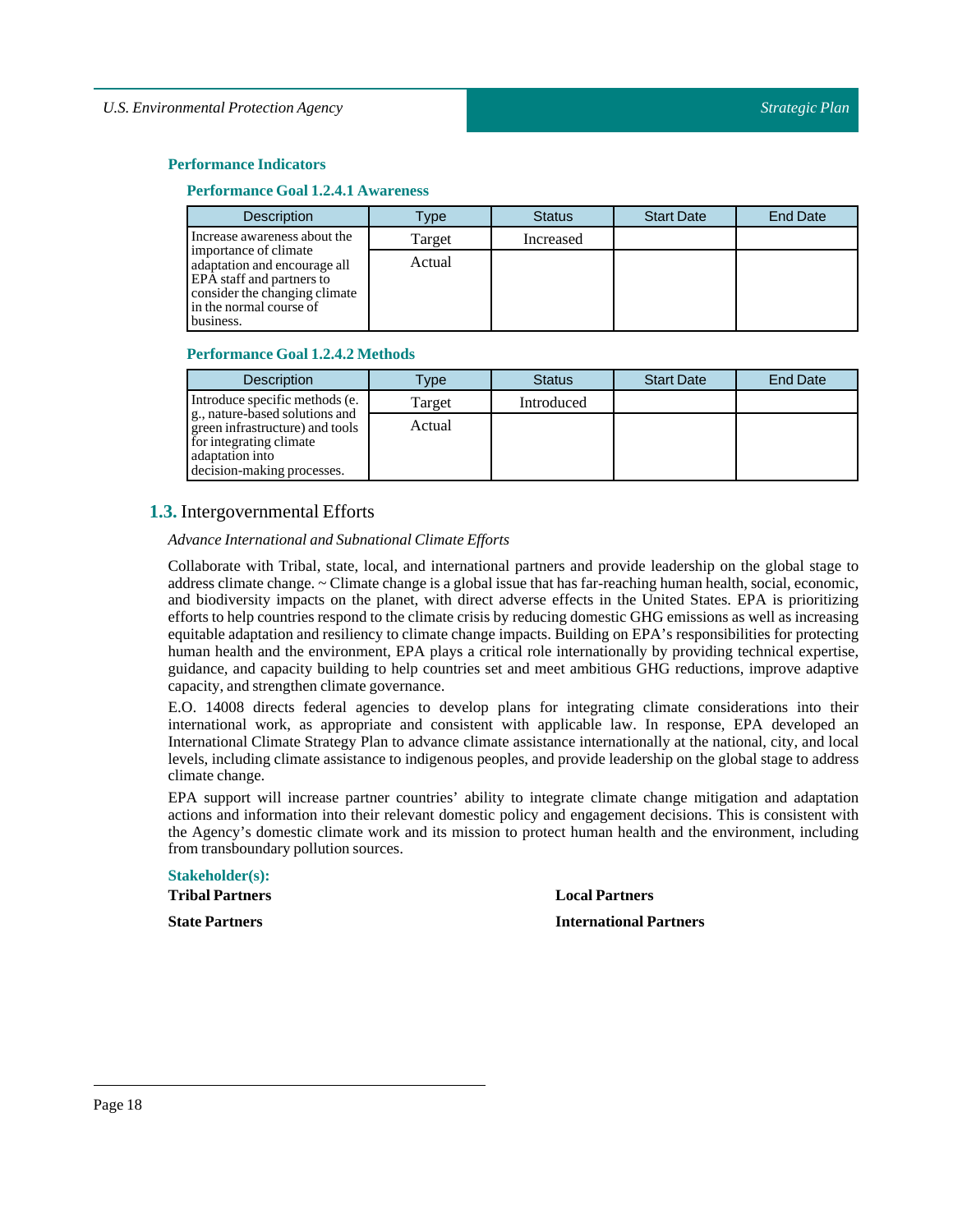#### **Performance Indicators**

**LTPG 1.3.1 International Commitments**

| <b>Description</b>                                                                                                                                                                                                                                                                        | <b>Type</b> | <b>Status</b> | <b>Start Date</b> | <b>End Date</b> | <b>Number</b> |
|-------------------------------------------------------------------------------------------------------------------------------------------------------------------------------------------------------------------------------------------------------------------------------------------|-------------|---------------|-------------------|-----------------|---------------|
| By September 30,                                                                                                                                                                                                                                                                          | Target      | Implemented   |                   | 2026-09-30      | 40            |
| 2026, implement at<br>least 40 international<br>climate engagements<br>that result in an<br>individual partner<br>commitment or<br>action to reduce<br>greenhouse gas<br>(GHG) emissions,<br>adapt to climate<br>change, or improve<br>resilience in a<br>manner that<br>promotes equity. | Actual      |               |                   | 2026-09-30      |               |

# <span id="page-18-0"></span>**Strategy 1.3.1.** International Plan

## *Address the global climate crisis.*

EPA's International Climate Strategy Plan outlines activities where EPA can help address the global climate crisis. These activities include a focus on overburdened and underserved communities that are most susceptible to impacts from climate change and so would derive even greater protections from climate change mitigation and adaptation actions. To achieve the goals of E.O. 14008, EPA will promote tools and initiate capacity building and technical assistance programs in countries where EPA expects to have the greatest potential to make a difference in: • Reducing potent climate forcers: black carbon, methane, ozone, and hydrofluorocarbons (HFCs). • Improving household and commercial energy efficiency. • Reducing GHG emissions from the transport sector. • Improving integrated air quality management. • Supporting fulfillment of commitments under the Paris Agreement and other international climate related agreements. • Strengthening climate governance through a suite of model laws, regulations, partnerships, and strategies that build countries' capacity to strengthen, implement, and enforce domestic policies. • Boosting national and local adaptation and resilience strategies to the impacts of climate change in an equitable and just manner. • Supporting resource efficiency actions to reduce GHG emissions from overlooked sources.

#### **Performance Indicators**

| <b>Description</b> | <b>Type</b> | <b>Start Date</b> | <b>End Date</b> |
|--------------------|-------------|-------------------|-----------------|
|                    | Target      |                   |                 |
| [To be determined] | Actual      |                   |                 |

# <span id="page-18-1"></span>**Strategy 1.3.2.** Climate Forcers

#### *Reducing Potent Climate Forcers with Near-Term Benefits*

EPA will partner with other countries to establish a global methane emissions reduction goal and will provide technical assistance to build capacity for countries to meet that goal. EPA will also partner with the European Union and the International Criminal Police Organization to reduce illegal trading of hydrofluorocarbons (HFCs) through improved international tracking and capacity-building activities. EPA will help countries reduce global black carbon emissions from solid fuel combustion to meet household energy needs (e.g., cooking, heating) by partnering with international organizations such as the United Nations Environment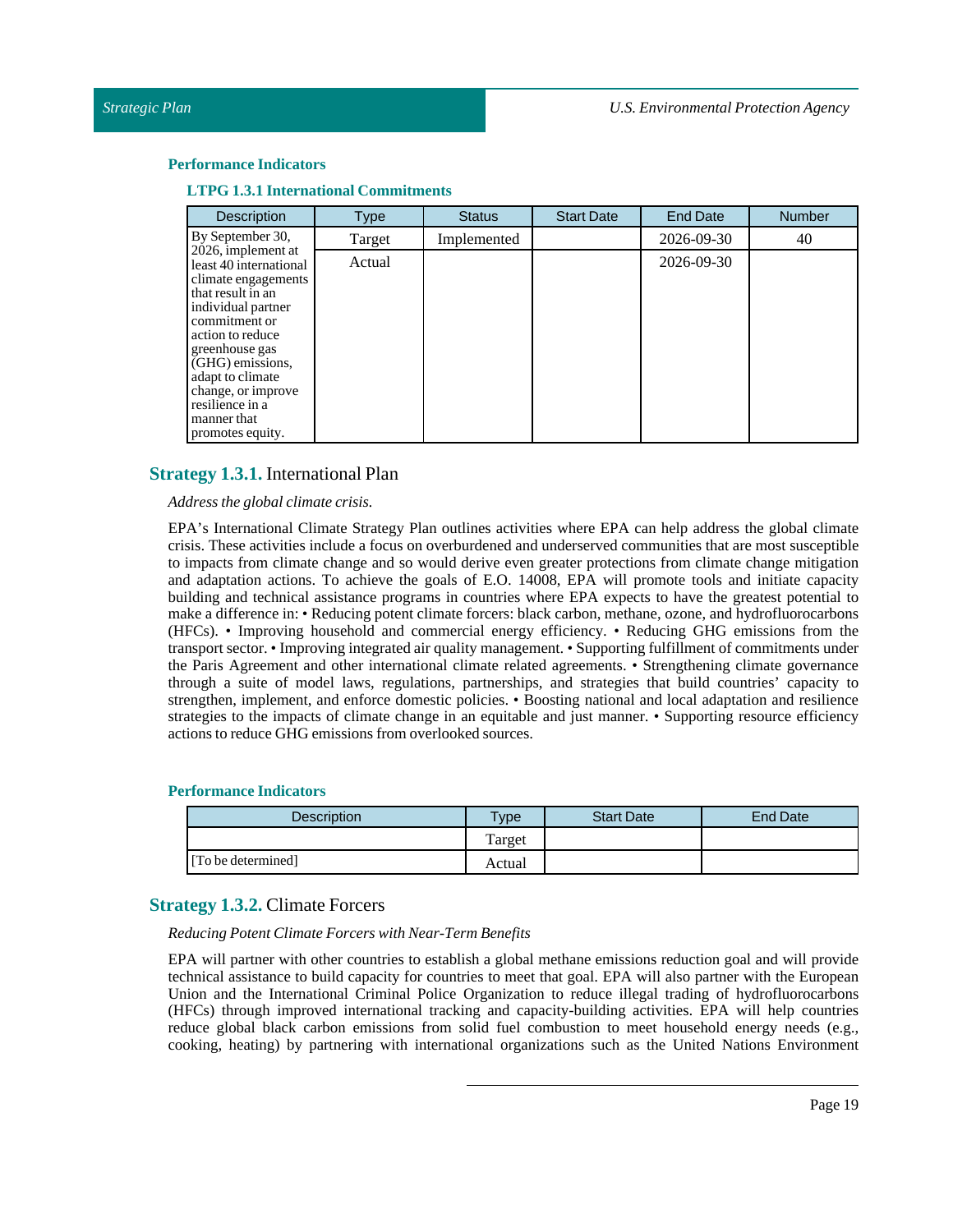Program (UNEP), Climate and Clean Air Coalition (CCAC), and the Clean Cooking Alliance (CCA), to enable transitions to clean energy sources through research and capacity-building programs

#### **Performance Indicators**

| <b>Description</b> | Type   | <b>Start Date</b> | End Date |
|--------------------|--------|-------------------|----------|
|                    | Target |                   |          |
| [To be determined] | Actual |                   |          |

# <span id="page-19-0"></span>**Strategy 1.3.3.** Energy Efficiency

#### *Improving Household and Commercial Energy Efficiency*

To address the rapidly expanding use of air conditioning and refrigeration globally, EPA will collaborate with international organizations to provide technical assistance to draft energy efficient cooling standards and permitting requirements for air conditioning and refrigeration. EPA will collaborate with international organizations, including the International Organization for Standards (ISO), to provide countries with information and technical assistance on efficiency and emissions standards to improve the energy efficiency of residential and commercial appliances. EPA will share tools and information on various solid waste management practices and their associated GHG reductions to help incentivize commercial industries to reduce GHG emissions.

## **Stakeholder(s):**

# **Households Commercial Enterprises**

#### **Performance Indicators**

| Description        | $T$ <sub>V</sub> $pe$ | <b>Start Date</b> | <b>End Date</b> |
|--------------------|-----------------------|-------------------|-----------------|
|                    | Target                |                   |                 |
| [To be determined] | Actual                |                   |                 |

# <span id="page-19-1"></span>**Strategy 1.3.4.** Transportation Sector

## *Reduce GHG Emissions from theTransportation Sector*

EPA will collaborate with international organizations to equip countries with information, knowledge, and tools needed as they transition to zero emissions transportation and improve efficiency of their vehicle fleets. EPA will collaborate with international organizations, such as the International Maritime Organization (IMO), to provide tools and technical assistance for priority countries, including helping them reach the IMO's goal of zero emissions from international shipping by 2050. EPA will also continue working with the International Civil Aviation Authority (ICAO) on programs to control emissions from aircraft.

#### **Stakeholder(s):**

**Transportation Sector** 

| <b>Description</b> | Type   | <b>Start Date</b> | End Date |
|--------------------|--------|-------------------|----------|
|                    | Target |                   |          |
| [To be determined] | Actual |                   |          |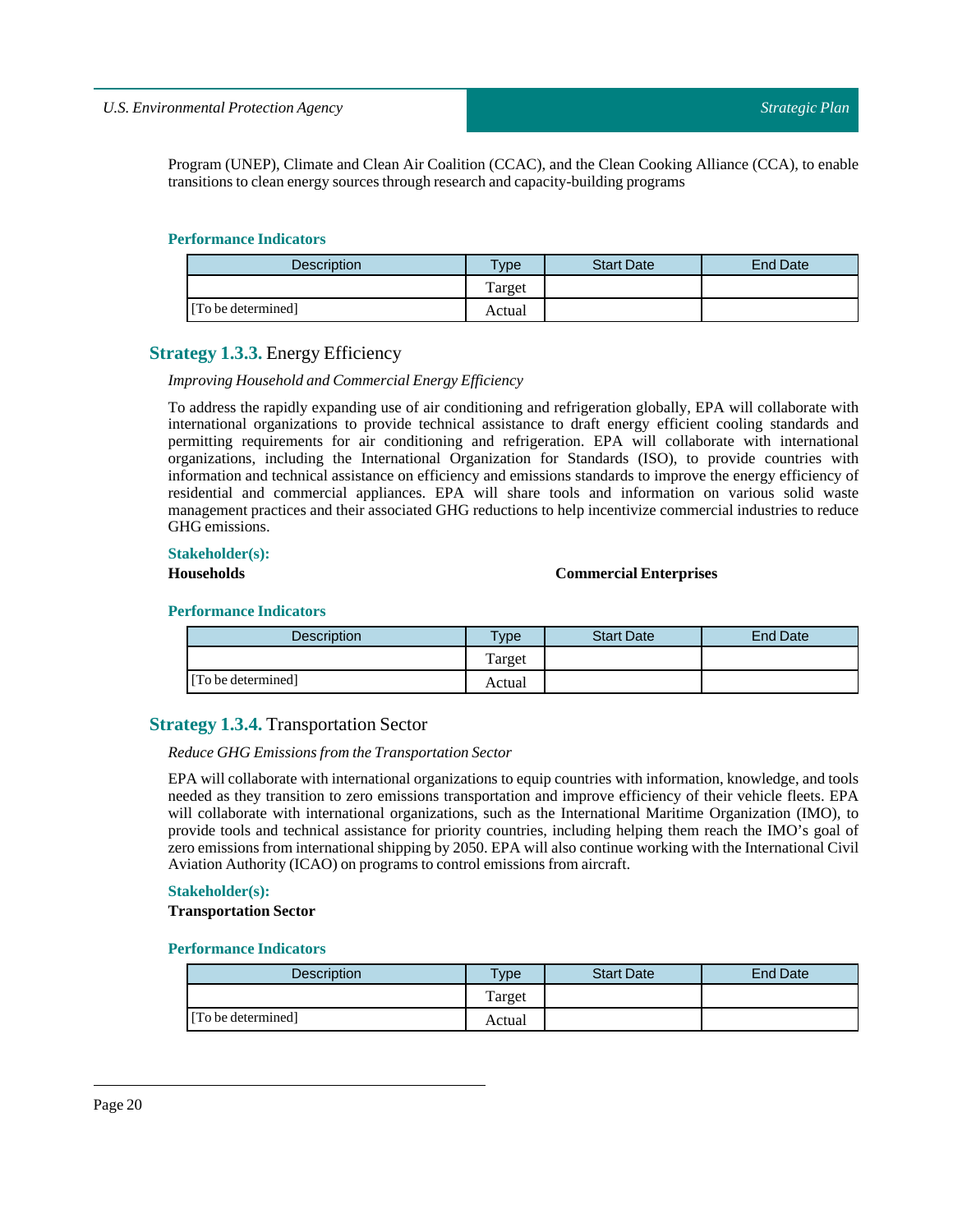# <span id="page-20-0"></span>**Strategy 1.3.5.** Air Quality

*Improve Integrated Air Quality Management.*

Improving Integrated Air Quality Management, including Consideration of Clean Air and Climate CoBenefits and GHG Modeling, Monitoring, and Reporting: EPA will provide tools to countries to improve GHG modeling, monitoring, and reporting. EPA will partner with UN bodies such as the Food and Agricultural Organization (FAO) and the UN Framework Convention on Climate Change (UNFCCC) to improve data and methods for specific source inventories and improve countries' national GHG inventory software. This assistance is in support of national requirements for reporting and review of GHG emissions inventories under the Paris Agreement.

# **Performance Indicators**

| <b>Description</b> | <b>Type</b> | <b>Start Date</b> | End Date |
|--------------------|-------------|-------------------|----------|
|                    | Target      |                   |          |
| [To be determined] | Actual      |                   |          |

# <span id="page-20-1"></span>**Strategy 1.3.6.** Governance & Equity

*Strengthen Climate Governance and Equity at AllLevels of Government:*

EPA will provide climate and equity governance capacity building and technical assistance to help countries develop, implement, and enforce laws, regulations, partnerships, and policies to reduce GHG emissions, enforce climate regulations, and adapt to climate impacts in pursuit of the goals of the Paris Agreement in a manner that engages and protects vulnerable and underserved communities. This work will also improve adaptive capacity and mitigation strategies of countries at all levels of government, including subnational governments and vulnerable and underserved communities. EPA will also provide technical assistance to countries to help address the social impacts of GHG emissions.

# **Performance Indicators**

| <b>Description</b> | vpe    | <b>Start Date</b> | End Date |
|--------------------|--------|-------------------|----------|
|                    | Target |                   |          |
| [To be determined] | Actual |                   |          |

# <span id="page-20-2"></span>**Strategy 1.3.7.** Adaptation & Resilience

#### *Boost Strategies for National andLocal Adaptation and Resilience*

EPA will engage internationally to assist countries with planning, monitoring, and managing climate change adaptation and resilience strategies, factoring in equity for vulnerable and underserved communities. This includes sharing information and technical assistance on adaptation and resilience strategies for protecting vulnerable coastal ecosystems, building resilient water infrastructure, managing flood and fire risk, and mitigating public health impacts of natural disasters and other extreme weather events.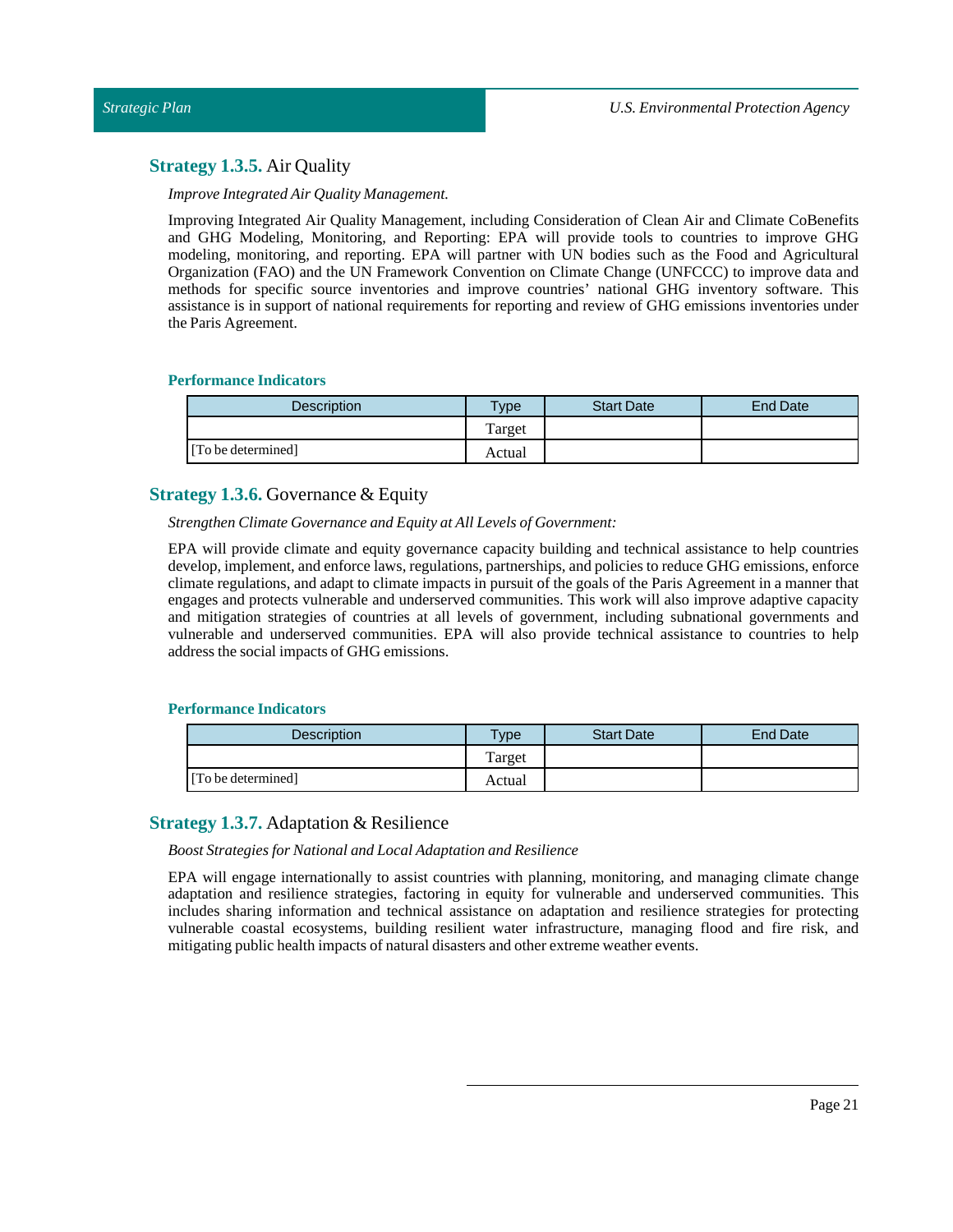# **Performance Indicators**

| Description        | vpe    | <b>Start Date</b> | End Date |
|--------------------|--------|-------------------|----------|
|                    | Target |                   |          |
| [To be determined] | Actual |                   |          |

# <span id="page-21-0"></span>**Strategy 1.3.8.** GHG Emissions

#### *Support Resource Efficiency Actions to Reduce GHG Emissions from Overlooked Sources*

EPA will collaborate with international organizations to provide technical assistance to help countries assess environmental, economic, and social impacts of the production and consumption of goods and services, including food loss and waste. This assistance will use models to incorporate GHG emission factors in the evaluation of options for inputs and outputs to the supply chain and to increase the resilience of their economic and natural resource systems. EPA will collaborate with multilateral partners to provide tools and information for countries and the private sector in mineral supply-chain transparency for critical minerals and rare-earth metals to incentivize climate-friendly decisions that shape more sustainable industrial processes.

| <b>Description</b> | <b>Type</b> | <b>Start Date</b> | <b>End Date</b> |
|--------------------|-------------|-------------------|-----------------|
|                    | Target      |                   |                 |
| [To be determined] | Actual      |                   |                 |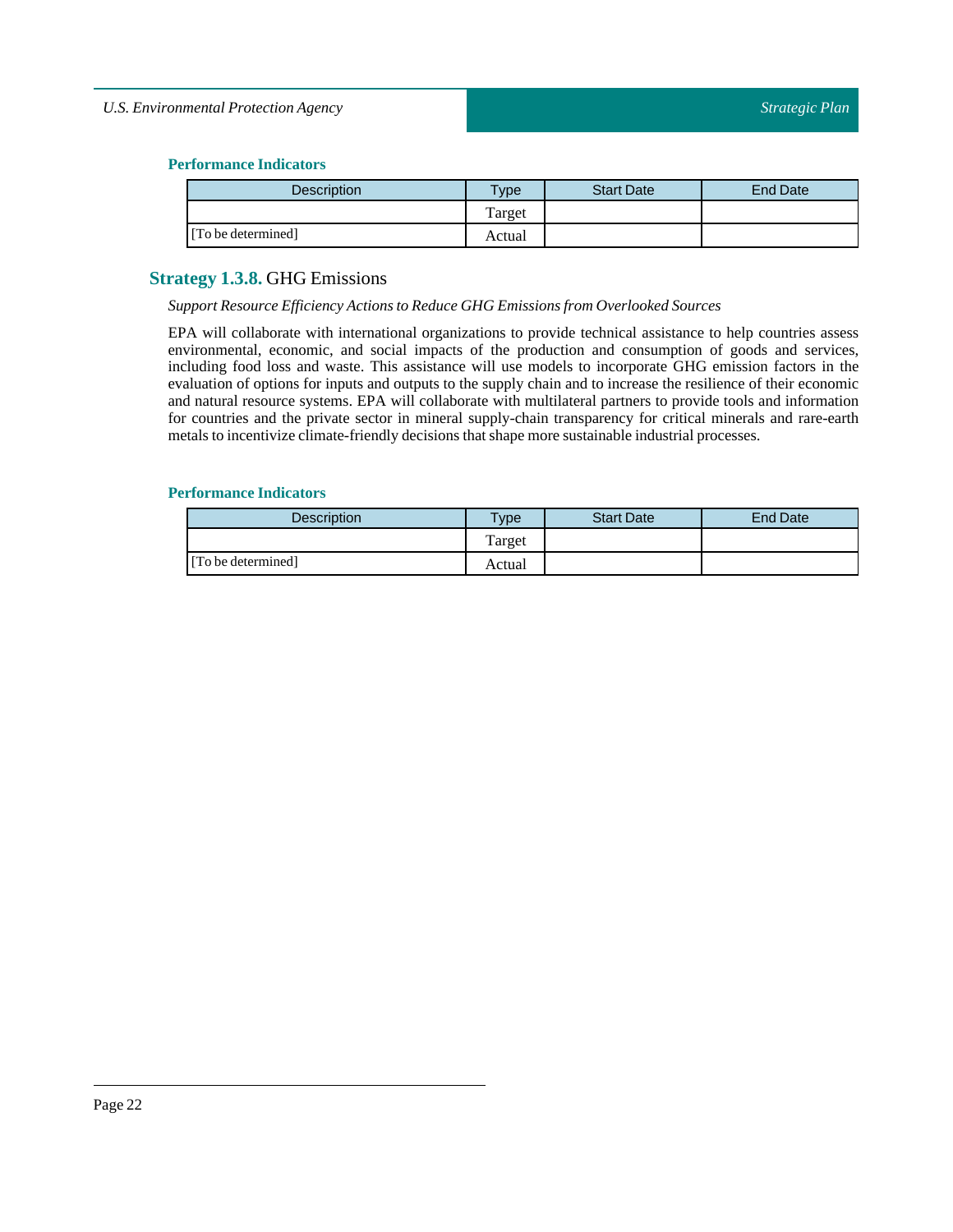# <span id="page-22-0"></span>**2. Environmental Justice & Civil Rights**

# *Take Decisive Action to Advance Environmental Justice and Civil Rights*

Achieve tangible progress for historically overburdened and underserved communities and ensure the fair treatment and meaningful involvement of all people regardless of race, color, national origin, or income in developing and implementing environmental laws, regulations, and policies.  $\sim$  EPA will center its mission on the integration of justice, equity, and civil rights across the nation's environmental protection enterprise. This will hold as true for communities within the contiguous 48 states as it will for communities in the non-contiguous states and all other territories and protectorates of the United States. By doing so, EPA will advance the promise of clean air, clean water, and safe land to the many communities across the country that have not received the full benefits from EPA's decades of progress. Centering its work on justice is especially important in an era when EPA must simultaneously break the cycle of historic environmental injustices while maximizing protection for these same communities as they are too often hit worst and first from the impacts of a changing climate.

EPA's ultimate goal of centering its mission on these priorities is to achieve measurable environmental, public health, and quality of life improvements in the most overburdened, vulnerable, and underserved communities. Achieving this goal will require significant transformations in how EPA understands and implements its work, including how EPA prioritizes program resources, allocates funding, implements statutory authorities, and engages the communities most affected by environmental and public health threats, especially as the climate changes. Critical to achieving this goal is for EPA to proactively engage with Tribes, states, and local governments to discuss and address disproportionate impacts through their implementation of EPA authorities and engage in meaningful joint planning with communities to advance community visions and priorities.

The vigorous enforcement of civil rights is also key to addressing historical and systemic barriers. These efforts lead to more responsible and equitable siting and permitting decisions by recipients of EPA funding; reductions in racial and ethnic disparities in levels of air pollutants and exposure to toxins; reductions in racial and ethnic disparities in access to clean and reliable water infrastructure that are free of lead and other toxins; reductions in racial and ethnic disparities among communities enduring mismanaged solid waste programs and processes; reductions of harmful exposures in communities by assessing and cleaning up contaminated sites; better health outcomes in impacted communities; and increased public participation in critical decision making.

This goal includes three objectives that focus EPA on: (1) increasing the capacity of Tribes, states, and communities working to address environmental justice and civil rights concerns; (2) embedding environmental justice and civil rights in the Agency's core work; and (3) strengthening civil rights enforcement in communities overburdened by pollution. The first focuses on EPA's ability to advance this priority outside of EPA — through the support the Agency provides directly to communities, EPA's direct implementation of federal environmental programs, and the implementation of these programs by co-regulators. The second objective focuses on advancing equity, justice, and civil rights through EPA's internal program activities such as permitting actions, responding to emergencies, and cleaning up contamination. EPA recognizes that environmental justice and external civil rights programs and their authorities are distinct and they share a deep connection and ability to reinforce and leverage one another to make significant progress in addressing disproportionate adverse impacts burdening communities. For example, civil rights laws, taken together with EPA's environmental justice efforts, can effectively target disparities in exposure to pollution on the basis of race, color, national origin, and other characteristics such as disability. The final objective focuses on EPA's commitment to strengthen the EPA's External Civil Rights Office and its ability to enforce federal civil rights laws to their fullest extent, including by fully implementing its authority to conduct affirmative investigations in overburdened communities, issue policy guidance, and secure timely and effective resolutions to address discrimination.

Furthermore, this goal sets targets that align closely with Administration priorities set forth in Executive Orders (E.O. s) 13985: Advancing Racial Equity and Support for Underserved Communities Through the Federal Government and 14008: Tackling the Climate Crisis at Home and Abroad. Both E.O.s require that EPA develop implementation plans to ensure that underserved communities and individuals have full, fair, and equitable access to the benefits of the Agency's programs. The actions in these upcoming plans will be developed to help achieve those objectives. The E.O. s also provide the platform for interagency collaboration since many objectives benefit from actions by other federal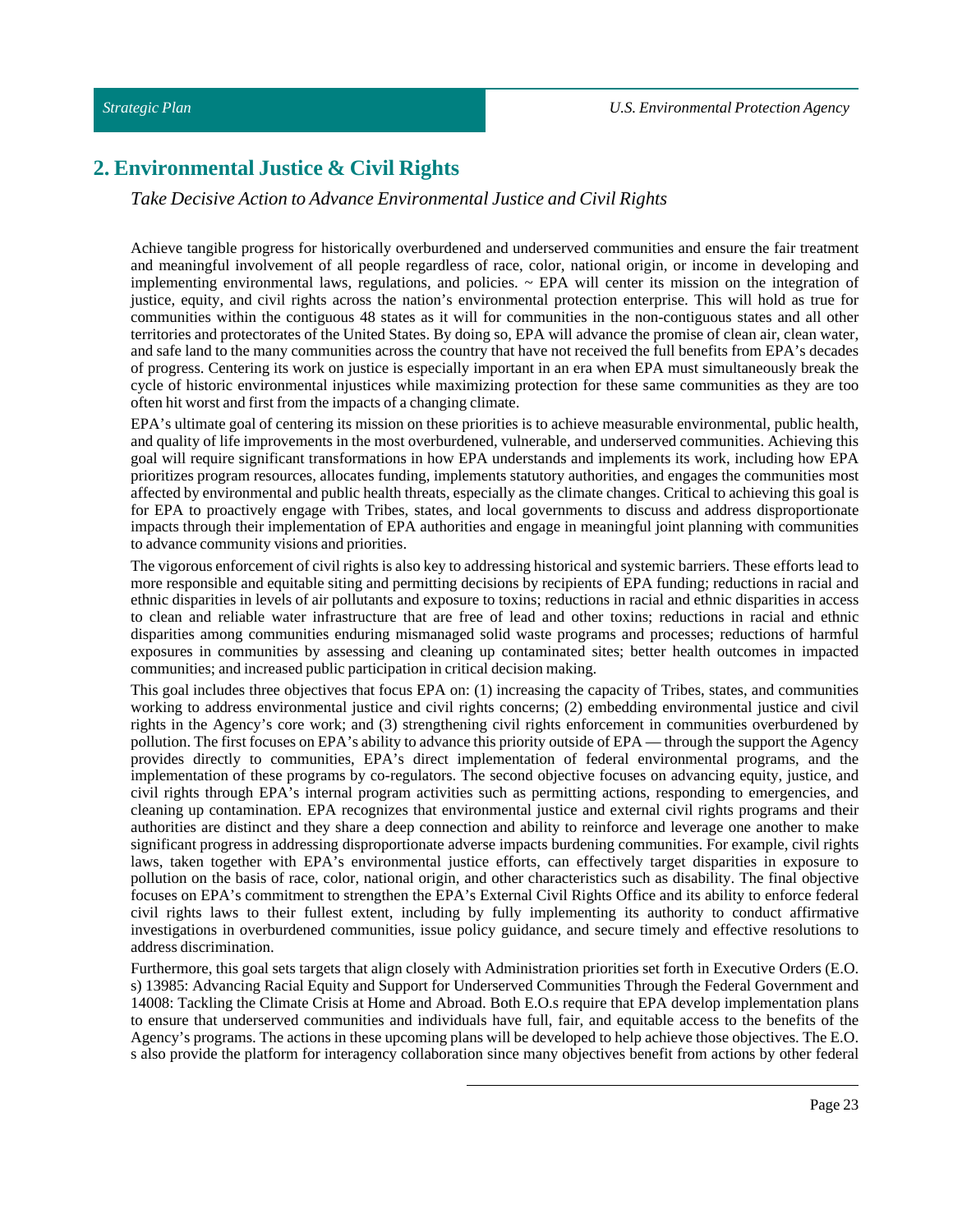<span id="page-23-0"></span>agencies. EPA will take these and any other opportunities to use the Administration's whole-of-government approach to implementing environmental justice.

# **2.1.** Promotion

## *Promote Environmental Justice and Civil Rights atthe Federal,Tribal, State, andLocalLevels*

Empower and build capacity of underserved and overburdened communities to protect human health and the environment. Introduction EPA has the potential to make transformative progress on environmental justice and civil rights at the Tribal, state, and local levels, through a whole-of-government approach that involves communities as authentic partners. This is evidenced by increasing commitments, innovations, and capacities at the state level. In addition, communities are increasingly well organized and equipped to develop their own visions of well-being and resilience, advocate for change, and influence public policy.

Fulfilling the promise of these opportunities requires pursuing three strategies: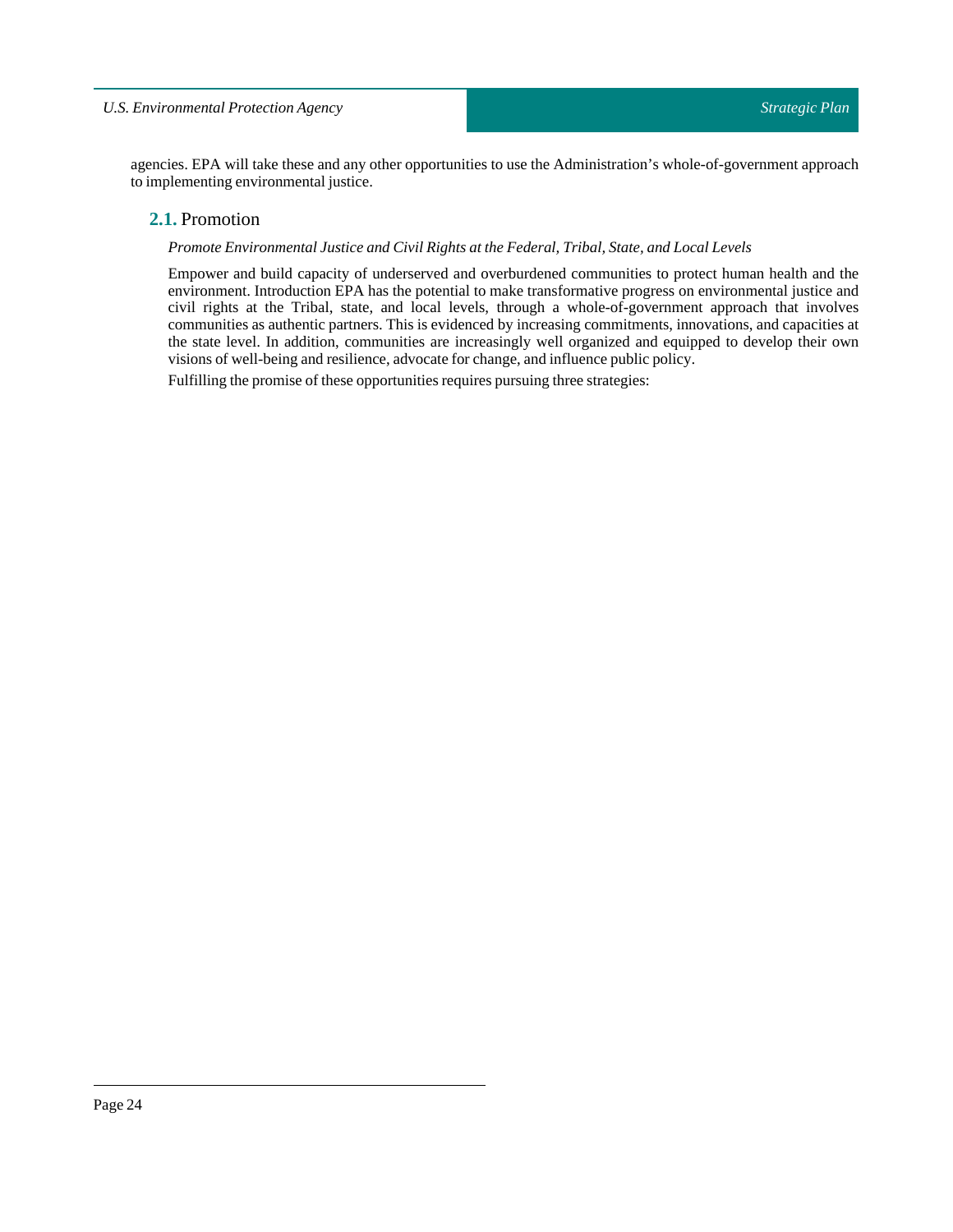# **Performance Indicators**

# **LTPG 2.1.1 Capacity-Building Resources**

| <b>Description</b>                                                                                                                                                                                                                                                                | Type   | <b>Status</b> | <b>Start Date</b> | <b>End Date</b> |
|-----------------------------------------------------------------------------------------------------------------------------------------------------------------------------------------------------------------------------------------------------------------------------------|--------|---------------|-------------------|-----------------|
| By September 30, 2026, all                                                                                                                                                                                                                                                        | Target | Provided      |                   | 2026-09-30      |
| EPA programs that seek<br>feedback and comment from<br>the public will provide<br>capacity-building resources to<br>communities with<br>environmental justice concerns<br>to support their ability to<br>meaningfully engage and<br>provide useful feedback to<br>those programs. | Actual |               |                   | 2026-09-30      |

## **LTPG 2.1.2 Commitments**

| <b>Description</b>                                                                                                                                                                                 | Type   | <b>Status</b> | <b>Start Date</b> | <b>End Date</b> |
|----------------------------------------------------------------------------------------------------------------------------------------------------------------------------------------------------|--------|---------------|-------------------|-----------------|
| By September 30, 2026,                                                                                                                                                                             | Target | Included      |                   | 2026-09-30      |
| include commitments to<br>address disproportionate<br>impacts in all written<br>agreements between EPA and<br>Tribes and states (e.g., grant<br>work plans) implementing<br>delegated authorities. | Actual |               |                   | 2026-09-30      |

# **LTPG 2.1.3 Indian Country Actions Taken**

| <b>Description</b>                                                                                                                              | Type   | <b>Start Date</b> | End Date   | <b>Number</b> |
|-------------------------------------------------------------------------------------------------------------------------------------------------|--------|-------------------|------------|---------------|
| By September 30, 2026, EPA programs with                                                                                                        | Target |                   | 2026-09-30 | 1.000         |
| direct implementation authority will take at least<br>100 significant actions that will result in<br>measurable improvements in Indian country. | Actual |                   | 2026-09-30 |               |

# **LTPG 2.1.4State Civil Rights Programs**

| <b>Description</b>                                                                                           | <b>Type</b> | <b>Status</b> | <b>Start Date</b> | End Date         |
|--------------------------------------------------------------------------------------------------------------|-------------|---------------|-------------------|------------------|
| By September 30, 2026, all                                                                                   | Target      | In Place      |                   | 2026-09-30       |
| state recipients of EPA<br>financial assistance will have<br>foundational civil rights<br>programs in place. | Actual      |               |                   | $2026 - 09 - 30$ |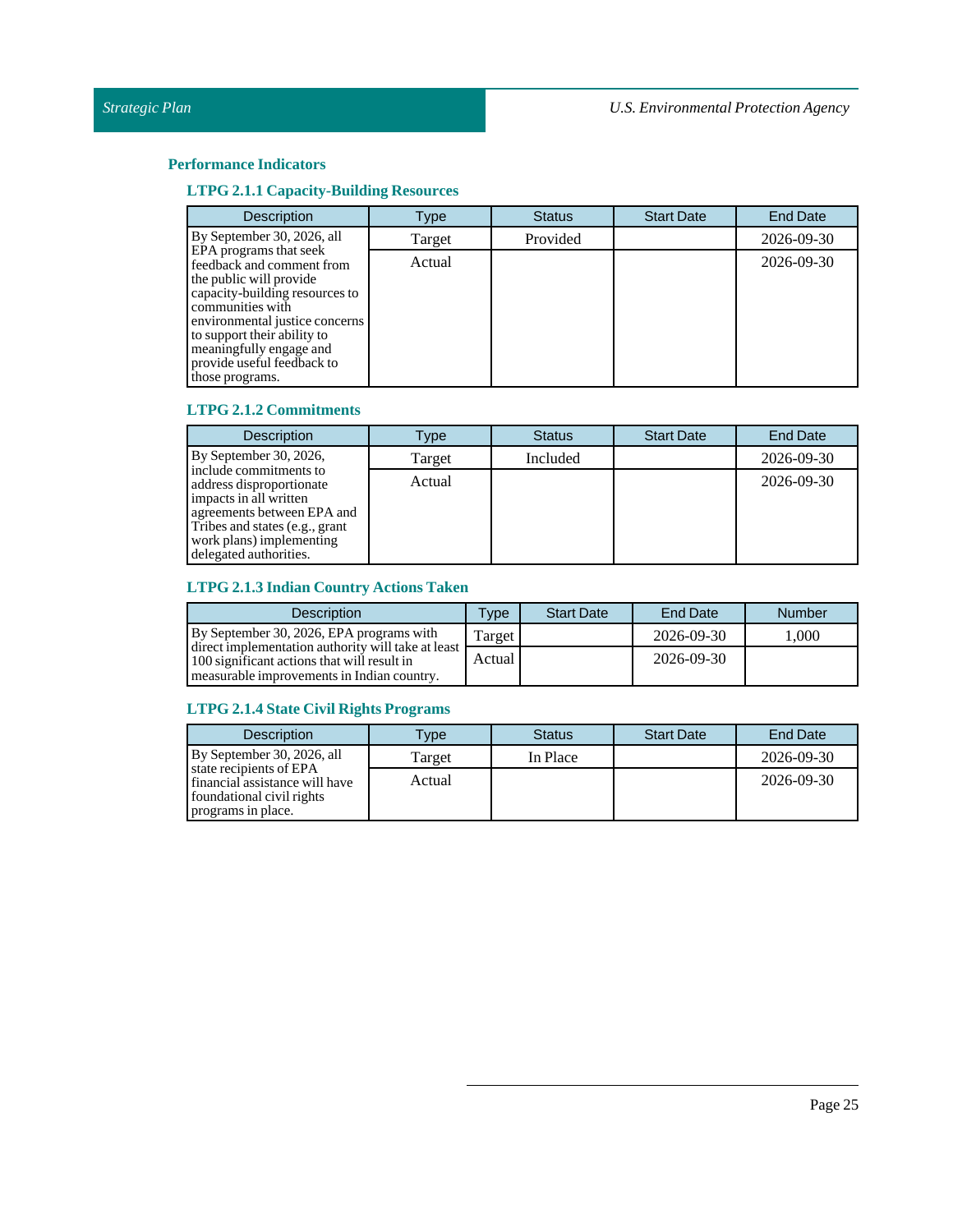| Description                                                                                                                                                                                                                                                     | <b>Type</b> | <b>Status</b>   | <b>Start Date</b> | <b>End Date</b> | Percentage |
|-----------------------------------------------------------------------------------------------------------------------------------------------------------------------------------------------------------------------------------------------------------------|-------------|-----------------|-------------------|-----------------|------------|
| By September 30,                                                                                                                                                                                                                                                | Target      |                 |                   | 2026-09-30      | 40         |
| 2026, increase by<br>40% the number of<br>Office of Research<br>and Development<br>(ORD) activities<br>related to<br>environmental<br>justice that involve or<br>are applicable to<br>Tribes, states,<br>territories, local<br>governments, and<br>communities. | Actual      | <b>Baseline</b> |                   | 2021-09-30      |            |
|                                                                                                                                                                                                                                                                 | Actual      |                 |                   | 2026-09-30      |            |

#### **LTPG 2.1.5 ORD Activities Increase**

# <span id="page-25-0"></span>**Strategy 2.1.1.** Capacity & Resilience

*Build Community Capacity and Climate Resilience and Maximizing Benefits to Overburdened and Underserved Communities*

EPA will increase support for community-led action by providing unprecedented investments and benefits directly to communities with environmental justice concerns and by integrating equity throughout Agency programs. E.O. 14008's Justice40 mandate elevates this approach to a national initiative to deliver at least 40 percent of the overall benefits from certain federal investments to underserved communities. Over the next four years, EPA will strive to not only meet this goal but exceed it. EPA's programs – particularly regulatory programs whose policies and activities must be responsive to the realities of communities with EJ concerns – will actively engage and support impacted communities to influence program implementation and maximize the benefits from the investment of resources to achieve meaningful change on the ground. Supporting communities as they adapt to and recover from climate change is also central to this commitment.

E.O. 13985 mandates a comprehensive effort to advance equity throughout all of EPA's policies, programs, and activities. A fundamental element of achieving such equity and justice is ensuring communities have the capacity they need to meaningfully engage government programs and for these programs to listen and respond to commmunity voices. Critical to EPA's success in this area is supporting the efforts of community members and organizations to provide EPA with their expertise and viewpoints. To meetthis responsibility, EPA commits to establishing the necessary policies, tools, and other mechanisms to provide this support to communities. In addition, the Agency must take concrete action to further include the voices, experiences, and passions of the full diversity of the nation in EPA's workforce.

#### **Stakeholder(s):**

#### **Communities**

**Underserved Communities**

**Overburdened Communities**

| <b>Description</b> | Type   | <b>Start Date</b> | <b>End Date</b> |
|--------------------|--------|-------------------|-----------------|
|                    | Target |                   |                 |
| [To be determined] | Actual |                   |                 |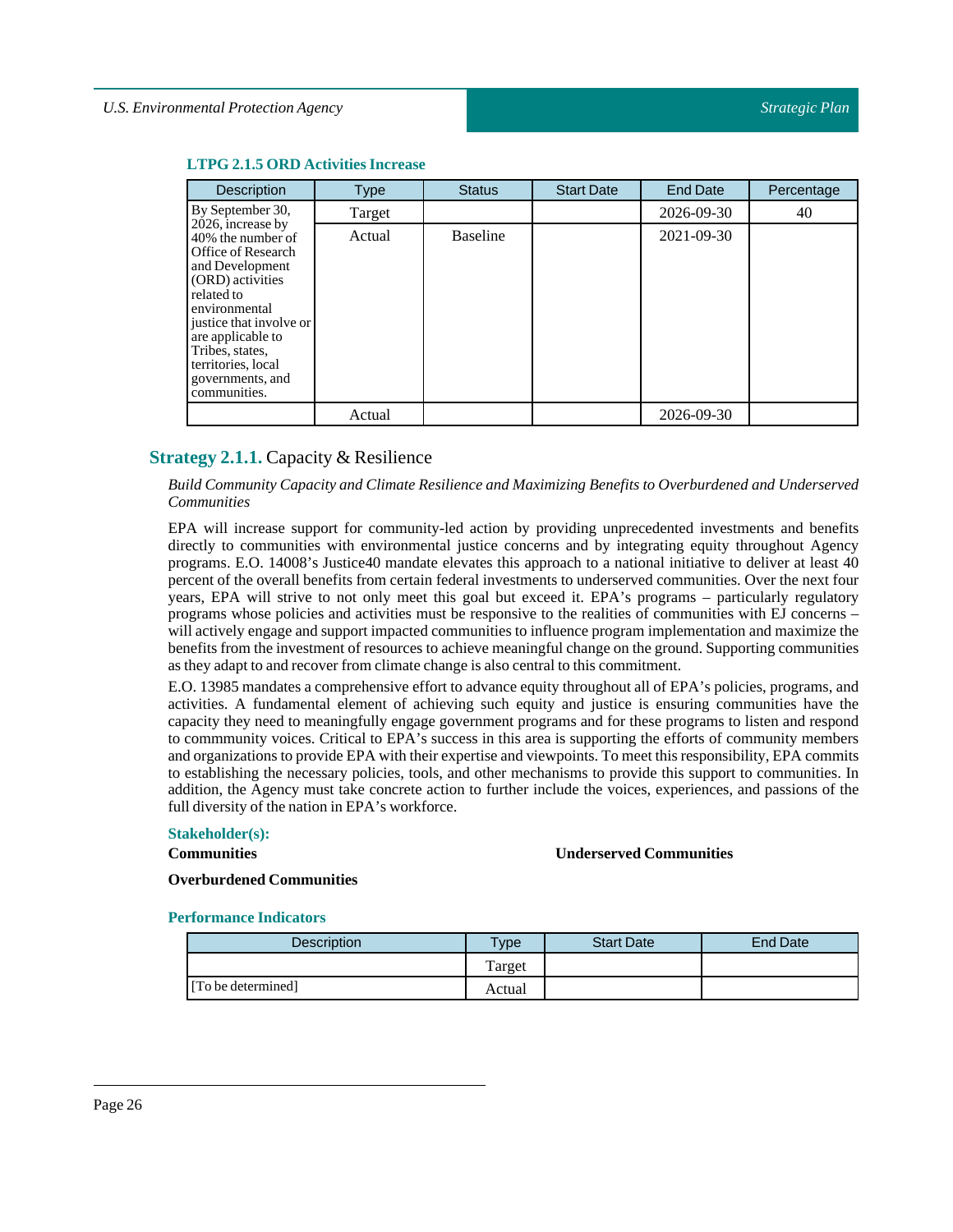# <span id="page-26-0"></span>**Strategy 2.1.2.** Engagement & Support

#### *Engage and Support Federal, State, andLocal Governments to Achieve Results in Communities*

Virtually all national programs interact with other federal agencies, state, and local governments in multiple ways, including funding and oversight of delegated programs. EPA national and regional offices will work proactively to integrate environmental justice and civil rights into policies and activities as a fundamental element of the Agency's relationships with federal, state, and local partners to jointly affect beneficial changes on the ground for communities. EPA will invest in oversight, guidance, and assistance for states and local governments to advance environmental justice integration in coordination with enhanced civil rights enforcement with an aim to increase accountability across the board.

EPA will also initiate a new era of proactive support and engagement with its federal partners. Through its regulatory responsibility under the National Environmental Policy Act (NEPA) and Section 309 of the Clean Air Act, EPA will promote robust consideration and mitigation of environmental impacts on overburdened, underserved communities in the review of other federal agencies' environmental impact statements. Proposed actions may include federal land management activities, transportation-related projects, and publicly owned facility construction, as applicable.

#### **Stakeholder(s):**

#### **State Governments Local Governments**

#### **Performance Indicators**

| Description        | $v_{\rm Vpe}$ | <b>Start Date</b> | <b>End Date</b> |
|--------------------|---------------|-------------------|-----------------|
|                    | Target        |                   |                 |
| [To be determined] | Actual        |                   |                 |

# <span id="page-26-1"></span>**Strategy 2.1.3.** Indian Country

#### *Integrate Environmental Justice Principles into the Implementation of Federal Environmental Programs in Indian Country and in Other Areas of InteresttoTribes,in Partnership with Federally RecognizedTribes*

Equity principles and equal protection require that implementation of federal environmental law protections be as robust inside Indian country as EPA requires these protections to be outside of Indian country. At this time, EPA directly implements the vast majority of federal environmental programs in Indian country where EPA seeks to apply key environmental justice principles, such as equity, meaningful involvement, and fair treatment. Ensuring EPA direct implementation of federal environmental programs in Indian country is in keeping with the federal trust responsibility. When the Agency directly implements federal environmental programs the agency also advances environmental justice for federally recognized Tribes.

EPA will continue its long commitment to assisting Tribes in building the capacity to receive delegated programs. In those instances when Tribal governments are authorized to implement federal programs, EPA supports Tribal governments' inclusion of environmental justice principles, community engagement, and decision-making processes. Integration of environmental justice principles into all EPA activities with Tribal governments and in Indian country is designed to be flexible enough to accommodate EPA's Tribal program activities and goals, while at the same time meeting the Agency's environmental justice goals.

# **Stakeholder(s):**

**Tribes**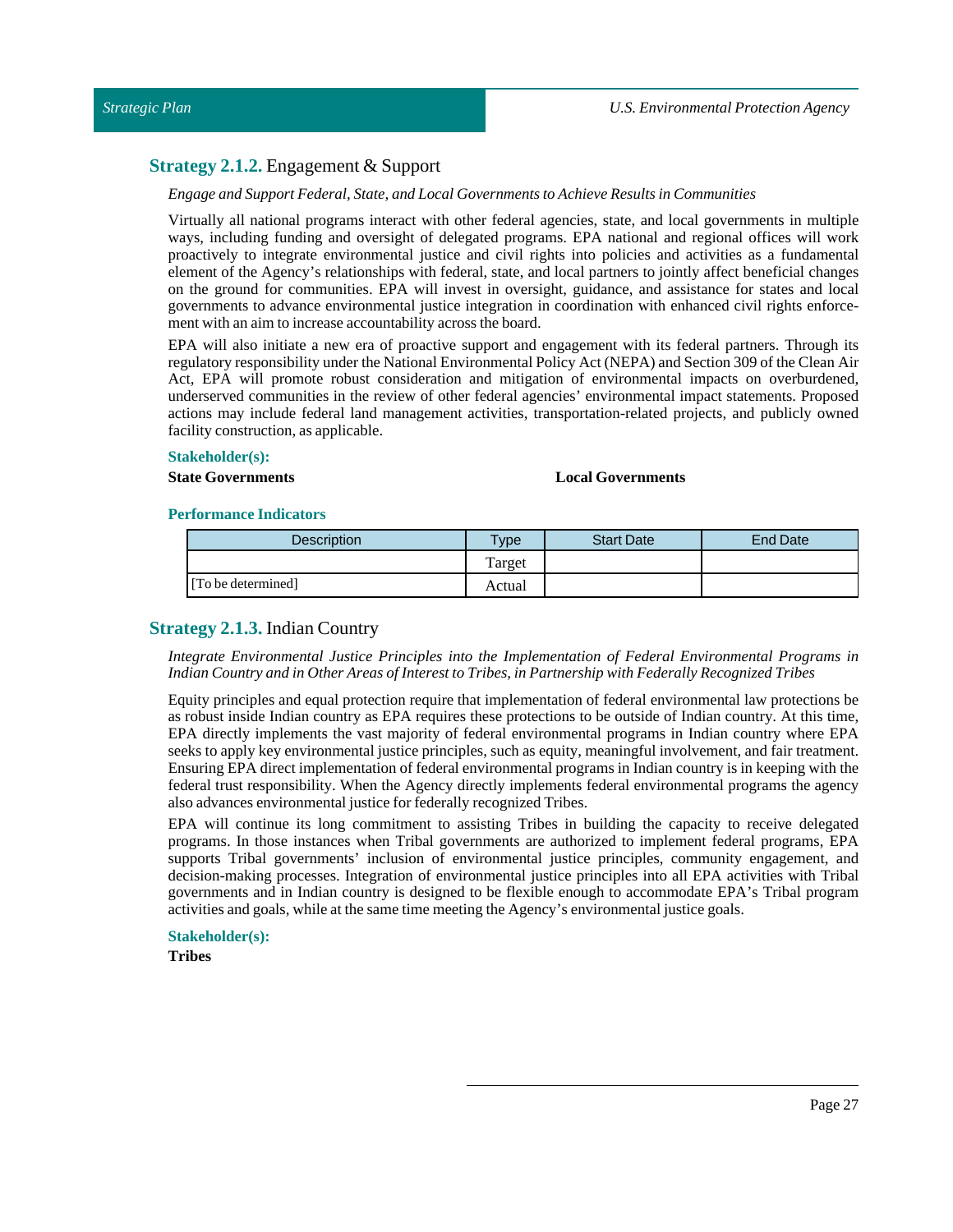# **Performance Indicators**

| <b>Description</b> | <b>Type</b> | <b>Start Date</b> | <b>End Date</b> |
|--------------------|-------------|-------------------|-----------------|
|                    | Target      |                   |                 |
| [To be determined] | Actual      |                   |                 |

# <span id="page-27-0"></span>**2.2.** Programs, Policies & Activities

#### *Embed Environmental Justice and Civil Rights into EPA's Programs, Policies, and Activities*

Integrate environmental justice and civil rights in all of the Agency's work to maximize benefits and minimize impacts to underserved and overburdened communities. ~ Commitments to achieving change on the ground and accountability for such change will be the ultimate measure of the Agency's success in advancing justice, civil rights, and equity, including the implementation of E.O.s 13985 and 14008. These efforts include incorporating feedback from impacted communities while analyzing and addressing disproportionate impacts. EPA must not only better support community efforts to engage with the Agency but also advance the Agency's ability to engage in community-driven work through the regions and across all programs. EPA must follow and implement the Civil Rights Act as equally as environmental statutes. Agency strategies to achieve this include the following elements: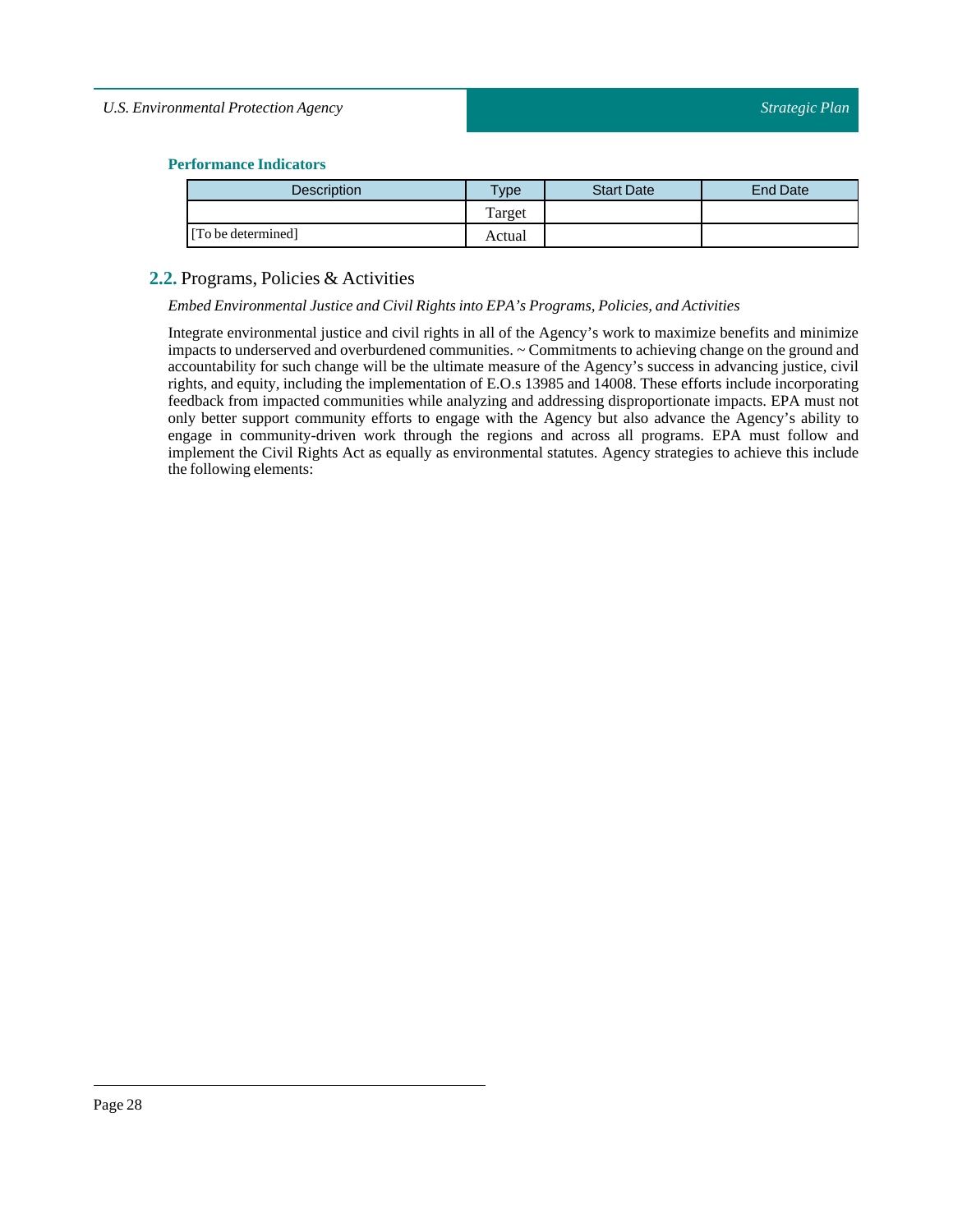# **Performance Indicators**

# **LTPG 2.2.1 Disparities**

| <b>Description</b>                                                                                                                                               | Type   | <b>Status</b> | <b>Start Date</b> | <b>End Date</b> |
|------------------------------------------------------------------------------------------------------------------------------------------------------------------|--------|---------------|-------------------|-----------------|
| By September 30, 2026, reduce                                                                                                                                    | Target | Reduced       |                   | 2026-09-30      |
| disparities in environmental<br>and public health conditions<br>represented by the indicators<br>identified through the FY<br>2022-2023 Agency Priority<br>Goal. | Actual |               |                   | 2026-09-30      |

# **LTPG 2.2.2 Responsive Actions**

| <b>Description</b>                                                                                                                                                                                                                                                        | <b>Type</b> | <b>Status</b> | <b>Start Date</b> | <b>End Date</b> | Percentage |
|---------------------------------------------------------------------------------------------------------------------------------------------------------------------------------------------------------------------------------------------------------------------------|-------------|---------------|-------------------|-----------------|------------|
| By September 30,                                                                                                                                                                                                                                                          | Target      | Clarity       |                   | 2026-09-30      | 80         |
| 2026, 80% of<br>significant EPA<br>actions with<br>environmental<br>justice implications<br>will clearly<br>demonstrate how the<br>action is responsive.<br>to environmental<br>justice concerns and<br>reduces or otherwise<br>addresses<br>disproportionate<br>impacts. | Actual      |               |                   | 2026-09-30      |            |

# **LTPG 2.2.3 Community-Driven Programs**

| <b>Description</b>                                                                                                                                                                                                                                                   | Type   | <b>Status</b>          | <b>Start Date</b> | <b>End Date</b> |
|----------------------------------------------------------------------------------------------------------------------------------------------------------------------------------------------------------------------------------------------------------------------|--------|------------------------|-------------------|-----------------|
| By September 30, 2026, all<br>EPA programs that work in<br>and with communities will do                                                                                                                                                                              | Target | Meaningful $&$<br>Fair |                   | 2026-09-30      |
| so in ways that are<br>community-driven,<br>coordinated and collaborative,<br>support equitable and resilient<br>community development, and<br>provide for meaningful<br>involvement and fair treatment<br>of communities with<br>environmental justice<br>concerns. | Actual |                        |                   | 2026-09-30      |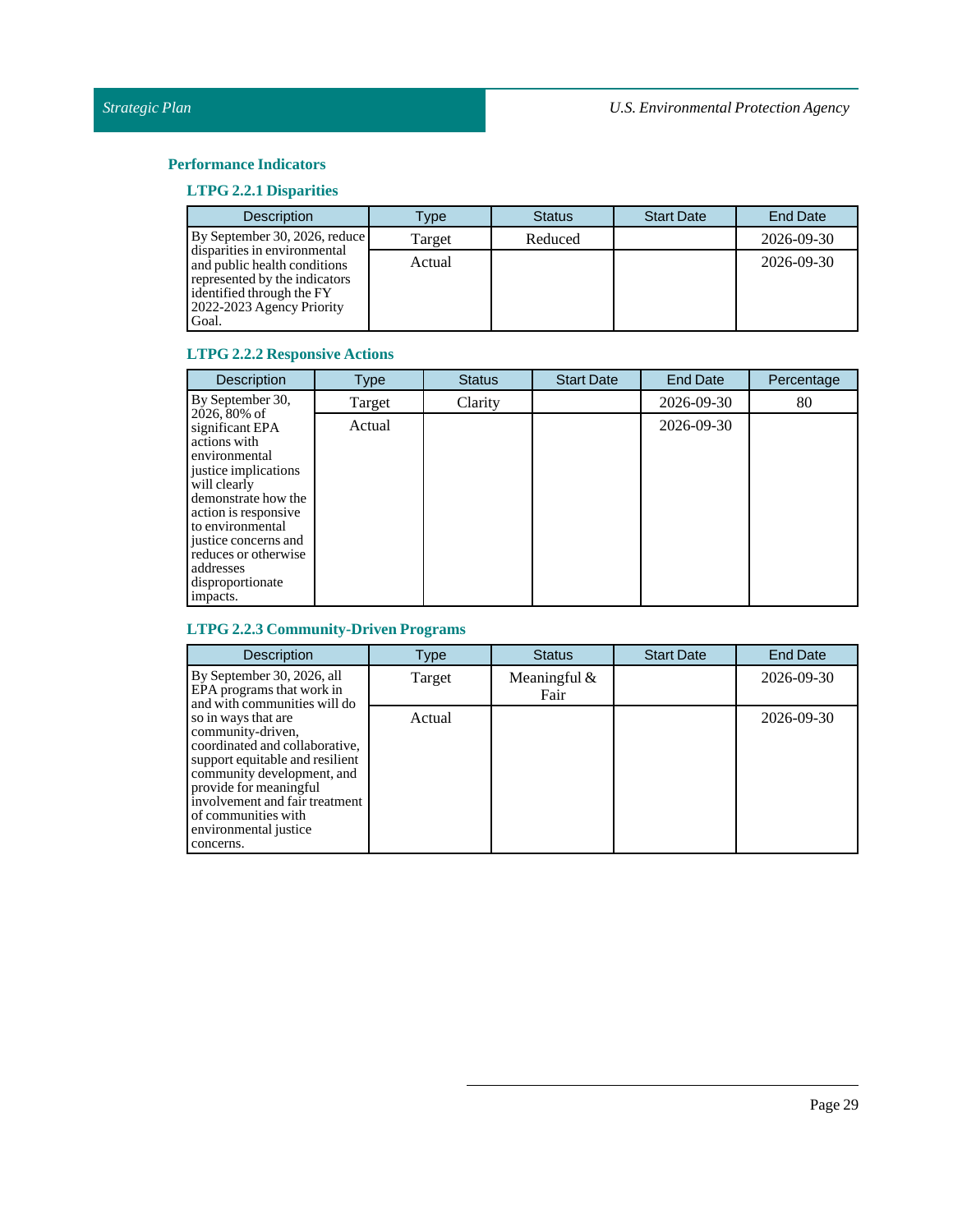# **LTPG 2.2.4 Civil Rights in Programs & Regions**

| <b>Description</b>                                                                                                                                                                                                                                                            | Type   | <b>Status</b> | <b>Start Date</b> | <b>End Date</b> |
|-------------------------------------------------------------------------------------------------------------------------------------------------------------------------------------------------------------------------------------------------------------------------------|--------|---------------|-------------------|-----------------|
| By September 30, 2026, all                                                                                                                                                                                                                                                    | Target | Compliance    |                   | 2026-09-30      |
| EPA programs and regions will<br>identify and implement areas<br>and opportunities to integrate<br>environmental justice<br>considerations and achieve<br>civil rights compliance in their<br>planning, guidance, policy<br>directives, monitoring, and<br>review activities. | Actual |               |                   | 2026-09-30      |

# **LTPG 2.2.5 Language Assistance Plans**

| <b>Description</b>                                                                        | Type   | <b>Status</b> | <b>Start Date</b> | End Date   |
|-------------------------------------------------------------------------------------------|--------|---------------|-------------------|------------|
| By September 30, 2026, all                                                                | Target | Implemented   |                   | 2026-09-30 |
| <b>EPA</b> programs and regions will<br>implement program and<br>region-specific language | Actual |               |                   | 2026-09-30 |
| assistance plans.                                                                         |        |               |                   |            |

# **LTPG 2.2.6 Disability Access Plans**

| <b>Description</b>                                                                                    | Type   | <b>Status</b> | <b>Start Date</b> | <b>End Date</b> |
|-------------------------------------------------------------------------------------------------------|--------|---------------|-------------------|-----------------|
| By September 30, 2026, all                                                                            | Target | Implemented   |                   | 2026-09-30      |
| EPA programs and regions will<br>implement program and<br>region-specific disability<br>access plans. | Actual |               |                   | 2026-09-30      |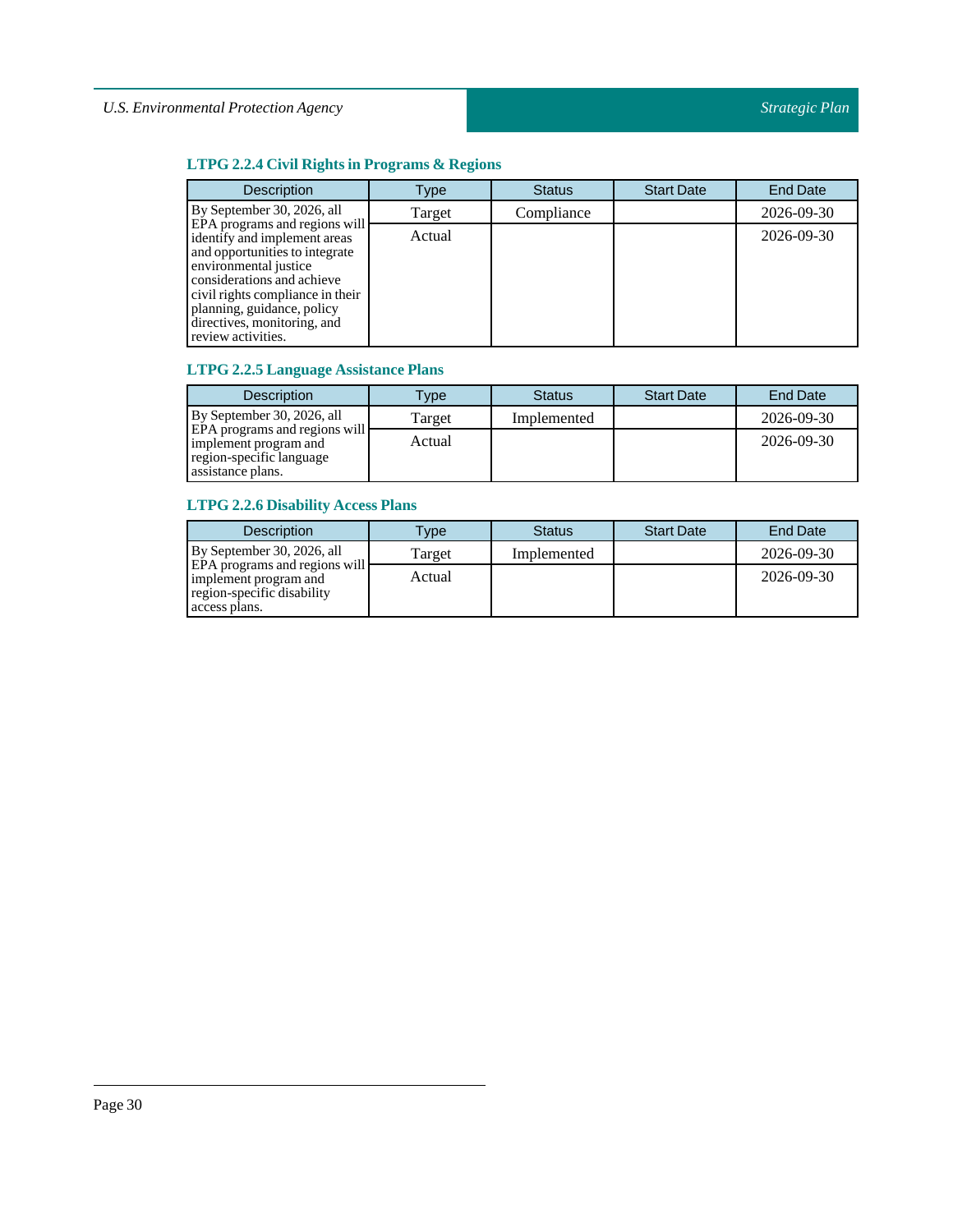#### **APG 2.2.1 Disparities Indicators**

# <span id="page-30-0"></span>**Strategy 2.2.1.** Public Health

#### *Making Commitments on Measurable Environmental and Public Health Improvements in Overburdened and Underserved Communities*

EPA will set ambitious goals of achieving meaningful change on the ground for communities with environmental justice concerns. EPA believes that setting such ambitious goals that speak to priority environmental justice issues is critical to stimulating a deeper assessment of the use of all EPA authorities and the Agency's ability to lead and support efforts by public and private sector partners to strive collectively towards attainment of those goals. EPA will focus on several elements of progress towards achieving such ambitious commitments. These include delineating the responsibilities of programs and regions towards meeting their objectives, identifying data gaps, building tracking systems, and putting in place any needed policy, guidance, or regulatory changes. EPA will also incorporate responsibility and measurable accountability for advancing environmental justice into Agency plans, including the EPA annual operating plan and annual performance plans of key political, senior executive, and general schedule staff. EPA will commit to at least ten measures of progress towards achieving meaningful environmental and public health outcomes on the ground. Some examples include: • Providing access to safe and sustainable sources of drinking water and clean surface water for the entire population of the United States. • Minimizing public health disparities such as the difference in childhood blood lead levels and the prevalence of asthma for children living in families below the federal poverty level and children living in older housing, who are often children of color. • Reducing exposure to pollutants such as air toxics that disproportionately impact communities with environmental justice concerns. • Reducing harmful exposures in communities by assessing and cleaning up contaminated sites. • Reducing pesticide exposure to farmworkers, their families, and the agricultural community.

#### **Stakeholder(s):**

**Overburdened Communities Underserved Communities**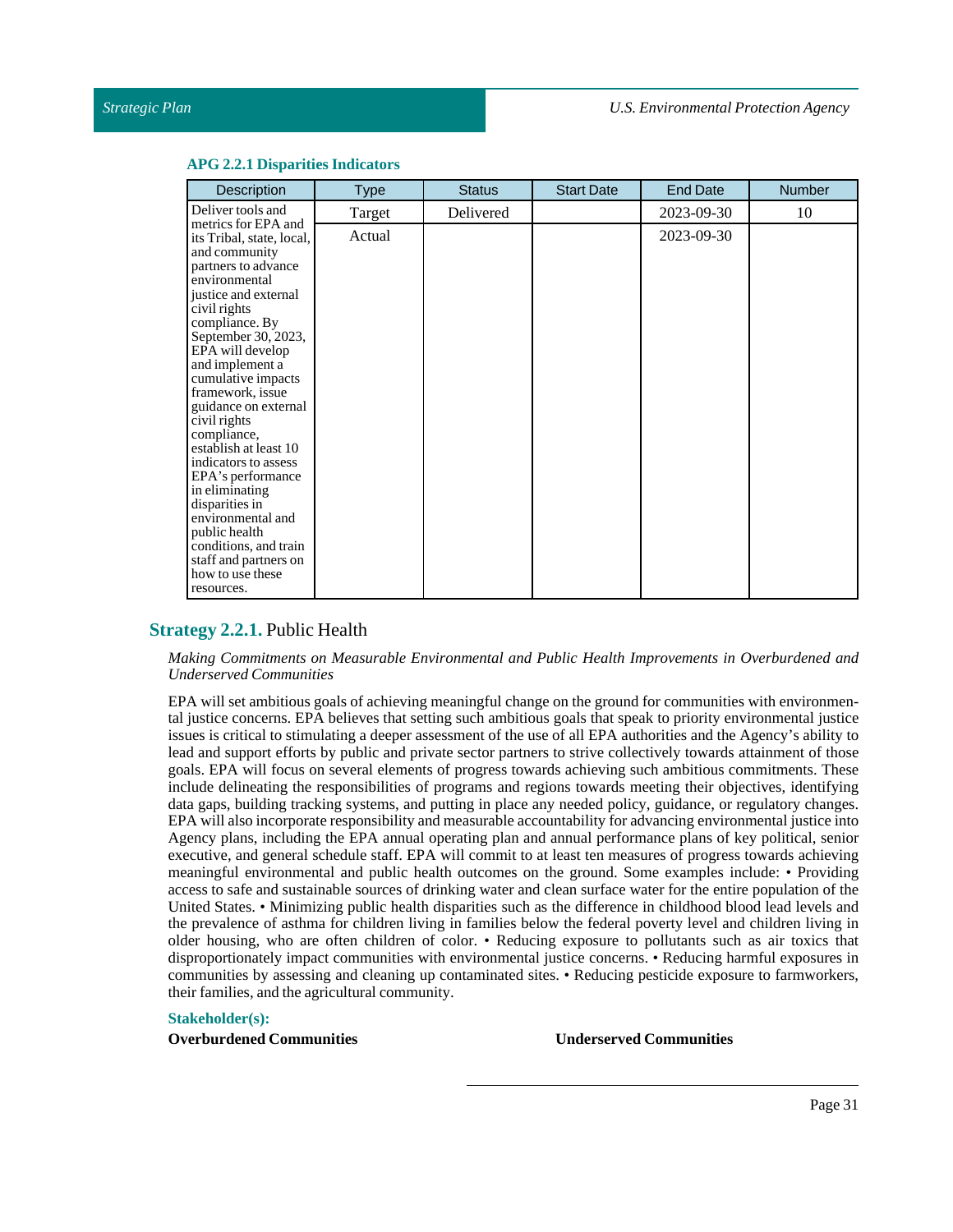## **Performance Indicators**

| <b>Description</b> | Type   | <b>Start Date</b> | End Date |
|--------------------|--------|-------------------|----------|
|                    | Target |                   |          |
| [To be determined] | Actual |                   |          |

# <span id="page-31-0"></span>**Strategy 2.2.2.** Involvement & Impacts

*Ensuring that EPA Decision Making Incorporates Meaningful Community Involvement and Analyses that Identify Disproportionate Impacts*

The knowledge attained from community engagement activities, along with other actions to consider more fully environmental justice and civil rights, must be regularly reflected and addressed throughout EPA's documented decisions. As a first step, EPA will engage in a process and establish all necessary policies to determine which actions are of major significance for environmental justice and civil rights purposes. This will help ensure that the Agency's most important decisions address the needs of impacted communities; respond to policy analyses of potential environmental justice impacts; and consider recommendations from the National Environmental Justice Advisory Council.

EPA must make significant and urgent progress in fundamentally grounding its work in addressing disproportionality, which includes understanding of and reacting to issues of cumulative impacts and cumulative risks, and rapidly advance its ability to conduct analyses that identify disproportionate impacts. One way to catalyze such progress is to ensure that all EPA programs develop guidance on using environmental justice tools such as EJSCREEN to support their decision making.

## **Performance Indicators**

| <b>Description</b> | <b>Type</b> | <b>Start Date</b> | End Date |
|--------------------|-------------|-------------------|----------|
|                    | Target      |                   |          |
| [To be determined] | Actual      |                   |          |

# <span id="page-31-1"></span>**Strategy 2.2.3.** Community Approaches

*Build Capacity to Support Community-Driven Approaches to Developing Healthy, Sustainable, and Climate-Resilient Communities*

Achieving meaningful change necessitates that EPA not only improve its decision making and program implementation, but that the Agency significantly advance its ability to work on the ground with communities as a regular means of achieving its mission. EPA will build upon the many ways that programs and regions currently work with and in communities by elevating and expanding the use of coordinated and collaborative community-driven partnerships to address community priorities. EPA will leverage and coordinate its investments in communities and collaborate with partners and other external stakeholders to advance comprehensive and strategic community-driven approaches. EPA will ensure that its programs fully integrate the key principles of effective community-driven work and over time increase the number of collaborative partnerships centered on community priorities initiated or supported through EPA activities.

| <b>Description</b> | $T$ vpe | <b>Start Date</b> | <b>End Date</b> |
|--------------------|---------|-------------------|-----------------|
|                    | Target  |                   |                 |
| [To be determined] | Actual  |                   |                 |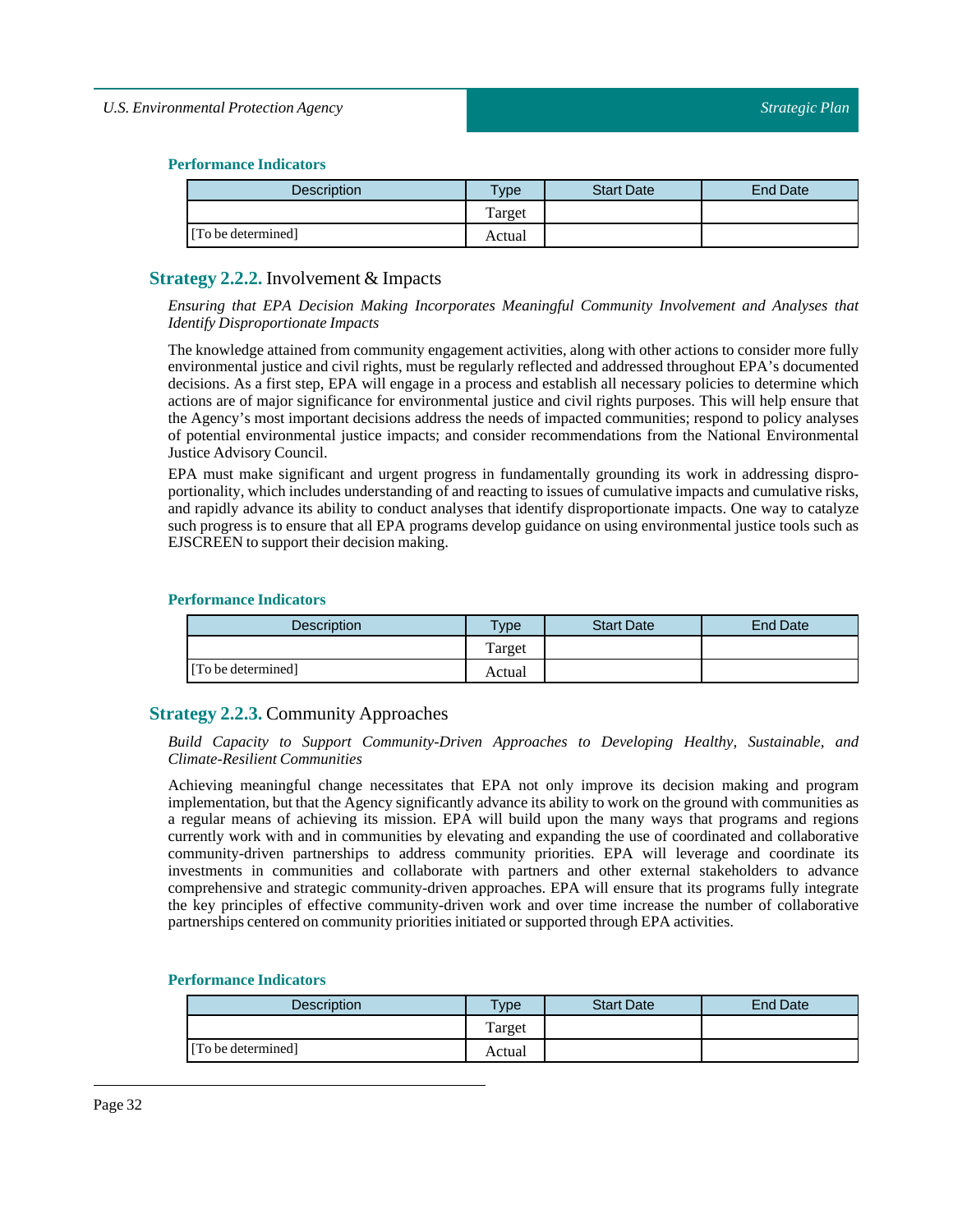# <span id="page-32-0"></span>**Strategy 2.2.4.** Programs

*Ensuring Consideration of Civil Rights and Environmental Justice by EPA Programs*

As a federal agency charged with enforcing federal civil rights laws, EPA must ensure that all Agency programs and activities comply with and implement civil rights obligations and integrate environmental justice considerations. To do so, EPA must recognize that in addition to the enforcement and implementation of federal civil rights laws carried out through EPA's external civil rights compliance program and addressed in Objective 2.3, EPA program and regional offices also must recognize and address civil rights and environmental justice issues that arise as they implement their responsibilities under environmental laws, such as their permit review responsibilities. Civil rights vigilance is an EPA-wide responsibility and a critical means for the Agency to advance justice and equity. To accomplish this, EPA will communicate requirements and expectations to agency staff through education, training, outreach, and technical assistance.

This training will enhance civil rights enforcement awareness and ability to integrate environmental justice considerations, strengthen intra-Agency collaboration, and help the agency identify whether recipient programs and activities are abiding by civil rights laws or engaging in prohibited discrimination. EPA programs must reference and/or include applicable civil rights requirements in non-civil rights guidance documents, such as in program strategic plans and environmental policy directives. In addition, all EPA program and regional office staff must understand and appreciate the civil rights requirements that apply to federal agencies, including their responsibility to develop and implement program and region-specific limited English language assistance and disability access plans that apply to all of the public-facing activities of EPA program and regional offices.

## **Performance Indicators**

| <b>Description</b> | $T$ <sub>V</sub> $pe$ | <b>Start Date</b> | <b>End Date</b> |
|--------------------|-----------------------|-------------------|-----------------|
|                    | Target                |                   |                 |
| [To be determined] | Actual                |                   |                 |

# <span id="page-32-1"></span>**2.3.** Enforcement

#### *Strengthen Civil Rights Enforcementin Communities with Environmental Justice Concerns*

Strengthen enforcement of and compliance with civil rights laws to address the legacy of pollution in overburdened communities. ~ To address the legacy of pollution in overburdened communities that results from discriminatory actions, whether direct or indirect, intentional, or unintentional, EPA must use the full extent of its authority and resources to vigorously enforce federal civil rights laws. EPA is required to enforce federal civil rights laws that prohibit discrimination on the basis of race, color, national origin (including limited English proficiency), disability, gender, and age, in programs or activities that receive Agency financial assistance. To ensure EPA financial assistance is not being used in a manner that discriminates and subjects already overburdened communities to further harm, EPA must support and promote a robust and mature external civil rights compliance program for execution of EPA responsibilities and to provide a strong partner to its environmental justice program. As stated earlier, robust enforcement of civil rights law coupled with EPA's environmental justice efforts provides EPA with the strongest ability to address disparities.

#### **Stakeholder(s):**

**Communities** : *with Environmental Justice Concerns*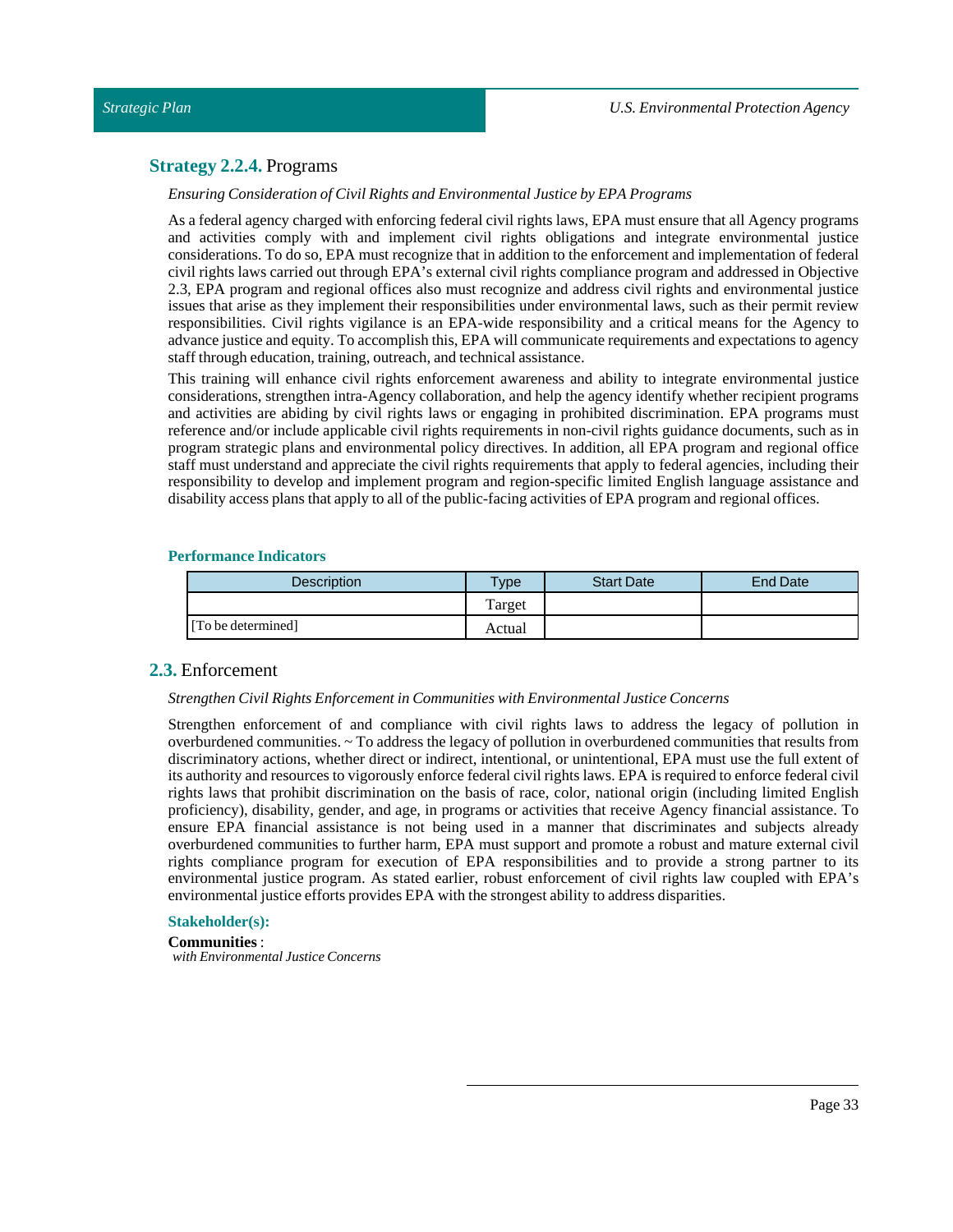## **Performance Indicators**

#### **LTPG 2.3.1 Compliance Reviews**

| <b>Description</b>                                                                                                                                                                                 | Type   | <b>Status</b> | <b>Start Date</b> | <b>End Date</b> | Number |
|----------------------------------------------------------------------------------------------------------------------------------------------------------------------------------------------------|--------|---------------|-------------------|-----------------|--------|
| By September 30,                                                                                                                                                                                   | Target | Inititated    |                   | 2026-09-30      | 45     |
| $2026$ , initiate 45<br>proactive post-award<br>civil rights<br>compliance reviews<br>to address<br>discrimination issues<br>in environmentally<br>overburdened and<br>underserved<br>communities. | Actual |               |                   | 2026-09-30      |        |

## **LTPG 2.3.2 Audits**

| <b>Description</b>                                                                                                                                                 | Type   | <b>Status</b> | <b>Start Date</b> | <b>End Date</b> | <b>Number</b> |
|--------------------------------------------------------------------------------------------------------------------------------------------------------------------|--------|---------------|-------------------|-----------------|---------------|
| By September 30,                                                                                                                                                   | Target | Completed     |                   | 2026-09-30      | 305           |
| 2026, complete 305<br>audits to ensure EPA<br>financial assistance<br>recipients are<br>complying with<br>nondiscrimination<br>program procedural<br>requirements. | Actual |               |                   | 2026-09-30      |               |

## **LTPG 2.3.3Sessions & Events**

| <b>Description</b>                                                                                                                                                                                                                                                                | <b>Type</b> | <b>Status</b> | <b>Start Date</b> | <b>End Date</b> | <b>Number</b> |
|-----------------------------------------------------------------------------------------------------------------------------------------------------------------------------------------------------------------------------------------------------------------------------------|-------------|---------------|-------------------|-----------------|---------------|
| By September 30,                                                                                                                                                                                                                                                                  | Target      | Completed     |                   | 2026-09-30      | 84            |
| $2026$ , complete $84$<br>information sharing<br>sessions and<br>outreach and<br>technical assistance<br>events with<br>overburdened and<br>underserved<br>communities and<br>environmental<br>justice advocacy<br>groups on civil rights<br>and environmental<br>justice issues. | Actual      |               |                   | 2026-09-30      |               |

# <span id="page-33-0"></span>**Strategy 2.3.1.** Discrimination & Injustice

*Dismantle discriminatory barriers and systematic injustice with respect to the federal programs and statutes EPA implements.*

The classifications protected by federal civil rights laws encompass most of the underserved and overburdened communities that have been exposed to a disproportionate level of harmful environmental, quality of life, and health impacts from pollution sources. Federal laws authorize agencies such as EPA to enact rules, regulations, or orders to achieve the laws' objectives. EPA's nondiscrimination regulation prohibits recipients of EPA financial assistance from taking actions in their programs or activities that are intentionally discriminatory and/ or have a discriminatory effect. It is EPA's inherent mission and legal mandate to dismantle discriminatory barriers and systematic injustice with respect to the federal programs and statutes it implements — and the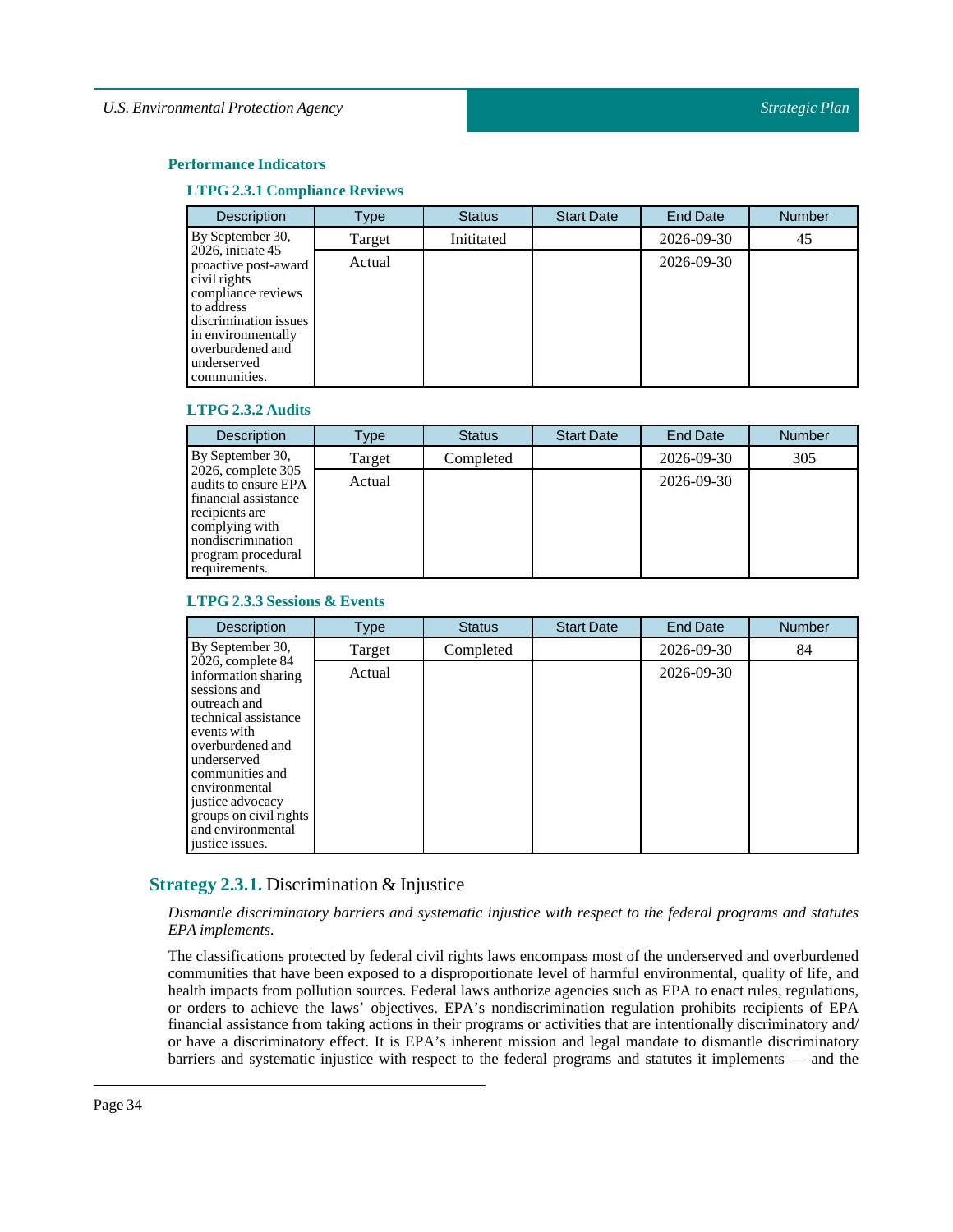Agency must have a more robust and effective civil rights compliance program to ensure achievement of this mandate.

## **Performance Indicators**

| Description        | $v$ pe | <b>Start Date</b> | <b>End Date</b> |
|--------------------|--------|-------------------|-----------------|
|                    | Target |                   |                 |
| [To be determined] | Actual |                   |                 |

# <span id="page-34-0"></span>**Strategy 2.3.2.** Mission & Initiatives

*Revitalize our external civil rights mission and launch a significant number of critical initiatives that will directly impact overburdened communities.*

EPA has begun revitalizing its external civil rights mission and will launch a significant number of critical initiatives that will directly impact overburdened communities. The external civil rights compliance program will strengthen enforcement of civil rights laws by increasing: the number of affirmative compliance reviews targeting critical environmental health and quality of life impacts in overburdened communities; the number of outreach, information sharing, and technical assistance sessions provided to improve implementation; and timeliness and effectiveness of complaint investigations and resolutions.

## **Stakeholder(s):**

## **Overburdened Communities**

| <b>Description</b> | Type   | <b>Start Date</b> | <b>End Date</b> |
|--------------------|--------|-------------------|-----------------|
|                    | Target |                   |                 |
| [To be determined] | Actual |                   |                 |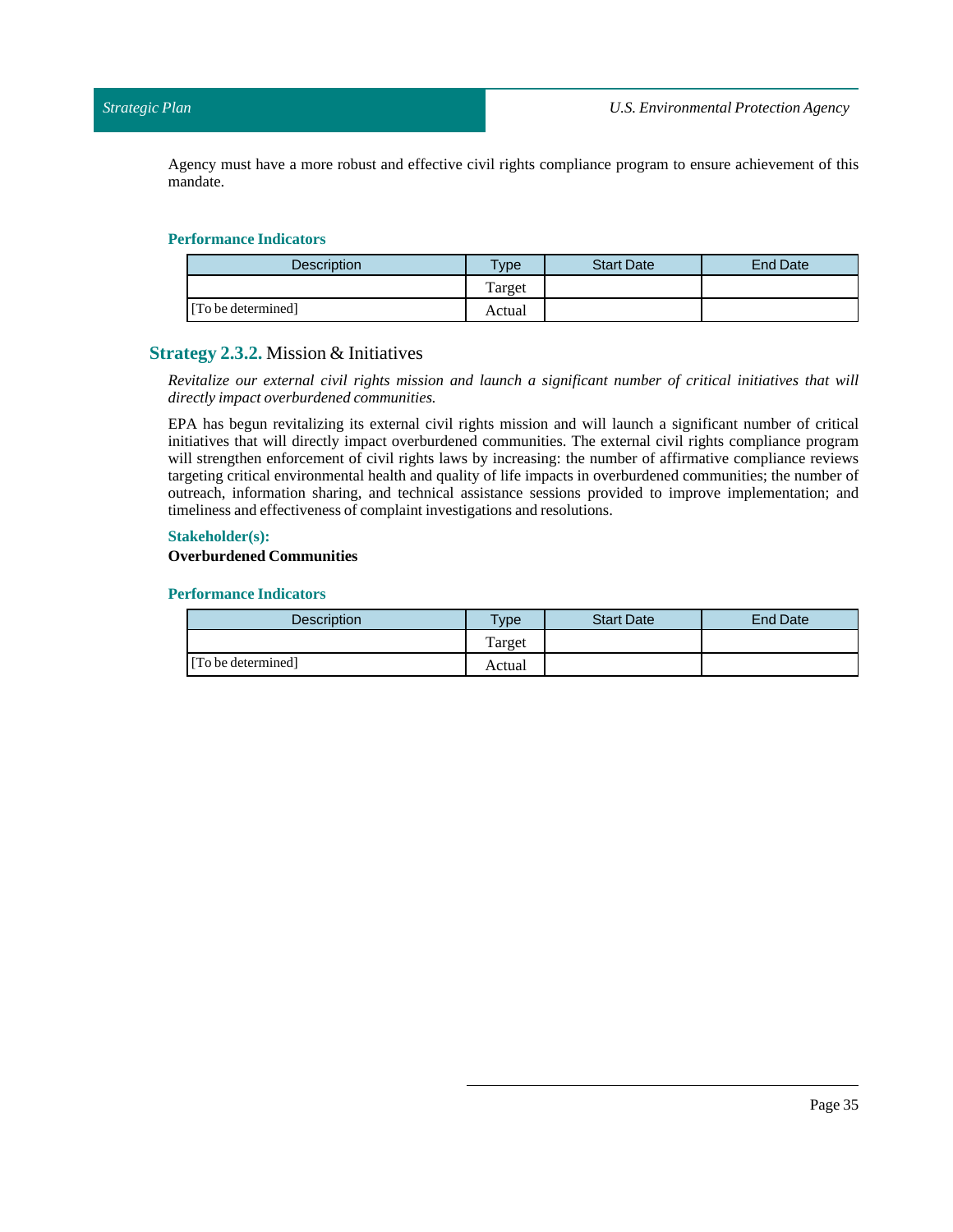# <span id="page-35-0"></span>**3. Environmental Laws**

# *Enforce Environmental Laws and Ensure Compliance*

Improve compliance with the nation's environmental laws and hold violators accountable. Introduction A robust compliance monitoring and enforcement program is necessary to ensure communities get the environmental and human health benefits intended by environmental statutes and EPA's regulations. EPA regulates more than 1.2 million facilities adhering to a variety of environmental statutes that protect human health and the environment. Likewise, EPA regulates a wide range of products including automobiles and pesticides. EPA, Tribes, states, and territories work cooperatively to achieve compliance, with delegated or authorized states conducting most enforcement activities across the country. EPA collaborates with Tribes in Indian country, by both directly implementing compliance monitoring and enforcement programs and through oversight of programs implemented by Tribes.

EPA will collaborate with Tribes, states, and territories to focus federal enforcement resources on the most serious environmental problems where noncompliance with environmental statutes and regulations is a significant contributing factor and where federal enforcement can have a significant impact on the nation's air, water, and land. In addition to EPA's other core work, this will include targeting and screening to prioritize inspections in communities facing substantial burdens from environmental noncompliance. EPA will continue to identify a small number of key areas, called National Compliance Initiatives, where focused EPA attention will be especially value-added. EPA will seek to increase inspections, prioritize enforcement cases, identify remedies with tangible benefits for impacted communities, and increase engagement with communities about enforcement cases. EPA will continue to initiate enforcement actions to protect against children's health hazards in areas such as exposure to lead paint, the presence of lead and other contaminants in drinking water, and particulate air emissions that aggravate asthma.

The Agency will address climate change by directing resources to ensure effective enforcement responses for those sources with noncompliant emissions of greenhouse gases (GHGs) and develop remedies that are consistent with GHG mitigation and climate resilience. In addition, EPA will enforce against the illegal import, distribution and use within the United States of hydrofluorocarbons (HFCs), which are chemicals with potent global warming potential, and pursue violators of the Renewable Fuel Standard.

# <span id="page-35-1"></span>**3.1.** Accountability

#### *Hold Environmental Violators and Responsible Parties Accountable*

Use vigorous and targeted civil and criminal enforcement to ensure accountability for violations and to clean up contamination. ~ Enforcement is essential to ensuring that everyone is protected by the nation's environmental laws and regulations. EPA strives to not only return violators to compliance but also to obtain the relief needed to address the underlying causes of the violations, to prevent reoccurrence and, in appropriate cases, mitigate the harm to the communities impacted by noncompliance.

| <b>Description</b>                                                                                                                            | Type   | <b>Status</b>   | <b>Start Date</b> | <b>End Date</b>  | <b>Number</b> |
|-----------------------------------------------------------------------------------------------------------------------------------------------|--------|-----------------|-------------------|------------------|---------------|
| By September 30,                                                                                                                              | Target | Reduced         |                   | 2026-09-30       | 93            |
| 2026, reduce to not<br>more than 93 the<br>number of open civil<br>judicial cases more<br>than 2.5 years old<br>without a complaint<br>filed. | Actual | <b>Baseline</b> |                   | $2021 - 09 - 30$ |               |
|                                                                                                                                               | Actual |                 |                   | 2026-09-30       |               |

#### **Performance Indicators**

#### **LTPG 3.1.1 Open Cases**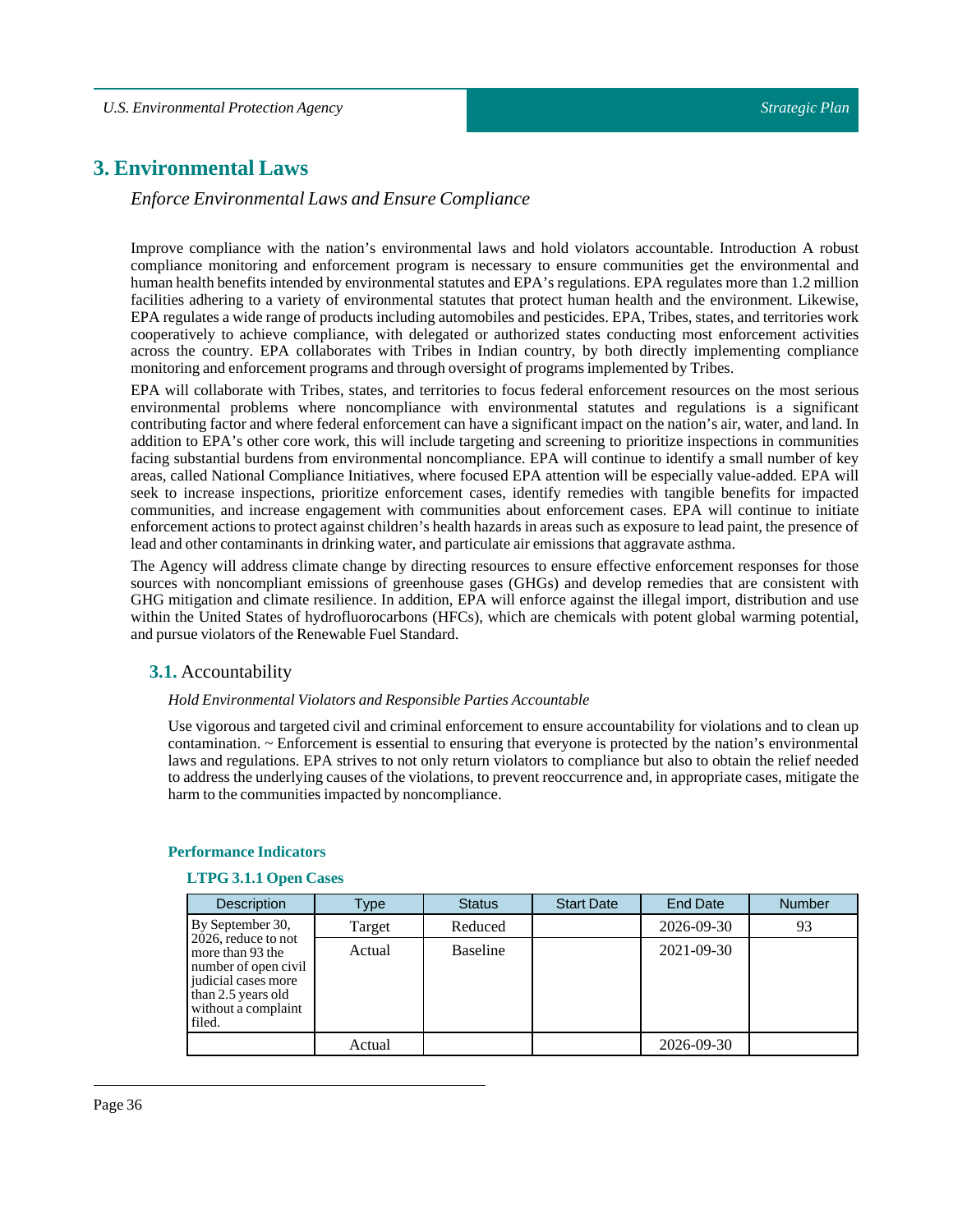# **Strategy 3.1.1.** Enforcement

#### *TakeTimely Enforcement Action*

Timely enforcement is effective enforcement. EPA has set a long-term performance goal that reflects the commitment of the enforcement program to address noncompliance as expeditiously as possible. For example, one area of focus has been to reduce the number of Referred No Complaint Filed (RNCF) cases; namely, the number of open civil judicial cases that EPA referred to the Department of Justice (DOJ) more than 2.5 years ago and a complaint has not been filed.

Complex cases often take longer to resolve; some of EPA's enforcement cases involve national companies with multiple facilities across the country. Many cases also involve extremely complex facilities that must comply with multiple federal statutes based on the nature of their operations. Municipal cases often involve multiple neighboring communities with varying economic means who share a failing sewer or drinking water system and who must agree together on injunctive relief that is a very significant expense for the defendants. These types of cases, justifiably, often take a long time to resolve. During the time it takes to achieve case resolutions, EPA will endeavor to provide early injunctive relief and monitoring, where appropriate, and will increase communication to affected communities about the progress of enforcement efforts.

Since implementation of the RNCF measure in 2018, EPA has been steadily resolving older referred cases, primarily through settlement. Through timely resolution of environmental violations EPA can address both the public health concerns of overburdened, disproportionately affected communities and the emissions of GHGs or other compounds that contribute to or exacerbate the effects of climate change.

## **Performance Indicators**

| <b>Description</b> | <b>Type</b> | <b>Start Date</b> | End Date |
|--------------------|-------------|-------------------|----------|
|                    | Target      |                   |          |
| [To be determined] | Actual      |                   |          |

# **Strategy 3.1.2.** Settlements

## *Using All Appropriate Injunctive ReliefTools in Civil Enforcement Settlements*

EPA is committed to using the full array of policy and legal tools available to ensure that environmental laws and the policies to implement them deliver benefits to all individuals and communities. In determining the most appropriate resolution for a particular matter, EPA will first consider which compliance tools will be effective to promptly ensure the regulated party returns to and remains in compliance. Tools like Advanced Monitoring, Audits and Independent Third-party Verification, Electronic Reporting, and Increased Transparency of Compliance Data can help provide information in a more readily available format to members of the public, who can assist in monitoring compliance. Many tools also benefit the settling party. For example, third party verification helps the facility identify future non-compliance early, allowing for a quick response to remedy the problem; and electronic reporting provides a more transparent demonstration of compliance, which may help the settling party's relationship with its neighboring community. When appropriate, an Alternative Dispute Resolution process is used to reach a solution that meets the needs of both EPA and the settling party.

| Description        | Type   | <b>Start Date</b> | End Date |
|--------------------|--------|-------------------|----------|
|                    | Target |                   |          |
| [To be determined] | Actual |                   |          |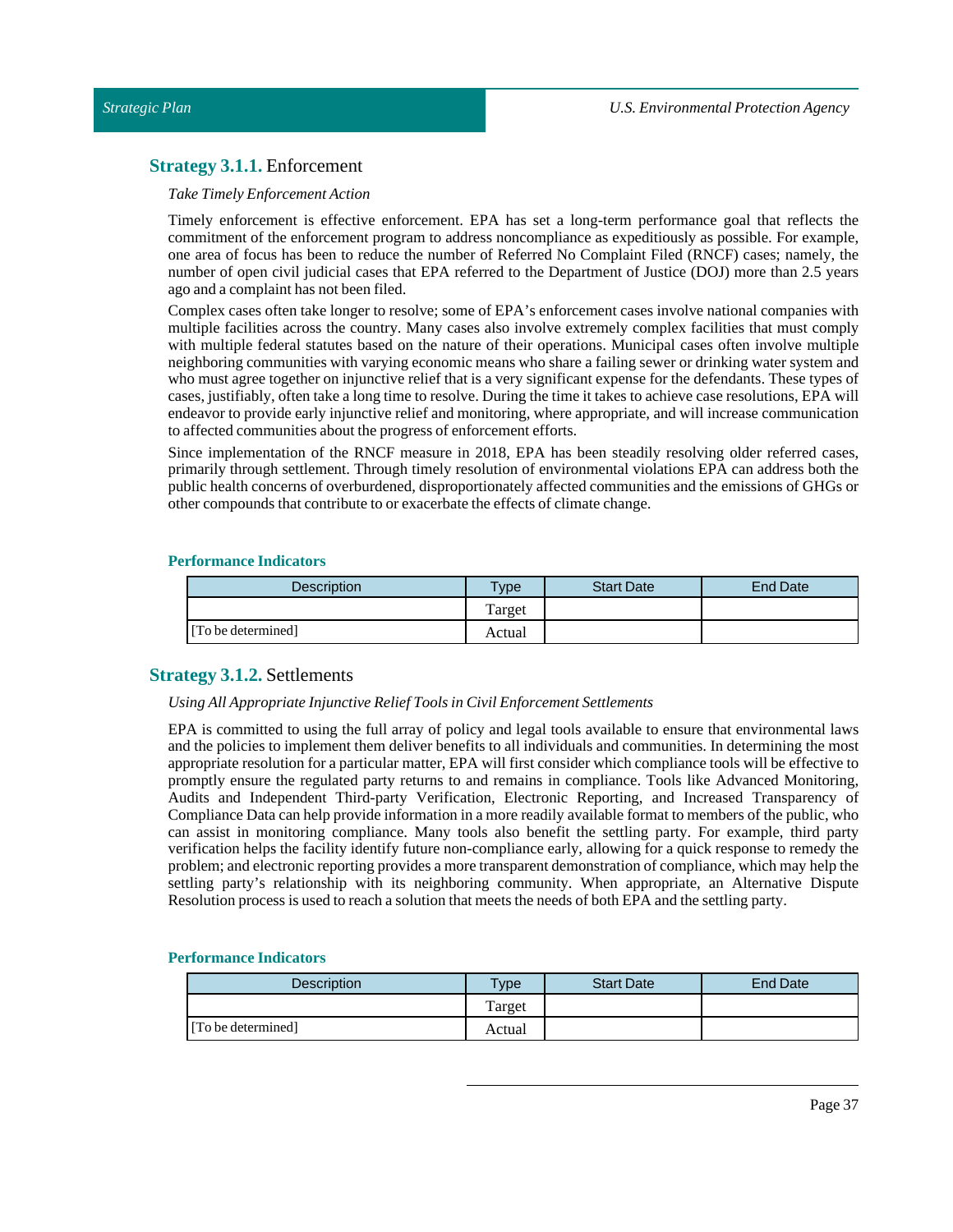# **Strategy 3.1.3.** Environmental Justice

#### *Strengthen Environmental JusticeThrough a Robust Enforcement Program*

EPA will continue to rely on mapping and screening tools, including EJSCREEN, in combination with local knowledge to help identify overburdened communities that may be disproportionally impacted by pollution. EPA will focus on strengthening enforcement and resolving environmental noncompliance through remedies with tangible benefits for the impacted community, including: • Preventing further pollution due to noncompliance, mitigating past impacts from pollution, and securing penalties to recapture economic benefit of noncompliance and deter future violations. • Seeking early and innovative relief (e.g., fenceline monitoring and transparency tools). • Incorporating Supplemental Environmental Projects (SEPs) in settlements, where appropriate and to the extent permitted by law and policy. • Seeking restitution for victims of environmental crimes.

The Agency uses its statutory authorities under the Comprehensive Environmental Response, Compensation, and Liability Act (CERCLA or Superfund) and Resource Conservation and Recovery Act (RCRA) to protect overburdened communities by requiring responsible parties to take early and expedited cleanup actions, developing more robust enforcement instruments, ensuring the oversight of those enforcement instruments, and building trust and capacity through community engagement. Superfund enforcement efforts maximize Potentially Responsible Parties' (PRP) involvement at Superfund sites, ensuring that viable, liable PRPs clean up sites, rather than taxpayers, and by recovering costs if the EPA expends Superfund-appropriated dollars to clean up sites.

In addition, EPA will strengthen tools for the detection of environmental crimes in overburdened communities, improve outreach to the victims of such crimes, and ensure that investigations are structured to provide maximum assistance to DOJ in its exercise of prosecutorial discretion and pursuit of remedies that will guarantee adequate protection for those communities.

### **Performance Indicators**

| <b>Description</b> | $T$ vpe | <b>Start Date</b> | End Date |
|--------------------|---------|-------------------|----------|
|                    | Target  |                   |          |
| [To be determined] | Actual  |                   |          |

# **Strategy 3.1.4.** Climate Change

## *Tackle Climate ChangeThrough Enforcement*

To advance Agency efforts to tackle the climate crisis and mitigate GHG emissions, EPA will target violators of the American Innovation and Manufacturing (AIM) Act, the Renewable Fuel Standard, and regulations that apply to oil and gas sources and landfills. EPA will make effective use of civil judicial litigation and, if appropriate, administrative orders to achieve suitable remedies. EPA also willinclude climate change adaptation measures, flare efficiency and flare gas recovery requirements, and clean renewable energy projects in case resolutions as appropriate. Case teams will assess climate vulnerabilities and ensure that the injunctive relief measures implemented to resolve environmental violations are resilient to the impacts of climate change. EPA will vigorously enforce its regulations to prevent and deter illegalimportation of HFCs.

| Description        | $T$ ype | <b>Start Date</b> | End Date |
|--------------------|---------|-------------------|----------|
|                    | Target  |                   |          |
| [To be determined] | Actual  |                   |          |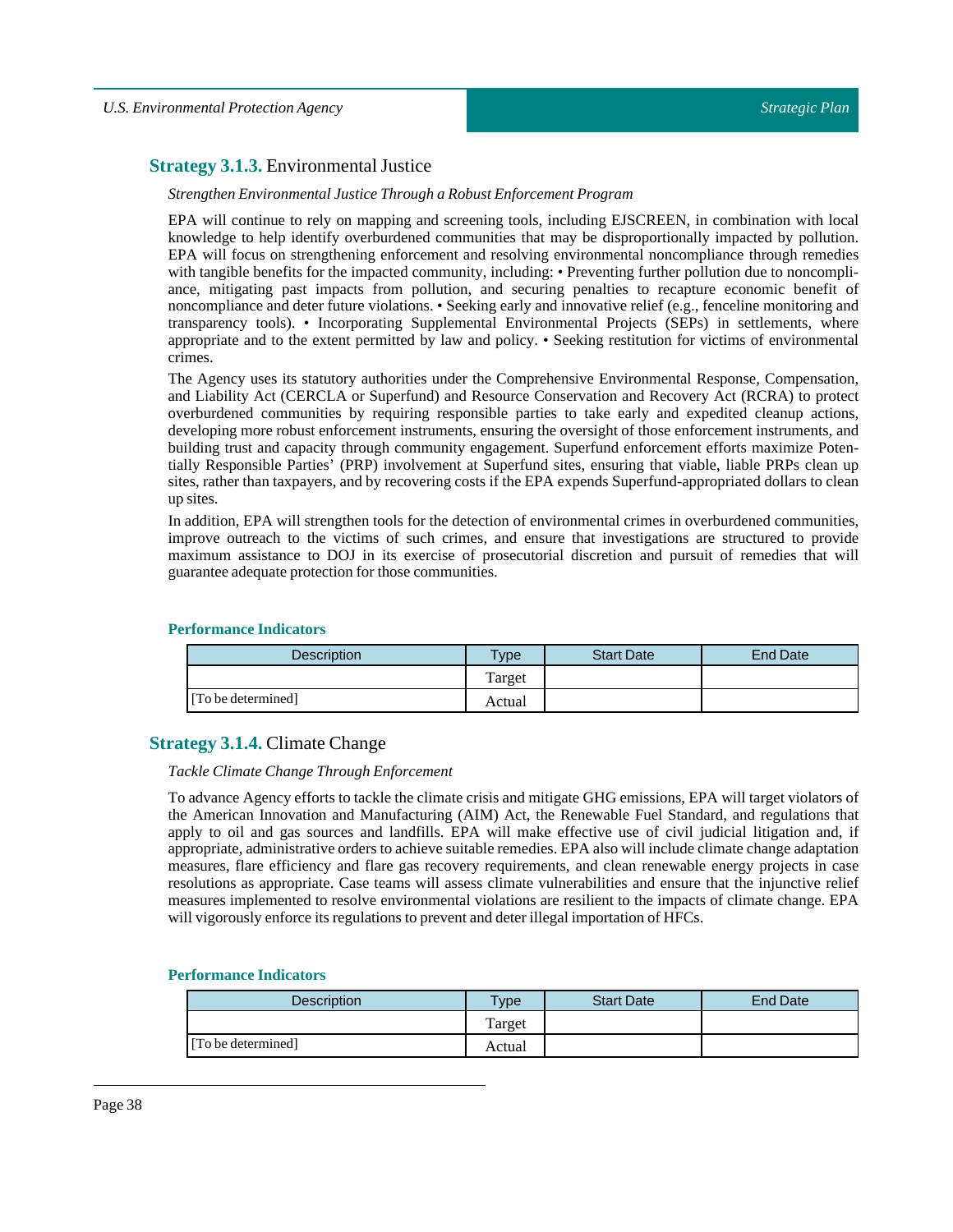# **3.2.** Violations & Compliance

## *Detect Violations and Promote Compliance*

Ensure high levels of compliance with federal environmental laws and regulations through effective compliance tools – including inspections, other monitoring activities, and technical assistance supported by evidence and advanced technologies. ~ Effective targeting of compliance monitoring, including inspections in communities with environmental justice concerns, plays a critical role in achieving the goals EPA has set forth for protecting health and the environment. Achieving high rates of compliance with environmental laws and regulations requires the use of a wide range of compliance tools, including compliance monitoring. EPA and Tribal, state, and territorial co-regulators conduct inspections, investigations, and review of self-reported compliance monitoring information to determine if regulated entities are complying with environmental statutes as well as applicable regulations and permit conditions. These activities help identify conditions that may present imminent and substantial endangerment to human health and the environment and thereby warrant immediate response. EPA works with co-regulators to achieve the shared goals of considering environmental justice concerns in its enforcement and compliance work and timely returning violators to compliance with environmental laws.

Achieving high rates of compliance with environmental laws and regulations is aided by the use of other compliance tools, including technical assistance to the regulated community (e.g., Enforcement Alerts and Compliance Advisories), and sharing information with affected communities to help them monitor compliance.

# **Performance Indicators**

# **LTPG 3.2.1 Timely Inspection Reports**

| <b>Description</b>                                                                               | Type   | <b>Status</b>   | <b>Start Date</b> | End Date   | Percentage |
|--------------------------------------------------------------------------------------------------|--------|-----------------|-------------------|------------|------------|
| By September 30,                                                                                 | Target |                 |                   | 2026-09-30 | 75         |
| 2026, send 75% of<br>EPA inspection<br>reports to facilities<br>within 70 days of<br>inspection. | Actual | <b>Baseline</b> |                   | 2021-09-30 |            |
|                                                                                                  | Actual |                 |                   | 2026-09-30 |            |

## **LTPG 3.2.2 Targeted Inspections**

| <b>Description</b>                                                                                                                                    | Type   | <b>Status</b>   | <b>Start Date</b> | <b>End Date</b> | Percentage |
|-------------------------------------------------------------------------------------------------------------------------------------------------------|--------|-----------------|-------------------|-----------------|------------|
| By September 30,                                                                                                                                      | Target | Conducted       |                   | 2026-09-30      | 55         |
| 2026, conduct 55%<br>of annual EPA<br>inspections at<br>facilities that affect<br>communities with<br>potential<br>environmental<br>justice concerns. | Actual | <b>Baseline</b> |                   | 2021-09-30      |            |
|                                                                                                                                                       | Actual |                 |                   | 2026-09-30      |            |

# **Strategy 3.2.1.** Noncompliance

*Focus on critical areas of noncompliance.*

Through its ongoing process of selecting National Compliance Initiatives in collaboration with Tribes, states, and territories, EPA will focus its work on critical areas of noncompliance. Recent examples include National Compliance Initiatives to address toxic Clean Air Act (CAA) and RCRA air emissions, improve drinking water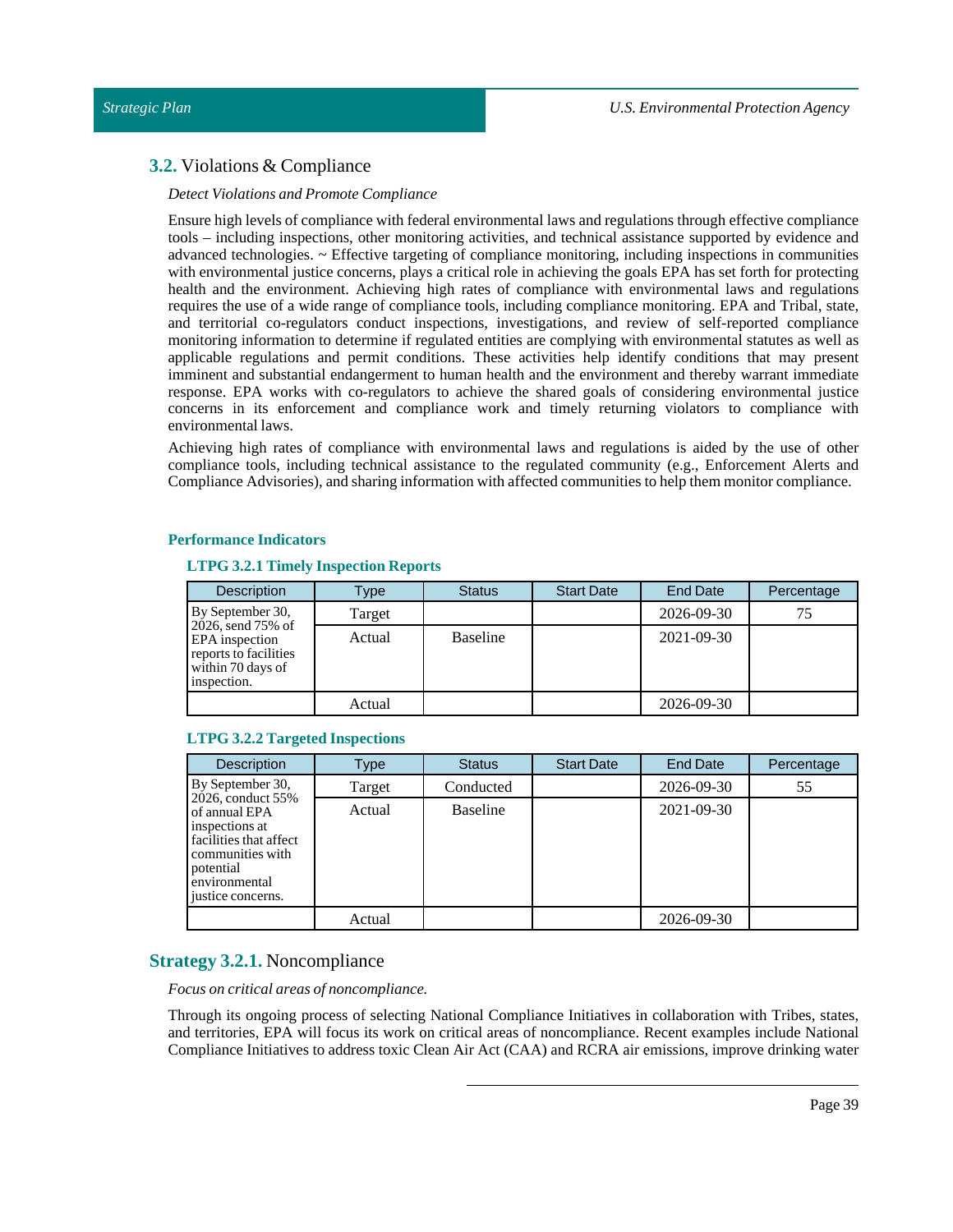compliance, reduce the rate of Clean Water Act (CWA) significant noncompliance, and reduce the number of chemical accidents. Notably, EPA is carrying out evidencebuilding activities to address priority questions related to drinking water systems out of compliance, one of EPA's Learning Agenda priority areas. By proactively working with Tribes, states, and territories to identify areas of serious noncompliance and then bringing the right compliance and enforcement tools to bear, EPA will make the most effective use of its resources.

EPA's Compliance Assistance Centers Program (CACP) and Local Government Environmental Assistance Network (LGEAN) also help to improve compliance with environmental laws and regulations, and EPA will continue to fund the CACP and LGEAN grants.

EPA will continue to promote innovative enforcement remedies that are based on reliable data or other robust evidence to substantiate their effectiveness, through the development of a compliance Learning Agenda. The Agency will identify the most pressing programmatic questions and create a venue for EPA, Tribes, states, and territories to collaborate in the development of evidence-based enforcement tools and techniques that will ensure the biggestimpact on environmental compliance

## **Performance Indicators**

| Description        | $T$ <sub>ype</sub> | <b>Start Date</b> | End Date |
|--------------------|--------------------|-------------------|----------|
|                    | Target             |                   |          |
| [To be determined] | Actual             |                   |          |

# **Strategy 3.2.2.** Inspection Reports

#### *ProduceTimely Inspection Reports*

EPA has set a long-term performance goal to reduce the time from when EPA conducts an on-site inspection to the time that EPA provides the facility with a completed inspection report notifying it of any potential compliance issues. Improving the timeliness of these activities allows the facility to address compliance issues more quickly, which would directly benefit the communities affected by the environmental and human health impacts of the alleged violations. EPA balances the desire for fast action against the fundamental need to ensure quality inspections. Thus, where inspections are extremely complex and multi-faceted, more time for the completion of the inspection report may be needed.

## **Performance Indicators**

| <b>Description</b> | $T$ <sub>V</sub> $pe$ | <b>Start Date</b> | <b>End Date</b> |
|--------------------|-----------------------|-------------------|-----------------|
|                    | Target                |                   |                 |
| [To be determined] | Actual                |                   |                 |

# **Strategy 3.2.3.** Compliance

*Focus Compliance Assurance Activities on Communities, Especially Those with Environmental Justice Concerns*

EPA has set a long-term performance goal to increase the percentage of inspections at facilities affecting overburdened communities. Communities that are already burdened with high pollution levels are more vulnerable to the harmful effects of permit violations and are a high priority for inspections and compliance review. These efforts will advance the detection and resolution of noncompliance activities in communities with environmental justice concerns.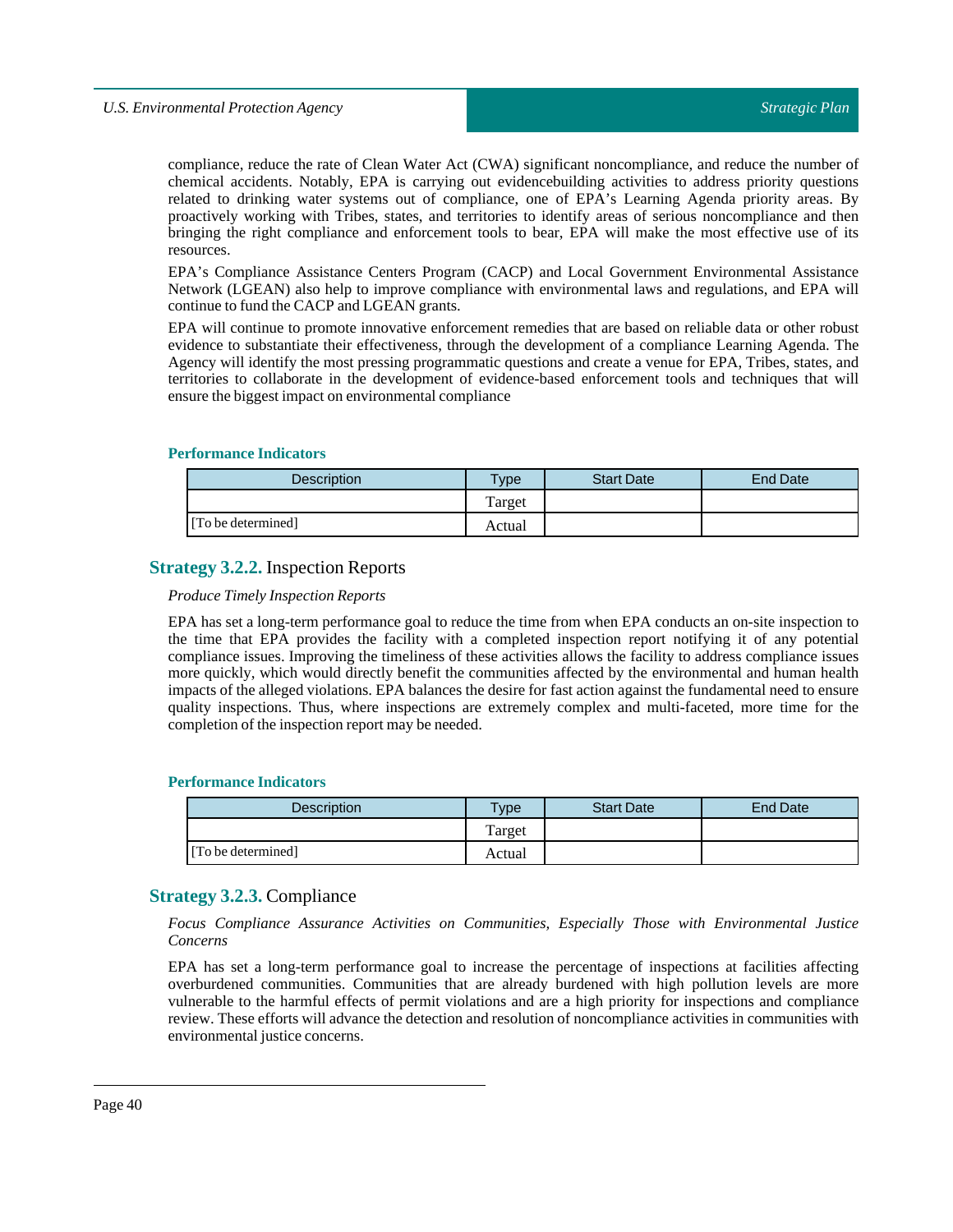EPA also will provide greater public access to compliance data to help communities better understand and manage risks. The Agency will increase engagement with communities so that communities and EPA can share resources and work together to improve compliance. EPA is also continuing to expand its Compliance Advisor Program (formerly known as the Circuit Rider Program) to help small drinking water and wastewater systems – many in communities with environmental justice concerns – to return to, and maintain, compliance. EPA has found that many such systems are unable to maintain compliance due to lack of technical, managerial, and financial capacity as well as aging infrastructure, workforce shortages, and declining rate bases. Part trainer and part consultant, compliance advisors troubleshoot issues, develop plans to return systems to compliance, and increase the technical capacity of operators. EPA will continue work to ensure that funded activities increase systems' capacity, including those in vulnerable communities and Indian country.

## **Stakeholder(s):**

#### **Communities** :

*Especially Those with Environmental Justice Concerns*

#### **Performance Indicators**

| <b>Description</b> | <b>Type</b> | <b>Start Date</b> | End Date |
|--------------------|-------------|-------------------|----------|
|                    | Target      |                   |          |
| [To be determined] | Actual      |                   |          |

# **Strategy 3.2.4.** Data & Enforcement

#### *Improve Compliance Assurance Data Management and EnforcementTargeting Capabilities*

Effective compliance monitoring and enforcement increasingly depends on effective use of data management and data science capabilities. EPA will improve its collection and management of compliance monitoring information through modernization of existing data systems and creation of new tools to streamline the compliance monitoring process.

EPA will modernize its key compliance information system, the Integrated Compliance Information System (ICIS), and will support better integration with the Enforcement and Compliance History Online (ECHO) website. Improvements to ICIS and ECHO will facilitate better access to compliance data and community information (e.g., from EPA's EJSCREEN tool) for the Agency, Tribes, states, and the public. This will enhance EPA's efforts to address compliance concerns in underserved communities and help EPA and authorized Tribes and states ensure better compliance with clean air and clean water requirements.

EPA will also continue to expand software solutions for field inspectors to improve the effectiveness and efficiency of compliance inspections conducted by the Agency and authorized states. EPA's Smart Mobile Tools for Inspectors software streamlines the process of documenting field inspections and preparing reports on their results. This software will allow EPA, Tribes, and states to use their compliance monitoring resources more efficiently, including monitoring for noncompliance, which affects underserved communities, or which may have climate impacts. ICIS Modernization and Smart Mobile Tools for Inspectors are two of the key efforts under the Agency's E-Enterprise for the Environment program.

| Description        | Type   | <b>Start Date</b> | End Date |
|--------------------|--------|-------------------|----------|
|                    | Target |                   |          |
| [To be determined] | Actual |                   |          |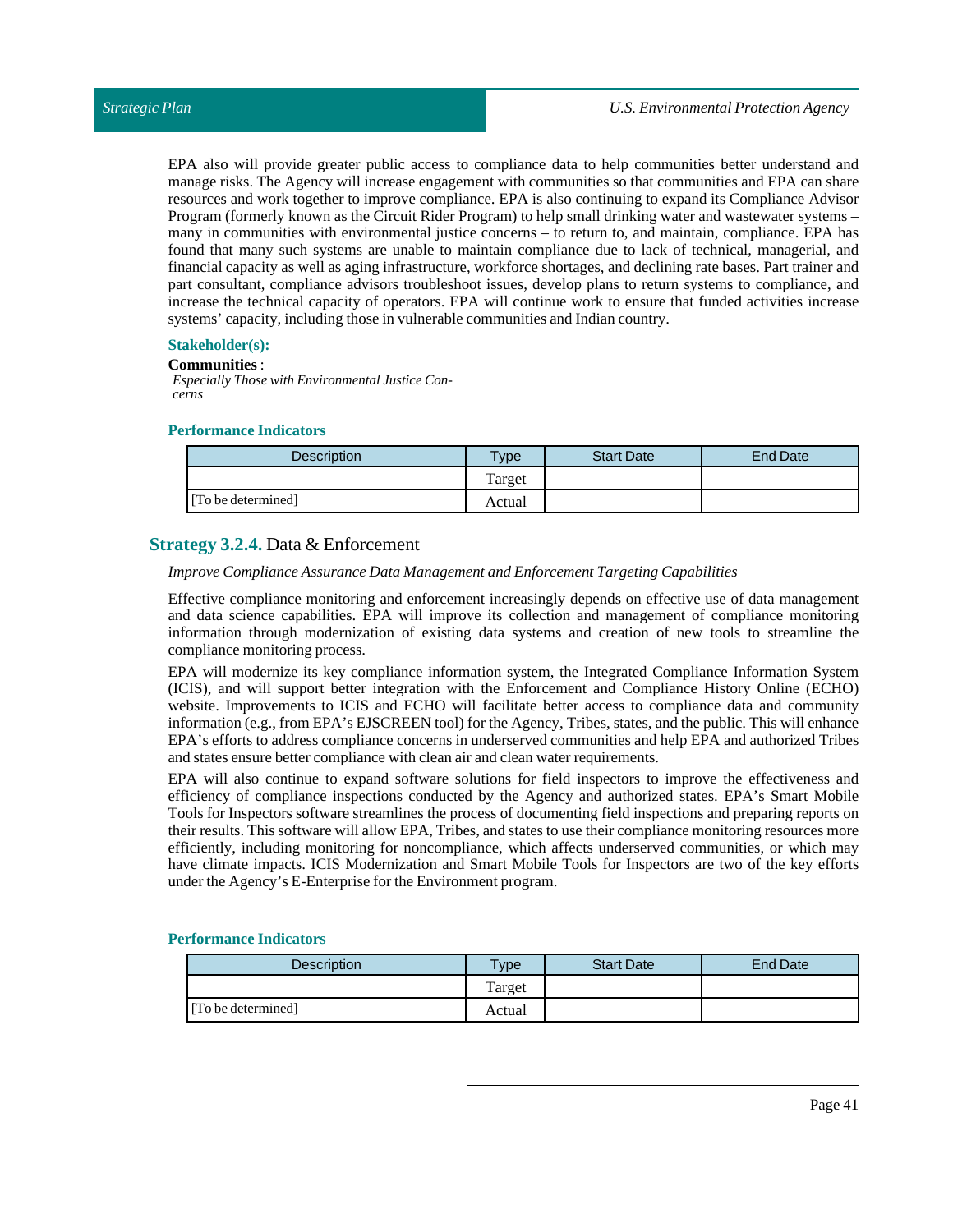# **Strategy 3.2.5.** Climate Change

## *Tackle Climate ChangeThrough Compliance Assurance*

EPA will advance its efforts to address climate change mitigation and adaptation issues through targeting, monitoring, and technical assistance. For example, EPA will direct monitoring and targeting efforts to sources with the most potential for noncompliant emissions of GHGs and other compounds that contribute to or exacerbate climate change, such as oil and gas wells that are a large source of methane emissions. In addition, EPA's compliance advisors for sustainable water systems will continue to provide technical assistance on climate resilience to wastewater and drinking water facilities. Further, EPA will vigorously enforce its regulations to prevent and deter the illegal importation of HFCs.

| <b>Description</b> | <b>Type</b> | <b>Start Date</b> | <b>End Date</b> |
|--------------------|-------------|-------------------|-----------------|
|                    | Target      |                   |                 |
| [To be determined] | Actual      |                   |                 |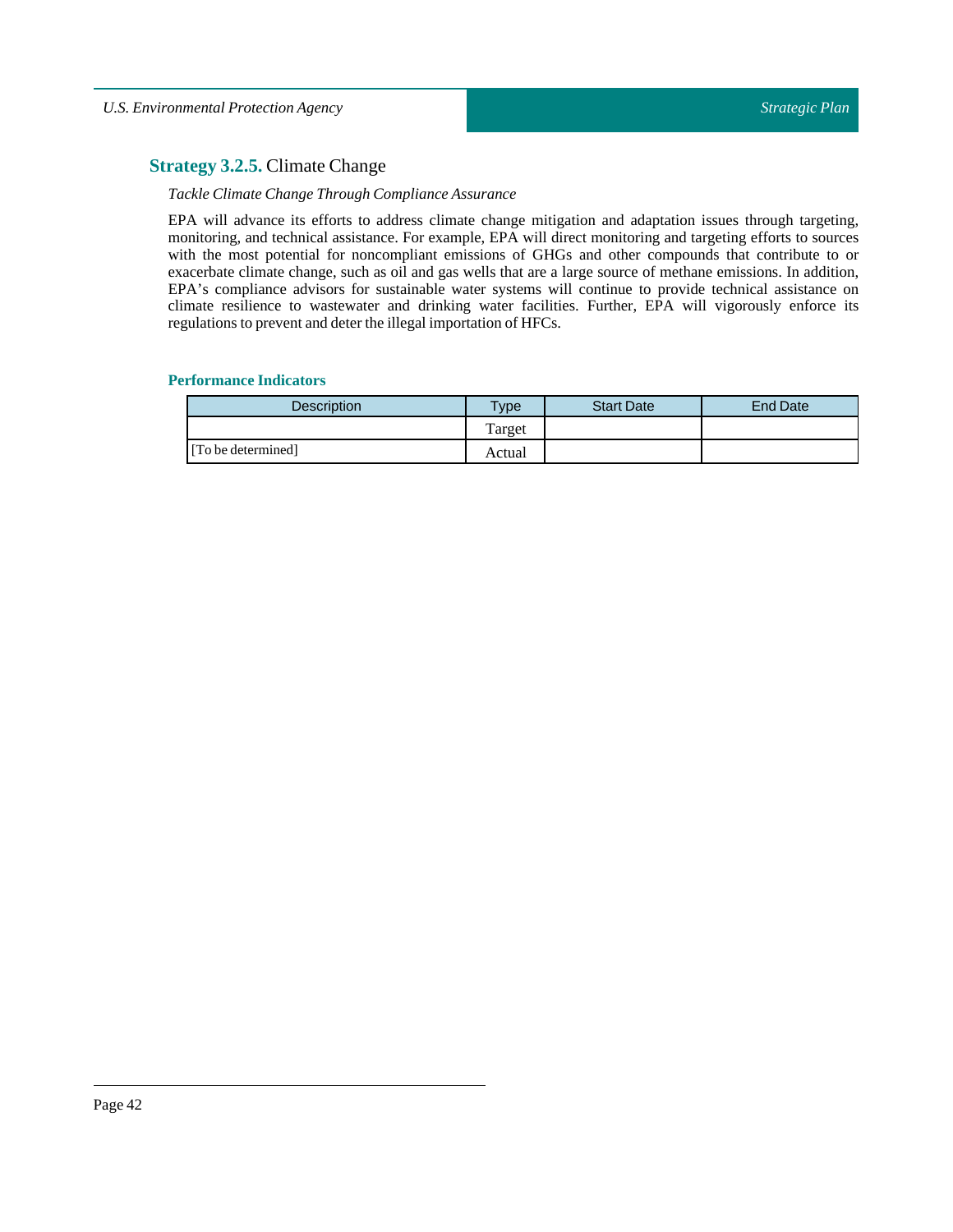# **4. Air**

# *Ensure Clean and Healthy Air for All Communities*

All people regardless of race, color, national origin, or income deserve to breathe clean air outdoors and indoors, and it is especially important that the health of vulnerable and sensitive populations, such as children and persons adversely affected by persistent poverty or inequality, be protected. Levels of pollutants linked to health impacts continue to decline as the economy has grown significantly over the long term. Between 1970 and 2020, the combined emissions of six key pollutants dropped by 78 percent, while the U.S. economy remained strong — growing 272 percent over the same time. EPA will continue to build on this progress and work to assure clean air for all Americans, with a particular focus on those in underserved and overburdened communities, who are impacted disproportionately.

Numerous scientific studies have linked air pollution and specific pollutants to a variety of health problems and environmental impacts. Long-term exposure to elevated levels of certain air pollutants is associated with increased risk of cancer, premature mortality, and damage to the immune, neurological, reproductive, cardiovascular, and respiratory systems. Over the next four years, EPA will work to ensure clean and healthy air for communities by reducing emissions of ozone-forming pollutants, particulate matter, and air toxics. EPA will also work to address high-risk indoor air quality pollutants in homes, schools, and workplaces. EPA will rely on proven approaches including regulatory tools, innovative market-based techniques, public and private-sector partnerships, community-based approaches, technical assistance programs that promote environmental stewardship, and programs that encourage adoption of cost-effective technologies and practices.

# **4.1.** Quality, Pollution & Health

## *Improve Air Quality and ReduceLocalized Pollution and Health Impacts*

Reduce air pollution on local, regional, and national scales to achieve healthy air quality for people and the environment. ~ The United States is continuing to see strong improvement in air quality on the national level as the combined emissions reductions efforts by EPA and Tribal, state, and local air agencies have proven to be very effective. Between 1970 and 2020, the combined emissions of the six common National Ambient Air Quality Standards (NAAQS) pollutants (particulate matter (PM2.5 and PM10), sulfur dioxide (SO2), oxides of nitrogen (NOx), volatile organic compounds (VOCs), carbon monoxide (CO), and lead (Pb)) dropped by 78 percent. Also, the number of days each year reaching the "Unhealthy for Sensitive Groups" level or above on the Air Quality Index has continued to trend downward since 2000.

Despite this national record of success, air quality disparities due to disproportionate pollution impacts exist in multiple areas across the country. Approximately 97 million Americans lived in counties with air quality concentrations above the level of one or more NAAQS in 2020. Studies show substantial disparities exist in PM2.5-related risk between groups. Nonwhites, particularly blacks, are at increased risk for PM2.5-related health effects, in part due to disparities in exposure. One study estimated people of color were exposed to 25 percent higher PM2.5 (as compared to the rest of the population) in 2014 from domestic anthropogenic sources. Neighborhoods with the highest poverty rates had 14 percent higher PM2.5 levels in 2016 compared with neighborhoods with the lowest poverty rates. Multiple areas are disproportionately impacted by local sources emitting air toxics, and the scientific understanding of health risks related to exposure to air toxics continues to emerge.

All people regardless of race, color, national origin, or income deserve to breathe clean air, and it is especially important that the nation's laws protect the health of vulnerable and sensitive populations, such as children and those with preexisting respiratory conditions. Over the next four years, EPA will work collaboratively with air agencies to maintain and improve the nation's air quality. EPA will particularly focus on advancing environmental justice by engaging with communities on key activities including technical assistance, regulation development, and financial assistance.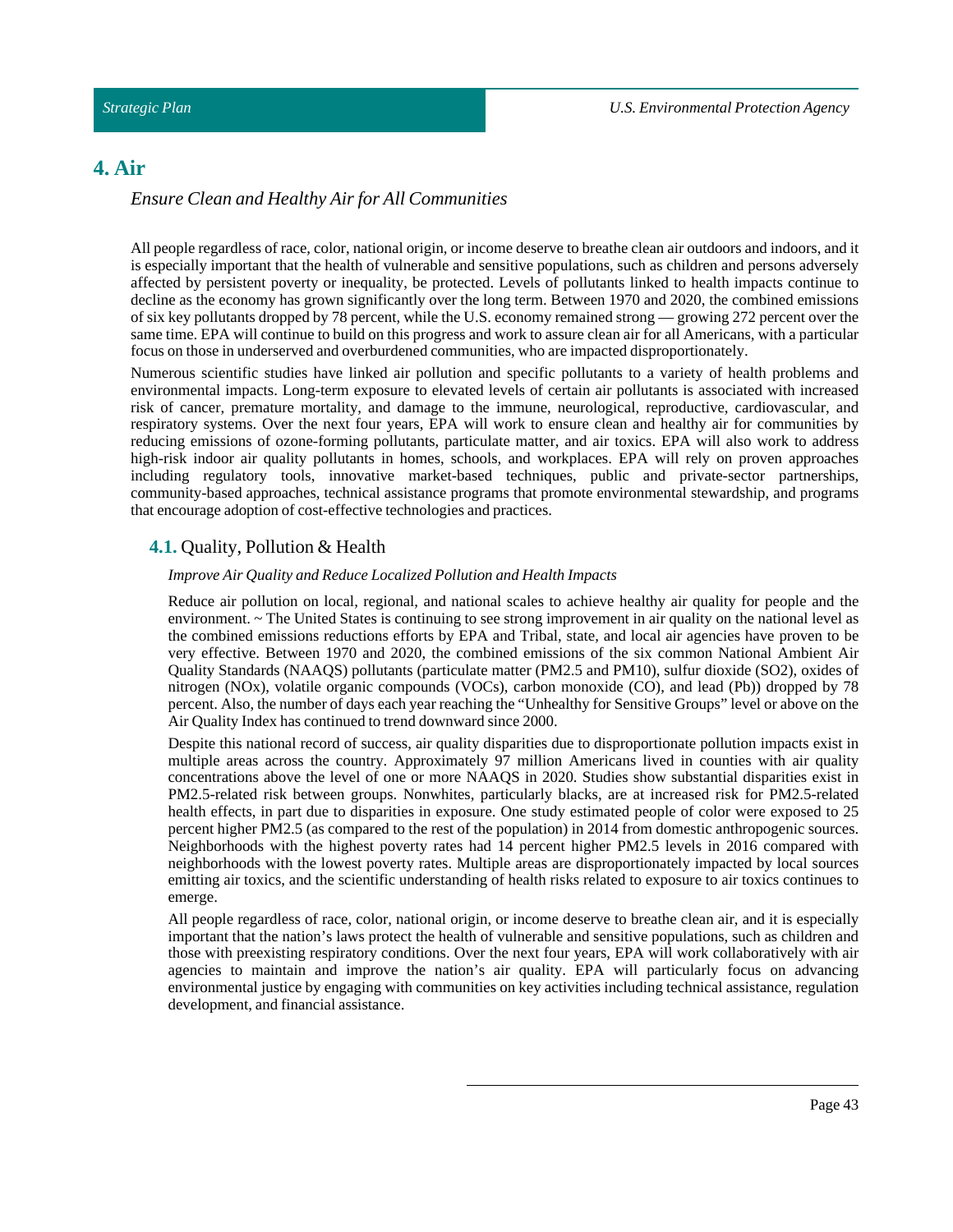# **LTPG 4.1.1 Electric Generation NOx**

| <b>Description</b>                                                                                                                                                                   | Type   | <b>Status</b>   | <b>Start Date</b> | <b>End Date</b> | <b>Tons</b> |
|--------------------------------------------------------------------------------------------------------------------------------------------------------------------------------------|--------|-----------------|-------------------|-----------------|-------------|
| By September 30,                                                                                                                                                                     | Target | Reduced         |                   | 2026-09-30      | 308,376.5   |
| 2026, reduce ozone<br>season emissions of<br>nitrogen oxides<br>(NO <sub>x</sub> ) from electric<br>power generation<br>sources by 21% from<br>the 2019 baseline of<br>390,354 tons. | Actual | <b>Baseline</b> |                   | 2019-09-30      | 390,350     |
|                                                                                                                                                                                      | Actual |                 |                   | 2026-09-30      | 390,350     |

# **LTPG 4.1.2 Air Quality Improvement**

| <b>Description</b>                                                                                                                                                             | Type   | <b>Status</b>   | <b>Start Date</b> | End Date   | Percentage |
|--------------------------------------------------------------------------------------------------------------------------------------------------------------------------------|--------|-----------------|-------------------|------------|------------|
| By September 30,                                                                                                                                                               | Target | Improved        |                   | 2026-09-30 | 10         |
| 2026, improve<br>measured air quality<br>in counties not<br>meeting the current<br>National Ambient<br>Air Quality<br>Standards (NAAOS)<br>from the $2016$<br>baseline by 10%. | Actual | <b>Baseline</b> |                   | 2016-09-30 |            |
|                                                                                                                                                                                | Actual |                 |                   | 2026-09-30 |            |

# **LTPG 4.1.3 Low SES Area Air Quality Compliance**

| <b>Description</b>                                                                                                                                                                                                 | Type   | <b>Status</b>    | <b>Start Date</b> | <b>End Date</b> |
|--------------------------------------------------------------------------------------------------------------------------------------------------------------------------------------------------------------------|--------|------------------|-------------------|-----------------|
| By September 30, 2026, strive                                                                                                                                                                                      | Target | All Areas Comply |                   | 2026-09-30      |
| to ensure all people with low<br>socio-economic status (SES)<br>live in areas where the air<br>quality meets the current fine.<br>particle pollution (PM2.5)<br>National Ambient Air Quality<br>Standards (NAAOS). | Actual |                  |                   | 2026-09-30      |

# **LTPG 4.1.4 HCFCs Consumption**

| <b>Description</b>                                                                                                                                    | Type   | <b>Status</b>   | <b>Start Date</b> | <b>End Date</b> | <b>Tons</b> |
|-------------------------------------------------------------------------------------------------------------------------------------------------------|--------|-----------------|-------------------|-----------------|-------------|
| By September 30,                                                                                                                                      | Target |                 |                   | 2026-09-30      | 76.2        |
| $2026$ , ensure U.S.<br>consumption of<br>hydrochlorofluoroca<br>rbons (HCFCs) is<br>less than 76.2 tons<br>per year of ozone<br>depletion potential. | Actual | <b>Baseline</b> |                   | 2021-09-30      |             |
|                                                                                                                                                       | Actual |                 |                   | 2026-09-30      |             |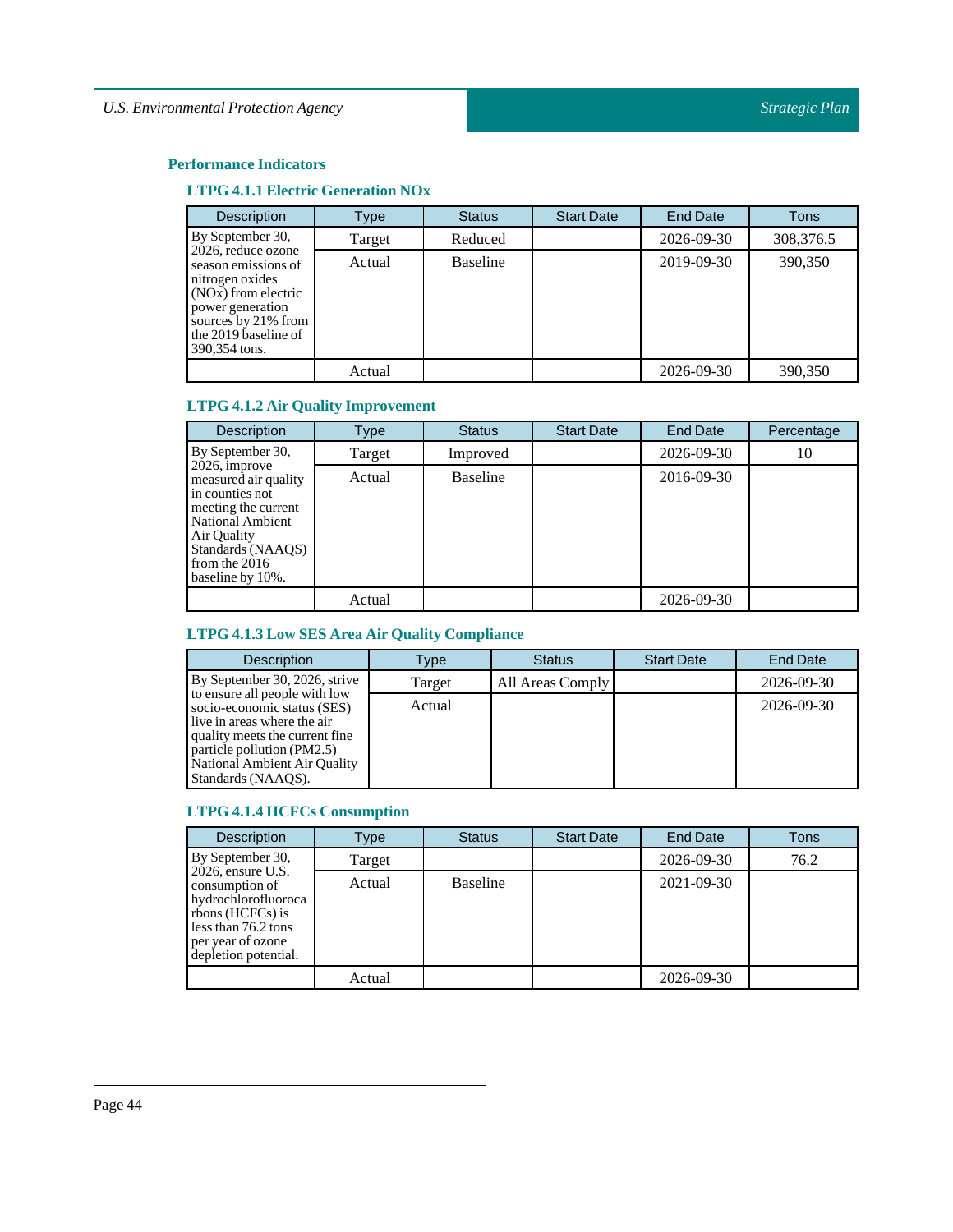# **Strategy 4.1.1.** NAAQS

# *Periodically review the NAAQS.*

Taking into account the most current research on health effects and changing conditions from a warming climate, EPA will continue to periodically review the NAAQS. The Agency will reconsider the December 2020 decision to retain the PM NAAQS because available scientific evidence and technical information indicate that the current standards may not be adequate to protect public health and welfare, as required by the Clean Air Act. In reviewing the NAAQS, the Agency will assess whether the current standards provide adequate protection for the people most at-risk, including people with heart or lung disease, children and older adults, and nonwhite populations.

# **Performance Indicators**

| Description        | Type   | <b>Start Date</b> | <b>End Date</b> |
|--------------------|--------|-------------------|-----------------|
|                    | Target |                   |                 |
| [To be determined] | Actual |                   |                 |

# **Strategy 4.1.2.** Environmental Justice

# *Evaluate environmentaljustice considerations.*

The Agency will focus on evaluating environmental justice considerations related to the NAAQS during review and implementation. EPA will continue to work closely with air agencies to ensure that they are working to improve air quality in areas that do not meet the NAAQS, including the 2010 SO2 NAAQS, the 2012 PM2.5 and PM10 NAAQS, and the 2008 and 2015 Ozone NAAQS. EPA will also continue to work closely with air agencies on the regional haze program to improve visibility in the larger national parks and wilderness areas.

| <b>Description</b> | $T$ <sub>ype</sub> | <b>Start Date</b> | End Date |
|--------------------|--------------------|-------------------|----------|
|                    | Target             |                   |          |
| [To be determined] | Actual             |                   |          |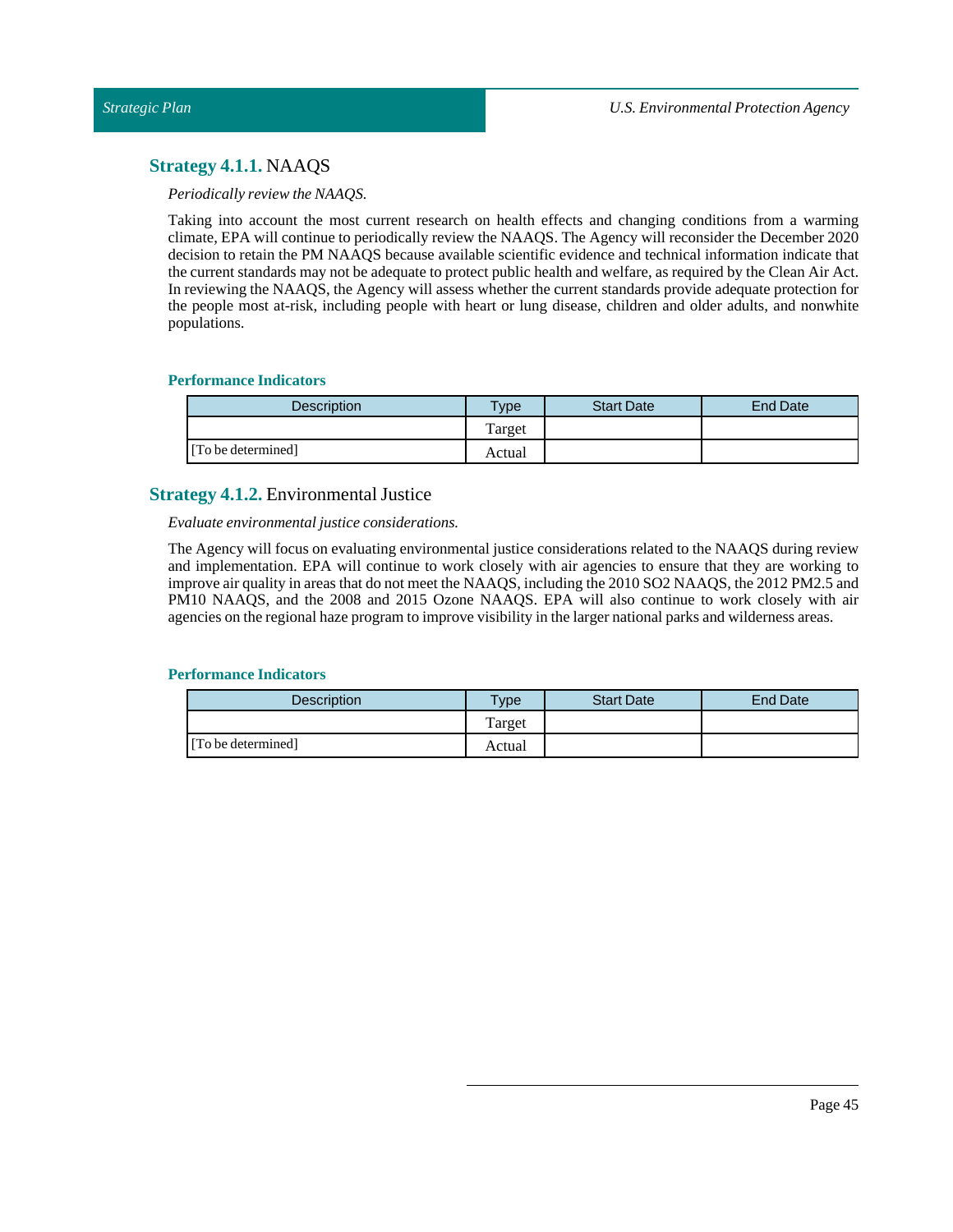# **Strategy 4.1.3.** Stationary Sources

*Develop emission reduction strategies and multipollutant regulations governing air emissions from stationary sources.*

Stationary fuel combustion sources, such as electric utilities and industrial boilers, continue to represent a significant proportion of the nation's emissions inventory. In meeting statutory and legal requirements to regulate stationary sources, EPA will maximize public health benefits and make environmental justice and community outreach central in these rulemaking efforts. EPA will lead the development of comprehensive and cost-effective emission reduction strategies and multipollutant regulations governing air emissions from stationary sources, including technology and health-based standards and voluntary or non-regulatory initiatives.

# **Stakeholder(s):**

# **Electric Utilities Industrial Boiler Operators**

#### **Performance Indicators**

| <b>Description</b> | $v$ pe | <b>Start Date</b> | End Date |
|--------------------|--------|-------------------|----------|
|                    | Target |                   |          |
| [To be determined] | Actual |                   |          |

# **Strategy 4.1.4.** Programs

*Operate nationwide and multi-state programs addressing air pollutants from the power sector and other large stationary sources.*

EPA will continue to operate nationwide and multi-state programs, such as the Acid Rain Program and the Cross-State Air Pollution Rules, that address major global, national, and regional air pollutants from the power sector and other large stationary sources. These flexible, cost-effective, and environmentally effective air pollution control programs help reduce air toxics emissions, regional haze, and interstate pollution that interferes with the attainment and maintenance of the NAAQS.

## **Stakeholder(s):**

#### **States Power Sector**

### **Performance Indicators**

| <b>Description</b> | Type   | <b>Start Date</b> | End Date |
|--------------------|--------|-------------------|----------|
|                    | Target |                   |          |
| [To be determined] | Actual |                   |          |

# **Strategy 4.1.5.** Air Toxics

*Set and enforce technology-based air toxics emissions standards.*

EPA will also continue to set and enforce technology-based air toxics emissions standards and, where appropriate, amend those standards to address residual risk and technology advancements. This includes revisiting aspects of the Mercury and Air Toxics Standards for power plants, as directed by Executive Order 13990: Protecting Public Health and the Environment and Restoring Science to Tackle the Climate Crisis. These regulations limit toxic air pollution from stationary sources, reducing pollution in communities and providing tools to help communities and other stakeholders meaningfully engage in the process. EPA will consider multipollutant impacts in the development and implementation of Maximum Achievable Control Technology standards and New Source Performance Standards, where appropriate. To address unacceptable risks that may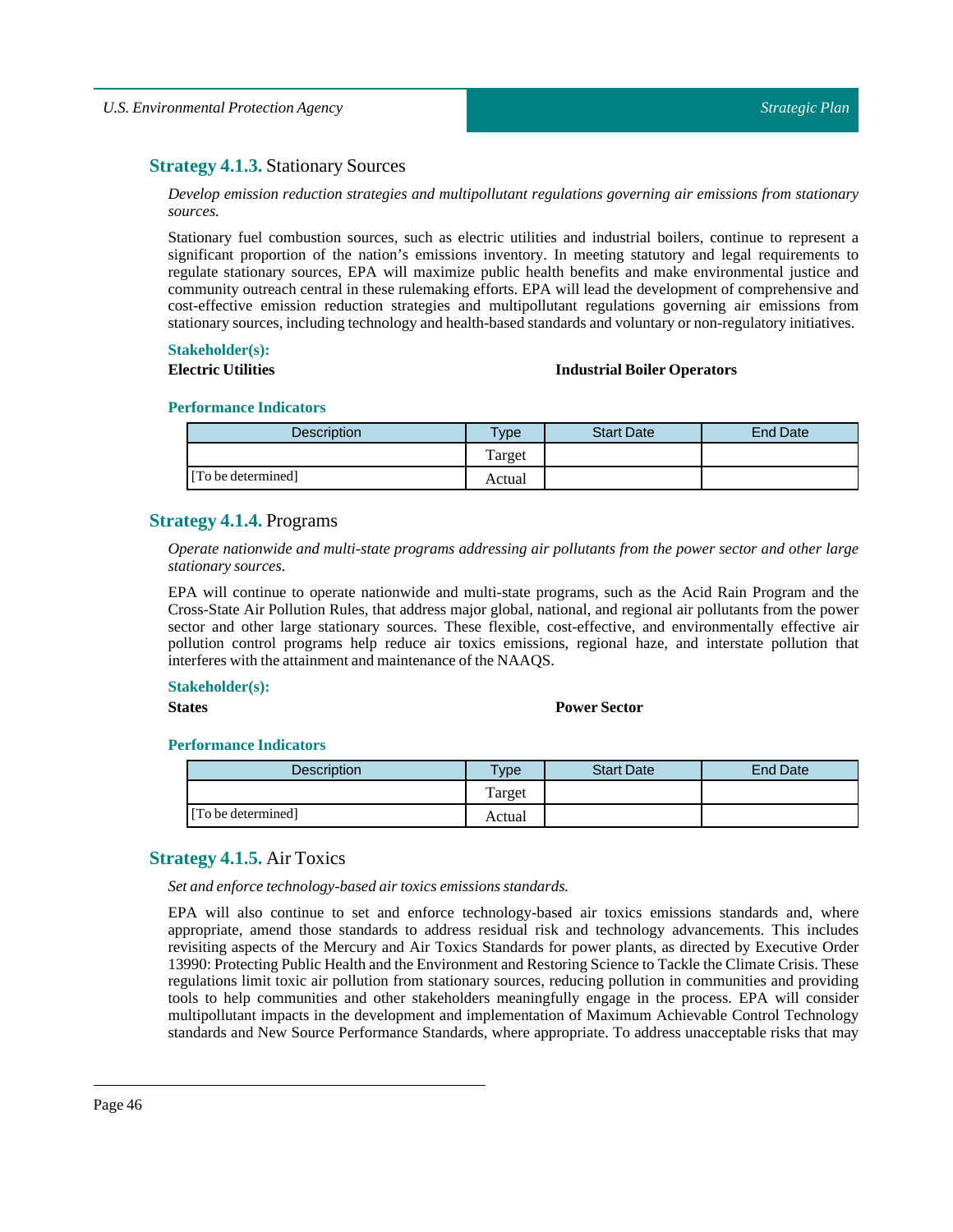remain after implementing national strategies, EPA works with air agencies to understand the risks at the local level, target problem areas, and tailor reduction strategies and approaches to the unique situations in those areas.

#### **Performance Indicators**

| <b>Description</b> | <b>Type</b> | <b>Start Date</b> | End Date |
|--------------------|-------------|-------------------|----------|
|                    | Target      |                   |          |
| [To be determined] | Actual      |                   |          |

# **Strategy 4.1.6.** Regulatory Process

#### *Promote early integration of environmentaljustice considerations in the regulatory process.*

EPA will promote early integration of environmental justice considerations in the regulatory process. For example, the Agency will develop new and enhanced applications of environmental justice analytics to inform how power sector rules can mitigate impacts on overburdened communities. This effort will include modeling of power sector emissions down to the county level as well as improved representation of fine particulate matter that includes toxic heavy metals.

#### **Performance Indicators**

| Description        | $v_{\rm p}$ | <b>Start Date</b> | End Date |
|--------------------|-------------|-------------------|----------|
|                    | Target      |                   |          |
| [To be determined] | Actual      |                   |          |

# **Strategy 4.1.7.** Data & Tools

#### *Make available technical data and tools to support air quality planning and environmentaljustice analyses.*

The Agency will continue to develop and make available the necessary technical data and tools to support air quality planning and environmental justice analyses. This includes critical information on emissions and ambient concentrations of air pollution, and associated data systems, such as AirNow, the Air Quality System, and the National Emissions Inventory. In addition, EPA will work with air agencies and, as appropriate, with other federal agencies to develop improved measurement methods (e.g., for woodsmoke, PM emissions, PFAS, and air toxics, such as ethylene oxide) and emissions data (e.g., for agricultural sources and for air toxics). To support air agencies, promote national consistency, and ensure information is publicly available, EPA will continue to operate, maintain, and upgrade as needed the State Planning Electronic Collaboration System (SPeCS), the Combined Air Emissions Reporting System (CAERS), and the Electronic Permit System (EPS). EPA will also test, evaluate, and refine draft tools for incorporating environmental justice considerations into EPA-issued permits and ensure opportunities for meaningful public involvementin the permit process.

| Description        | $T$ ype | <b>Start Date</b> | <b>End Date</b> |
|--------------------|---------|-------------------|-----------------|
|                    | Target  |                   |                 |
| [To be determined] | Actual  |                   |                 |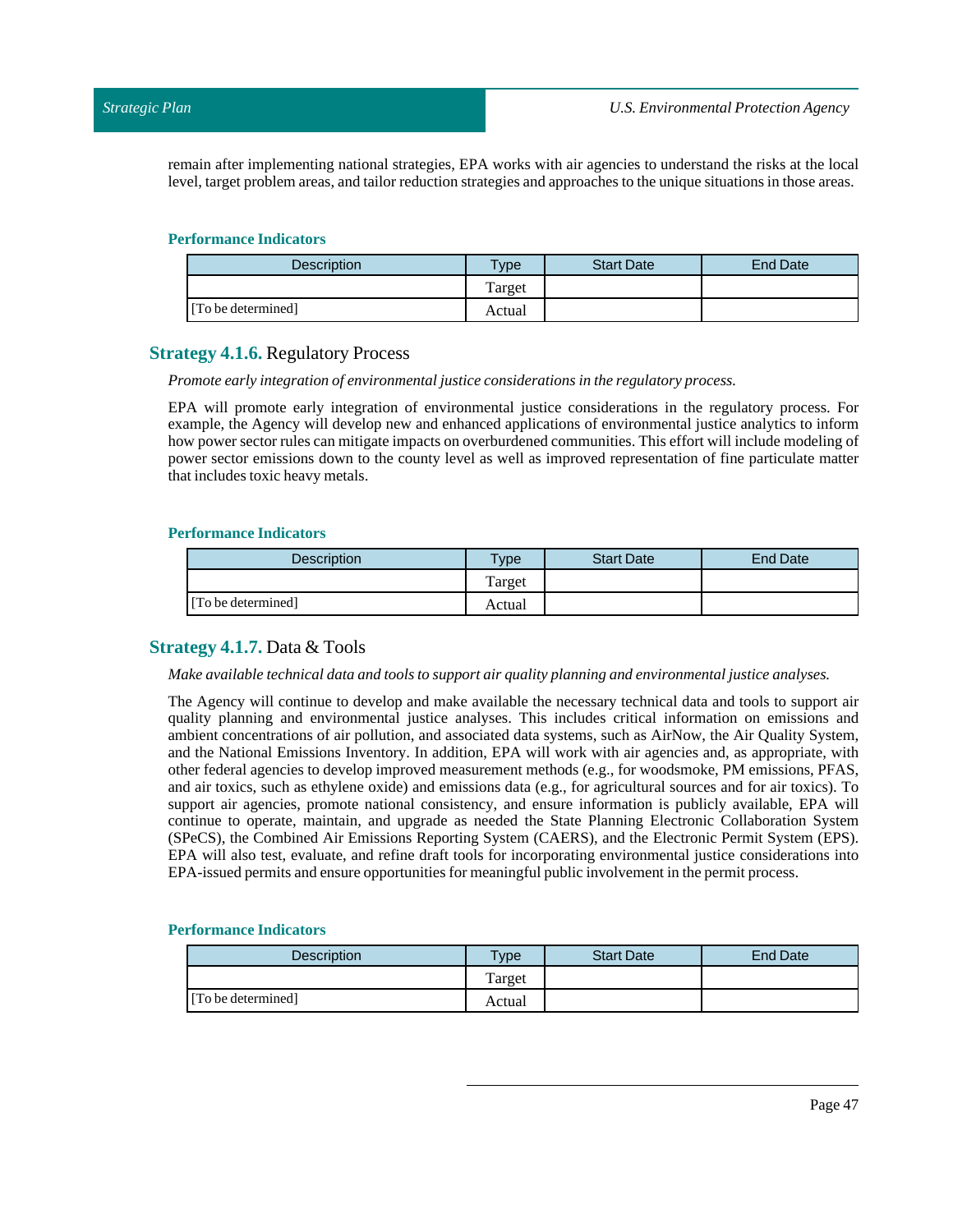# **Strategy 4.1.8.** Engagement

*Prioritize engagement with low-income and marginalized communities.*

EPA will work with air agencies and local communities to prioritize engagement with low-income and marginalized communities that for decades have been overburdened with air pollution and other environmental hazards. EPA will undertake air monitoring and other assessment approaches to address these long-neglected air quality and public health problems. The Agency will work to assess the current state of the nation's monitoring network and pursue collaborative approaches to modernize the technologies, equipment, and network design used to measure air quality as well as enhance the quality and security of critical data collection, handling, and reporting from the network.

# **Stakeholder(s):**

### **Low-Income Communities Marginalized Communities**

#### **Performance Indicators**

| <b>Description</b> | vpe    | <b>Start Date</b> | End Date |
|--------------------|--------|-------------------|----------|
|                    | Target |                   |          |
| [To be determined] | Actual |                   |          |

# **Strategy 4.1.9.** Mobile Sources

*Collect and evaluate mobile source emission data.*

EPA will collect and evaluate mobile source emission data to help guide future program priorities related to reducing criteria pollutant and greenhouse gas emissions from light-duty cars and trucks, heavy-duty trucks and buses, nonroad engines and equipment, and from the fuels that power these engines. The Agency will develop the next round of multi-pollutant emission standards for light-duty and highway heavy-duty vehicles, which will improve air quality and reduce pollution near roads and other areas of high truck activity, such as warehouses and ports. EPA will also continue to work to ensure that Clean Air Act requirements are met for new transportation projects with heavy-duty diesel traffic, such that they do not worsen air quality near communities with environmental justice concerns. The Agency will address air quality concerns in these communities through implementing regulations, developing improved air quality models and mitigation measures, and collaborating with a broad range of stakeholders — including state air quality agencies and communities with environmental justice concerns — to develop targeted, sector-based, and place-based strategies for diesel fleets (including school buses, ports, and other goods movement facilities). EPA will support and oversee projects for the replacement of existing school buses with low- or zero-emission school buses funded under the Bipartisan Infrastructure Law, which will be implemented in alignment with Justice40.

## **Performance Indicators**

| <b>Description</b> | $T$ <sub>V</sub> $pe$ | <b>Start Date</b> | <b>End Date</b> |
|--------------------|-----------------------|-------------------|-----------------|
|                    | Target                |                   |                 |
| [To be determined] | Actual                |                   |                 |

# **Strategy 4.1.10.** Air Toxics Strategy

*Identify and address existing, emerging, and future air toxics issues.*

EPA will implement its Air Toxics Strategy to more effectively identify and address existing, emerging, and future air toxics issues in the U.S. Identifying air toxics issues and appropriate approaches for addressing them requires strong communication, coordination, and collaboration between EPA, regulatory partners, and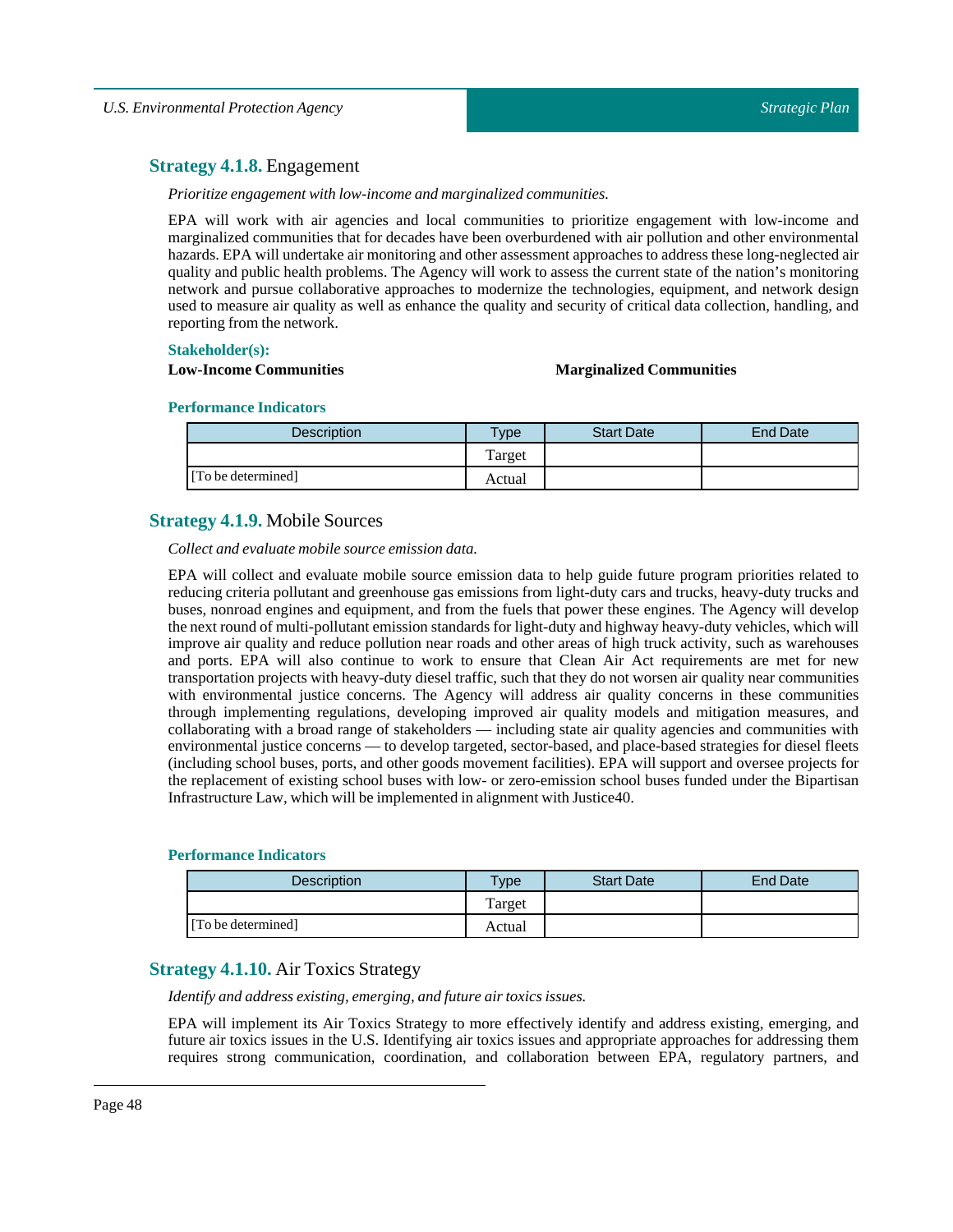stakeholders as well as sound technical information and analyses to support technical and policy solutions. EPA will assess risks to public health from exposure to air toxics such as ethylene oxide, chloroprene, and benzene from stationary sources. This will be done in support of upcoming regulatory and other program efforts, including for source categories with significant disproportionate impacts such as chemical manufacturing, to ensure that the air toxics rules appropriately protect public health, especially for neighboring communities. EPA will also improve delivery of information to the public on the status of air toxics pollution and potential exposure and risk levels through the Air Toxics Data Update. The Agency is developing an approach to provide annual emissions, air quality, and risk information nationally as well as how to best provide interim risk information to communities as needed.

# **Performance Indicators**

| Description        | $T$ ype | <b>Start Date</b> | <b>End Date</b> |
|--------------------|---------|-------------------|-----------------|
|                    | Target  |                   |                 |
| [To be determined] | Actual  |                   |                 |

# **Strategy 4.1.11.** Ozone Layer

*Protect and restore the stratospheric ozone layer.*

EPA is continuing to implement provisions of Title VI of the Clean Air Act Amendments and the Montreal Protocol, to protect and restore the stratospheric ozone layer by reducing the use, emissions, import, and production of ozone-depleting substances in the United States. By 2022, U.S. consumption of hydrochlorofluorocarbons, chemicals that deplete the Earth's protective ozone layer, will be less than 76.2 tons per year of ozone depletion potential from the 2015-2019 target of 1,520 tons per year. EPA will continue to use regulatory approaches to reduce the production import, use, and production of ozone-depleting substances, including reviewing and listing alternatives that are safer for the ozone layer.

## **Performance Indicators**

| Description        | Type   | <b>Start Date</b> | <b>End Date</b> |
|--------------------|--------|-------------------|-----------------|
|                    | Target |                   |                 |
| [To be determined] | Actual |                   |                 |

# **4.2.** Radiation & Indoor Air

## *Reduce Exposure to Radiation and Improve Indoor Air*

Limit unnecessary radiation exposure and achieve healthier indoor air quality, especially for vulnerable populations. ~ To improve indoor air and reduce exposure to radiation, EPA leads programs that educate the public about radiation and indoor air quality concerns, including radon, asthma triggers, and poor ventilation. These programs promote public action to reduce potential risks in homes, schools, and workplaces. Included among the people most exposed to indoor air pollutants are those most susceptible to the effects—the young, the elderly, and the chronically ill. Recognizing the potential hazards of radiation, Congress charged EPA with the primary responsibility for protecting people and the environment from harmful and avoidable exposures.

Because Americans spend most of their time indoors, where pollutant levels are often significantly higher than outdoors, poor indoor air is a major health concern. For example, radon is the second leading cause of lung cancer, responsible for 21,000 lung cancer deaths annually. Nationally, one in 15 homes is estimated to have elevated radon levels. In many communities, this ratio is much higher. Low-income families often lack resources to test for and mitigate radon in their homes. As another example, nearly 24 million Americans have asthma. Low-income communities of color suffer disproportionately from asthma and substandard housing and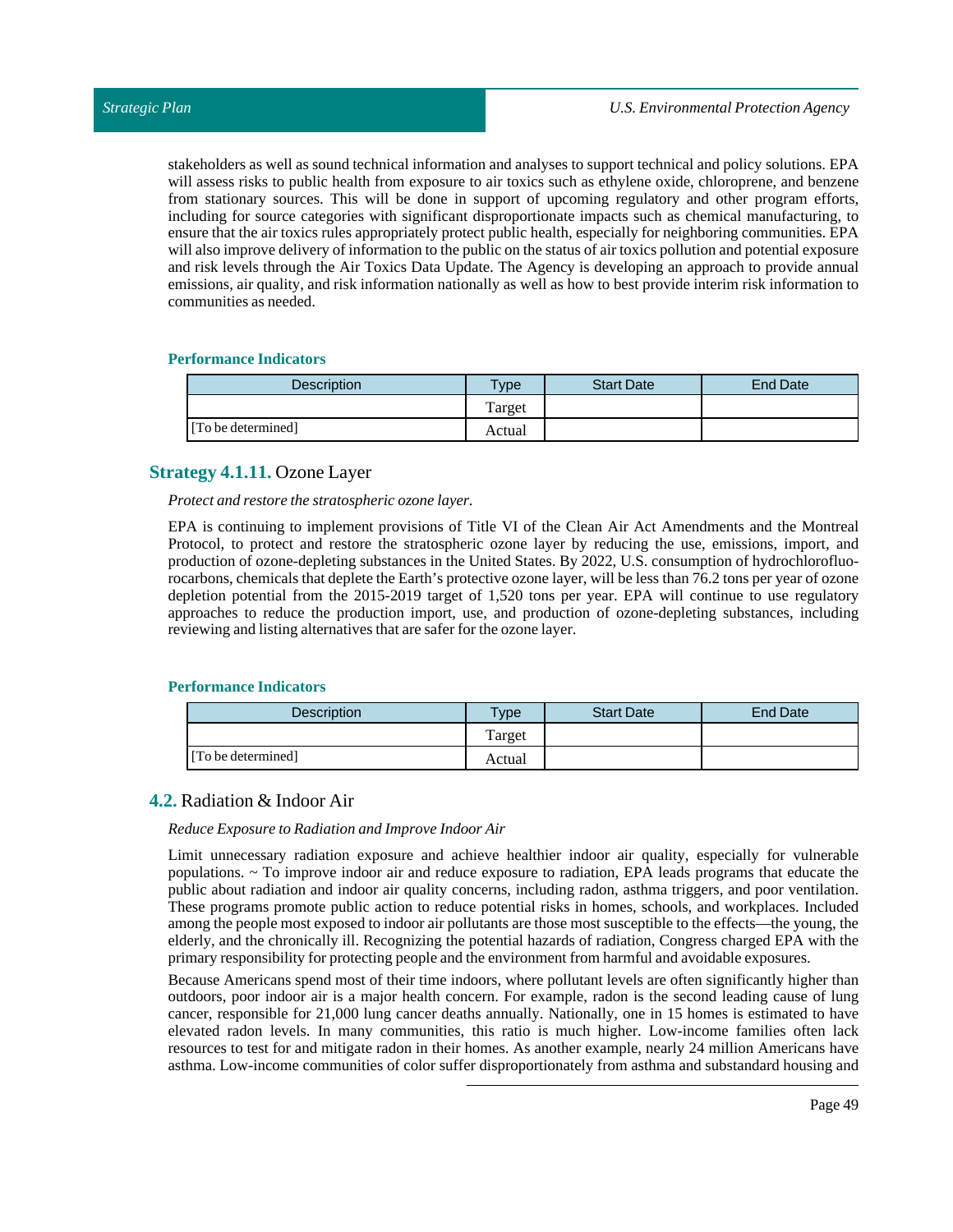lack of access to care underlie this disparity. Indoor allergens and irritants play a significant role in making asthma worse and triggering asthma attacks. The COVID-19 pandemic further highlighted the importance of healthy indoor air quality and ventilation in homes, schools, and other buildings.

To address these and other hazardous indoor air pollutants, EPA collaborates with Tribal and state organizations; environmental and public health officials; housing, energy, and building organizations; personnel who manage school environments; and health care providers who treat children prone to or suffering disproportionately from asthma. The focus of these non-regulatory efforts is to create, expand, and leverage policy, systems, and individual action to promote healthy indoor environments and reduce exposure to harmful indoor air pollutants.

#### **Performance Indicators**

#### **LTPG 4.2.1 Lung Cancer Deaths Prevented**

| <b>Description</b>                                                                                                                                                              | Type   | <b>Status</b>   | <b>Start Date</b> | <b>End Date</b> | <b>Number</b> |
|---------------------------------------------------------------------------------------------------------------------------------------------------------------------------------|--------|-----------------|-------------------|-----------------|---------------|
| By September 30,                                                                                                                                                                | Target |                 |                   | 2026-09-30      | 2,250         |
| 2026, prevent 2,250<br>lung cancer deaths<br>annually through<br>lower radon<br>exposure as<br>compared to the FY<br>2020 baseline of<br>1,684 prevented lung<br>cancer deaths. | Actual | <b>Baseline</b> |                   | 2020-09-30      | 1,684         |
|                                                                                                                                                                                 | Actual |                 |                   | 2026-09-30      | 1.684         |

## **Strategy 4.2.1.** Indoor Air

#### *Address the need for healthier indoor air.*

The COVID-19 pandemic, along with increased prevalence of wildfires and other natural disasters that impact indoor air, generated unprecedented awareness and demand for healthier indoor air in homes, schools, and other buildings. EPA will work to restore, leverage, and scale up programs to reduce exposures to radon through home testing and mitigation, promote in-home asthma management, improve air quality in homes and schools, and build capacity for Tribes, states, and communities with environmental justice concerns to comprehensively address indoor air risks.

#### **Performance Indicators**

| <b>Description</b> | $T$ vpe | <b>Start Date</b> | End Date |
|--------------------|---------|-------------------|----------|
|                    | Target  |                   |          |
| [To be determined] | Actual  |                   |          |

## **Strategy 4.2.2.** Radon

*Eliminate avoidable radon-induced lung cancer in the United States.*

EPA estimates that there are 12,000 avoidable lung cancer deaths annually attributable to indoor radon exposure. To reduce this high public health risk, EPA will co-lead the National Radon Action Plan (NRAP), a multisector public-private coalition committed to eliminating avoidable radon-induced lung cancer in the United States and addressing radon as a health equity challenge. It is estimated there are more than seven million homes in the U.S. at or above the EPA radon action level. EPA will continue to provide State Indoor Radon Grant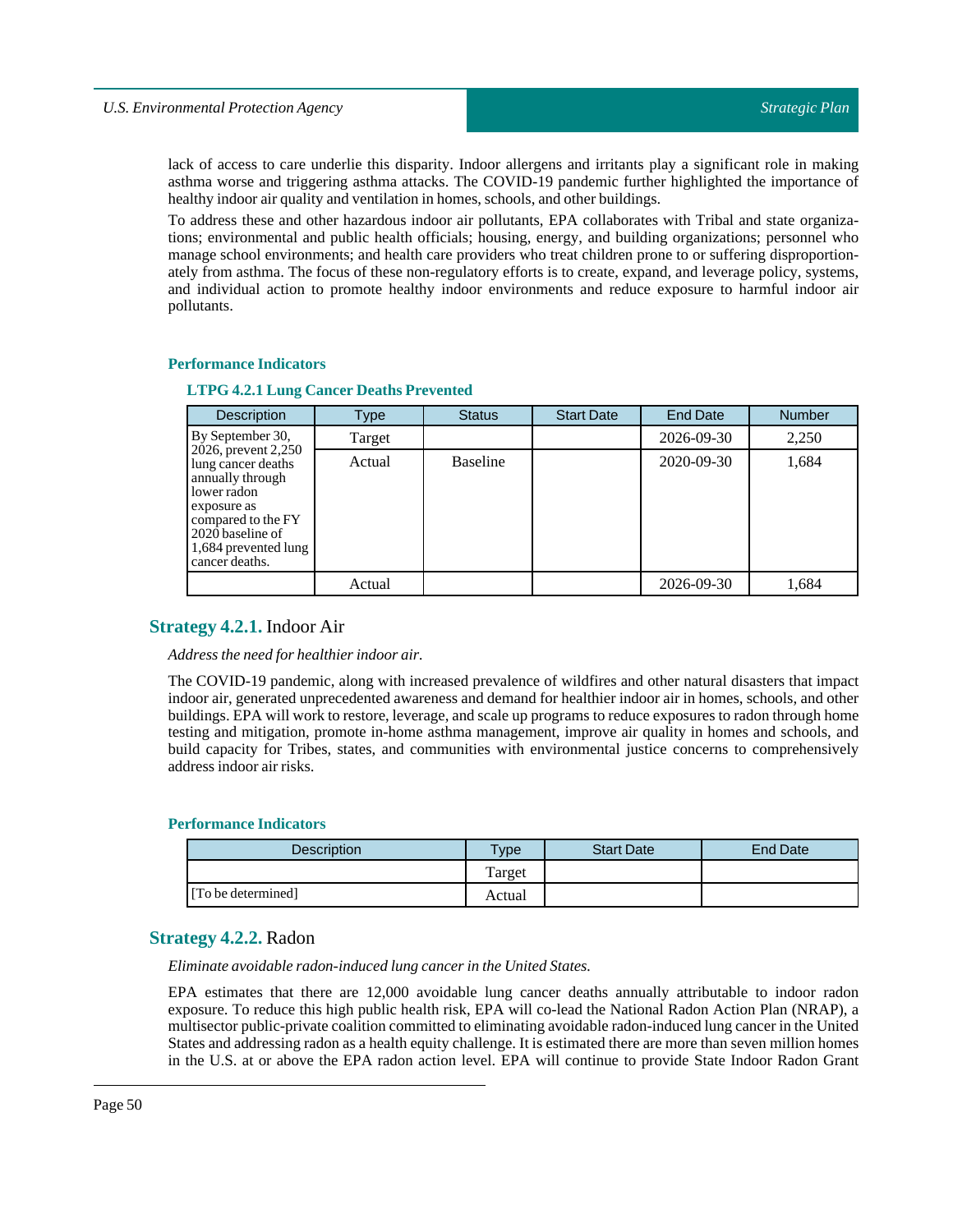funding, and technical assistance to Tribes and states, with a focus on increasing access to testing and mitigation in underserved communities.

## **Performance Indicators**

| Description        | $T$ <sub>V</sub> pe | <b>Start Date</b> | End Date |
|--------------------|---------------------|-------------------|----------|
|                    | Target              |                   |          |
| [To be determined] | Actual              |                   |          |

# **Strategy 4.2.3.** Asthma

#### *Support state Medicaid programs and private health plans to pay for in-home asthma interventions.*

In-home asthma management is a critical component of asthma care, particularly in low-income populations. EPA, in partnership with the Centers for Disease Control and Prevention (CDC) and Department of Housing and Urban Development (HUD) through the Federal Asthma Disparities Action Plan, is supporting state Medicaid programs and private health plans to pay for in-home asthma interventions through reimbursement mechanisms. In addition, EPA is working to reduce asthma disparities for low-income people and communities of color by supporting public health and housing organizations to train and deploy community health workers to deliver in-home asthma interventions and care.

| <b>Stakeholder(s):</b> |  |  |  |  |  |  |
|------------------------|--|--|--|--|--|--|
|------------------------|--|--|--|--|--|--|

**AsthmaSufferers State Medicaid Programs Private Health Plans Centers for Disease Control and Prevention (CDC) Department of Housing and Urban** **Low-Income People Communities of Color Public Health Organizations Public Housing Organizations Community Health Workers**

#### **Performance Indicators**

**Development (HUD)**

| Description        | $Type$ | <b>Start Date</b> | End Date |
|--------------------|--------|-------------------|----------|
|                    | Target |                   |          |
| [To be determined] | Actual |                   |          |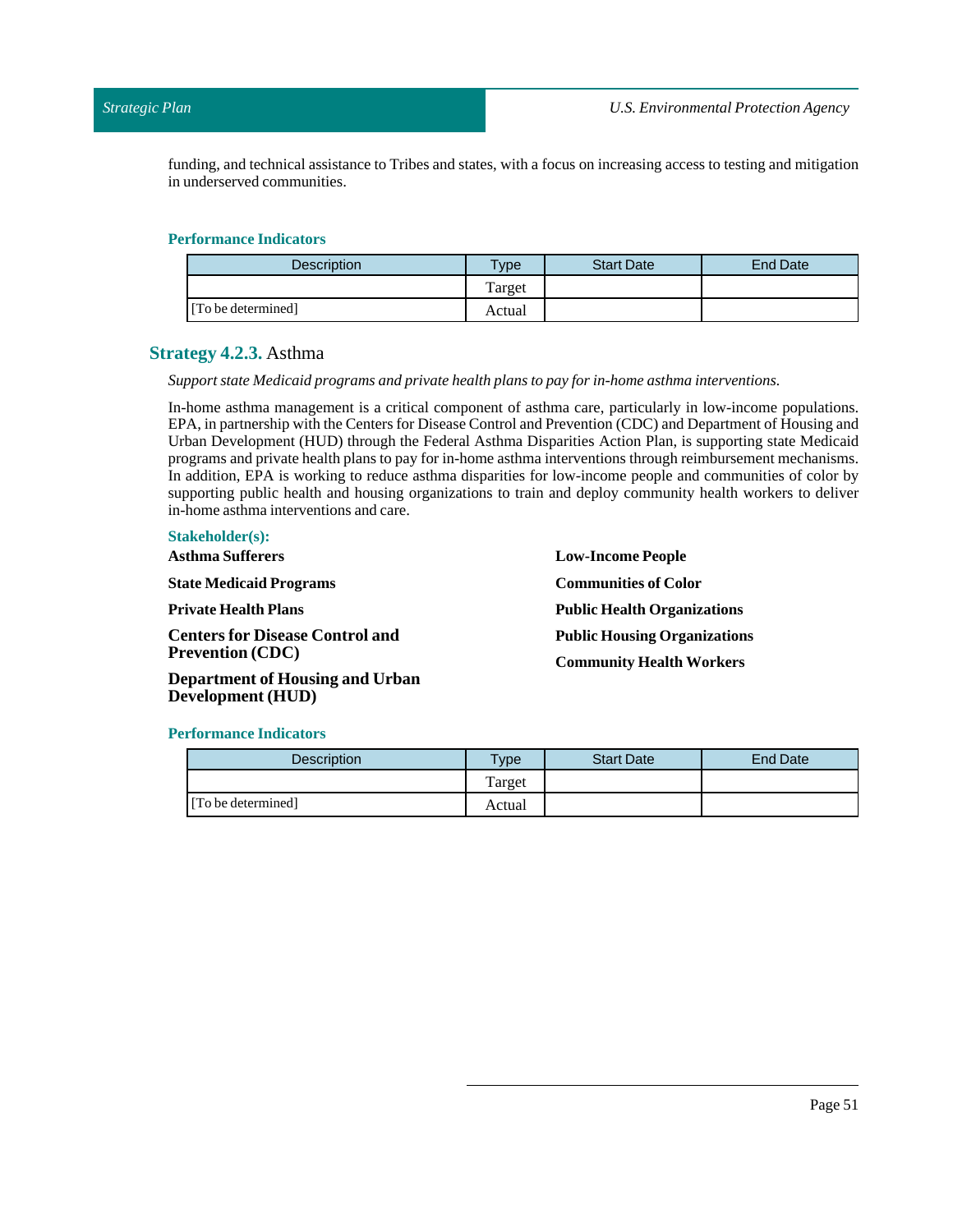# **Strategy 4.2.4.** Indoor Air Quality

### *Reduce indoor air quality risks in schools*

EPA will continue to reduce indoor air quality risks in schools through the Indoor Air Quality Tools for Schools program, with a focus on technical assistance, training, assessments, and implementation support for in-need communities. EPA will expand technical assistance to advance best indoor air quality practices through ventilation improvements, operation and preventive maintenance, and appropriate sanitation in school and childcare buildings. EPA will also expand federal coordination and collaboration through the Federal Partners in School Health, a multi-agency collaboration led by the Department of Education, CDC, and EPA.

# **Stakeholder(s):**

# **Schools**

## **Federal Partnersin School Health**

# **Department of Education CDC**

## **Performance Indicators**

| <b>Description</b> | Type   | <b>Start Date</b> | <b>End Date</b> |
|--------------------|--------|-------------------|-----------------|
|                    | Target |                   |                 |
| [To be determined] | Actual |                   |                 |

# **Strategy 4.2.5.** New Homes

*Update the Indoor airPLUS new home construction specifications.*

EPA will update the Indoor airPLUS new home construction specifications and expand the program to address indoor air quality (IAQ) protections during home renovations and upgrades. EPA will work with federal, state, and local weatherization and energy efficiency programs to incorporate IAQ protective practices through the Energy Savings Plus Health suite of guidances and tools. EPA will provide technical assistance and other support to Tribes through the Tribal Air Monitoring Support (TAMS) Center and tools to build local expertise and indoor air quality capacity among Tribal air quality professionals to help reduce exposure to harmful indoor air pollutants, including through radon testing and mitigation technologies.

| $\textbf{S}$ <i>lakeholder(s):</i> |                       |
|------------------------------------|-----------------------|
| <b>Homebuilders</b>                | <b>State Agencies</b> |
| <b>Weatherization Programs</b>     | <b>Local Agencies</b> |
| <b>Energy Efficiency Programs</b>  | <b>Tribes</b>         |

## **Federal Agencies**

**Stakeholder(s):**

## **Performance Indicators**

| <b>Description</b> | $T$ ype | <b>Start Date</b> | End Date |
|--------------------|---------|-------------------|----------|
|                    | Target  |                   |          |
| [To be determined] | Actual  |                   |          |

# **Strategy 4.2.6.** Radiation

*Update the Federal Radiation Protection Guidance.*

EPA will review and update the Federal Radiation Protection Guidance, currently based on protecting an adult male, to include protection for all members of the U.S. population, with particular emphasis on the most vulnerable. These updates will address considerations for all ages, genders, and the increased sensitivity of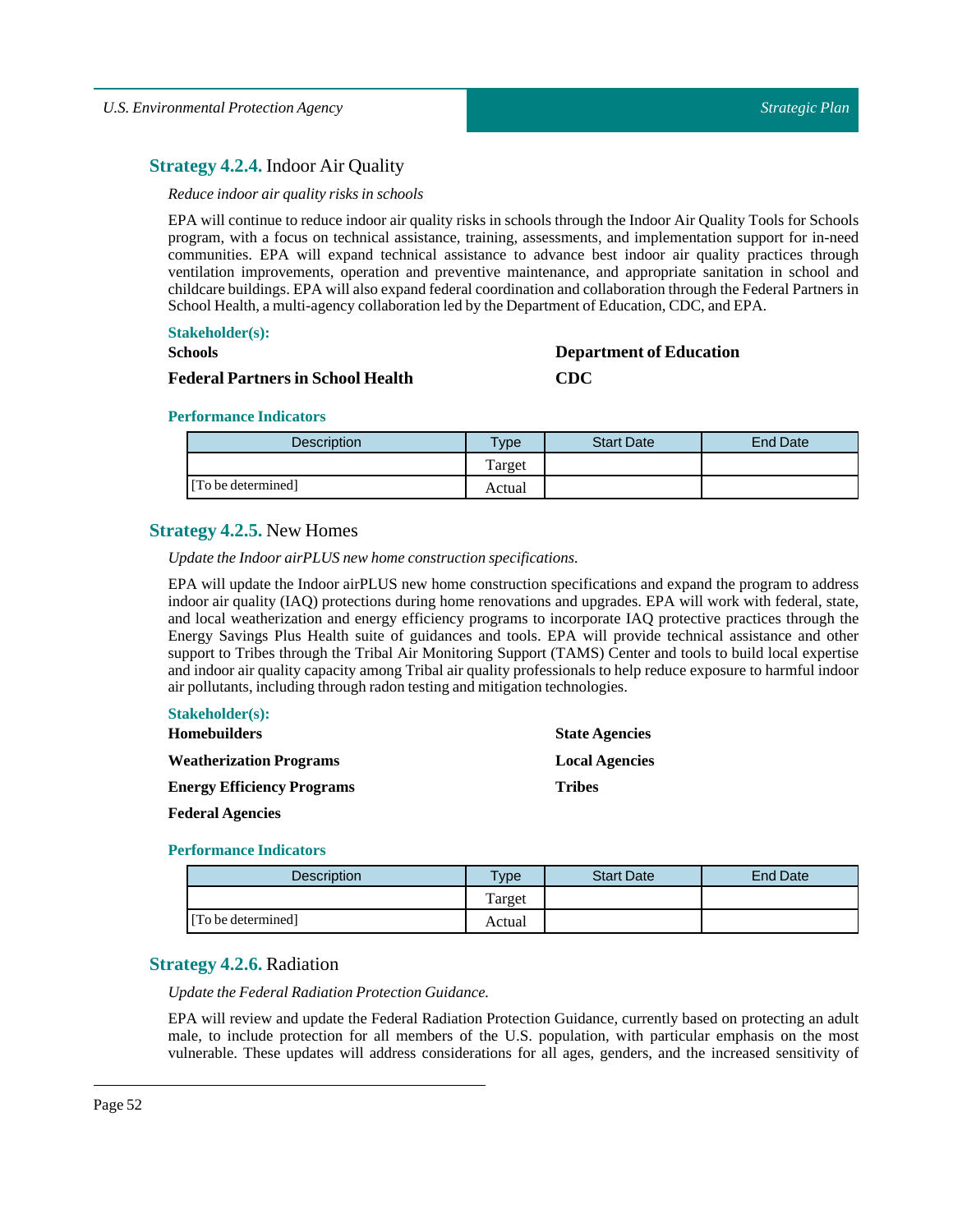pregnant individuals and children to radiation exposure. EPA will provide clear, accurate, and accessible risk communications products that allow individuals and communities to make informed decisions about reducing radiation exposure.

### **Performance Indicators**

| <b>Description</b> | $T$ <sub>ype</sub> | <b>Start Date</b> | End Date |
|--------------------|--------------------|-------------------|----------|
|                    | Target             |                   |          |
| [To be determined] | Actual             |                   |          |

# **Strategy 4.2.7.** Capabilities & Equipment

*Maintain personnel expertise, capabilities, and equipment readiness of the radiological emergency response program.*

EPA will maintain personnel expertise, capabilities, and equipment readiness of the radiological emergency response program under the National Response Framework and the National Contingency Plan, including the Agency's Radiological Emergency Response Team. EPA will provide oversight of the Waste Isolation Pilot Plant (WIPP), including review of the Department of Energy plans for additional waste panels and surplus plutonium disposal, to ensure safe, long-term disposal of radioactive waste and the continued cleanup of nuclear weapons program legacy sites. EPA will also meet its Clean Air Act obligation to control radionuclide emissions by updating and bolstering inspector training programs and guidance to ensure a sustainable level of expertise.

| <b>Description</b> | <b>Type</b> | <b>Start Date</b> | End Date |
|--------------------|-------------|-------------------|----------|
|                    | Target      |                   |          |
| [To be determined] | Actual      |                   |          |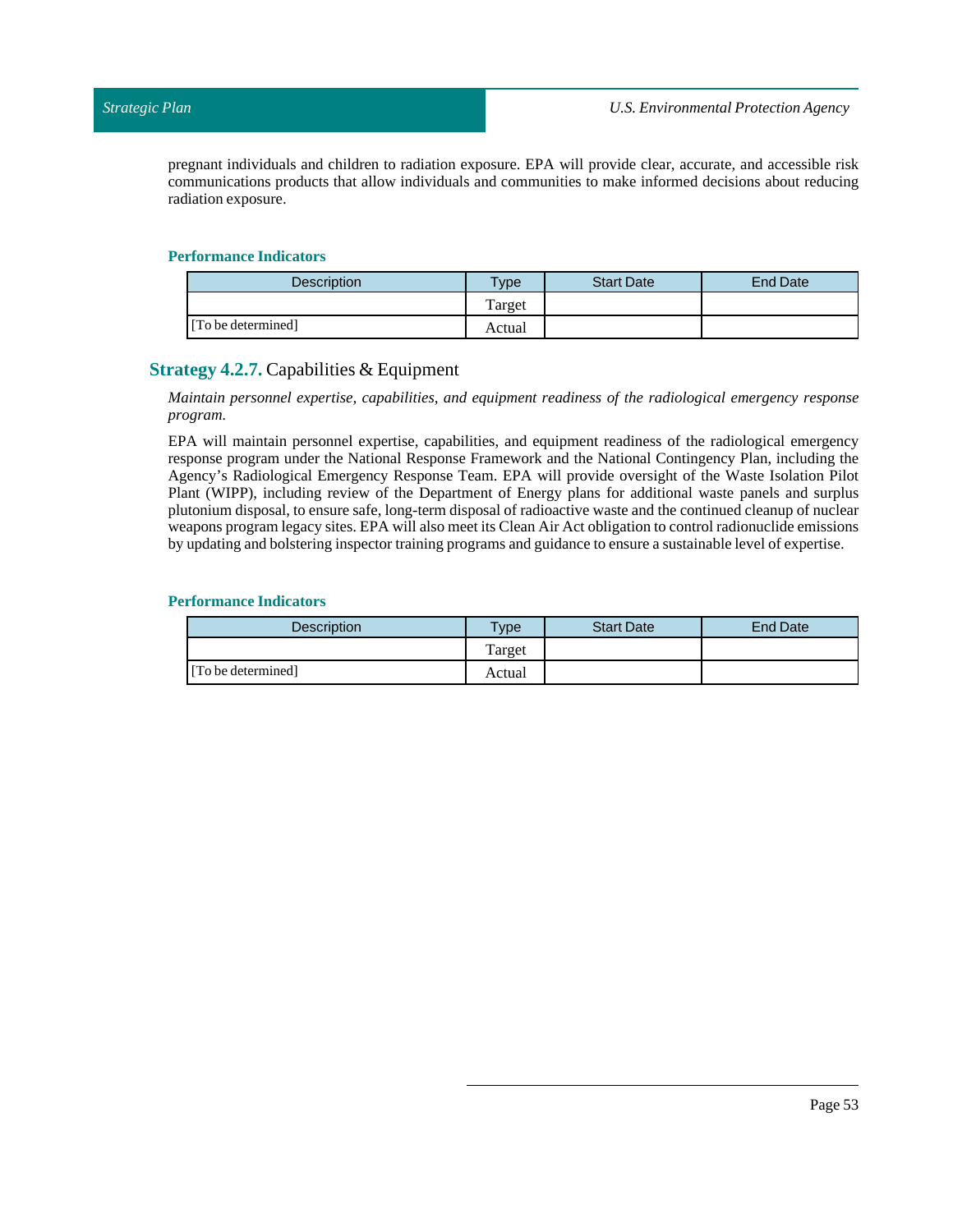# **5. Water**

# *Ensure Clean and Safe Water for All Communities*

Provide clean and safe water for all communities and protect our nation's waterbodies ~ Clean and safe water is a vital resource that is essential to the protection of human health. Without clean water, communities and economies cannot thrive. EPA is committed to ensuring clean and safe water for all, especially for vulnerable communities of color, underserved communities, and Tribal communities. EPA has made significant progress in protecting water resources since the enactment of the Clean Water Act (CWA); Safe Drinking Water Act (SDWA); and Marine Protection, Research, and Sanctuaries Act. As a result, most communities enjoy and depend upon reliable sources of clean and safe water. Many formerly impaired waters have been restored and now support recreational and public health uses. Still, the nation faces significant challenges, including water equity and affordability, aging infrastructure, legacy lead pipes, nutrient pollution, per- and polyfluoroalkyl Substances (PFAS) contamination, cybersecurity threats, and the climate crisis.

Many communities need upgrades in both drinking water and wastewater infrastructure as well as greater capacity to comply with new and existing risks and standards. Tens of thousands of homes, primarily in Tribal communities and underserved communities and territories, lack access to basic sanitation and drinking water. EPA is committed to prioritizing equity, environmental justice, and the lived experience of those most impacted by water pollution in the Agency's policy and regulatory development. Climate change compounds these problems. For example, warmer temperatures are exacerbating harmful algal blooms in freshwater lakes and storms of increasing intensity are further stressing aging infrastructure. These challenges highlight the need to work with EPA's partners to evaluate options and implement programs for protecting and improving the resilience of both built and natural infrastructure.

Over the next four years, EPA will work to protect and improve the quality of groundwater, surface waters, and drinking water. The Bipartisan Infrastructure Law directs significant investments in the health, equity, and resilience of American communities. With unprecedented funding to support upgrades to our aging national infrastructure, and in alignment with Justice40, EPA will improve people's health and safety, help create good paying jobs, and increase climate resilience throughout the country.

EPA is committed to strengthening collaborative problem-solving with federal agencies, Tribal, state, and local governments, communities, and nongovernmental partners; advancing science; completing key rulemakings (e.g., Lead and Copper Rule Revisions, definition of "waters of the United States," Clean Water Act Section 401 water quality certification); protecting underground sources of drinking water; providing technical assistance; improving data accessibility and risk communication; facilitating innovative program action; and using its authority to help protect the health of all people and the nation's waterbodies. EPA will ensure that science is respected, elevated, and prioritized in all decisions and is released to the public in a timely and transparent manner. EPA will also address a critical public health issue by working with states and water utilities to remove lead service lines that contribute to high lead levels in drinking water. EPA will help utilities identify their lead service lines and work with federal and state funding authorities to help utilities remove the lines.

# **5.1.** Infrastructure & Drinking Water

## *Ensure Safe Drinking Water and Reliable Water Infrastructure*

Protect public health from the risk of exposure to regulated and emerging contaminants in drinking and source waters by improving the reliability, accessibility, and resilience of the nation's water infrastructure to reduce the impacts of climate change, structural deterioration, and cyber threats. ~ The United States enjoys one of the world's most reliable and safest supplies of drinking water. More than 93 percent of the population receives safe drinking water from approximately 50,000 community water systems. Similarly, the use of sewage collection systems has provided dramatic improvements in public health. Today, approximately 15,000 municipal wastewater treatment facilities operate nationwide, serving more than 76 percent of the population.

Some communities across the country, however, face the challenge of aging or inadequate drinking water, wastewater, and stormwater infrastructure. Many marginalized, underserved, or Tribal communities lack crucial access to clean and safe water and are the most vulnerable to exposure to contaminants such as lead and PFAS.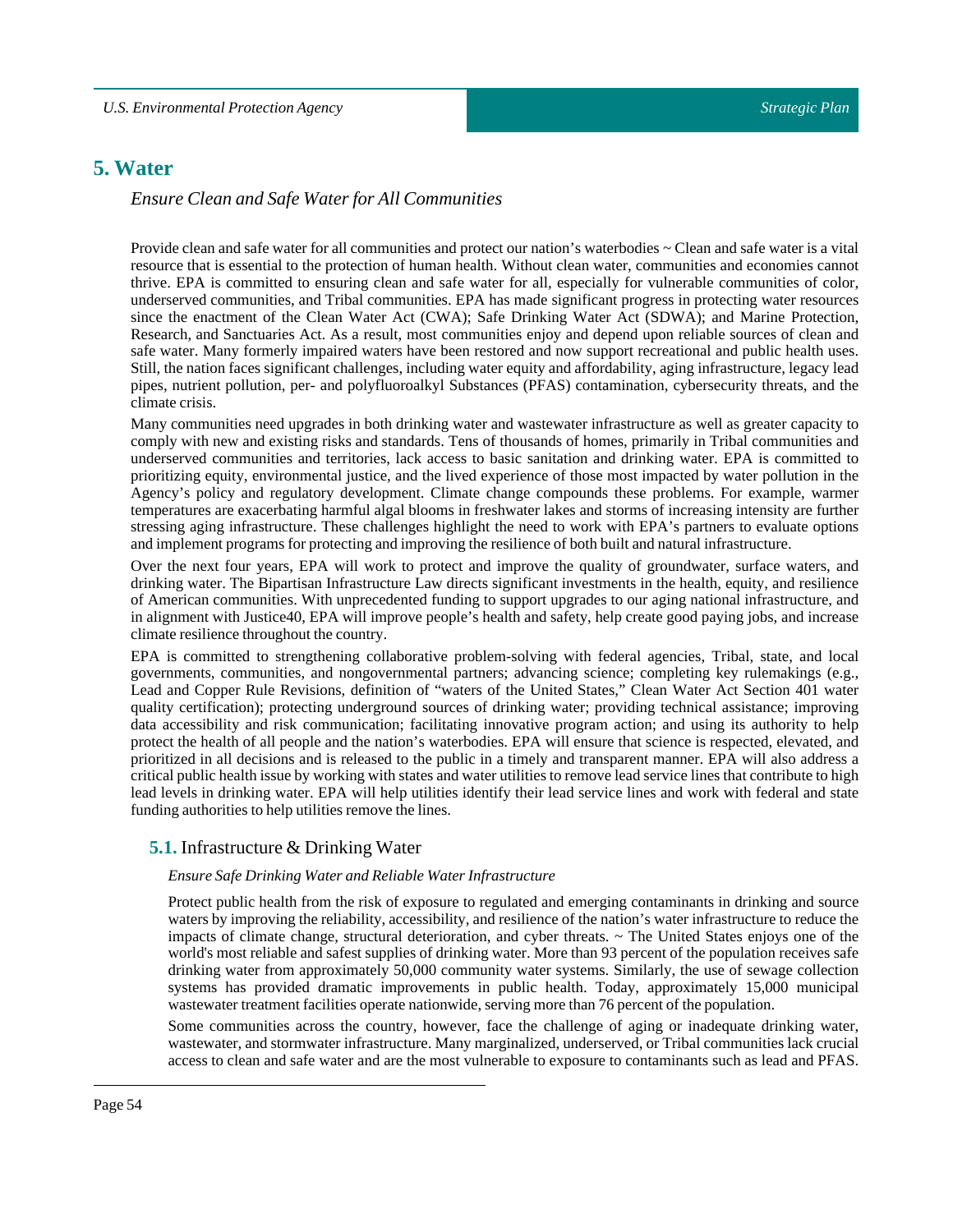The COVID-19 pandemic, cyber-attacks, and climate change have compounded these challenges and heightened the urgency to reinvest in water infrastructure (i.e., gray and green infrastructure, or natural systems such as wetlands). EPA is committed to investing in water infrastructure improvements to address these challenges so that all communities have access to clean and safe drinking water.

# **Performance Indicators**

# **LTPG 5.1.1 Noncompliant Water Systems**

| Description                                                                                                                                                         | Type   | <b>Status</b>   | <b>Start Date</b> | <b>End Date</b> | <b>Number</b> |
|---------------------------------------------------------------------------------------------------------------------------------------------------------------------|--------|-----------------|-------------------|-----------------|---------------|
| By September 30,                                                                                                                                                    | Target |                 |                   | 2026-09-30      |               |
| 2026, reduce the<br>number of<br>community water<br>systems still in<br>noncompliance with<br>health-based<br>standards since<br>March 31, 2021 from<br>752 to 500. | Actual | <b>Baseline</b> |                   | 2021-03-31      | 752           |
|                                                                                                                                                                     | Actual |                 |                   | 2026-09-30      | 752           |

# **LTPG 5.1.2 Noncompliant Indian WaterSystems**

| Description                                                                                                                                                                             | Type   | <b>Status</b>   | <b>Start Date</b> | <b>End Date</b> | <b>Number</b> |
|-----------------------------------------------------------------------------------------------------------------------------------------------------------------------------------------|--------|-----------------|-------------------|-----------------|---------------|
| By September 30,                                                                                                                                                                        | Target |                 |                   | 2026-09-30      | 70            |
| 2026, reduce the<br>number of<br>community water<br>systems in Indian<br>country still in<br>noncompliance with<br>health-based<br>standards since<br>March 31, 2021 from<br>110 to 70. | Actual | <b>Baseline</b> |                   | 2021-03-31      | 110           |
|                                                                                                                                                                                         | Actual |                 |                   | 2026-09-30      | 110           |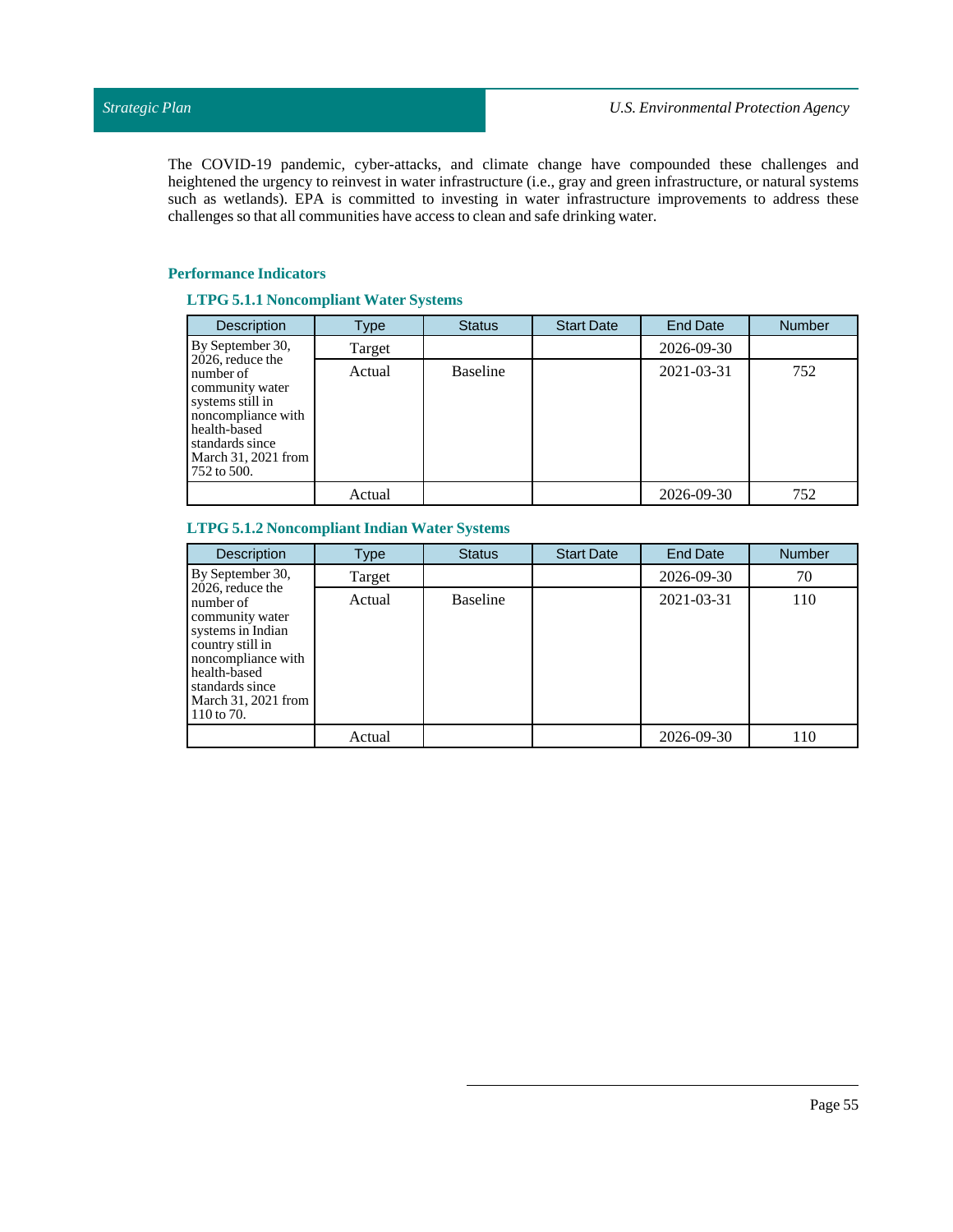# *U.S. Environmental Protection Agency*

# **LTPG 5.1.3 Non-Federal Funding for Water Infrastructure**

| <b>Description</b>                                                                                                                                                  | Type   | <b>Status</b> | <b>Start Date</b> | <b>End Date</b> | <b>Billion Dollars</b> |
|---------------------------------------------------------------------------------------------------------------------------------------------------------------------|--------|---------------|-------------------|-----------------|------------------------|
| By September 30,                                                                                                                                                    | Target | Leveraged     |                   | 2026-09-30      | 45                     |
| 2026, leverage an<br>additional \$45 billion<br>in non-federal dollars<br>through EPA's water<br>infrastructure finance<br>programs (CWSRF,<br>DWSRF and<br>WIFIA). | Actual |               |                   | 2026-09-30      |                        |

# **LTPG 5.1.4 American Indian/Alaska Native Homes with Sanitation**

| <b>Description</b>                                                                                                               | Type   | <b>Status</b>      | <b>Start Date</b> | <b>End Date</b> | <b>Number</b> |
|----------------------------------------------------------------------------------------------------------------------------------|--------|--------------------|-------------------|-----------------|---------------|
| By September 30,<br>$2026$ , in coordination<br>with other federal                                                               | Target | Access<br>Provided |                   | 2026-09-30      | 36,500        |
| agencies, provide<br>access to basic<br>sanitation for an<br>additional 36,500<br>American Indian and<br>Alaska Native<br>homes. | Actual |                    |                   | 2026-09-30      |               |

# **LTPG 5.1.5 Communities Assisted with Drinking Water & Wastewater**

| <b>Description</b>                                                                                                                                                          | Type   | <b>Status</b>          | <b>Start Date</b> | <b>End Date</b> | <b>Number</b> |
|-----------------------------------------------------------------------------------------------------------------------------------------------------------------------------|--------|------------------------|-------------------|-----------------|---------------|
| By September 30,<br>2026, provide 2,203<br>Tribal, small, rural,                                                                                                            | Target | Assistance<br>Provided |                   | 2026-09-30      | 2,203         |
| or underserved<br>communities with<br>technical,<br>managerial, or<br>financial assistance<br>to improve<br>operations of their<br>drinking water or<br>wastewater systems. | Actual |                        |                   | 2026-09-30      |               |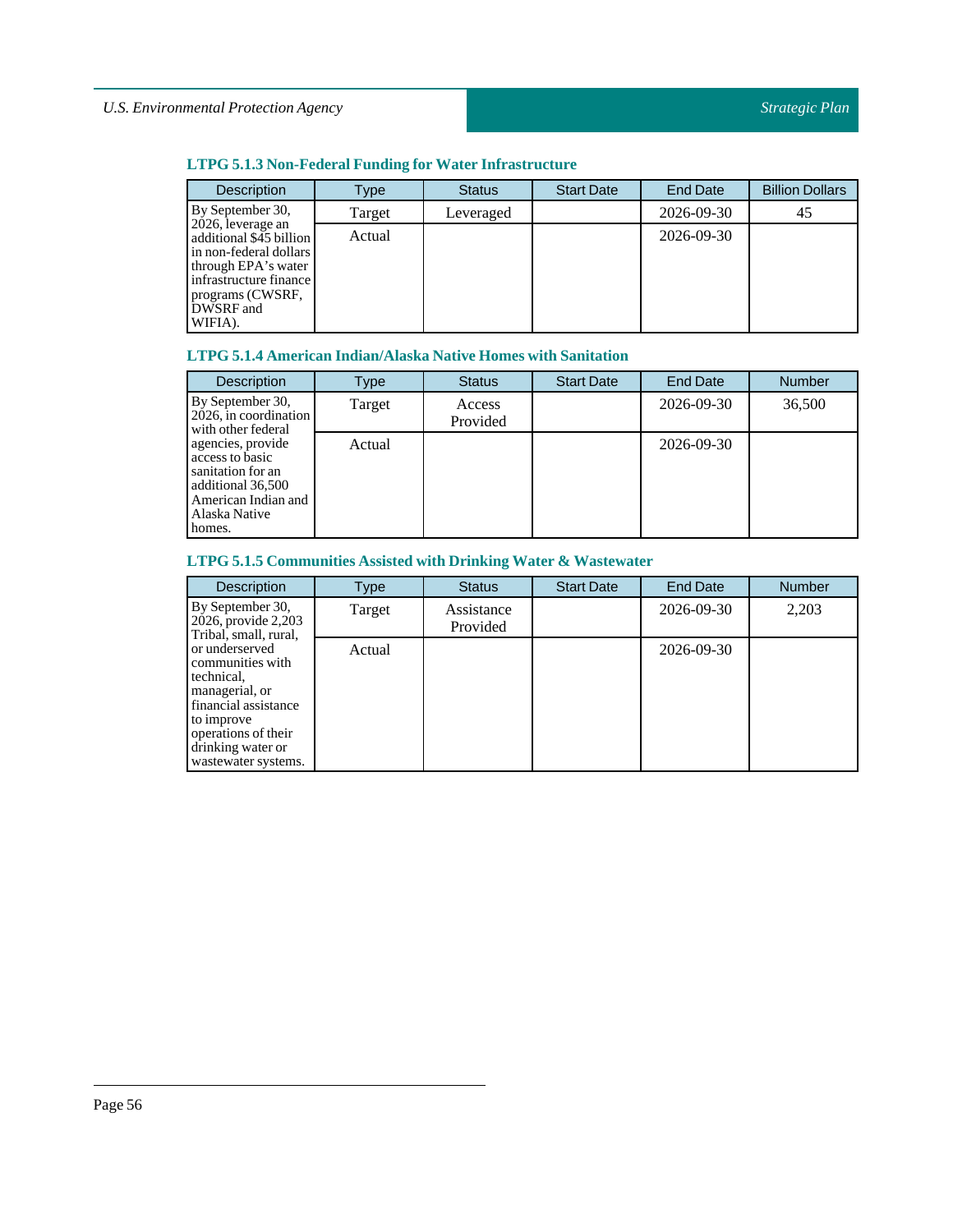| <b>Description</b>                                                                                                                                                                                                                                                                                                                      | <b>Type</b> | <b>Status</b>          | <b>Start Date</b> | <b>End Date</b> | <b>Number</b> |
|-----------------------------------------------------------------------------------------------------------------------------------------------------------------------------------------------------------------------------------------------------------------------------------------------------------------------------------------|-------------|------------------------|-------------------|-----------------|---------------|
| Clean up<br>contaminated sites<br>and invest in water                                                                                                                                                                                                                                                                                   | Target      | Assistance<br>Provided |                   | 2023-09-30      | 10            |
| infrastructure to<br>enhance the livability<br>and economic<br>vitality of<br>overburdened and<br>underserved<br>communities. By<br>September 30, 2023,<br>EPA will provide<br>technical assistance<br>to at least 10<br>communities to help<br>achieve clean and<br>safe water and<br>reduced exposures to<br>hazardous<br>substances. | Actual      |                        |                   | 2023-09-30      |               |

#### **APG 5.1.1** Communities Assisted with Water & Hazardous Substances

# **Strategy 5.1.1.** Programs

*Deliver multiple benefits including improving public health and environmental protection while creating jobs, collaborating with community partners, and setting the stage for long-term economic development.*

EPA's water infrastructure programs can deliver multiple benefits including improving public health and environmental protection while creating jobs, collaborating with community partners, and setting the stage for long-term economic development. EPA's State Revolving Funds (SRFs) are invested in partnership with states. 63 This federal investment is designed to be used in concert with other sources of funds to address water quality needs. EPA's Drinking Water State Revolving Fund (DWSRF) is designed to assist public water systems in financing the costs of drinking water infrastructure improvements needed to achieve or maintain compliance with SDWA requirements, protect public health, and support state and local efforts to protect and provide drinking water. EPA works in close partnership with states to build on the federal investment to protect public health, safeguard valuable aquatic resources, and meet environmental standards benefiting hundreds of millions of people. Furthermore, the Water Infrastructure Finance and Innovation Act (WIFIA) loan program provides low interest loans with flexible repayment options for qualified borrowers. With a small expenditure of federal funds, the WIFIA program creates powerful leverage resulting in significant funding for water infrastructure projects that protect public health and deliver environmental benefits while supporting local economies and creating jobs. Eligible public and private borrowers can finance a wide variety of wastewater, drinking water, water reuse, stormwater, and other water quality improvement capital projects with WIFIA loans. In addition, the Water Infrastructure Improvements for the Nation Act of 2016 (WIIN) and America's Water Infrastructure Act of 2018 (AWIA) strengthened many existing programs within EPA while creating new programs to tackle significant public health concerns and environmental needs. They range from the creation of grant programs to promoting water workforce development. These programs are vital to protecting public health, growing the American economy, and ensuring that rural and urban communities from coast-to-coast can thrive.

| Description        | Type   | <b>Start Date</b> | End Date |
|--------------------|--------|-------------------|----------|
|                    | Target |                   |          |
| [To be determined] | Actual |                   |          |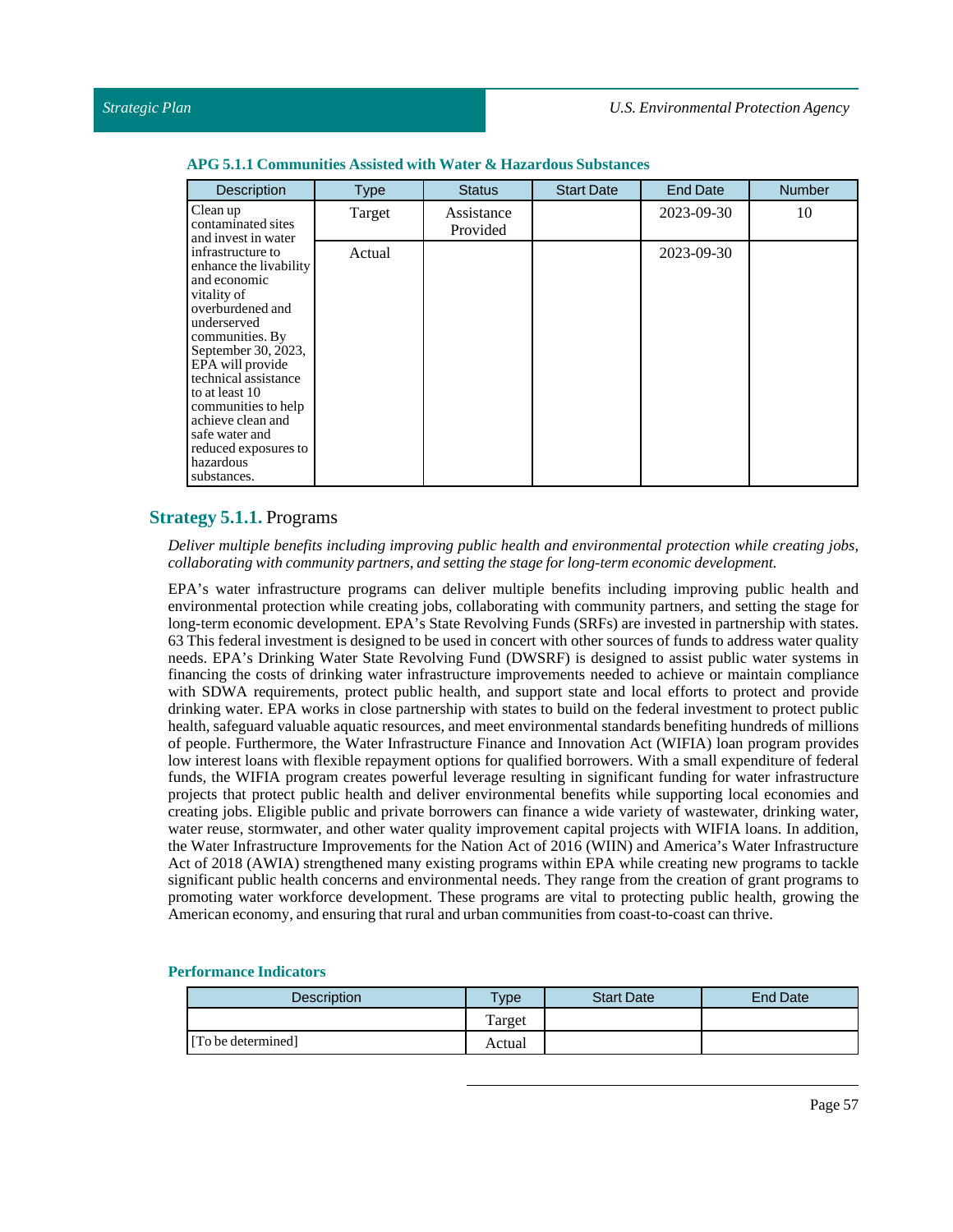# **Strategy 5.1.2.** Investments

*Ensure thatinfrastructure investments reach communities that need them the most.*

Low-income, people of color, Tribal, smaller, and rural communities are disproportionately impacted by water related challenges and face historical hurdles in accessing water infrastructure funding. EPA will ensure that infrastructure investments reach communities that need them the most, which will be supported by work to implement the Justice40 initiative and advance racial equity and environmental justice for communities who too often have been left behind. EPA will support this effort by identifying and addressing barriers to support these communities (including how best to pursue SRF loans or grants for infrastructure funding); assisting and training state programs, Tribal water officials, and technical assistance providers to achieve and maintain compliance at water systems; developing best practices; and strengthening Tribal and state program capacity.

## **Stakeholder(s):**

| <b>Needy Communities</b>      | <b>Tribal Communities</b>  |
|-------------------------------|----------------------------|
| <b>Low-Income Communities</b> | <b>Smaller Communities</b> |
| <b>People of Color</b>        | <b>Rural Communities</b>   |

#### **Performance Indicators**

| <b>Description</b> | $v$ pe | <b>Start Date</b> | End Date |
|--------------------|--------|-------------------|----------|
|                    | Target |                   |          |
| [To be determined] | Actual |                   |          |

# **Strategy 5.1.3.** Workforce

#### *Support water sector efforts to strengthen the workforce.*

EPA also will support water sector efforts to strengthen the workforce by providing assistance to state agencies and external stakeholders and promoting the importance of water operators, who are critical to providing safe drinking water. EPA will ensure that the water sector is aware of threats posed by cyber-attacks and will provide resources and assistance to states and systems so they understand how to prepare for, identify, respond to, and recover from cyber-attacks. Work under this objective will support the FY 2022-2023 Agency Priority Goal to clean up contaminated sites and invest in water infrastructure to enhance the livability and economic vitality of overburdened and underserved communities. Under this Agency Priority Goal, EPA plans to engage with communities that are overburdened and underserved to provide technical assistance supporting community-identified needs addressing water and clean-up challenges.

#### **Stakeholder(s):**

## **Water Sector**

| Description        | <b>Type</b> | <b>Start Date</b> | End Date |
|--------------------|-------------|-------------------|----------|
|                    | Target      |                   |          |
| [To be determined] | Actual      |                   |          |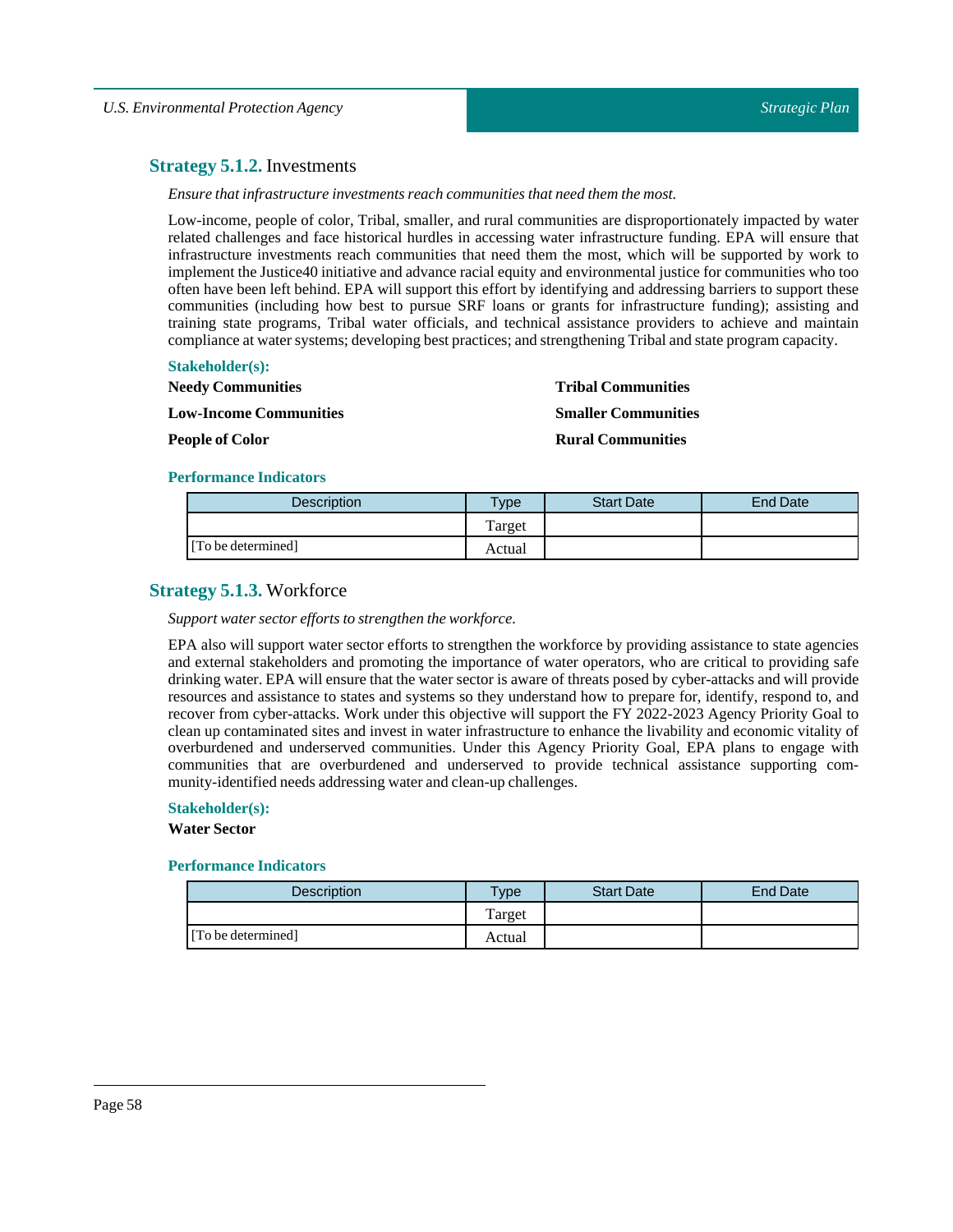# **Strategy 5.1.4.** Projects

*Identify and prioritize infrastructure projects supported by the BIL and in alignment with Justice40 to replace lead service lines and address PFAS contamination.*

Many water systems and communities are facing challenges with lead and PFAS. Some communities do not know where their lead service lines are located. Many system operators and communities are not familiar with emerging contaminants like PFAS with respect to decisions, for example, about the best treatment solutions or remediation options. EPA will work with states to identify and prioritize infrastructure projects supported by the BIL and in alignment with Justice40 to replace lead service lines and address PFAS contamination, particularly in small and underserved communities.

# **Performance Indicators**

| Description        | $T$ <sub>V</sub> $pe$ | <b>Start Date</b> | <b>End Date</b> |
|--------------------|-----------------------|-------------------|-----------------|
|                    | Target                |                   |                 |
| [To be determined] | Actual                |                   |                 |

# **Strategy 5.1.5.** Lead

*Reduce drinking water lead exposure in underserved communities.*

EPA is taking multiple actions to reduce drinking water lead exposure in underserved communities that have been disproportionately impacted by this public health crisis. In 2021, EPA completed the review of the Lead and Copper Rule Revision under Executive Order 13990 and announced the development of a new regulation, Lead and Copper Rule Improvements (LCRI), to better protect communities form exposure to lead in drinking water. EPA is working with partners to test for lead in the drinking water of schools and childcare facilities and to provide resources for remediation. EPA is completing guidance documents to assist communities in identifying lead service lines, the most significant sources of lead in drinking water, to prioritize their replacement. EPA will provide training and technical assistance to drinking water service providers to protect children and households in impacted communities and will help providers improve outreach to drinking water consumers to take actions to reduce their lead exposure.

## **Stakeholder(s):**

## **Underserved Communities**

## **Performance Indicators**

| <b>Description</b> | Type   | <b>Start Date</b> | <b>End Date</b> |
|--------------------|--------|-------------------|-----------------|
|                    | Target |                   |                 |
| [To be determined] | Actual |                   |                 |

# **Strategy 5.1.6.** PFAS Contamination

*Coordinate and accelerate a whole-of-agency response to the PFAS contamination crisis and leverage partnerships with other federal agencies.*

PFAS contamination is another urgent public health and environmental threat facing communities across the United States, with significant potential equity and environmental justice implications. EPA created a cross-agency Council on PFAS, staffed by senior policy and technical experts, to coordinate and accelerate a whole-of-agency response to this crisis and leverage partnerships with other federal agencies. The Council developed the PFAS Strategic Roadmap – laying out a whole-of-agency approach that maximizes the use of existing authorities and scientific capacity to research, restrict, and remediate PFAS. The roadmap sets timelines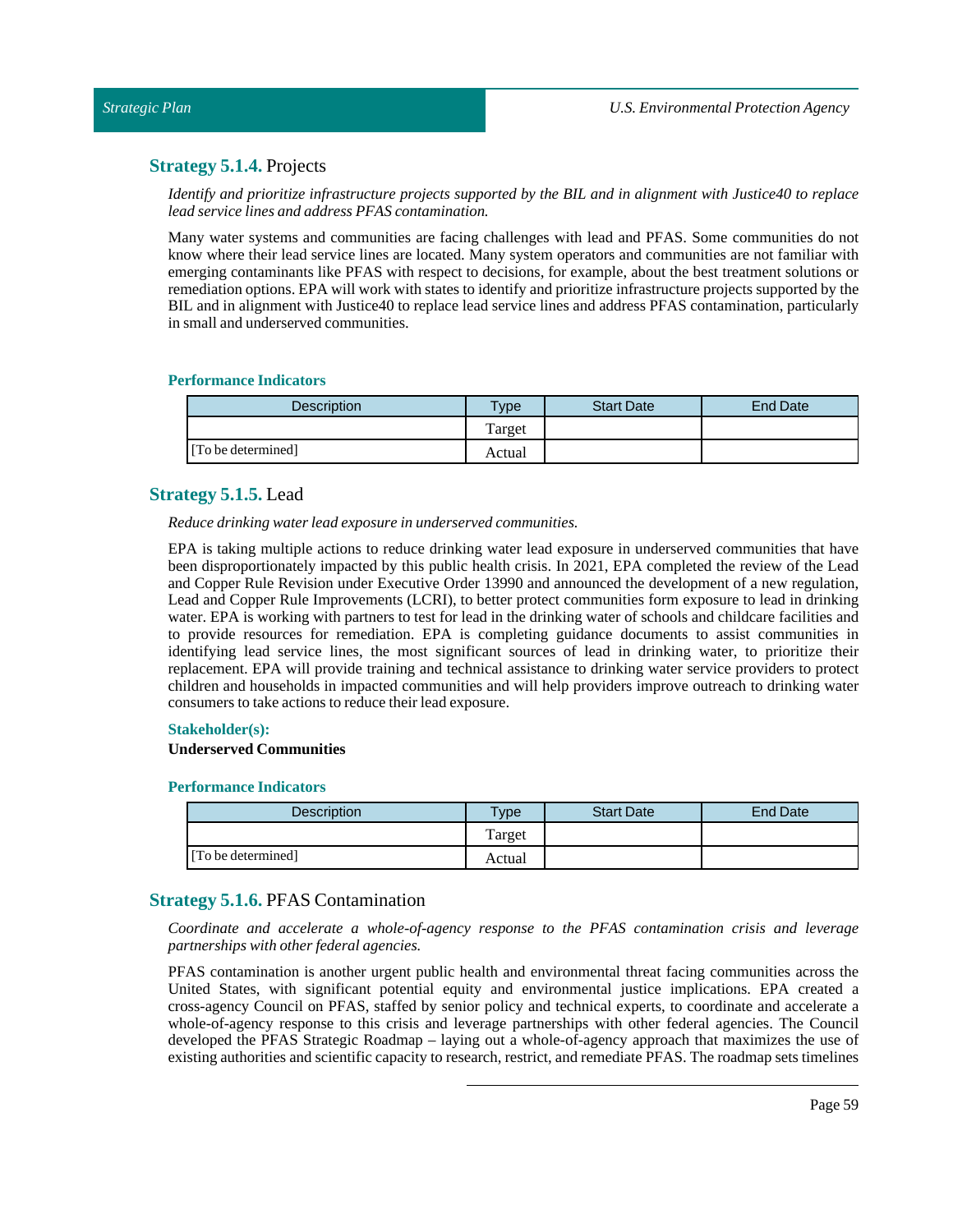by which EPA plans to take specific actions and commits to bolder new policies to safeguard public health, protect the environment, and hold polluters accountable. As described in the Roadmap, EPA will publish a proposed PFAS National Primary Drinking Water Regulation. EPA will also begin PFAS monitoring under the Unregulated Contaminant Monitoring Rule and conduct occurrence analyses in FY 2023 through 2025. In addition, EPA has determined that effluent limitation guidelines under the CWA should be developed to address PFAS in industrial wastewater discharged by the PFAS manufacturing and the metal finishing industries and is initiating rulemaking to do so. EPA is committed to lifting up the voices of all communities, particularly those who have suffered disproportionately from the impacts of PFAS; supporting those least able to access technical assistance, filtration, and other control and remediation solutions; and working together to address this complex environmental challenge. EPA will confront the issue of PFAS by fully leveraging the Agency's authorities and working closely with federal, Tribal, state, and local partners.

## **Performance Indicators**

| <b>Description</b> | vpe    | <b>Start Date</b> | End Date |
|--------------------|--------|-------------------|----------|
|                    | Target |                   |          |
| [To be determined] | Actual |                   |          |

# **Strategy 5.1.7.** Health Risks

## *Understand and communicate the potential health risks ofindividual and mixtures of contaminants.*

While advances in science, sensor, and measurement technologies may improve EPA's ability to identify additional contaminants in drinking and source waters, understanding and communicating the potential health risks of individual and mixtures of contaminants, especially those with little to no toxicity data, remains a challenge. A good example of this challenge is the detection in water of multiple PFAS, for which no toxicity data currently exists.

## **Performance Indicators**

| <b>Description</b> | $T$ <sub>V</sub> $pe$ | <b>Start Date</b> | End Date |
|--------------------|-----------------------|-------------------|----------|
|                    | Target                |                   |          |
| [To be determined] | Actual                |                   |          |

# **Strategy 5.1.8.** Health Effects

# *Evaluate health effects information for drinking water contaminants.*

Understanding the potential risks of drinking water contaminants to the public remains a key priority for EPA. The Agency will continue to evaluate health effects information for drinking water contaminants to support SDWA activities. Considering those potentially most at risk — including sensitive populations and children at all life stages — is essential when developing health effects assessments for water contaminants. EPA will also update and develop new health advisories and benchmarks that can be used by federal and state partners, drinking water utilities, and others to better characterize the potential health risks associated with drinking water contaminants. To protect source waters such as lakes, reservoirs and rivers, EPA will continue to take an integrated approach to source water protection by leveraging CWA tools, particularly national-scale recommended ambient water quality criteria.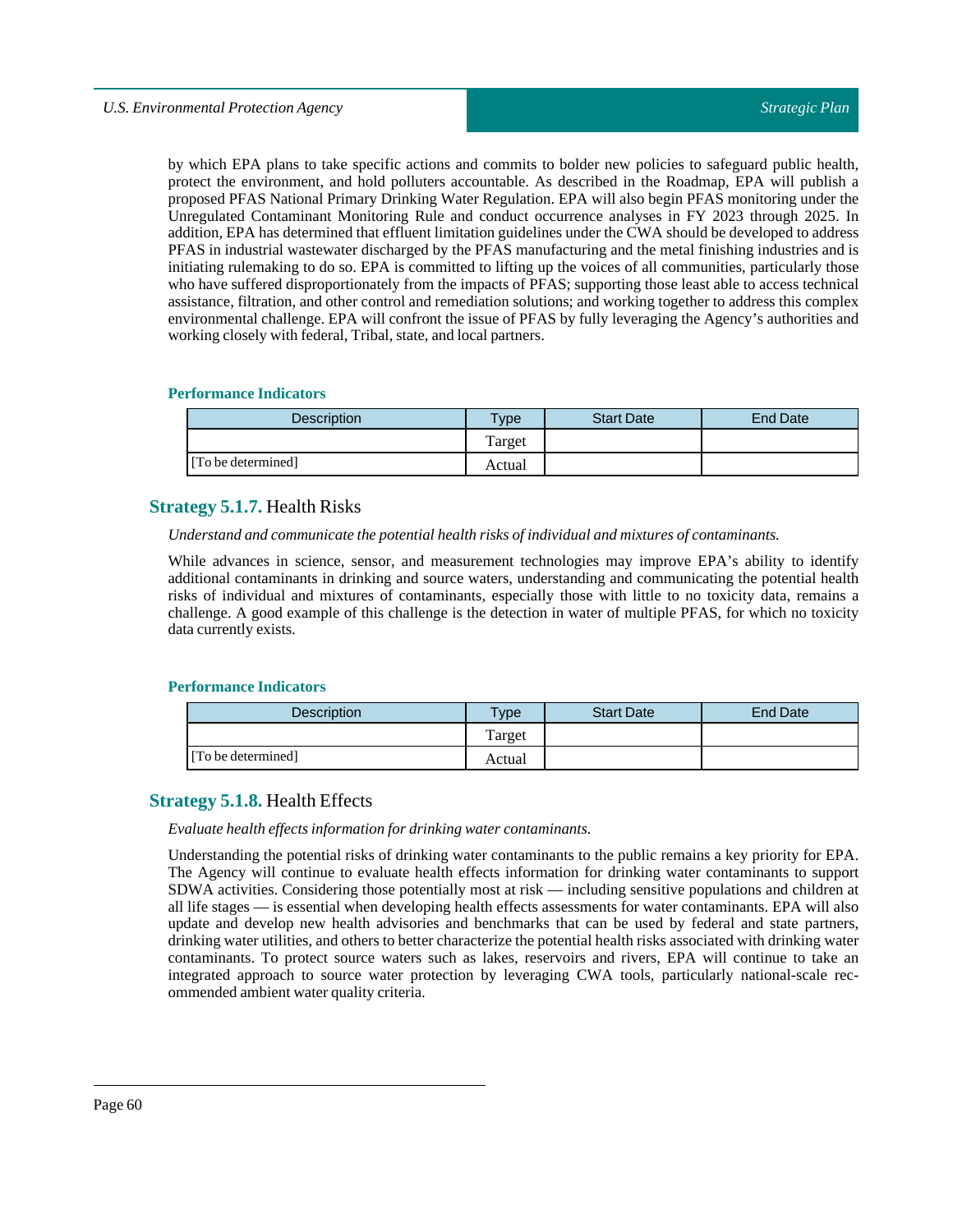| <b>Description</b> | Type   | <b>Start Date</b> | End Date |
|--------------------|--------|-------------------|----------|
|                    | Target |                   |          |
| [To be determined] | Actual |                   |          |

# **Strategy 5.1.9.** Questions & Evidence

*Carry out evidence-building activities to address priority questions related to drinking water systems out of compliance.*

In addition, EPA is carrying out evidence-building activities to address priority questions related to drinking water systems out of compliance, one of EPA's Learning Agenda priority areas. EPA will gather existing reports and analyses on the quality of its drinking water compliance data to address priority questions on federal and state drinking water program policies, identify what additional data are needed, search for other sources of information, and identify ways to fill data gaps. With this data analysis, EPA will identify system characteristics that support compliance and those that cause compliance challenges and use the findings to inform and develop policy instruments that are more effective in increasing drinking water compliance.

### **Stakeholder(s):**

#### **Drinking Water Systems**

#### **Performance Indicators**

| <b>Description</b> | <b>Type</b> | <b>Start Date</b> | End Date |
|--------------------|-------------|-------------------|----------|
|                    | Target      |                   |          |
| [To be determined] | Actual      |                   |          |

# **5.2.** Waterbodies & Watersheds

## *Protect and Restore Waterbodies and Watersheds*

Address sources of water pollution and ensure water quality standards are protective of the health and needs of all people and ecosystems. ~ Clean and safe water is an essential resource that provides for healthy ecosystems, communities, and economies across the nation. Pollution and degradation of lakes, rivers, streams, and wetlands endangers aquatic ecosystems, threatens the safety of drinking water, compromises water quality planning and flood protections, impacts commercial and recreation opportunities (e.g., fishing, hunting, kayaking, swimming), and reduces the natural benefits these resources provide to communities. EPA needs to protect these resources against threats such as climate change, drought, sea level rise, invasive species, plastics, and nutrient pollution.

EPA's water programs will maintain, restore, and improve water quality and availability and ecosystem services. EPA is focused on its core mission to protect the nation's waters and reiterates the principles of science, equity, environmental justice, and Tribal sovereignty as fundamental standards that should be woven throughout its programs.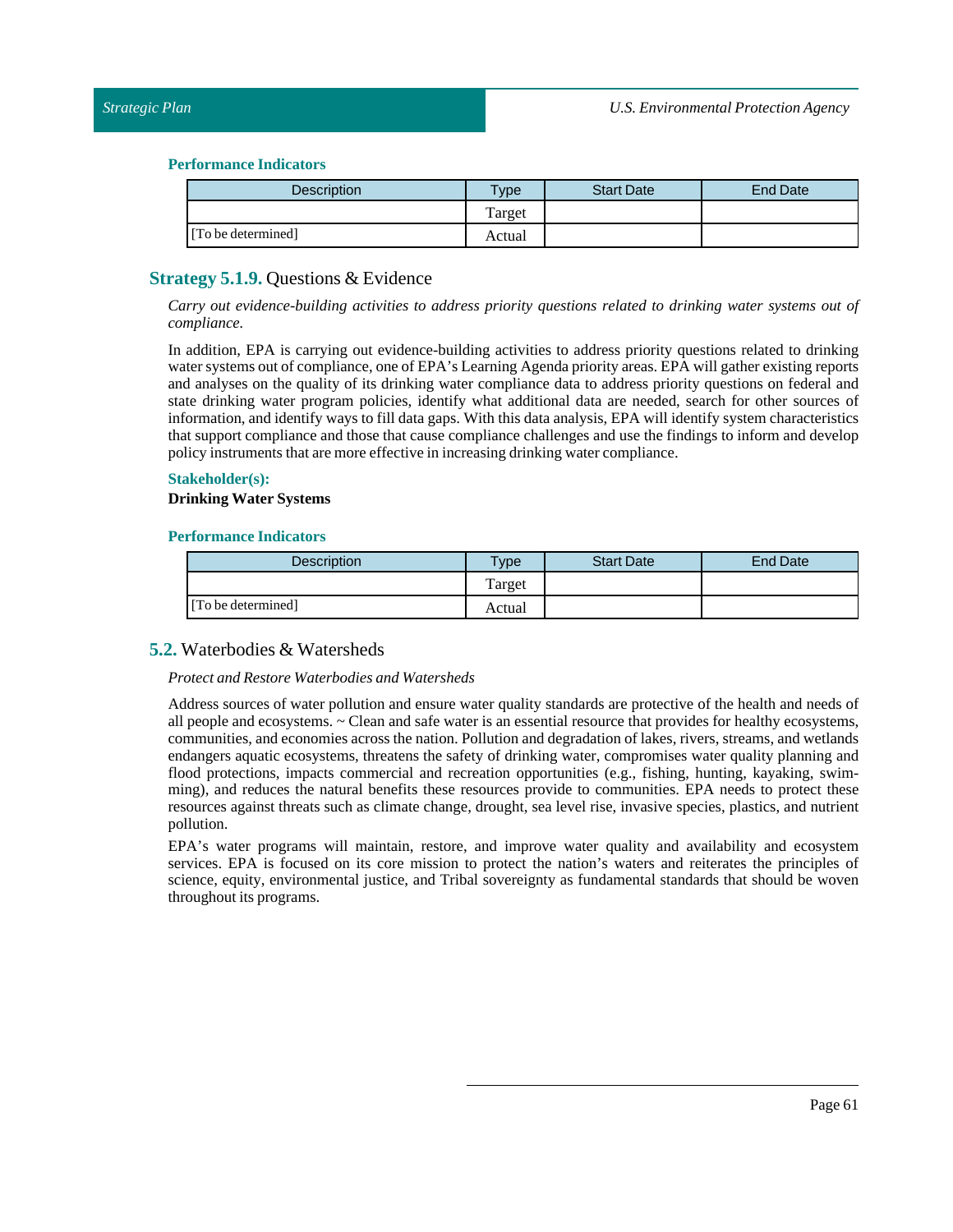|  |  |  |  | <b>LTPG 5.2.1 Additional Standards-Compliant Watersheds</b> |
|--|--|--|--|-------------------------------------------------------------|
|--|--|--|--|-------------------------------------------------------------|

| <b>Description</b>                                                                                                                                             | Type   | <b>Status</b> | <b>Start Date</b> | <b>End Date</b> | <b>Square Miles</b> |
|----------------------------------------------------------------------------------------------------------------------------------------------------------------|--------|---------------|-------------------|-----------------|---------------------|
| By September 30,                                                                                                                                               | Target | Increased     |                   | 2026-09-30      | 41,000              |
| 2026, increase by<br>41,000 square miles<br>the area of<br>watersheds with<br>surface water<br>meeting standards<br>that previously did<br>not meet standards. | Actual |               |                   | 2026-09-30      |                     |

# **Strategy 5.2.1.** Programs

Use a suite of programs to protect and improve water quality and ecosystem health in the nation's watersheds *as well as estuarine, coastal, and ocean waters.*

EPA uses a suite of programs to protect and improve water quality and ecosystem health in the nation's watersheds—as well as estuarine, coastal, and ocean waters. In partnership with other federal agencies, Tribes, states, territories, local governments, and a broad range of non-governmental partners, EPA recognizes the disproportionate impact of pollution and climate stress on communities with environmental justice concerns and Tribal treaty rights and will work collaboratively with public and private sector stakeholders nationally and locally to establish innovative, location-based programs to achieve the Agency's goals. EPA water programs will:

| <b>Stakeholder(s):</b>  |                                  |
|-------------------------|----------------------------------|
| <b>Federal Agencies</b> | <b>Territories</b>               |
| <b>Tribes</b>           | <b>Local Governments</b>         |
| <b>States</b>           | <b>Non-Governmental Partners</b> |

## **Performance Indicators**

| <b>Description</b> | <b>Type</b> | <b>Start Date</b> | End Date |
|--------------------|-------------|-------------------|----------|
|                    | Target      |                   |          |
| [To be determined] | Actual      |                   |          |

# **Tactic 5.2.1.1.** Monitoring & Assessments

*Conduct monitoring and assessments.*

## **Performance Indicators**

| <b>Description</b> | $v_{\rm p}$ | <b>Start Date</b> | <b>End Date</b> |
|--------------------|-------------|-------------------|-----------------|
|                    | Target      |                   |                 |
| [To be determined] | Actual      |                   |                 |

# **Tactic 5.2.1.2.** Internet of Water

Collect and share data following Internet of Water principles, which will help connect water data to inform *policy and community decision making.*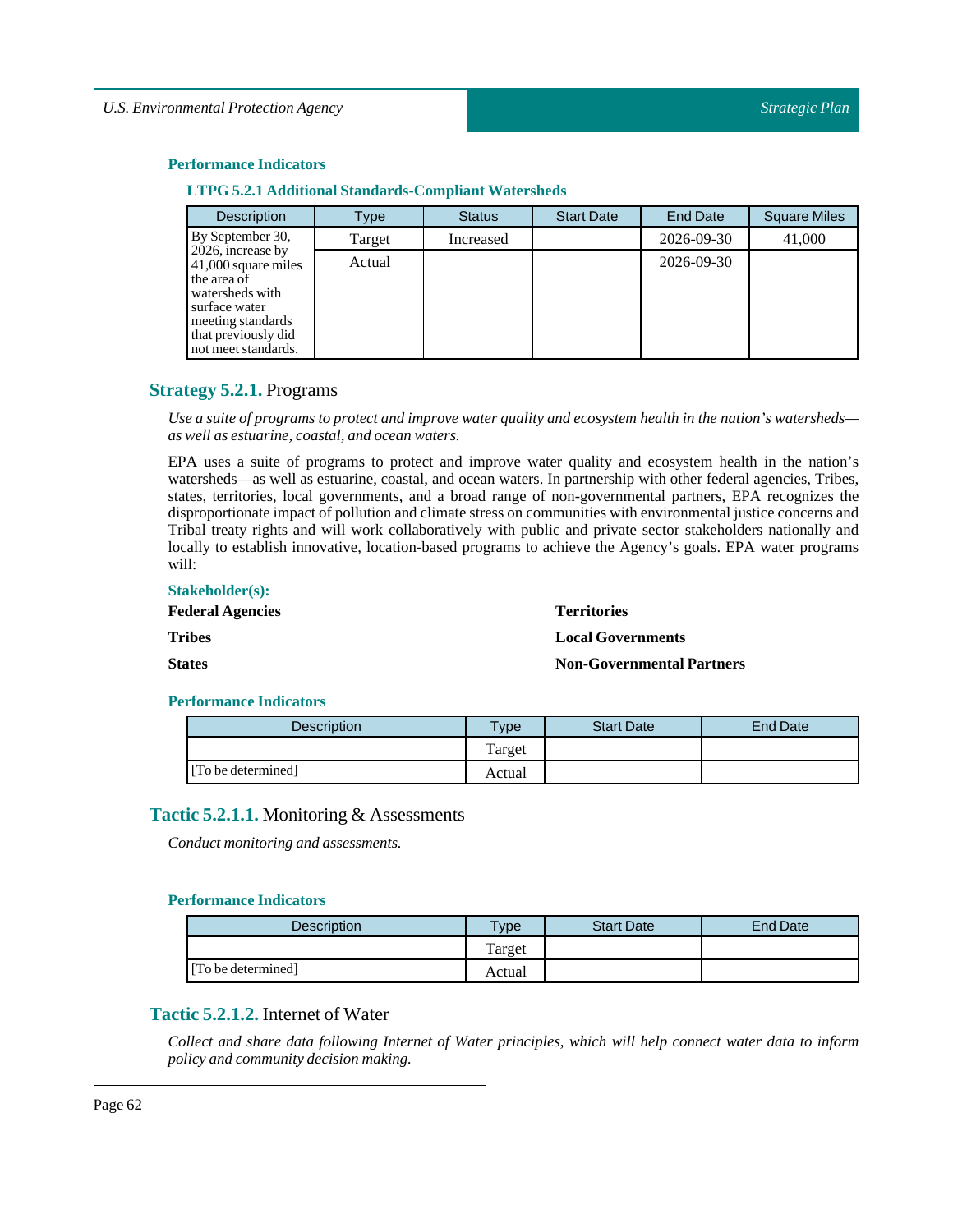| Description        | <b>Type</b> | <b>Start Date</b> | <b>End Date</b> |
|--------------------|-------------|-------------------|-----------------|
|                    | Target      |                   |                 |
| [To be determined] | Actual      |                   |                 |

# **Tactic 5.2.1.3.** Recreational Waters

*Improve tools for early and rapid detection of harmful algal blooms and pathogens in recreational waters.*

| <b>Stakeholder(s):</b> |  |  |  |  |
|------------------------|--|--|--|--|
|------------------------|--|--|--|--|

**Swimmers**

**Boaters Anglers**

# **Performance Indicators**

| <b>Description</b> | <b>Type</b> | <b>Start Date</b> | End Date |
|--------------------|-------------|-------------------|----------|
|                    | Target      |                   |          |
| [To be determined] | Actual      |                   |          |

# **Tactic 5.2.1.4.** Species & Habitat

*Ensure the protection of ecosystems, endangered and threatened species, and designated critical habitat by continuing to consult on discretionary federal actions with National Marine Fisheries Service and Fish and Wildlife Service (the Services) under the Endangered Species Act.*

## **Stakeholder(s):**

**National Marine Fisheries Service Fish and Wildlife Service**

## **Performance Indicators**

| Description        | $v$ pe | <b>Start Date</b> | End Date |
|--------------------|--------|-------------------|----------|
|                    | Target |                   |          |
| [To be determined] | Actual |                   |          |

# **Tactic 5.2.1.5.** Regulations

*Review and update regulations.*

Review and update regulations, such as:

- Work with the Department of the Army to revise the definition of "waters of the United States". This process anticipates completing and implementing two rulemakings: a foundational rule to restore longstanding protections, and an anticipated second rule that builds on that regulatory foundation.
- Reconsider and revise the 2020 CWA Section 401 Certification Rule, which provides states and authorized Tribes an important tool to help protect the water quality of federally regulated waters within their borders.
- Produce effluent limitation guidelines for chemical manufacturers and metal finishing companies to address PFAS, for steam electric power generators to address toxics and other pollutants, and for meat and poultry products to address nutrient discharges.
- Evaluate state-specific rules that arise based on an EPA review of changes to state Water Quality Standards (WQS).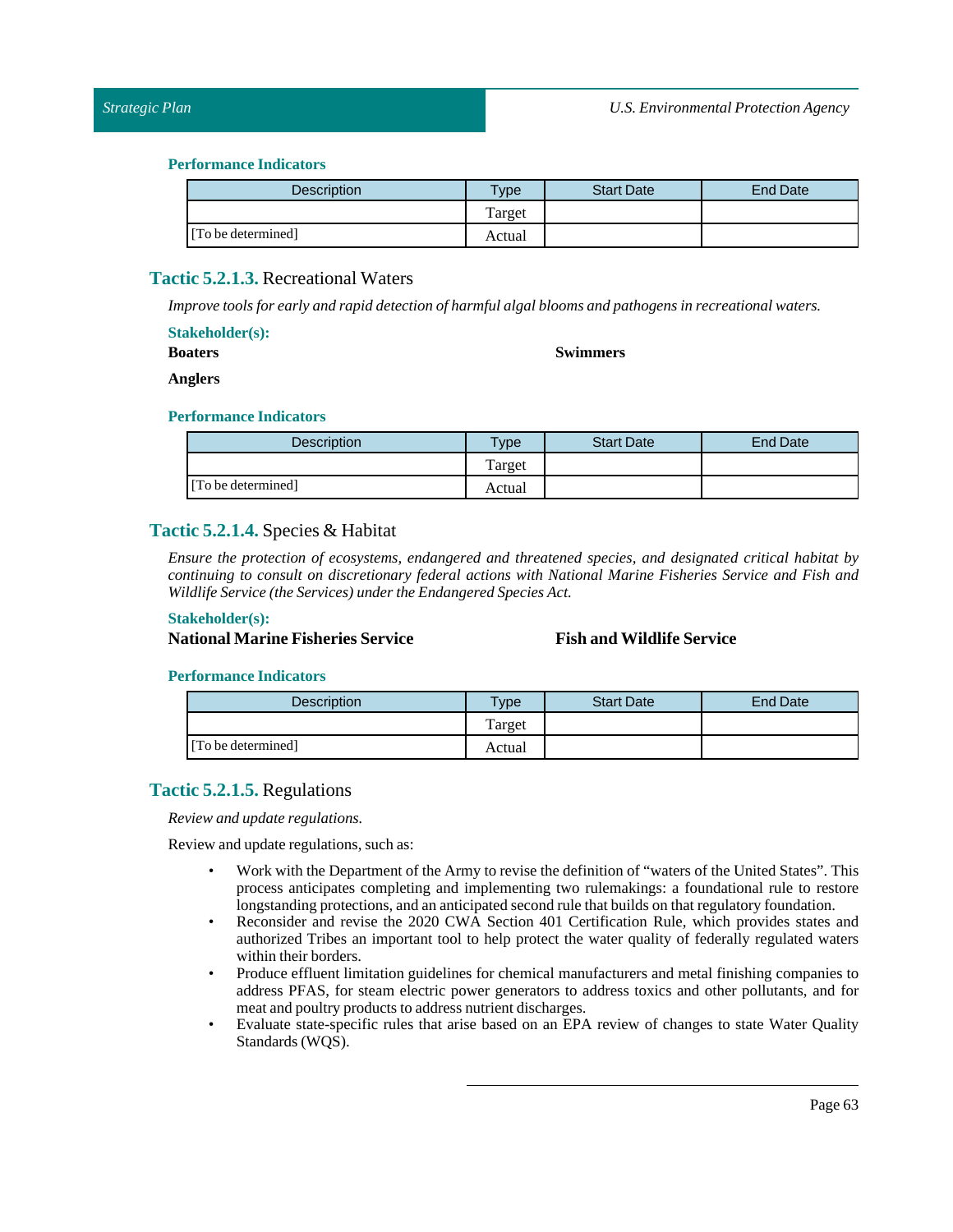# *U.S. Environmental Protection Agency*

• Review rules related to improving CWA protections on Tribal reservations and considering Tribal treaty rights when acting on state WQS that impact those rights.

## **Performance Indicators**

| <b>Description</b> | $v$ pe | <b>Start Date</b> | End Date |
|--------------------|--------|-------------------|----------|
|                    | Target |                   |          |
| [To be determined] | Actual |                   |          |

# **Tactic 5.2.1.6.** Aquifers

*Augment water supplies by safe reuse practices and stormwater capture to recharge aquifers.*

# **Performance Indicators**

| <b>Description</b> | <b>Type</b> | <b>Start Date</b> | End Date |
|--------------------|-------------|-------------------|----------|
|                    | Target      |                   |          |
| [To be determined] | Actual      |                   |          |

# **Tactic 5.2.1.7.** Green Infrastructure

*Develop climate-related tools and technical assistance and support green infrastructure and nature-based solutions to protect and improve water quality and habitat, while also providing climate mitigation and adaptation benefits.*

## **Performance Indicators**

| <b>Description</b> | <b>Type</b> | <b>Start Date</b> | <b>End Date</b> |
|--------------------|-------------|-------------------|-----------------|
|                    | Target      |                   |                 |
| [To be determined] | Actual      |                   |                 |

# **Tactic 5.2.1.8.** Impaired Waters

*Identify impaired waters.*

## **Performance Indicators**

| Description        | $v$ pe | <b>Start Date</b> | <b>End Date</b> |
|--------------------|--------|-------------------|-----------------|
|                    | Target |                   |                 |
| [To be determined] | Actual |                   |                 |

# **Tactic 5.2.1.9.** Water Quality Plans

*Develop water quality plans to restore and protect waters and wetlands, including total maximum daily loads (TMDLs) and protection approaches.*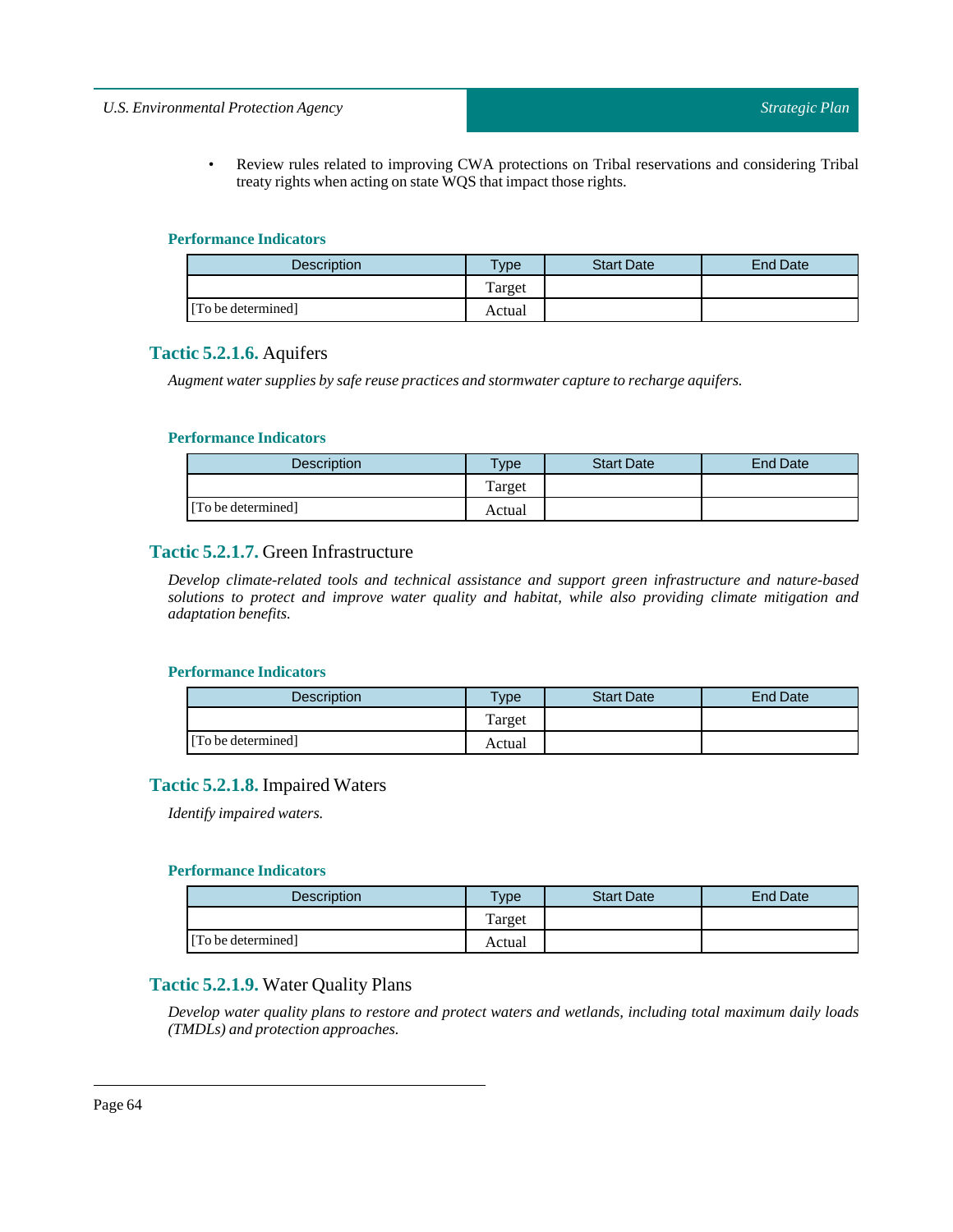# *Strategic Plan*

## **Performance Indicators**

| <b>Description</b> | Type   | <b>Start Date</b> | <b>End Date</b> |
|--------------------|--------|-------------------|-----------------|
|                    | Target |                   |                 |
| [To be determined] | Actual |                   |                 |

# **Tactic 5.2.1.10.** WQS

*Update WQS.*

# **Performance Indicators**

| <b>Description</b> | $T$ <sub>ype</sub> | <b>Start Date</b> | End Date |
|--------------------|--------------------|-------------------|----------|
|                    | Target             |                   |          |
| [To be determined] | Actual             |                   |          |

# **Tactic 5.2.1.11.** Pollution Reduction

*Establish pollution reduction targets.*

# **Performance Indicators**

| <b>Description</b> | $T$ vpe | <b>Start Date</b> | <b>End Date</b> |
|--------------------|---------|-------------------|-----------------|
|                    | Target  |                   |                 |
| [To be determined] | Actual  |                   |                 |

# **Tactic 5.2.1.12.** Oceans

*Issue and enforce discharge and ocean disposal permits.*

# **Performance Indicators**

| <b>Description</b> | $v$ pe | <b>Start Date</b> | <b>End Date</b> |
|--------------------|--------|-------------------|-----------------|
|                    | Target |                   |                 |
| [To be determined] | Actual |                   |                 |

# **Tactic 5.2.1.13.** Coasts & Estuaries

Implement coastal and estuarine programs to reduce coastal wetland loss, adapt to sea level rise, protect coral *reefs, and address other coastal hazards.*

| <b>Description</b> | Type   | <b>Start Date</b> | End Date |
|--------------------|--------|-------------------|----------|
|                    | Target |                   |          |
| [To be determined] | Actual |                   |          |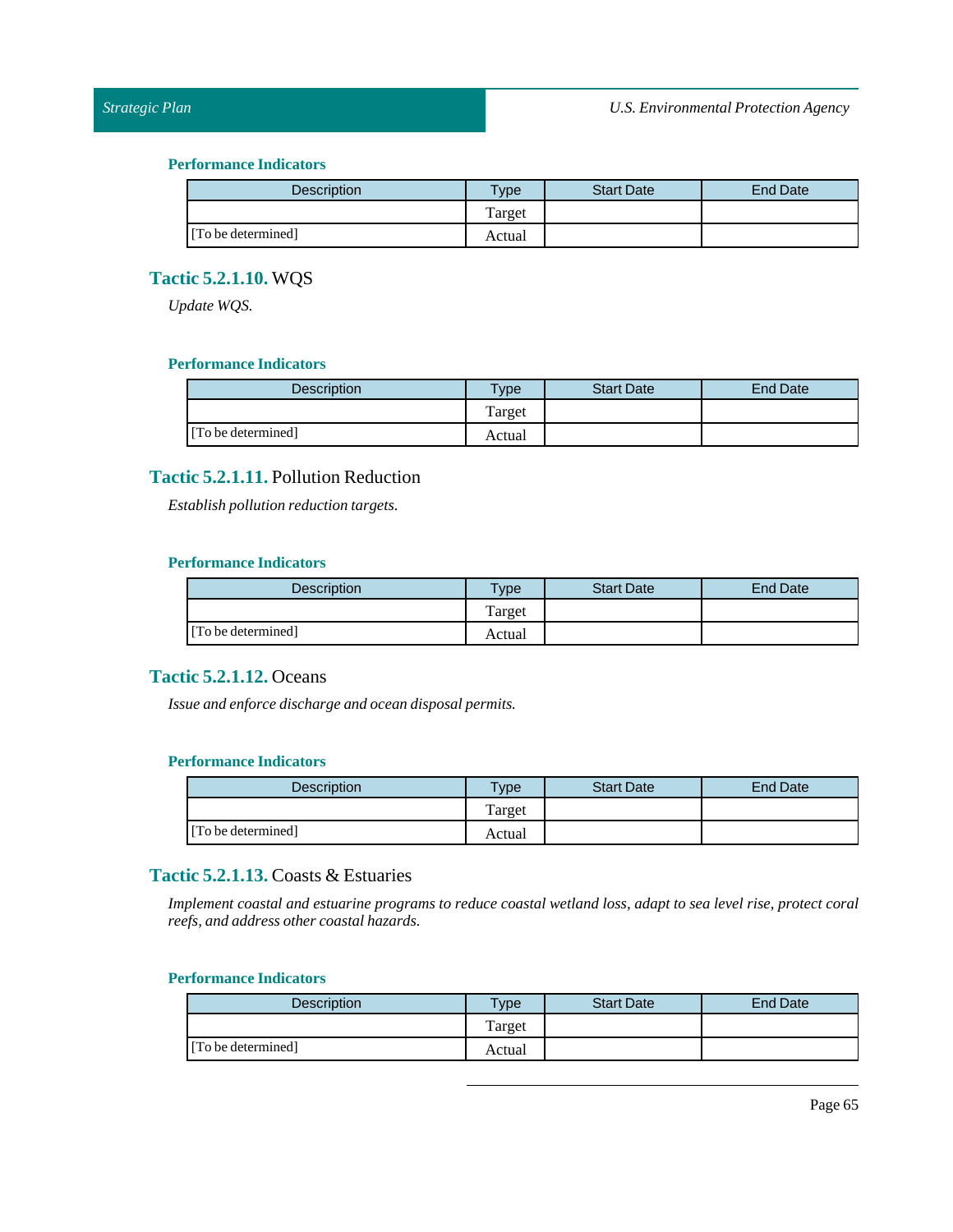# **Tactic 5.2.1.14.** Nonpoint Pollution

*Implement programs to prevent or reduce nonpoint source pollution,including nutrients and plastic pollution.*

## **Performance Indicators**

| <b>Description</b> | Type   | <b>Start Date</b> | End Date |
|--------------------|--------|-------------------|----------|
|                    | Target |                   |          |
| [To be determined] | Actual |                   |          |

# **Tactic 5.2.1.15.** Geographic Partnerships

*Use geographic partnership programs to implement consensus-based actions that address critical issues such as climate resiliency and water equity in watersheds and communities.*

## **Performance Indicators**

| <b>Description</b> | $T$ ype | <b>Start Date</b> | <b>End Date</b> |
|--------------------|---------|-------------------|-----------------|
|                    | Target  |                   |                 |
| [To be determined] | Actual  |                   |                 |

# **Strategy 5.2.2.** Water Quality & Wetlands

## *Restore water quality and wetlands.*

EPA understands that the benefits of clean, safe water are not shared equally by all communities and ecosystems. Moving forward, EPA will work with its partners to protect and restore water quality and wetlands, especially in low-income and underserved communities. To address water quality challenges, EPA will apply the fundamental building blocks of the CWA, including the development and implementation of TMDLs for CWA Section 303(d) listed impaired waterbodies, development of technology-based and water-quality based standards, and the implementation of permit programs such as the National Pollutant Discharge Elimination System and Marine Protection, Research, and Sanctuaries Act programs. Another approach could include taking full advantage of the flexibilities in the CWSRF programs to help achieve broader watershed protection and restoration. Partnership, science, technology, and innovation will be key to EPA's efforts to reduce and control pollutants that are discharged from industrial, municipal, agricultural, and stormwater sources, as well as to implement programs to prevent and reduce pollution that washes off the land during rain events, including nutrients and plastic pollution.

## **Stakeholder(s):**

# **Low-Income Communities Underserved Communities**

| <b>Description</b> | <b>Type</b> | <b>Start Date</b> | End Date |
|--------------------|-------------|-------------------|----------|
|                    | Target      |                   |          |
| [To be determined] | Actual      |                   |          |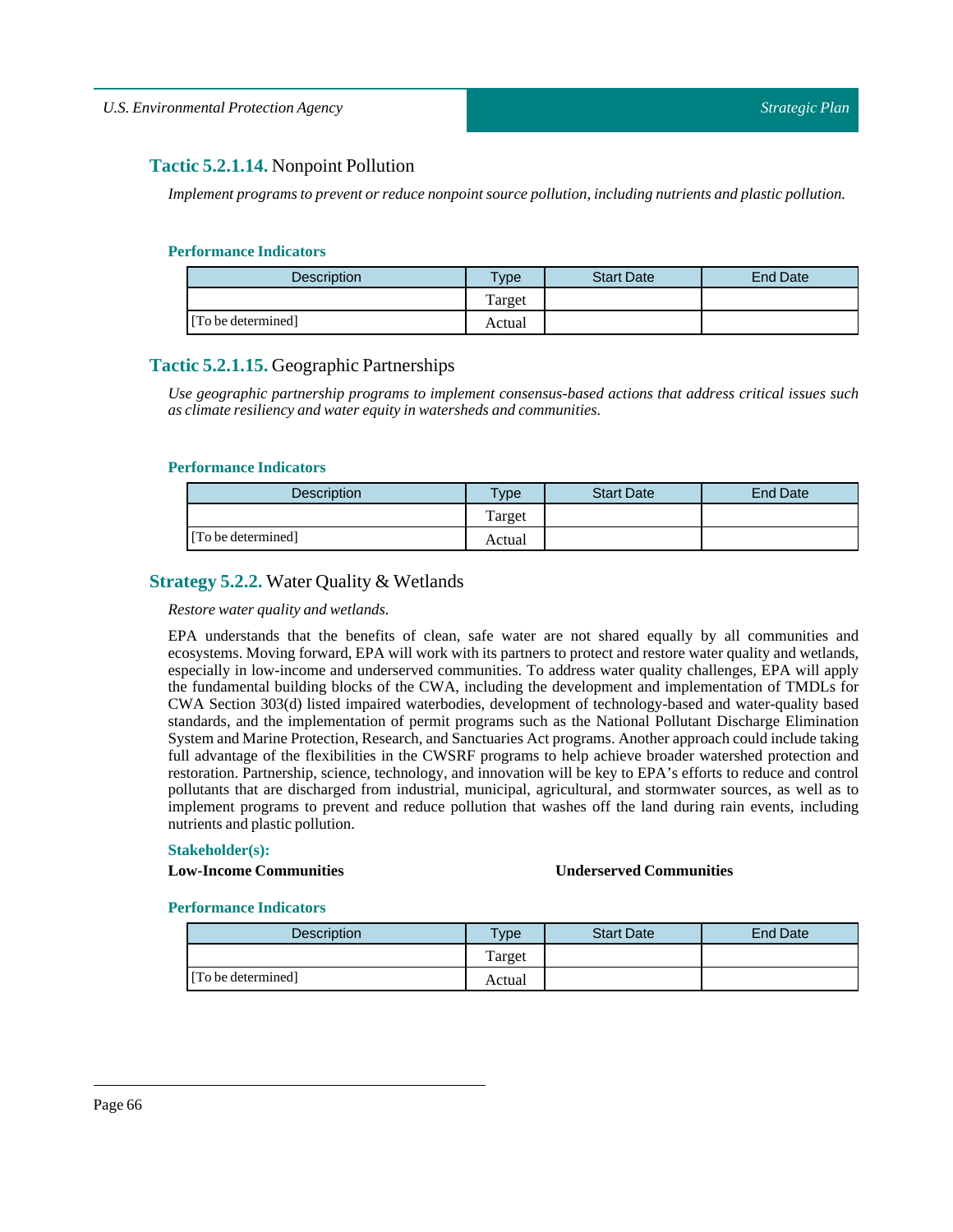# **Strategy 5.2.3.** Watershed Tools

*Improve initiatives to create and protect healthy watershed tools.*

The Agency will improve the way existing initiatives are used to create and protect healthy watershed tools, explore how innovative tools can be applied, and enhance efforts and cross-media collaboration to protect and prevent water quality impairment in healthy watersheds. The Agency will use data collected, for example, under the National Aquatic Resource Survey, to track the effectiveness of these combined efforts at protecting and improving water quality over time. In addition, EPA will work with government and non-governmental partners to bring appropriate and effective solutions to small, rural, and underserved communities.

# **Performance Indicators**

| Description        | <b>Type</b> | <b>Start Date</b> | <b>End Date</b> |
|--------------------|-------------|-------------------|-----------------|
|                    | Target      |                   |                 |
| [To be determined] | Actual      |                   |                 |

# **Strategy 5.2.4.** Water Quality

*Develop new and revised CWA national recommended water quality criteria.*

The Agency will continue to develop new and revised CWA national recommended water quality criteria for the protection of human health and aquatic life that Tribes, states, and territories may adopt into water quality standards for their waterbodies. Water quality criteria consider the health protection for susceptible populations and lifestages (e.g., pregnantindividuals, children) but can be limited by data availability. EPA also is reviewing the water quality criteria methodology to further advance the health protection of communities and individuals who are disproportionately impacted by high pollution levels or susceptibilities (e.g., Tribes, underserved and overburdened communities, pregnant individuals, children). EPA is developing the necessary tools and obtaining data needed to conduct efficient, standardized human health risk assessments for PFAS and other chemicals found in biosolids. EPA is also fully committed to implementing programs that protect Tribal water resources— EPA will revise WQSs regulations to explicitly and sustainably protect Tribal reserved (e.g., treaty) rights in state waters.

# **Performance Indicators**

| <b>Description</b> | $T$ ype | <b>Start Date</b> | <b>End Date</b> |
|--------------------|---------|-------------------|-----------------|
|                    | Target  |                   |                 |
| [To be determined] | Actual  |                   |                 |

# **Strategy 5.2.5.** Wastewater & Stormwater

*Promote multi-benefit wastewater and stormwater solutions.*

EPA will continue to promote multi-benefit solutions, such as integrated planning for wastewater and stormwater management, to achieve water quality goals while considering community needs and priorities. Robust stakeholder engagement and collaboration across state and local government can lead to effective long-range plans that implement green infrastructure, nature-based solutions, and more resilient infrastructure that is less vulnerable to flooding and the effects of the changing climate. To respond and adapt to the current and potential impacts of climate change on aquatic resources, EPA has developed working relationships with partners across the country. Through planning tools, technical resources, and funding programs, EPA will promote adaptive solutions to meet the challenges communities face.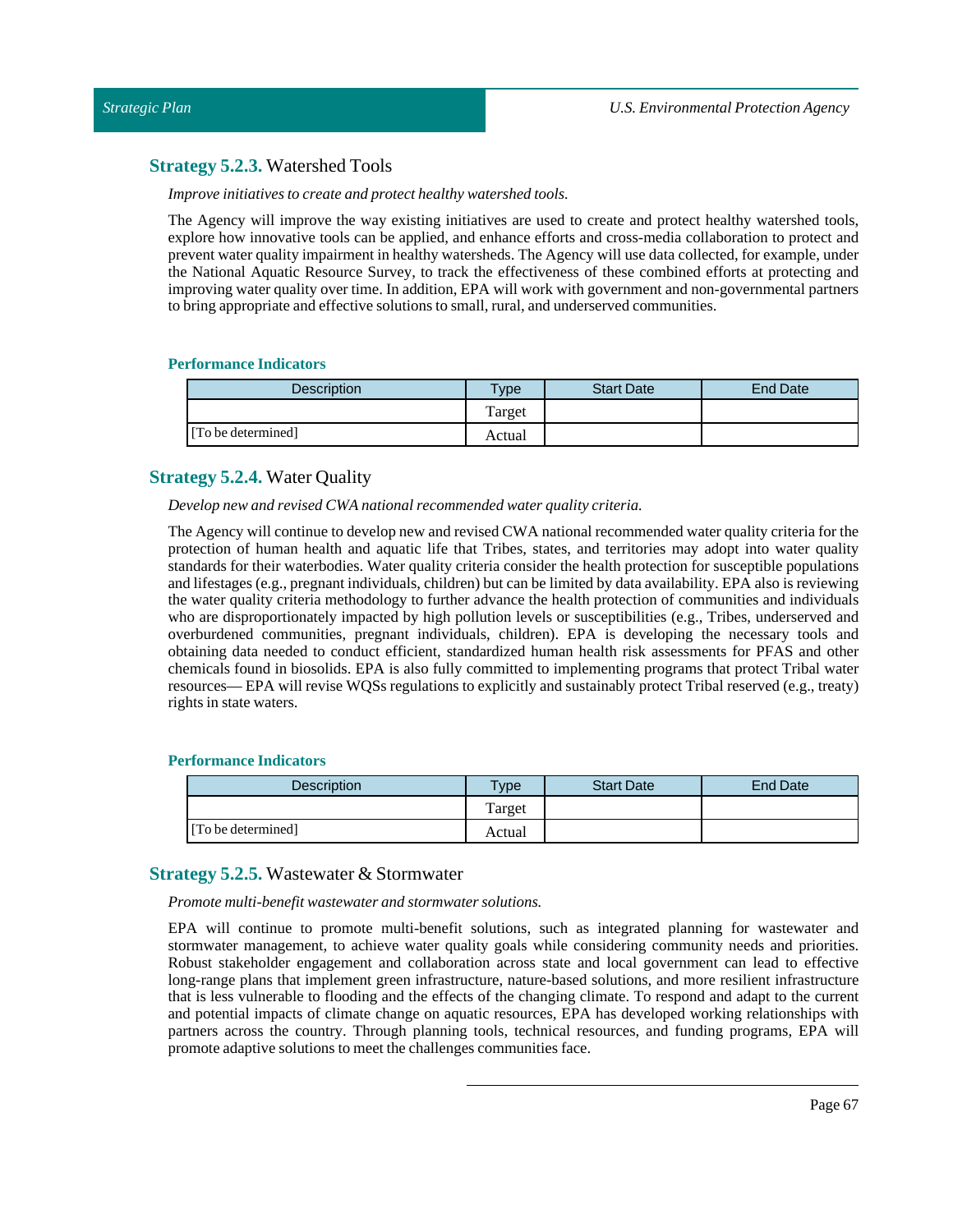# *U.S. Environmental Protection Agency*

# **Performance Indicators**

| <b>Description</b> | vpe    | <b>Start Date</b> | End Date |
|--------------------|--------|-------------------|----------|
|                    | Target |                   |          |
| [To be determined] | Actual |                   |          |

# **Strategy 5.2.6.** Watersheds

*Protect and restore ecologically, economically, and intrinsically valuable watersheds.*

EPA and its partners will accelerate progress to protect and restore ecologically, economically, and intrinsically valuable watersheds across the nation through its place-based and geographic programs such as the National Estuary Program and the Urban Waters Federal Partnership, by strategically focusing on the biggest threats to their ecosystems and associated human health issues. Using a collaborative watershed approach, these programs incorporate in their environmental protection work the principles of environmental justice and Tribal treaty rights and sovereignty. EPA's leadership, at the regional and national levels, provides a foundation using technical expertise, science-based support, and funding to develop long-term strategies and actions to improve water quality, restore habitat, and foster sustainable human use. Through place-based and geographic programs, EPA plays an important role as a convener and facilitator with federal, Tribal, state, and local partners to align resources and authorities within regional, watershed, and basin-scaled collaborative networks. More specifically, EPA's place-based and geographic programs deliver technical and financial assistance to solve problems and support healthy, climate-resilient ecosystems that address water quality, water infrastructure, nutrient pollution, habitat loss, treaty rights, equity, and environmental justice.

## **Stakeholder(s):**

# **National Estuary Program Urban Waters Federal Partnership**

| <b>Description</b> | $v$ pe | <b>Start Date</b> | End Date |
|--------------------|--------|-------------------|----------|
|                    | Target |                   |          |
| [To be determined] | Actual |                   |          |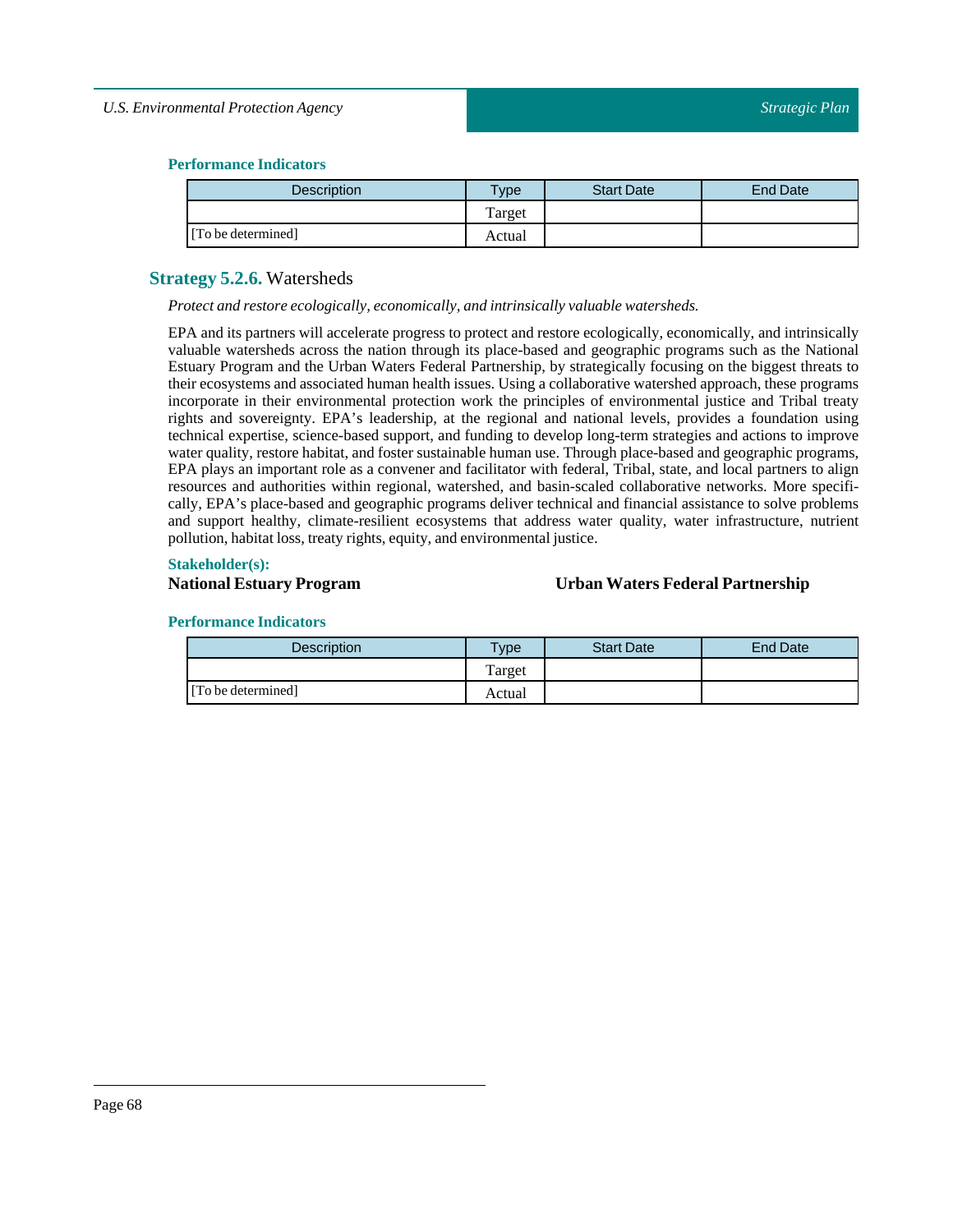# **Strategy 5.2.7.** Partnerships

## *Continue to foster partnerships.*

EPA, in partnership with other federal agencies, has shown time and again that collaboration can deliver multiple benefits to achieve common goals. EPA will continue to foster partnerships, such as with the Hypoxia Task Force and U.S. Department of Agriculture, to protect sources of drinking water and overall water quality. This can be accomplished through watershed management and more effectively managed runoff from agricultural lands using nature-based approaches; participation in the Urban Waters Federal Partnership to promote more efficient and effective use of federal resources and build new partnerships to help local communities achieve their water quality priorities and increase their resilience to climate change; partnering with the Federal Emergency Management Agency, National Oceanic and Atmospheric Administration, U.S. Army Corps of Engineers, and others on both pre-disaster planning and post-disaster recovery; and serving as a Natural Resource Damage Assessment and Restoration Trustee in partnership with federal and state co-Trustees, for restoring Gulf resources and services impacted by the Deepwater Horizon oil spill.

## **Stakeholder(s):**

**Hypoxia Task Force**

**U.S. Department of Agriculture**

**Urban Waters Federal Partnership**

**Federal Emergency Management Agency**

## **National Oceanic and Atmospheric Administration**

**U.S. Army Corps of Engineers**

| <b>Description</b> | $T$ ype | <b>Start Date</b> | <b>End Date</b> |
|--------------------|---------|-------------------|-----------------|
|                    | Target  |                   |                 |
| [To be determined] | Actual  |                   |                 |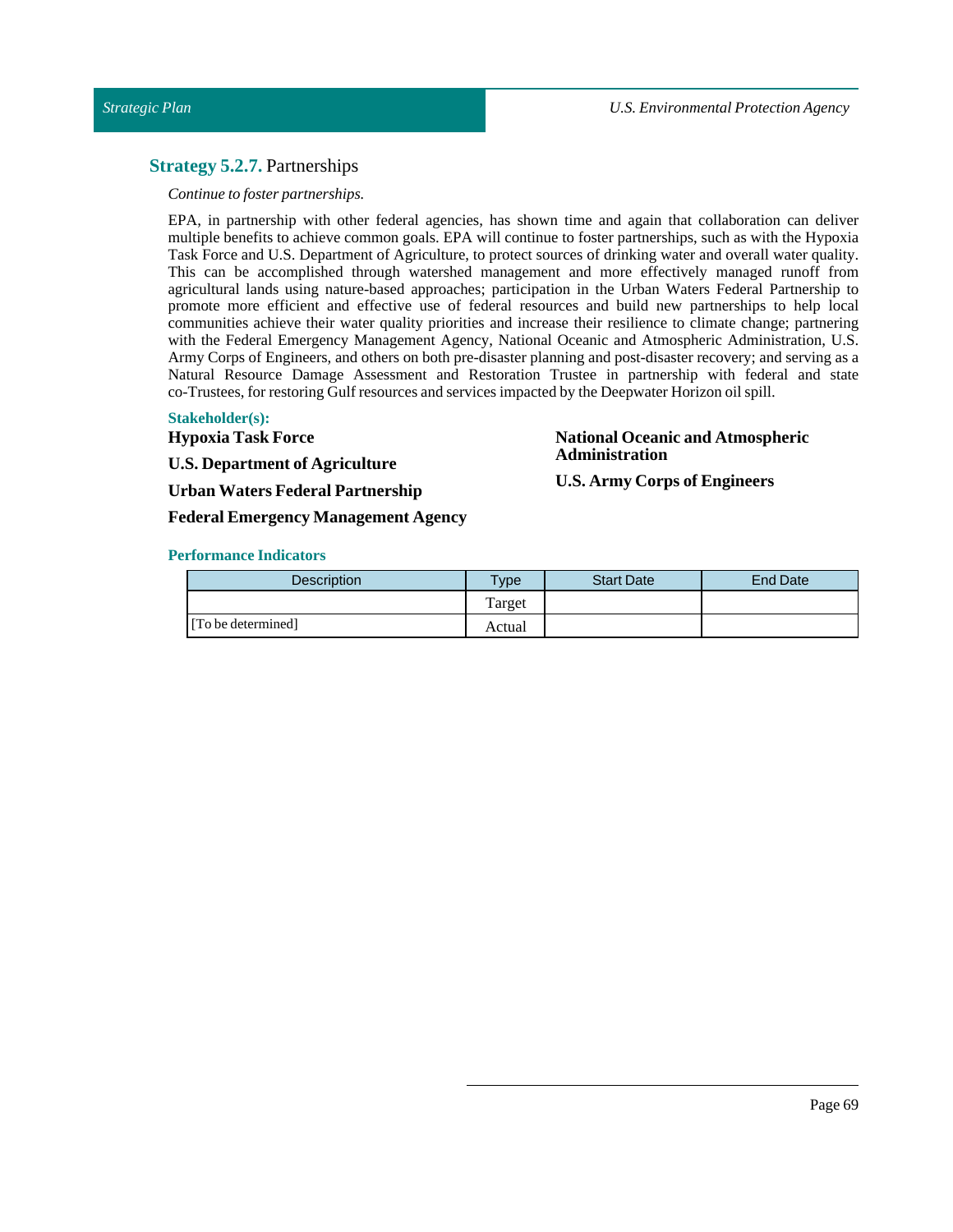# **6. Communities**

*Safeguard and Revitalize Communities*

# **Stakeholder(s) Communities**

Restore land to safe and productive uses to improve communities and protect public health. ~ EPA works directly with, in, and for thousands of communities across the country, protecting their health and the environment by cleaning up contaminated land, managing the safe disposal of solid, industrial, and hazardous waste, and planning for and responding to environmental emergencies. Sixtyone percent of the United States population, including 62 percent of children under the age of five, live near sites where EPA assesses and restores contaminated land. While there is no single way to characterize communities located near contaminated sites, the legacy of pollution disproportionally affects communities of color, low-income, linguistically isolated populations, and those without a high school education. EPA will engage early and collaborate with Tribal, state, local partners, and affected communities to improve the livelihood of all Americans by cleaning up and returning these sites to productive use, especially in underserved and overburdened communities.

Uncontrolled releases of hazardous substances, pollutants, and contaminants impact air, land, and water and threaten healthy ecosystems. Nationally, there are thousands of contaminated sites with challenging and complex environmental problems, including soil, sediment, and groundwater contaminated by chemicals such as per- and polyfluoroalkyl substances (PFAS). Over the next four years, EPA will prioritize the cleanup of legacy contamination and emerging pollutants and facilitate site redevelopment in collaboration with communities, local governments, businesses, and other stakeholders. The Bipartisan Infrastructure Law (BIL), implemented in alignment with Justice40, advances these efforts by investing in the health, equity, and resilience of American communities. With unprecedented funding to clean up Superfund sites, scale-up community-led brownfields revitalization, and support local waste management infrastructure and recycling programs, EPA will improve people's health and safety, help create good paying jobs, and increase climate resilience throughout the country.

As it addresses existing contamination, EPA also will focus on reducing waste and preventing pollution. EPA and states manage the safe disposal of 2.96 billion tons of solid, industrial, and hazardous waste every year. This includes protective standards for the roughly 60,000 facilities in the United States that annually generate and manage more than 30 to 40 million tons of hazardous waste. EPA, in partnership with Tribes, states, local governments, and other organizations, will work to prevent releases of contaminants, reduce waste by increasing materials recovery and recycling, and support sustainable materials management practices. Through prevention activities, EPA protects groundwater from releases from underground storage tanks (USTs). Through materials recovery and recycling, EPA also provides direct, measurable reductions in greenhouse gas (GHG) emissions since natural resource extraction and processing make up more than 50 percent of total GHG emissions.

EPA also has mission-essential functions to prepare for and respond to environmental emergencies, which are growing in frequency and risk because of climate change. EPA strives to prevent emergencies through inspections of high-risk facilities and maintains the capabilities to respond to emergencies through planning and preparedness efforts. EPA follows the government-wide National Response Framework (NRF) in responding to large-scale emergencies that involve chemicals, oil, biological agents, radiation, or natural disasters. As part of the framework, EPA supports other federal agencies on significantincidents, and works with Tribes, states, and local planning and response organizations. Due to their proximity to facilities, fenceline communities, often with environmental justice concerns, bear a disproportionate risk of exposure to releases. Over the next four years, EPA will work to find solutions for these disproportionately impacted communities by prioritizing inspection of high-risk facilities.

# **6.1.** Land

# *Clean Up and RestoreLand for Productive Uses and Healthy Communities*

Clean up and restore contaminated sites to protect human health and the environment and build vibrant communities, especially in underserved and overburdened areas. ~ Contaminated soil, sediment, mine waste, groundwater, and sub-slab vapor intrusion into indoor air space expose communities across the United States to dangerous pollution. Twenty-two percent of the U.S. population lives within three miles of a Superfund site.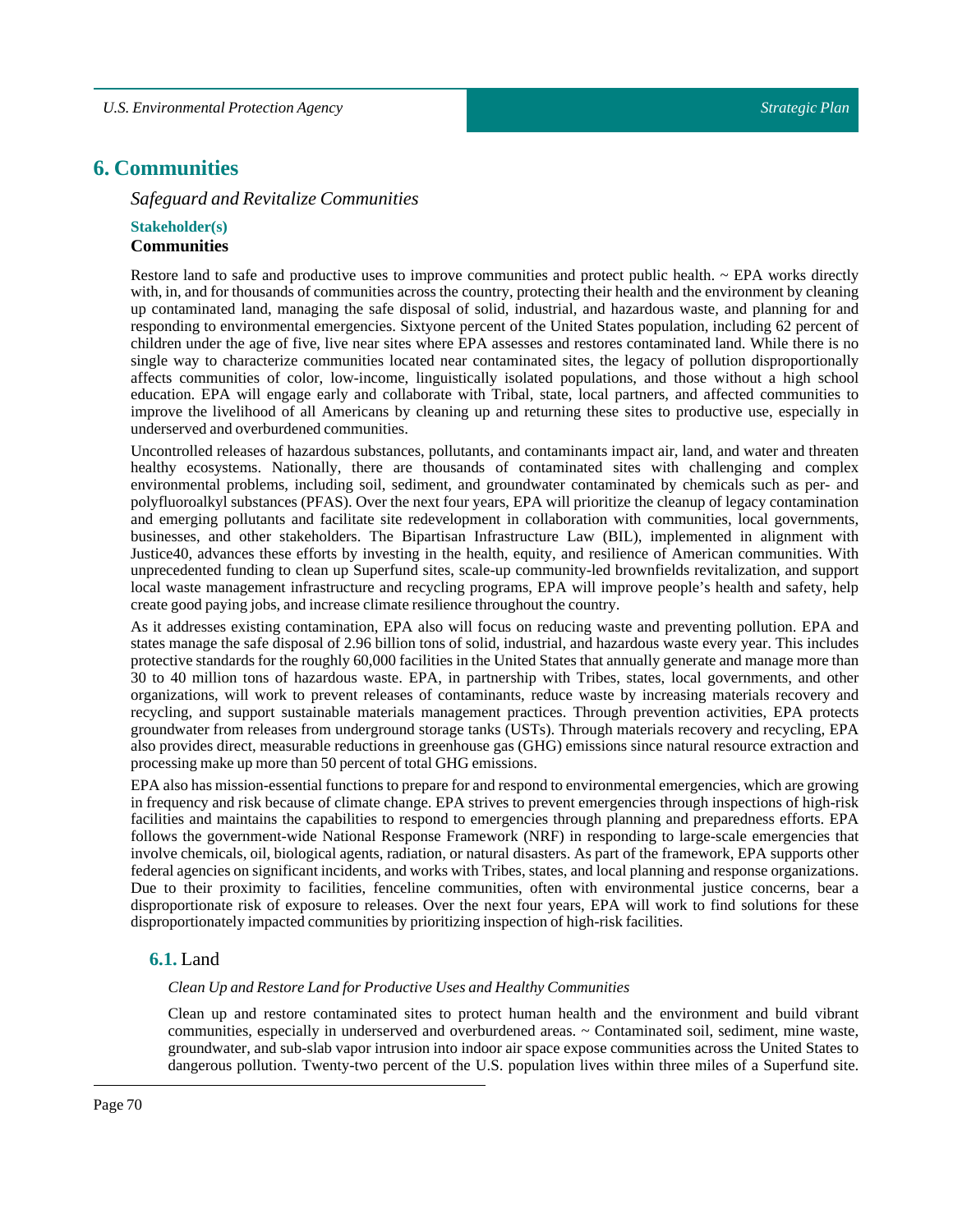Similarly, within a half mile of a brownfields site receiving EPA funding, 21 percent of people live below the national poverty level, 17 percent have less than a high school education, 56 percent are people of color, and seven percent are linguistically isolated. Children are disproportionately exposed to health risks and safety hazards, especially from lead in soil. At Superfund residential lead sites, 18 percent of the population live below the national poverty level, 15 percent do not have a high school degree, and 51 percent are people of color. By cleaning up and returning contaminated land to productive use, EPA will improve the health and livelihood and reduce the environmental and health effects of exposure to contamination in communities, especially overburdened communities. This includes lowering the risk of elevated blood lead levels for children living near lead-contaminated sites.

Together with federal, Tribal, and state partners, EPA's cleanup programs will reduce risks to human health and the environment while also returning them to productive reuse and providing economic and additional environmental benefits. Thousands of sites across the country have been transformed— from abandoned, contaminated industrial sites into parks, landfills into solar farms, and former smelters into health clinics. By assessing and cleaning up brownfields properties, EPA will bring direct economic and environmental gains to communities. Through FY 2020, on average, \$20.13 was leveraged for each EPA brownfields dollar, and 10.3 jobs were leveraged per \$100,000 of EPA brownfields funds expended on assessment, cleanup, and revolving loan fund cooperative agreements. Several studies have shown that environmental benefits accrue when brownfields sites are used for redevelopment, such as reduction of paved surfaces and vehicle miles traveled.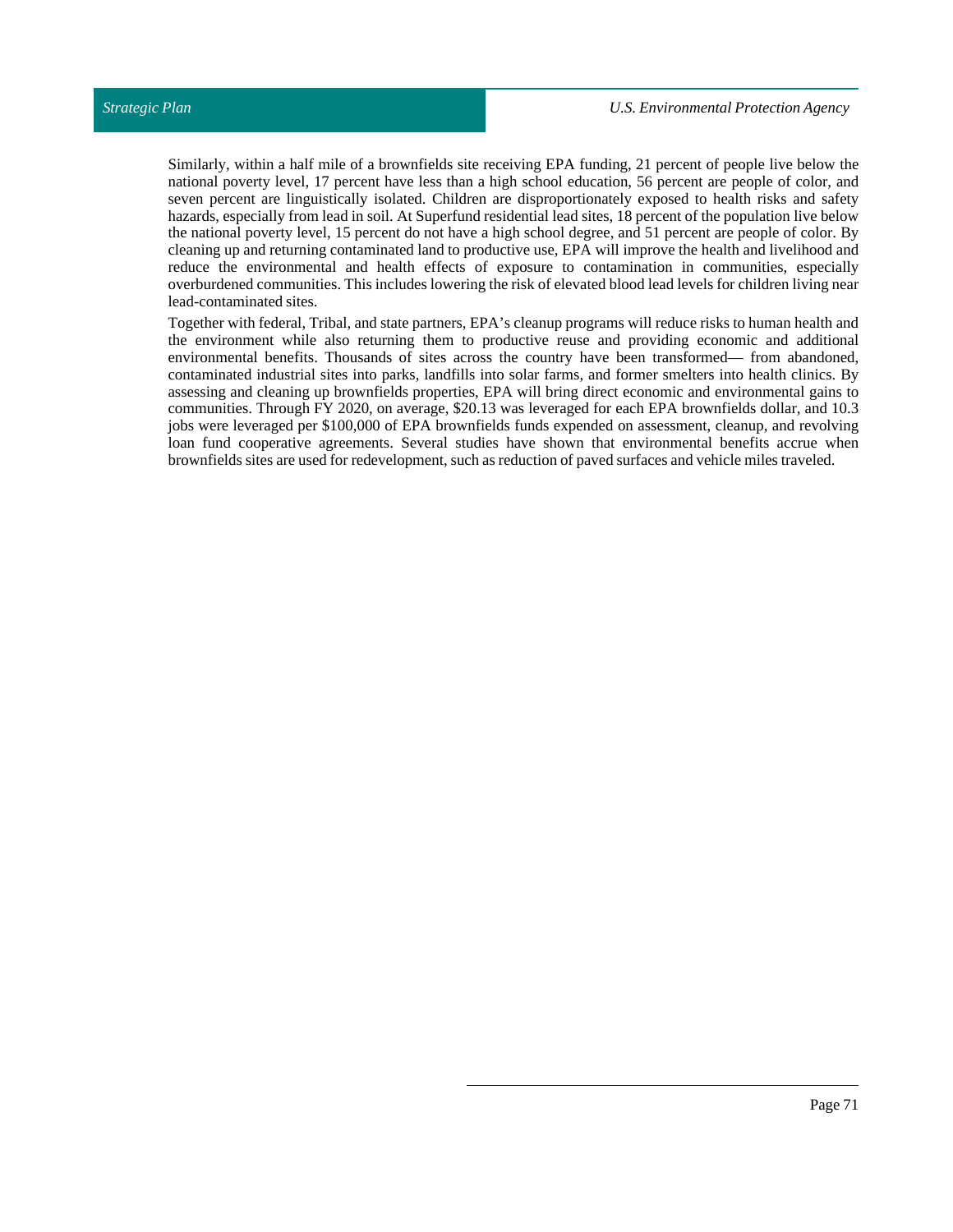# **LTPG 6.1.1 Superfund Sites**

| <b>Description</b>                                                                            | Type   | <b>Status</b>        | <b>Start Date</b> | <b>End Date</b> | <b>Number</b> |
|-----------------------------------------------------------------------------------------------|--------|----------------------|-------------------|-----------------|---------------|
| By September 30,                                                                              | Target | <b>Under Control</b> |                   | 2026-09-30      | 60            |
| $2026$ , bring human<br>exposures under<br>control at an<br>additional 60<br>Superfund sites. | Actual |                      |                   | 2026-09-30      |               |

## **LTPG 6.1.2Superfund Cleanup Projects**

| <b>Description</b>                                                                               | <b>Type</b> | <b>Status</b> | <b>Start Date</b> | <b>End Date</b> | <b>Number</b> |
|--------------------------------------------------------------------------------------------------|-------------|---------------|-------------------|-----------------|---------------|
| By September 30,                                                                                 | Target      | Completed     |                   | 2026-09-30      | 225           |
| $2026$ , complete 225<br>Superfund cleanup<br>projects that address<br>lead as a<br>contaminant. | Actual      |               |                   | 2026-09-30      |               |

# **LTPG 6.1.3 Brownfields Properties**

| <b>Description</b>                                                   | Type   | <b>Status</b> | <b>Start Date</b> | <b>End Date</b> | <b>Number</b> |
|----------------------------------------------------------------------|--------|---------------|-------------------|-----------------|---------------|
| By September 30,                                                     | Target | Cleaned Up    |                   | 2026-09-30      | 650           |
| $2026$ , clean up an<br>additional 650<br>brownfields<br>properties. | Actual |               |                   | 2026-09-30      |               |

# **LTPG 6.1.4 RCRA Corrective Action Cleanups**

| <b>Description</b>                                                                                        | Type   | <b>Status</b> | <b>Start Date</b> | End Date   | <b>Number</b> |
|-----------------------------------------------------------------------------------------------------------|--------|---------------|-------------------|------------|---------------|
| By September 30,                                                                                          | Target | Ready for Use |                   | 2026-09-30 | 425           |
| $2026$ , make an<br>additional 425<br>RCRA corrective<br>action cleanups<br>Ready for<br>Anticipated Use. | Actual |               |                   | 2026-09-30 |               |

# **LTPG 6.1.5Storage Tank Clean-Ups**

| <b>Description</b>                                                                                         | Type   | <b>Status</b> | <b>Start Date</b> | End Date   | <b>Number</b> |
|------------------------------------------------------------------------------------------------------------|--------|---------------|-------------------|------------|---------------|
| By September 30,                                                                                           | Target | Conducted     |                   | 2026-09-30 | 35,000        |
| 2026, conduct an<br>additional 35,000<br>cleanups at Leaking<br>Underground<br>Storage Tank<br>facilities. | Actual |               |                   | 2026-09-30 |               |

# **Strategy 6.1.1.** Sites Clean-Up

*Collaborate with its partners to clean up sites and return them to productive use.*

To return a formerly contaminated site to productive reuse takes strong local and regional economies and supportive federal, state, and local land use, housing, and transportation policies. EPA will collaborate with its partners to clean up sites and return them to productive use, and involve people in decisions that affect their environment or health, especially communities with environmental justice concerns. EPA will engage with and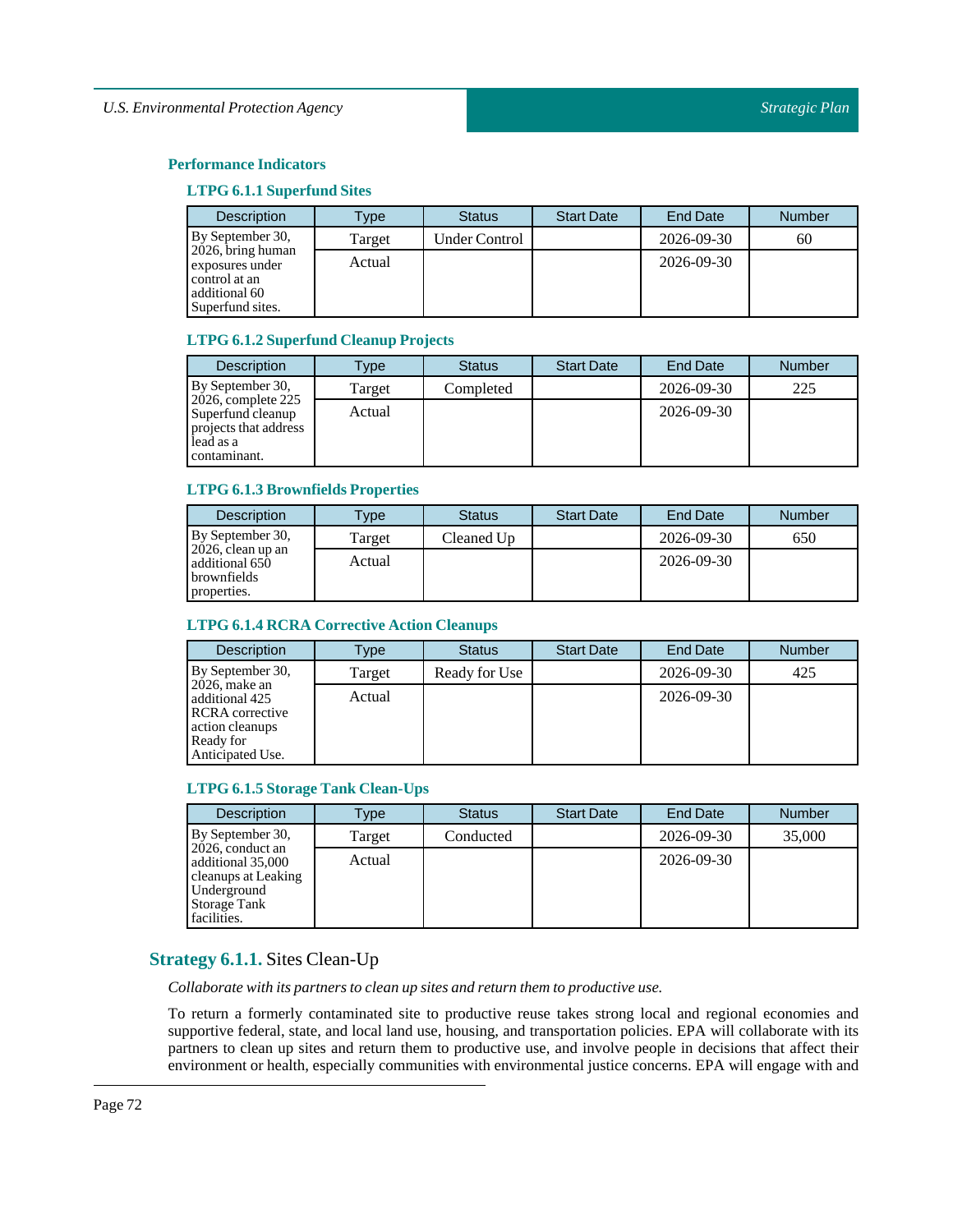increase involvement of communities to develop their visions for revitalization by identifying economic drivers and connecting community needs to federal investments. In carrying out Superfund removal actions, EPA will partner with communities to ensure that their concerns are identified and accounted for while working with Tribal, state, local, and other stakeholders. Work under this objective will support the FY 2022-2023 Agency Priority Goal to clean up contaminated sites and invest in water infrastructure to enhance the livability and economic vitality of overburdened and underserved communities. Under this Agency Priority Goal, EPA plans to engage with communities that are overburdened and underserved to provide technical assistance supporting community-identified needs addressing water and clean-up challenges.

#### **Performance Indicators**

| <b>Description</b> | vpe    | <b>Start Date</b> | End Date |
|--------------------|--------|-------------------|----------|
|                    | Target |                   |          |
| [To be determined] | Actual |                   |          |

# **Strategy 6.1.2.** Substances & Contamination

#### *Removing or mitigating exposure to harmful substances and remediate contaminated land for reuse.*

During FY 2019-2020, over 40 percent of Superfund removal completions were in communities with environmental justice concerns. EPA will continue to support marginalized and overburdened communities by removing or mitigating exposure to harmful substances and remediating contaminated land for reuse. EPA has identified nearly 1,200 Superfund National Priority List (NPL) and Superfund Alternative Approach (SAA) sites where lead is a contaminant of concern, potentially exposing children in communities across the country. EPA will continue a cross-program effort focusing on environmental lead exposure reduction with emphasis on where the burden of lead exposure disproportionately impacts communities with lower socioeconomic status. EPA also will address lead-contaminated soil at Superfund sites by developing site-specific cleanup levels accounting for total lead exposure at a site. EPA also will work with Tribal and state agencies to advance cleanup of abandoned uranium mining impacted lands. In addition, EPA will consider climate change and weather science as part of standard operating practices in Superfund cleanup projects and take steps to reduce the carbon footprint of Superfund remedies.

#### **Stakeholder(s):**

## **Marginalized Communities Overburdened Communities**

#### **Performance Indicators**

| <b>Description</b> | Type   | <b>Start Date</b> | End Date |
|--------------------|--------|-------------------|----------|
|                    | Target |                   |          |
| [To be determined] | Actual |                   |          |

# **Strategy 6.1.3.** Brownfields

#### *SupportTribes, states,local governments, and nonprofit organizations as they assess, cleanup and plan reuse of brownfields properties.*

EPA will help build vibrant communities by supporting Tribes, states, local governments, and nonprofit organizations as they assess, cleanup and plan reuse of brownfields properties and by providing job training opportunities, particularly in underserved communities. Additionally, EPA will provide Tribal nations and states with critical financial and technical assistance resources to build their brownfields response programs. EPA will provide direct technical assistance to communities to support community visioning, engagement, market and feasibility studies, and project financing options. In carrying out cleanup and redevelopment efforts,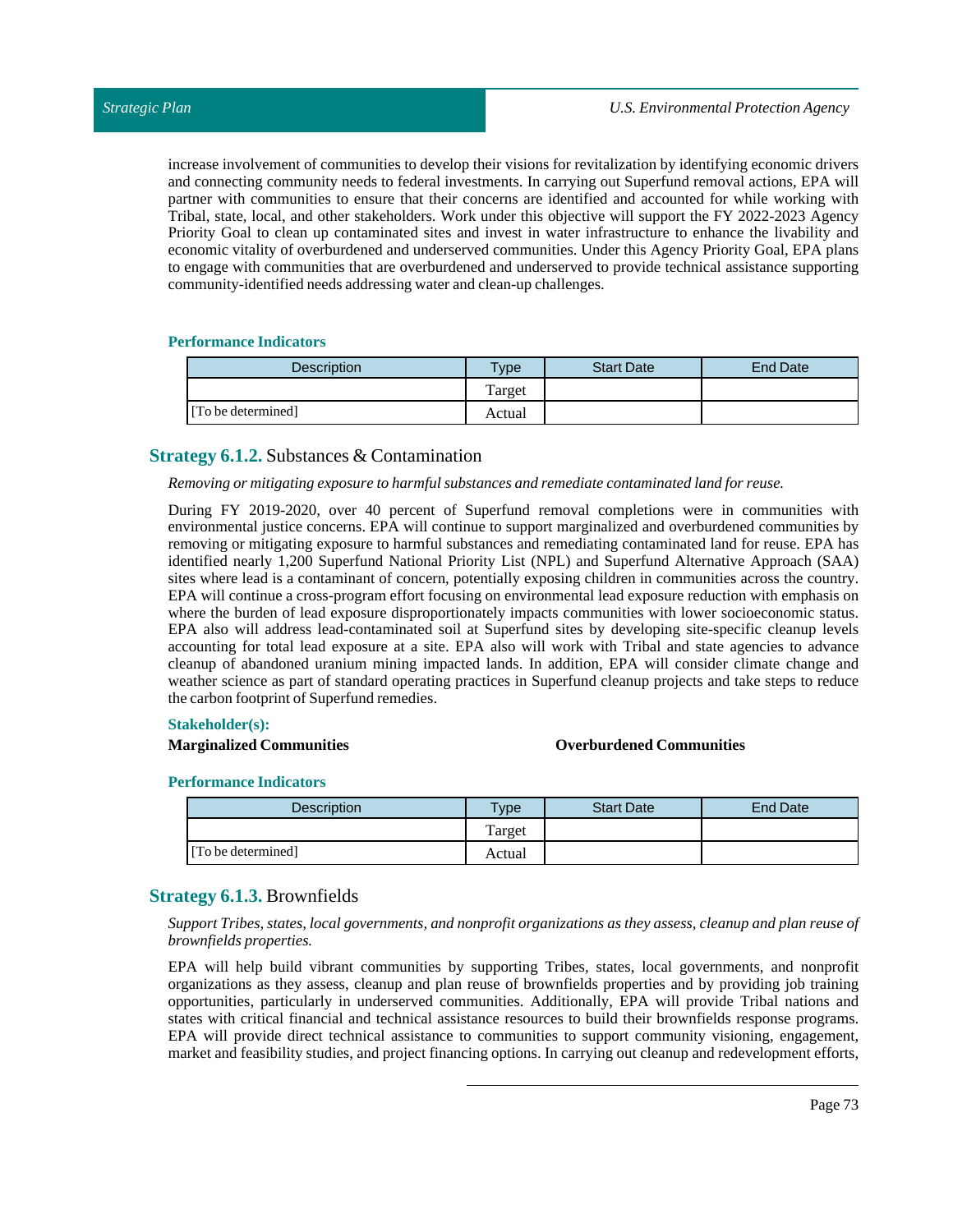EPA will continue to strengthen community-driven approaches by working with neighborhoods, towns, and regions to help them revitalize in ways that support improved environmental outcomes and disaster resilience and respond to challenges of the 21st century. EPA will leverage federal, state, and local resources to strengthen partnerships across all levels of government and with the private sector, allowing these partners to build on each other's successes.

#### **Stakeholder(s):**

**Tribes**

**States**

#### **Local Governments**

#### **Nonprofit Organizations**

#### **Performance Indicators**

| <b>Description</b> | $TV$ pe | <b>Start Date</b> | End Date |
|--------------------|---------|-------------------|----------|
|                    | Target  |                   |          |
| [To be determined] | Actual  |                   |          |

# **Strategy 6.1.4.** PFAS Pollution

*Determine the best way to mitigate and reduce PFAS pollution.*

EPA is undertaking an Agencywide effort to determine the best way to mitigate and reduce PFAS pollution. EPA, responsible parties, and other federal agencies will assess the nature and extent of PFAS contamination and other contaminants of concern at sites, and EPA will coordinate with responsible parties and lead federal agencies to identify and use effective remediation approaches. As part of its oversight responsibility at federal facility sites, EPA will establish best practices for PFAS investigation and cleanup. EPA will work to keep pace with the surging number of actions for PFAS at Department of Defense and other federal facility sites and oversee cleanup efforts where PFAS releases have been identified as a risk to human health or the environment. EPA also will consider statutory and regulatory authorities to address PFAS contamination. For example, EPA is considering a proposal to designate PFOA and PFOS as hazardous substances under the Comprehensive Environmental Response, Compensation, and Liability Act.

#### **Performance Indicators**

| Description        | $v$ pe | <b>Start Date</b> | <b>End Date</b> |
|--------------------|--------|-------------------|-----------------|
|                    | Target |                   |                 |
| [To be determined] | Actual |                   |                 |

# **Strategy 6.1.5.** LUST & Petroleum

*Support states in cleaning up leaking underground storage tanks (LUST) and implement assessments and cleanups of petroleum contamination in Indian country.*

EPA will support states in cleaning up leaking underground storage tanks (LUST), and directly implement assessments and cleanups of petroleum contamination in Indian country. EPA will provide technical assistance and training to Tribes and states on how to conduct cleanups and improve the efficiency of state programs. Along with Tribal and state partners, EPA will work to revitalize abandoned facilities by implementing strategies to reduce the number of sites that have not reached cleanup completion and to address new releases as they are confirmed. EPA will create an environmentalindicator with UST and LUST data in EJSCREEN, EPA's Environmental Justice Screening and Mapping Tool. The new indicator will include national information from active UST and LUST sites, including sites in Indian country. EPA will work to integrate environmental justice into cleanups' prioritization and decision making to ensure that the most vulnerable communities are protected from further environmental harm.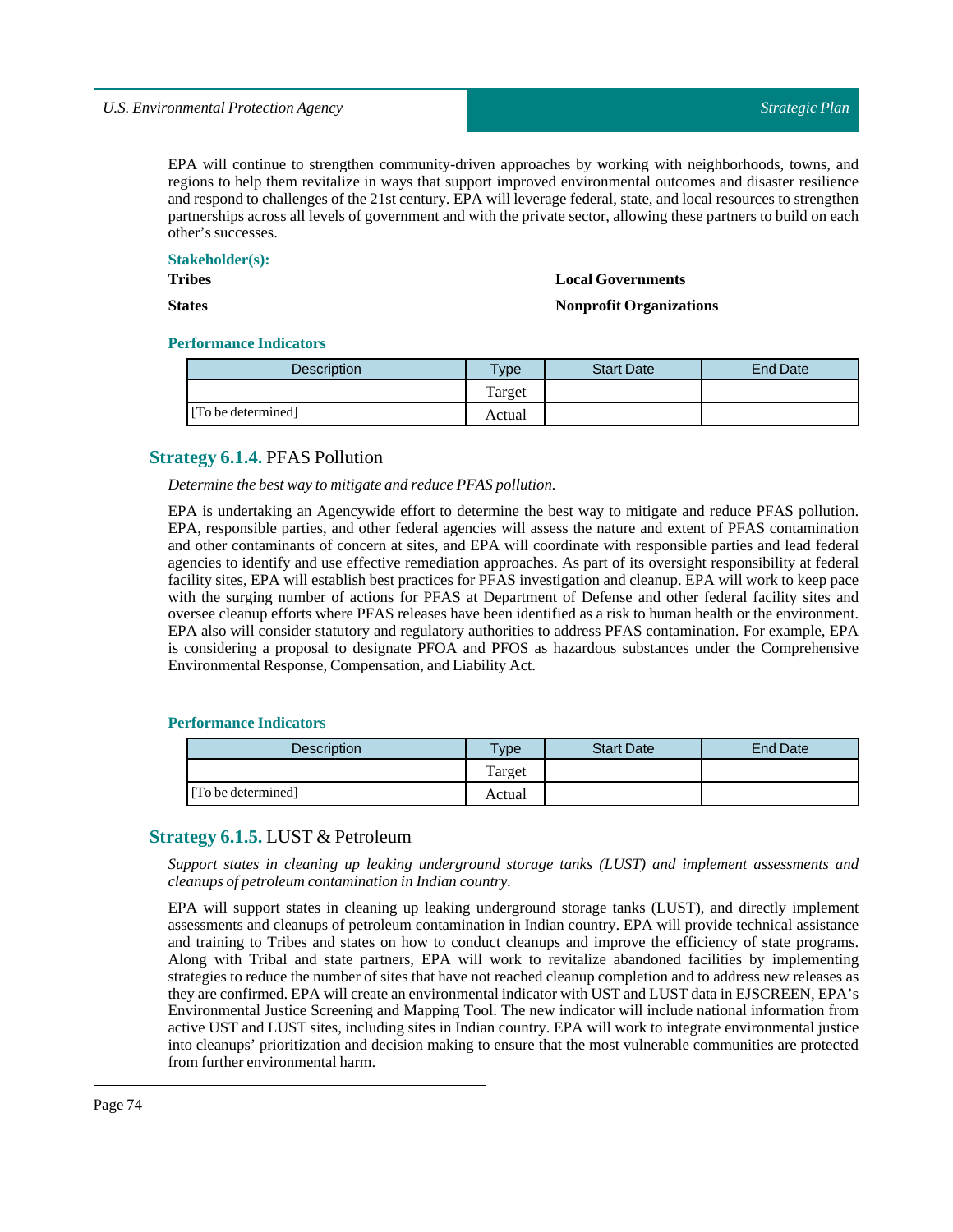#### $Stakeholder(s):$

#### **States Tribes**

# **Performance Indicators**

| <b>Description</b> | $v_{\rm p}$  | <b>Start Date</b> | End Date |
|--------------------|--------------|-------------------|----------|
|                    | m<br>l'arget |                   |          |
| [To be determined] | Actual       |                   |          |

# **6.2.** Waste & Contamination

#### *Reduce Waste and Prevent Environmental Contamination*

Prevent environmental pollution by preventing releases, reducing waste, increasing materials recovery and recycling, and ensuring sustainable materials management practices.  $\sim$  To prevent future environmental contamination and protect the health of the approximately 5.3 million people living within one mile of a hazardous waste facility, EPA and its state partners issue RCRA permits for approximately 6,700 hazardous waste units (such as incinerators and landfills) at 1,300 facilities. EPA will ensure that permit decisions, including decisions to issue, renew, or deny permits, reflect the latest technology and standards, and remain protective under changing conditions, such as climate change. EPA will also ensure that all communities, including those who are marginalized and overburdened, have an equitable opportunity to engage in the permitting process.

Through its National Recycling Strategy, EPA is working to develop a stronger, more resilient, and cost-effective U.S. municipal solid waste recycling system. Recycling has been a long-standing critical component of EPA's waste management efforts and is the foundation for Sustainable Materials Management, which aims to reduce the environmental impacts of materials across their lifecycle. Recycling is an important part of a circular economy, which refers to a system of activities that is restorative to the environment, enables resources to maintain their highest values, and designs out waste. A circular economy approach provides direct, measurable reductions in GHG emissions as natural resource extraction and processing make up approximately 50 percent of total global GHG emissions. Reducing waste helps alleviate burdens on populations that bear the brunt of poorly run waste management facilities and transfer stations and underinvestment in waste management infrastructure. When applied to critical minerals, a circular economy approach facilitates end-of-life recycling and the recovery of critical minerals in order to support a secure supply chain.

To protect groundwater sources from releases of petroleum from USTs, EPA will continue to work with Tribal and state partners to prevent these releases. This work will help mitigate the negative environmental impacts to communities that are historically underserved, marginalized, and adversely affected by persistent poverty and inequality. As of September 2020, approximately 53 million people live within one-quarter mile of an active UST facility, and they tend to be minority populations and have lower income than the average U.S. wage earner.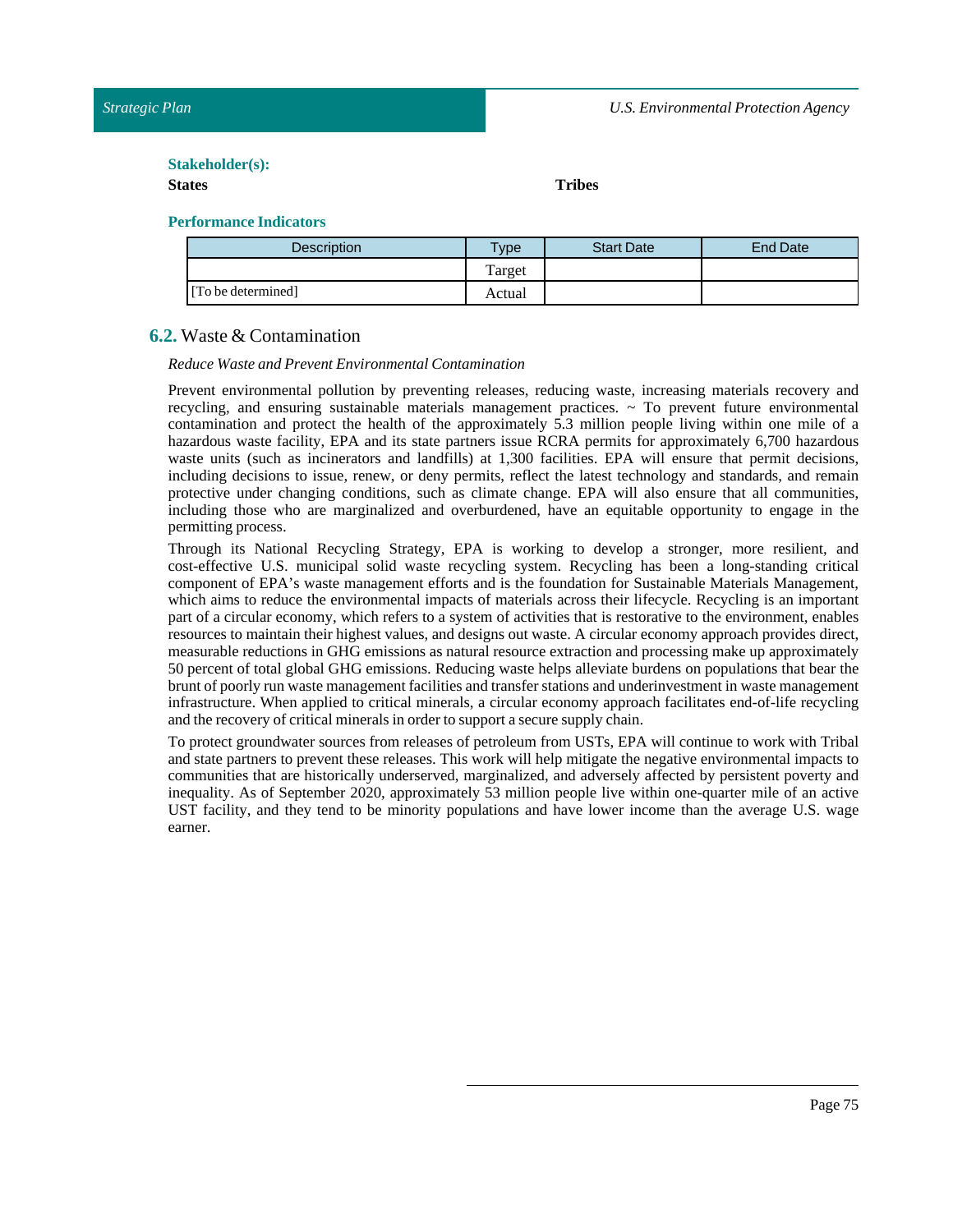#### **Performance Indicators**

#### **LTPG 6.2.1 RCRA Facilities Permits**

| <b>Description</b>                                                                                                                       | Type   | <b>Status</b>   | <b>Start Date</b> | <b>End Date</b> | Percentage |
|------------------------------------------------------------------------------------------------------------------------------------------|--------|-----------------|-------------------|-----------------|------------|
| By September 30,                                                                                                                         | Target | Updated         |                   | 2026-09-30      | 80         |
| 2026, increase the<br>percentage of<br>updated permits at<br><b>RCRA</b> facilities to<br>80% from the FY<br>2021 baseline of 72.<br>7%. | Actual | <b>Baseline</b> |                   | 2021-09-30      | 72.7       |
|                                                                                                                                          | Actual |                 |                   | 2026-09-30      | 72.7       |

# **Strategy 6.2.1.** RCRA Regulations

*Update the RCRA solid and hazardous waste regulations.*

EPA will update the RCRA solid and hazardous waste regulations, as necessary, to ensure protective standards for managing solid and hazardous waste. From 2016 to 2019, EPA issued and implemented regulatory improvements for hazardous waste generators, recyclers, and for pharmaceutical waste. These revisions affect tens of thousands of manufacturers and businesses that generate, recycle, and otherwise manage solid and hazardous waste. EPA will continue to develop outreach and guidance to help stakeholders implement these protective requirements while encouraging resource conservation.

#### **Performance Indicators**

| <b>Description</b> | Type   | <b>Start Date</b> | <b>End Date</b> |
|--------------------|--------|-------------------|-----------------|
|                    | Target |                   |                 |
| [To be determined] | Actual |                   |                 |

# **Strategy 6.2.2.** Coal Residuals

*Ensure that the concerns of nearby communities are addressed in a protective manner.* 

In implementing regulations for coal combustion residuals, EPA is taking action to ensure that the concerns of nearby communities are addressed in a protective manner. EPA is emphasizing proper monitoring of groundwater, protective closure, and corrective actions to address contamination. Furthermore, as authorized in the Water Infrastructure Improvements for the Nation Act of 2016, EPA will continue to work to approve state permit programs for coal ash disposal as well as a federal coal ash permit program.

| <b>Description</b> | $v_{\rm p}$ | <b>Start Date</b> | End Date |
|--------------------|-------------|-------------------|----------|
|                    | Target      |                   |          |
| [To be determined] | Actual      |                   |          |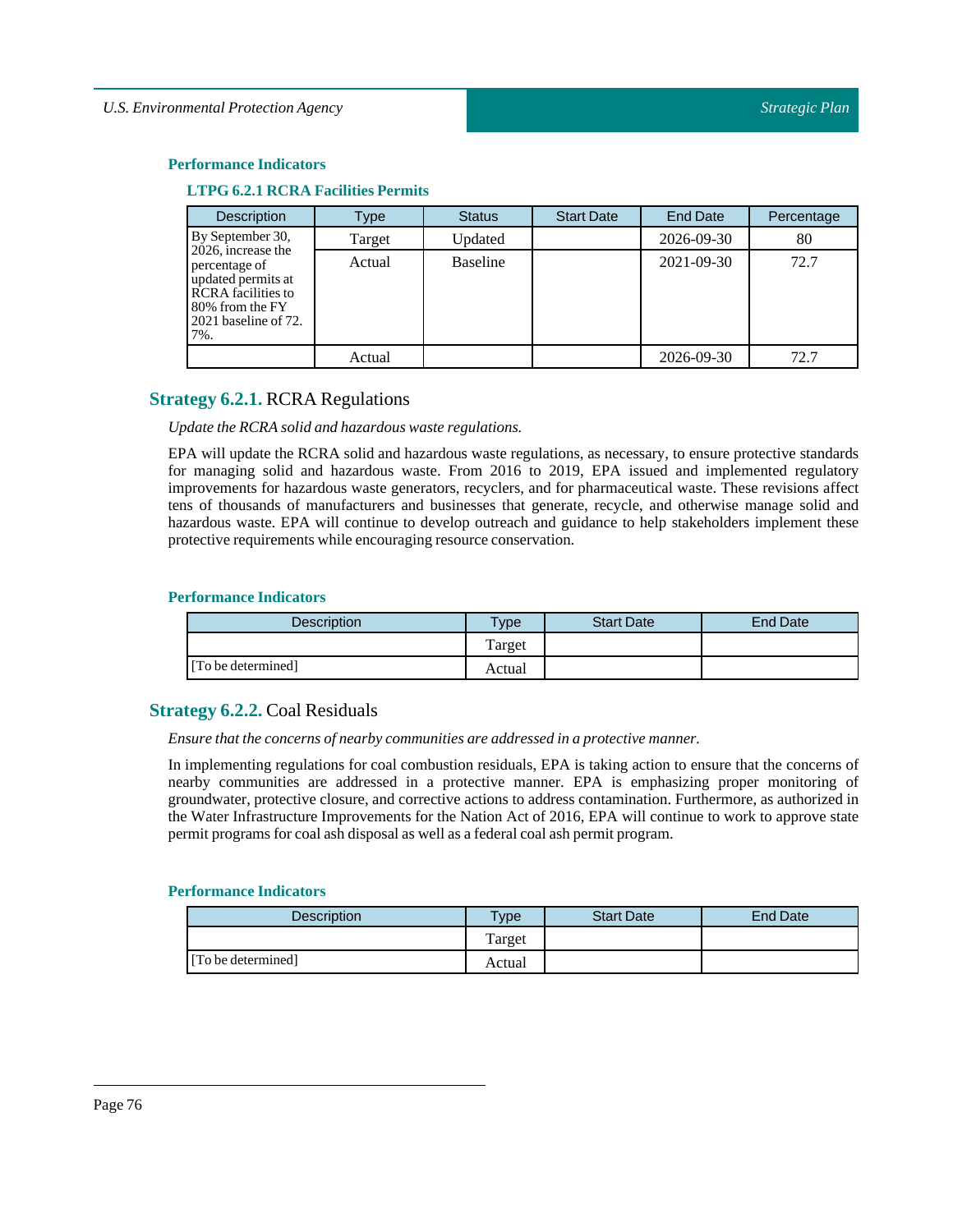# **Strategy 6.2.3.** Food Waste

*Recycle and reduce food waste and decrease lifecycle environmentalimpacts of materials.*

EPA has set goals through 2030 for recycling and reducing food waste as well as decreasing lifecycle environmentalimpacts of materials. EPA will collaborate with federal, Tribal, state, and local organizations, and other stakeholders to develop additional strategies for food waste and the built environment. EPA will administer grant programs to improve Tribal, state, and local solid waste management programs and infrastructure and education and outreach on waste prevention. EPA also will address land-based contributions to the mismanagement of post-consumer materials and plastic waste.

## **Performance Indicators**

| <b>Description</b> | $TV$ pe | <b>Start Date</b> | <b>End Date</b> |
|--------------------|---------|-------------------|-----------------|
|                    | Target  |                   |                 |
| [To be determined] | Actual  |                   |                 |

# **Strategy 6.2.4.** Minerals

*Increase the circularity and recycling of products.*

In order to support the Administration's efforts to secure supply chains for critical minerals, EPA will work with public and private sector partners on strategies to increase the circularity and recycling of products, such as batteries, that contain critical minerals as well as the recovery of critical minerals from mining waste.

#### **Performance Indicators**

| <b>Description</b> | <b>Type</b> | <b>Start Date</b> | End Date |
|--------------------|-------------|-------------------|----------|
|                    | Target      |                   |          |
| [To be determined] | Actual      |                   |          |

# **Strategy 6.2.5.** UST Systems

*Ensure that USTsystems are inspected atleast once every three years.*

To reduce risk posed by USTs located at nearly 200,000 facilities throughoutthe country, EPA and state partners will work to ensure that every UST system is inspected at least once every three years, as required by statute. EPA is working to ensure biofuels and other emerging fuels are stored in compatible UST systems. In addition, EPA will implement these UST regulations in Indian country in partnership with the Tribes. EPA will focus on supporting all aspects of the Tribal prevention programs, including the development of inspection and compliance assistance capacity. EPA will provide facility-specific compliance assistance for UST facility owners and operators in communities with environmental justice concerns in Indian country. EPA will work to integrate environmental justice into release prevention prioritization and decision making, ensuring the most vulnerable communities are protected from further environmental harm.

| <b>Description</b> | <b>Vpe</b> | <b>Start Date</b> | End Date |
|--------------------|------------|-------------------|----------|
|                    | Target     |                   |          |
| [To be determined] | Actual     |                   |          |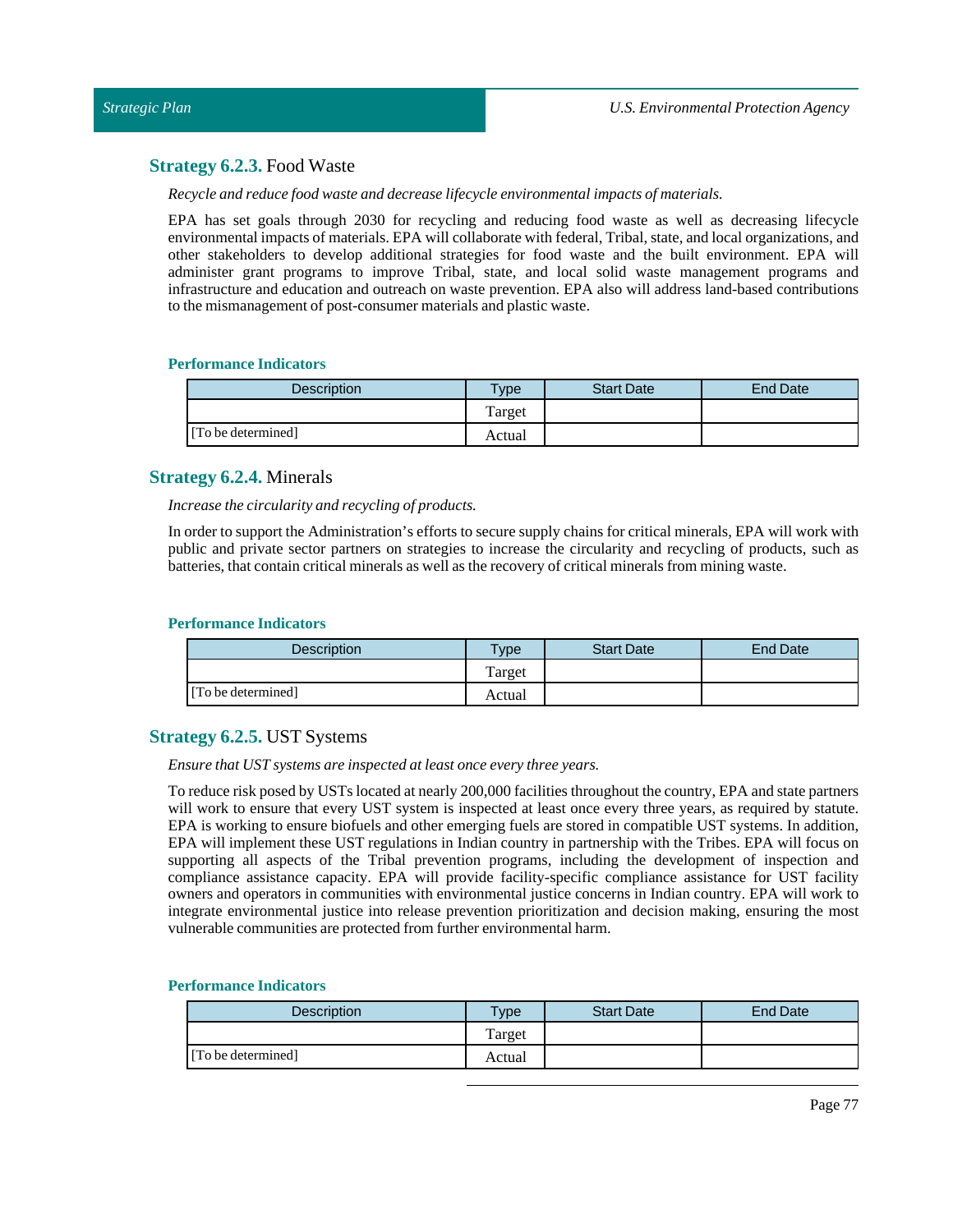# **6.3.** Environmental Emergencies

#### *Prepare for and Respond to Environmental Emergencies*

Prevent, prepare, and respond to environmental emergencies and support other agencies on nationally significant incidents, working with Tribes, states, and local planning and response organizations.  $\sim$  Environmental emergencies are caused by both natural and anthropogenic effects. Those emergencies caused by natural forces are growing in frequency and in the risks they pose. EPA will strive to prevent such emergencies and be ready to respond when they occur, in coordination with and through the support of partner organizations. EPA's leadership for national preparedness for emergency responses is designated as a Primary Mission Essential Function. Agency coordination with Tribes, states, local communities, and industry helps to ensure national safety and security during responses.

EPA will continue to develop and implement regulations and policies that aim to prevent environmental emergencies and enhance the ability of communities and facilities to prepare for and respond to emergencies. EPA's highly trained corps of on-scene coordinators and special teams will prepare for the possibility of significant incidents by maintaining and providing guidance and technical assistance to Tribal, state, and local planning and response organizations to strengthen their preparedness.

#### **Performance Indicators**

# **LTPG 6.3.1 Environmental Justice Exercises**

| <b>Description</b>                                                                                                            | Type   | <b>Start Date</b> | End Date   | Percentage |
|-------------------------------------------------------------------------------------------------------------------------------|--------|-------------------|------------|------------|
| By September 30, 2026, ensure that 40% of                                                                                     | Target |                   | 2026-09-30 | 40         |
| annual emergency response and removal<br>exercises that EPA conducts or participates in<br>incorporate environmental justice. | Actual |                   | 2026-09-30 |            |

# **Strategy 6.3.1.** Hazardous Releases

*Ensure safety and security during responses to releases of chemical, oil, radiological, biological, or hazardous substances.*

During an incident, EPA plays a central role in working to prevent, mitigate, or contain the release of chemical, oil, radiological, biological, or hazardous substances. The Agency will coordinate with Tribes, states, local communities, and industry to help ensure national safety and security during responses.

#### **Performance Indicators**

| Description        | $T$ vpe | <b>Start Date</b> | <b>End Date</b> |
|--------------------|---------|-------------------|-----------------|
|                    | Target  |                   |                 |
| [To be determined] | Actual  |                   |                 |

#### **Strategy 6.3.2.** Prevention & Readiness

*Strengthen our prevention and readiness framework for responding to environmental emergencies.*

To strengthen its prevention and readiness framework for responding to environmental emergencies (including from climate and extreme weather), EPA will develop and update regulations under its statutory authorities, establish policies, and develop supporting capabilities and information. EPA also will coordinate with and provide technical assistance and training to support federal, Tribal, state, and local partner organizations to better prepare for and respond to environmental emergencies and ensure communities have access to chemical safety information. EPA will continue to operate RadNet, the Agency's national environmental radiation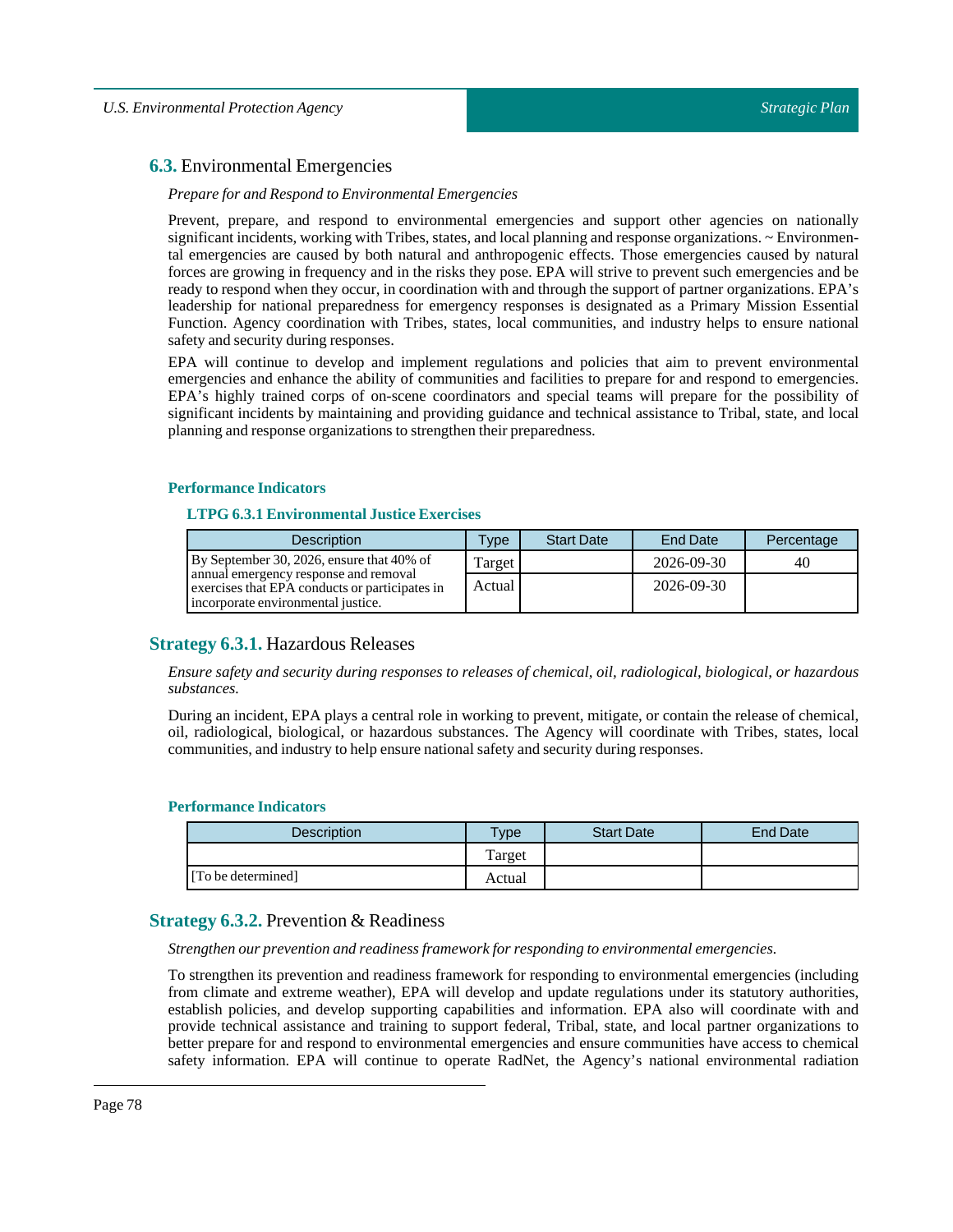monitoring system, providing officials with access to data and improving their ability to make decisions during and after a radiological incident. The Agency also will maintain a robust physical and information security and preparedness infrastructure, ensuring that its numerous facilities and information systems are secured and protected in line with federal requirements.

#### **Performance Indicators**

| <b>Description</b> | <b>Vpe</b> | <b>Start Date</b> | End Date |
|--------------------|------------|-------------------|----------|
|                    | Farget     |                   |          |
| [To be determined] | Actual     |                   |          |

# **Strategy 6.3.3.** Exercises

*Plan and assess capabilities needed to accomplish EPA's prevention and readiness objectives and address areas for improvement.*

Exercises are a key component of EPA's preparedness – they provide an opportunity to plan and assess capabilities needed to accomplish EPA's prevention and readiness objectives and address areas for improvement. Results of these exercises identify strengths and areas for improvement that enhance the Agency's emergency response capabilities. Unannounced preparedness exercises at facilities subject to EPA's Facility Response Plan (FRP) requirements are an essential compliance monitoring activity performed by EPA Regions. For example, these field exercises help assess whether a facility is prepared to respond to a discharge of oil. As part of these exercises, EPA recognizes the importance of reflecting the needs and interests of communities with environmental justice concerns.

#### **Performance Indicators**

| <b>Description</b> | $T$ <sub>V</sub> pe | <b>Start Date</b> | <b>End Date</b> |
|--------------------|---------------------|-------------------|-----------------|
|                    | Target              |                   |                 |
| [To be determined] | Actual              |                   |                 |

#### **Strategy 6.3.4.** Assets

*Deploy assets to support emergency response.*

The Agency will continue to deploy its assets to support emergency response.

#### **Stakeholder(s):**

#### **Portable High-throughput Integrated Laboratory Identification System (PHILIS)** :

*The Portable High-throughput Integrated Laboratory Identification System (PHILIS) mobile laboratory asset provides onsite analysis of chemical warfare agents and environmental samples contaminated with toxic industrial compounds.*

#### **Environmental Response Laboratory Network** :

*This resource is part of EPA's Environmental Response Laboratory Network and will be pre-deployed in anticipation of incidents or deployed anywhere in the U.S. after an incident.*

#### **Airborne Spectral Photometric Environmental Collection Technology (ASPECT)** :

*The Airborne Spectral Photometric Environmental Collection Technology (ASPECT) is the nation's only airborne real-time chemical and radiological detection, infrared, and photographic imagery platform.*

#### **EPA Partners** :

*EPA will use ASPECT to assist local, national, and international agencies with hazardous substance responses, radiological incidents, and situational awareness.*

*— continued next page*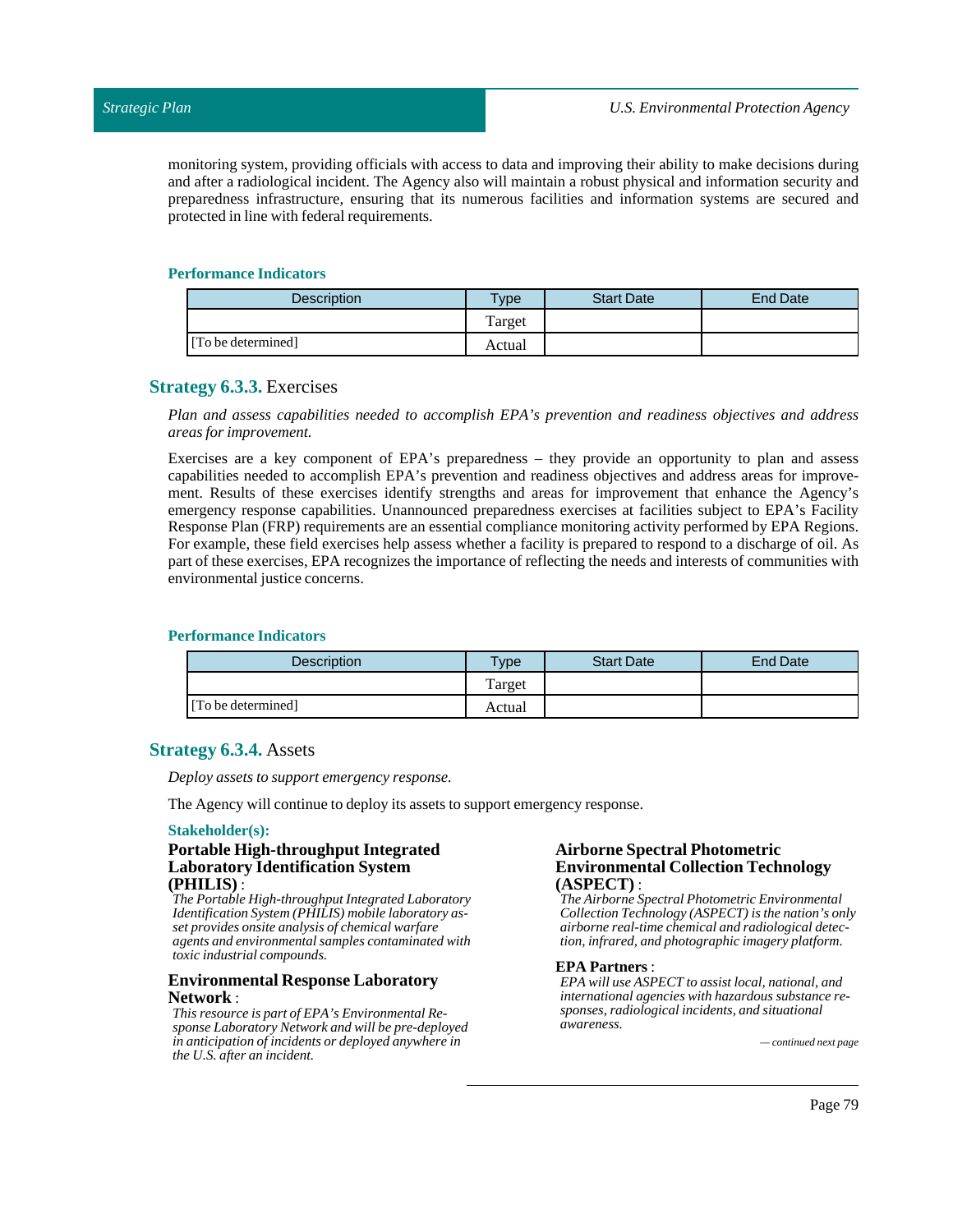*U.S. Environmental Protection Agency*

*Stakeholders (continued)*

**Local Agencies**

**International Agencies**

**National Agencies**

#### **Performance Indicators**

| Description        | $T$ ype | <b>Start Date</b> | End Date |
|--------------------|---------|-------------------|----------|
|                    | Target  |                   |          |
| [To be determined] | Actual  |                   |          |

# **Strategy 6.3.5.** Oii & Chemical Facilities

*Prioritize inspection activities at high-risk chemical and oilfacilities to protect communities.*

EPA's chemical safety and oil programs will prioritize inspection activities at high-risk facilities to protect communities, including those with environmental justice concerns. EPA will review the programs to determine if risks posed by climate change warrant modifications to the programs.

#### **Performance Indicators**

| <b>Description</b> | $T$ <sub>ype</sub> | <b>Start Date</b> | <b>End Date</b> |
|--------------------|--------------------|-------------------|-----------------|
|                    | Target             |                   |                 |
| [To be determined] | Actual             |                   |                 |

# **Strategy 6.3.6.** Research

*Fill scientific and technological gaps in national preparedness and emergency response and recovery as well as to inform disaster response and guidance.*

EPA homeland security research fills critical scientific and technological gaps that enhance the Agency's ability to carry out its national preparedness and emergency response and recovery obligations and inform disaster response and guidance. EPA will develop tools, methods, and data needed to implement environmental statutes effectively and support federal, Tribal, state, and local emergency responders in characterizing chemical, oil, biological, or radiological contamination; assessing exposure and risks to human health and the environment; cleaning up impacted areas; and improving community resilience. EPA also will consider regulatory modifications under Clean Air Act Section 112(r) to help prevent serious industrial chemical accidents, mitigate those that occur, and provide communities with better access to information aboutindustrial chemical hazards.

| Description        | $v$ pe | <b>Start Date</b> | <b>End Date</b> |
|--------------------|--------|-------------------|-----------------|
|                    | Target |                   |                 |
| [To be determined] | Actual |                   |                 |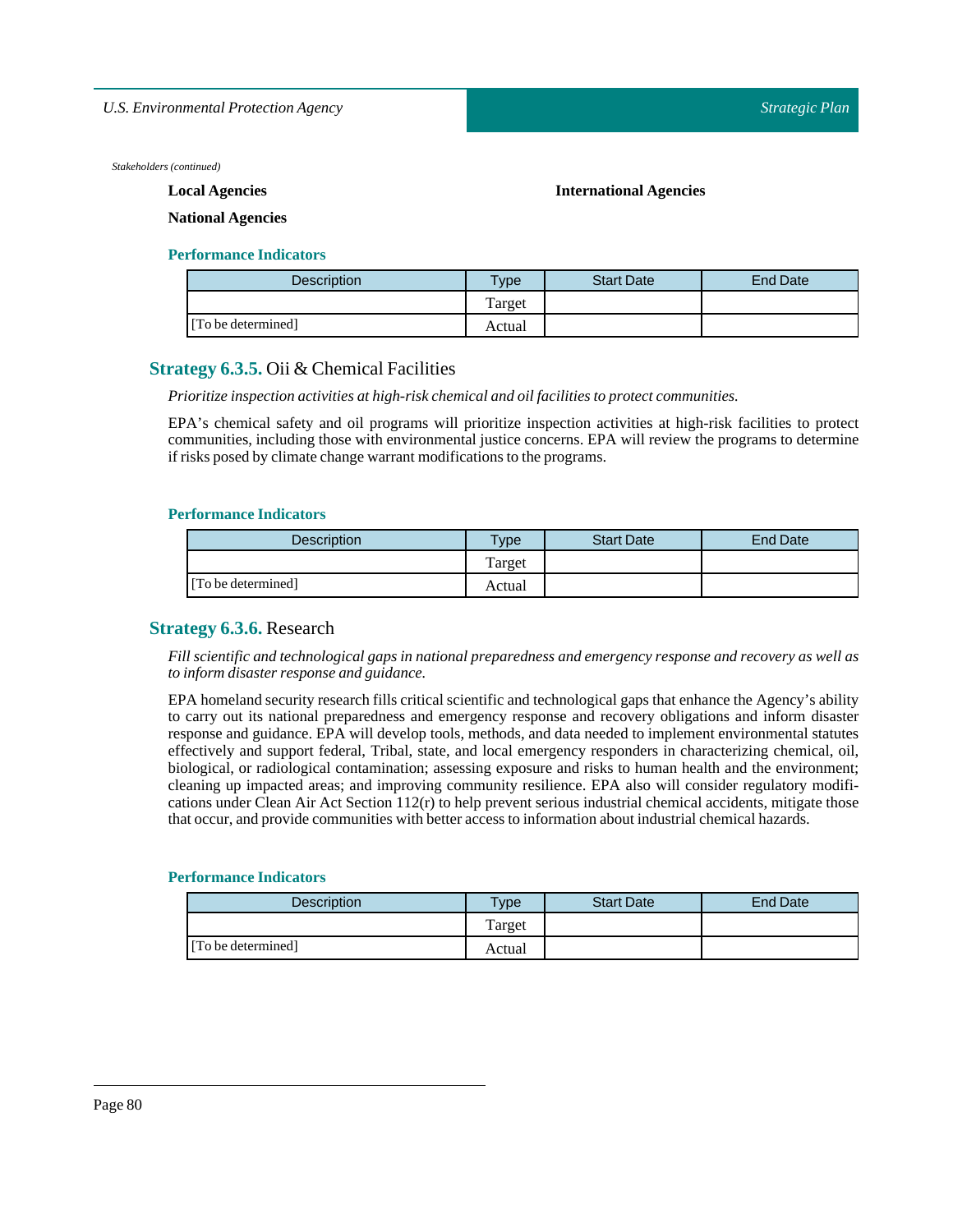# **7. Chemicals**

# *Ensure Safety of Chemicals for People and the Environment*

Increase the safety of chemicals and pesticides and prevent pollution at the source. ~ EPA is responsible for ensuring the safety of chemicals and pesticides for people at all life stages and the environment, improving access to information, and preventing pollution at the source before it occurs. The Agency focuses on assessing, preventing, and reducing releases and exposures resulting from the manufacture, processing, use and disposal of chemicals and pesticides, and advancing community right-to-know. Through risk evaluation/assessment and management, encouragement of safer alternatives, and effective data management, EPA strives to ensure protection of communities and the environment from unsafe exposures, especially to children, the elderly, and those with environmental justice concerns (including low income, people of color, and Indigenous peoples) who may already be disproportionately impacted by and at risk from exposure to other stressors. In addition, EPA works to ensure public access to chemical and pesticide data, analytical tools, and other sources of information and expertise; and promotes source reduction, integrated pest management, and other pollution prevention strategies by organizations and businesses.

# **7.1.** Safety

#### *Ensure Chemical and Pesticide Safety*

Protect the health of families, communities, and ecosystems from the risks posed by chemicals and pesticides.  $\sim$ Chemicals are ubiquitous in the products Americans use daily and are present in the environment and people's bodies. EPA has significant responsibilities under the Toxic Substances Control Act (TSCA) for ensuring the safety of chemicals in or entering commerce and addressing unreasonable risks to human health and the environment. This work will play an important role in enhancing environmental justice and tackling the climate crisis as described in Executive Orders 13985: Advancing Racial Equity and Support for Underserved Communities Through the Federal Government and 14008: Tackling the Climate Crisis at Home and Abroad. Also, under TSCA, EPA is responsible for collecting and managing vast amounts of chemical data/information, securely managing Confidential Business Information, and reducing exposure to lead in paint and dust, especially in disproportionately affected communities.

The Frank R. Lautenberg Chemical Safety for the 21st Century Act, which amended TSCA in 2016, introduced far-reaching improvements to America's chemical safety scientific, regulatory, and information infrastructure and enhanced EPA's ability to protect human health and the environment from chemical risks. Under Section 5, EPA assumed responsibility for making safety determinations in its review of hundreds of new chemical submissions annually. Under Section 6, EPA assumed new responsibilities for systematically prioritizing and comprehensively evaluating at least 20 chemicals at a time, assessing additional chemicals at manufacturers' request, and managing identified unreasonable risks—all under statutory deadlines.

Under the Federal Insecticide, Fungicide, and Rodenticide Act (FIFRA) and the Federal Food, Drug, and Cosmetic Act (FFDCA), as amended by the Food Quality Protection Act of 1996 (FQPA), and the Pesticide Registration Improvement Extension Act of 2018 (PRIA 4), EPA is charged with protecting people and the environment from the risks that pesticide use can pose. EPA reviews and makes determinations on whether to register new pesticides and new uses for existing pesticides and other registration requests in accordance with statutory requirements. EPA also makes sure exposure to subgroups and sensitive life stages, including infants and children, are reflected in the human health risk assessments supporting these regulatory determinations and that pesticides do not pose unreasonable adverse effects to the environment. In addition, under the registration review process the Agency reevaluates pesticides that are already in the market against current scientific standards for human health and the environment. Under the Endangered Species Act (ESA), EPA is charged with ensuring that pesticide registration and registration review decisions do not jeopardize the continued existence of federally-listed threatened and endangered species or adversely modify designated critical habitat.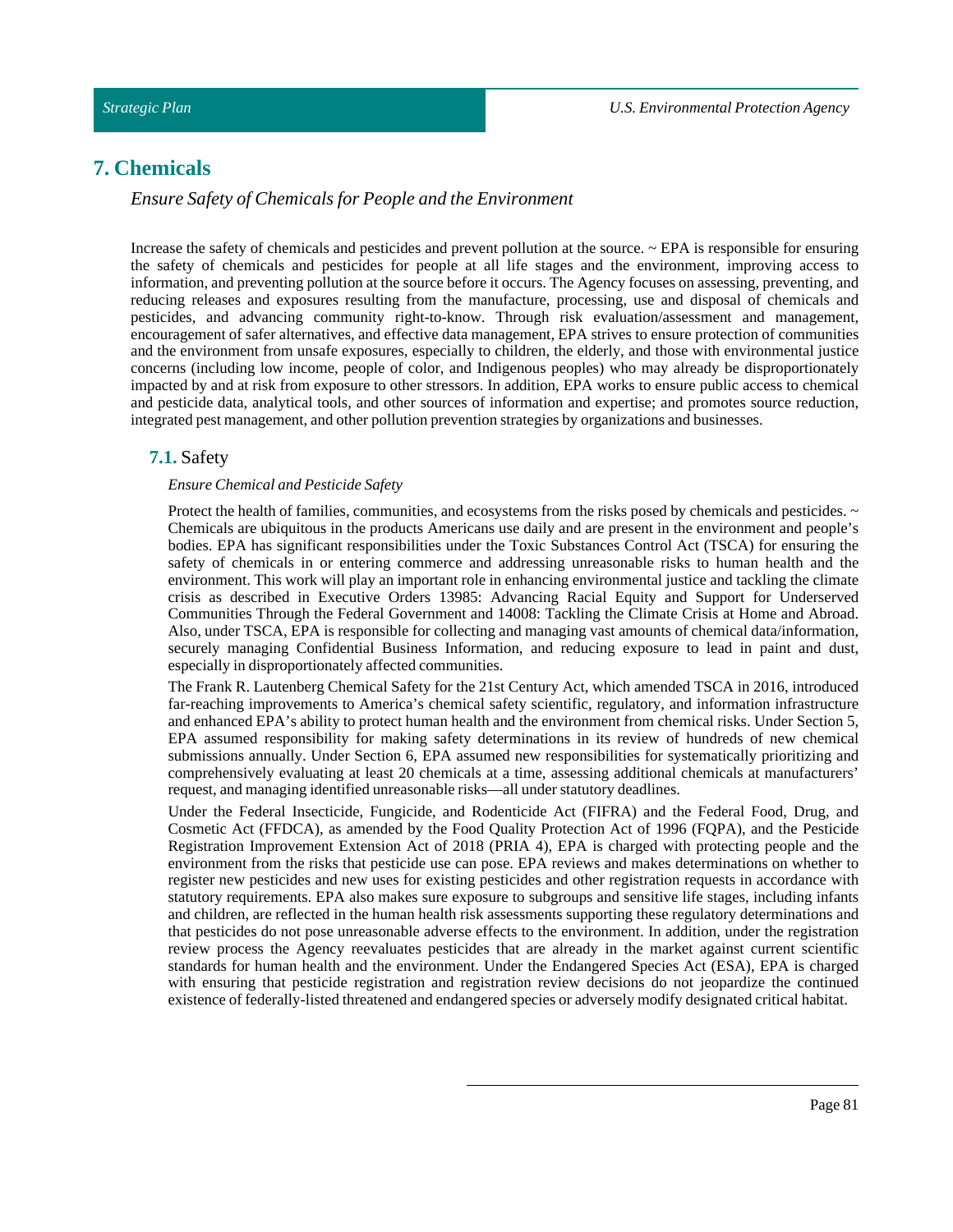# **Performance Indicators**

# **LTPG 7.1.1 HPS TSCA Risk Evaluations**

| <b>Description</b>                                                                                                                                                                              | Type   | <b>Status</b>   | <b>Start Date</b> | <b>End Date</b>  | <b>Number</b> |
|-------------------------------------------------------------------------------------------------------------------------------------------------------------------------------------------------|--------|-----------------|-------------------|------------------|---------------|
| By September 30,                                                                                                                                                                                | Target |                 | 2025-10-01        | 2026-09-30       | 8             |
| 2026, complete at<br>least eight High<br><b>Priority Substance</b><br>(HPS) TSCA risk<br>evaluations annually<br>within statutory<br>timelines compared<br>to the $FY$ 2020<br>baseline of one. | Actual | <b>Baseline</b> | 2019-10-01        | $2020 - 09 - 30$ |               |
|                                                                                                                                                                                                 | Actual |                 | 2025-10-01        | 2026-09-30       |               |

# **LTPG 7.1.2 TSCA Risk Management Actions Timeliness**

| <b>Description</b>                                                                                                                               | Type   | <b>Status</b> | <b>Start Date</b> | End Date   | Percentage |
|--------------------------------------------------------------------------------------------------------------------------------------------------|--------|---------------|-------------------|------------|------------|
| By September 30,                                                                                                                                 | Target | Initiated     |                   | 2026-09-30 | 100        |
| 2026, initiate all<br>TSCA risk<br>management actions<br>within 45 days of the<br>completion of a final<br>existing chemical<br>risk evaluation. | Actual |               |                   | 2026-09-30 |            |

# **LTPG 7.1.3 ChemicalSubstances Decisions**

| <b>Description</b>                                                                                                                                              | Type   | <b>Status</b>   | <b>Start Date</b> | <b>End Date</b> | Percentage |
|-----------------------------------------------------------------------------------------------------------------------------------------------------------------|--------|-----------------|-------------------|-----------------|------------|
| By September 30,                                                                                                                                                | Target | Reviewed        |                   | 2026-09-30      | 90         |
| 2026, review 90% of<br>past risk mitigation<br>requirements for<br>TSCA new chemical<br>substances decisions<br>compared to the FY<br>2021 baseline of<br>none. | Actual | <b>Baseline</b> |                   | 2021-09-30      | U          |
|                                                                                                                                                                 | Actual |                 |                   | 2026-09-30      |            |

# **LTPG 7.1.4 Lead-Based Paint RRP Firm Certifications**

| <b>Description</b>                                                                                                                                                                                                                        | Type   | <b>Status</b>   | <b>Start Date</b> | End Date   | Percentage |
|-------------------------------------------------------------------------------------------------------------------------------------------------------------------------------------------------------------------------------------------|--------|-----------------|-------------------|------------|------------|
| By September 30,                                                                                                                                                                                                                          | Target |                 |                   | 2026-09-30 | 36         |
| 2026, recertify<br>before the expiration<br>date $36\%$ of<br>lead-based paint<br>Renovation, Repair,<br>and Painting (RRP)<br>firms whose<br>certifications are<br>scheduled to expire<br>compared to the FY<br>2021 baseline of<br>32%. | Actual | <b>Baseline</b> |                   | 2021-09-30 | 32         |
|                                                                                                                                                                                                                                           | Actual |                 |                   | 2026-09-30 | 32         |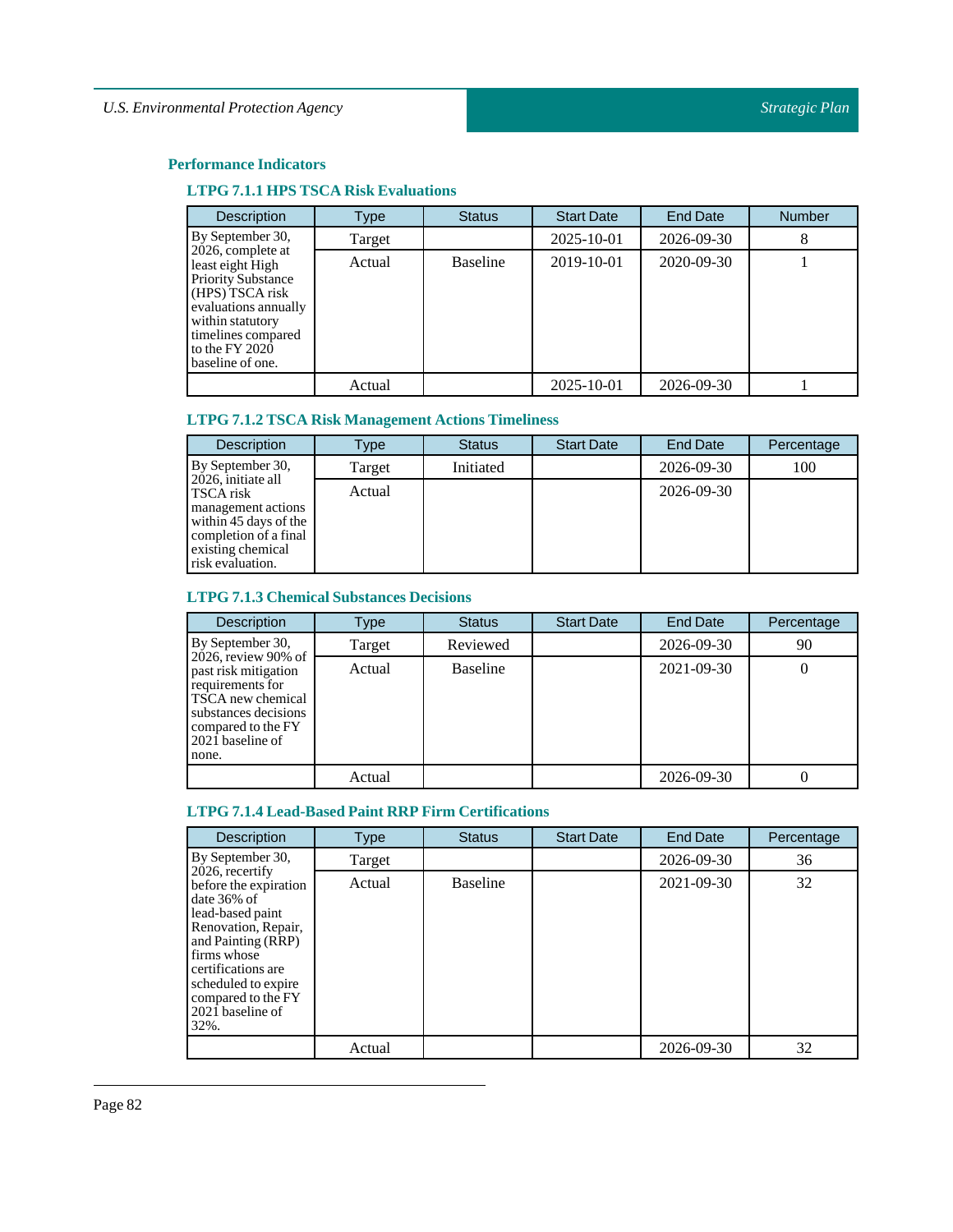# **LTPG 7.1.5 Pesticide Registration Reviews**

| <b>Description</b>                                                                                                                 | Type   | <b>Status</b> | <b>Start Date</b> | <b>End Date</b> | <b>Number</b> |
|------------------------------------------------------------------------------------------------------------------------------------|--------|---------------|-------------------|-----------------|---------------|
| By September 30,                                                                                                                   | Target | Completed     |                   | 2026-09-30      | 78            |
| $2026$ , complete $78$<br>pesticide registration<br>review cases with<br>statutory due dates<br>that fall after October<br>1.2022. | Actual |               |                   | 2026-09-30      |               |

# **LTPG 7.1.6Species Effects Determinations**

| Description                                                                                                                                                                                                                                                                                                                       | <b>Type</b> | <b>Status</b>   | <b>Start Date</b> | End Date   | Percentage |
|-----------------------------------------------------------------------------------------------------------------------------------------------------------------------------------------------------------------------------------------------------------------------------------------------------------------------------------|-------------|-----------------|-------------------|------------|------------|
| By September 30,                                                                                                                                                                                                                                                                                                                  | Target      | Increased       |                   | 2026-09-30 | 90         |
| 2026, consider the<br>effects<br>determinations or<br>protections of<br>federally threatened<br>and endangered<br>species for new<br>active ingredients in<br>90% of the risk<br>assessments<br>supporting pesticide<br>registration decisions<br>for new active<br>ingredients<br>compared to the FY<br>2020 baseline of<br>50%. | Actual      | <b>Baseline</b> |                   | 2020-09-30 | 50         |
|                                                                                                                                                                                                                                                                                                                                   | Actual      |                 |                   | 2026-09-30 | 50         |

# **LTPG 7.1.7Species Risk Assessments**

| Description                                                                                                                                                                                                                                                              | <b>Type</b> | <b>Status</b>   | <b>Start Date</b> | <b>End Date</b> | Percentage |
|--------------------------------------------------------------------------------------------------------------------------------------------------------------------------------------------------------------------------------------------------------------------------|-------------|-----------------|-------------------|-----------------|------------|
| By September 30,                                                                                                                                                                                                                                                         | Target      | Increased       |                   | 2026-09-30      | 50         |
| 2026, consider the<br>effects<br>determinations or<br>protections of<br>federally threatened<br>and endangered<br>species in 50% of the<br>risk assessments<br>supporting pesticide<br>registration review<br>decisions compared<br>to the $FY$ 2020<br>baseline of 27%. | Actual      | <b>Baseline</b> |                   | 2020-09-30      | 27         |
|                                                                                                                                                                                                                                                                          | Actual      |                 |                   | 2026-09-30      | 27         |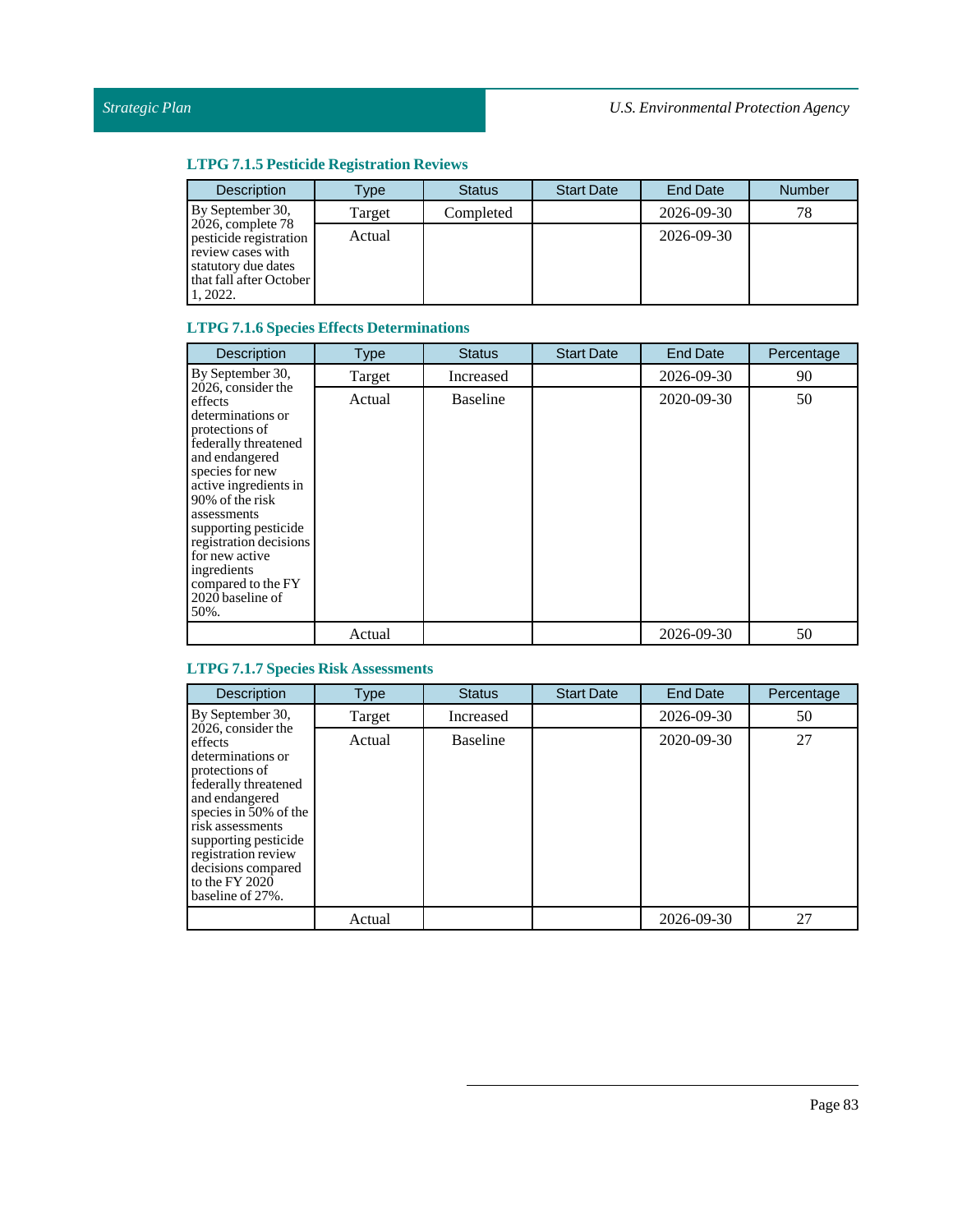| <b>LTPG 7.1.8 Pesticide Safety Trainees</b> |  |
|---------------------------------------------|--|
|                                             |  |

| <b>Description</b>                                                                                                                                                                                                                | Type   | <b>Status</b>   | <b>Start Date</b> | <b>End Date</b>  | <b>Number</b> |
|-----------------------------------------------------------------------------------------------------------------------------------------------------------------------------------------------------------------------------------|--------|-----------------|-------------------|------------------|---------------|
| By September 30,                                                                                                                                                                                                                  | Target | Increased       | $2025 - 10 - 01$  | $2026 - 09 - 30$ | 20,000        |
| $2026$ , support<br><b>Agricultural Worker</b><br><b>Protection Standard</b><br>(WPS) pesticide<br>safety training for<br>20,000 farmworkers<br>annually compared<br>to the FY 2018-2020<br>annual average<br>baseline of 11,000. | Actual | <b>Baseline</b> | 2017-10-01        | $2020 - 09 - 30$ | 11,000        |
|                                                                                                                                                                                                                                   | Actual |                 | 2025-10-01        | 2026-09-30       | 11.000        |

# **Strategy 7.1.1.** Reviews

*Meet statutory requirements and mandatory deadlines for out chemical reviews.*

Over the next four years, EPA will focus on meeting statutory requirements and mandatory deadlines for ensuring that its chemical reviews are efficient, effective, and transparent to EPA's stakeholders. EPA will ensure that decisions stemming from chemical reviews are transparent, use methods and tools based on the weight of scientific evidence, are consistent with the best available scientific information, and are reasonable and consistent with the intended use of the information.

#### **Performance Indicators**

| <b>Description</b> | <b>Type</b> | <b>Start Date</b> | End Date |
|--------------------|-------------|-------------------|----------|
|                    | Target      |                   |          |
| [To be determined] | Actual      |                   |          |

# **Strategy 7.1.2.** Risk Assessments

*Conduct risk assessments for new chemical notice and exemption submissions.*

EPA is responsible for reviewing all new chemical submissions before they enter commerce to determine whether the chemicals may pose unreasonable risks to human health or the environment. EPA will conduct risk assessments for more than 500 new chemical notice and exemption submissions annually and make affirmative determinations on whether unreasonable risks are posed under those chemicals' conditions of use. This involves managing identified risks, publishing Significant New Use Rules, and requiring development of additional data when information is insufficient to conduct a reasoned evaluation.

| Description        | $T$ vpe | <b>Start Date</b> | End Date |
|--------------------|---------|-------------------|----------|
|                    | Target  |                   |          |
| [To be determined] | Actual  |                   |          |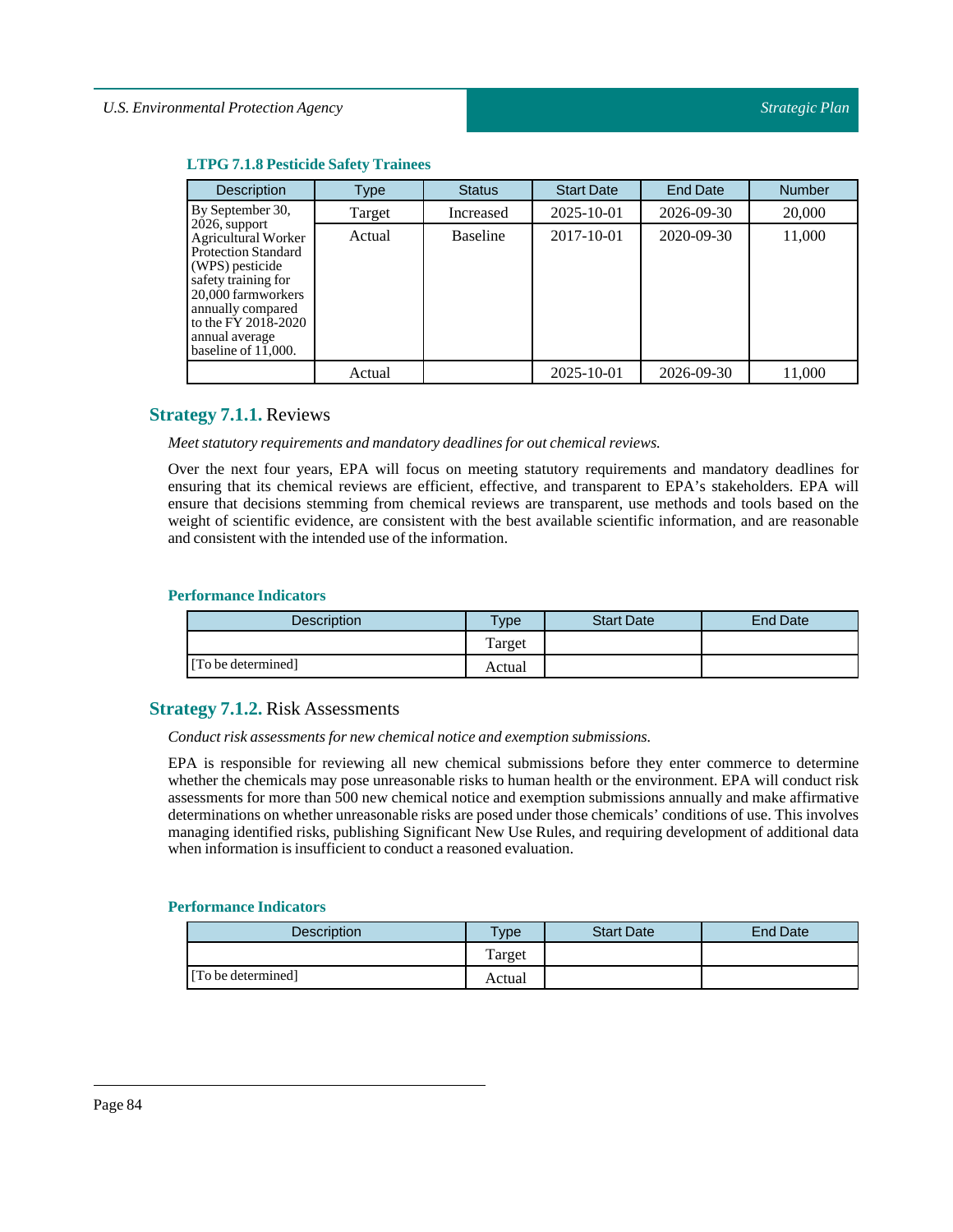# **Strategy 7.1.3.** Information

*Ensure the public has access to as much chemical safety information as allowed by law.*

EPA will continue to ensure that the public has access to as much chemical safety information as allowed by law to increase transparency and support stakeholder engagement in the agency's activities on chemical risks. EPA also will continue to reduce exposures to lead in paint by establishing standards for inspection, risk assessment, and abatement of lead-based paint hazards, along with training and certification programs, among other efforts.

## **Stakeholder(s):**

**The Public**

## **Performance Indicators**

| <b>Description</b> | vpe    | <b>Start Date</b> | End Date |
|--------------------|--------|-------------------|----------|
|                    | Target |                   |          |
| [To be determined] | Actual |                   |          |

# **Strategy 7.1.4.** Pesticides

*Review and register new pesticides and new uses for existing pesticides.*

Consistent with its statutory responsibilities, EPA will continue to review and register new pesticides and new uses for existing pesticides, and other covered applications under PRIA and act on other registration requests in accordance with FIFRA and FFDCA standards. Many of these registration actions will be for reduced-risk conventional pesticides and biopesticides, which, once registered and used by consumers, will increase benefits to society, including infants and children, and reduce ecological impacts. Additionally, EPA will continue to reevaluate existing pesticides in the marketplace every 15 years to ensure the FIFRA standard for registration continues to be met based on current science. Working together with the affected communities, through integrated pest management (IPM) activities, the Agency plans to accelerate the adoption of lower-risk products.

| <b>Description</b> | $T$ <sub>ype</sub> | <b>Start Date</b> | <b>End Date</b> |
|--------------------|--------------------|-------------------|-----------------|
|                    | Target             |                   |                 |
| [To be determined] | Actual             |                   |                 |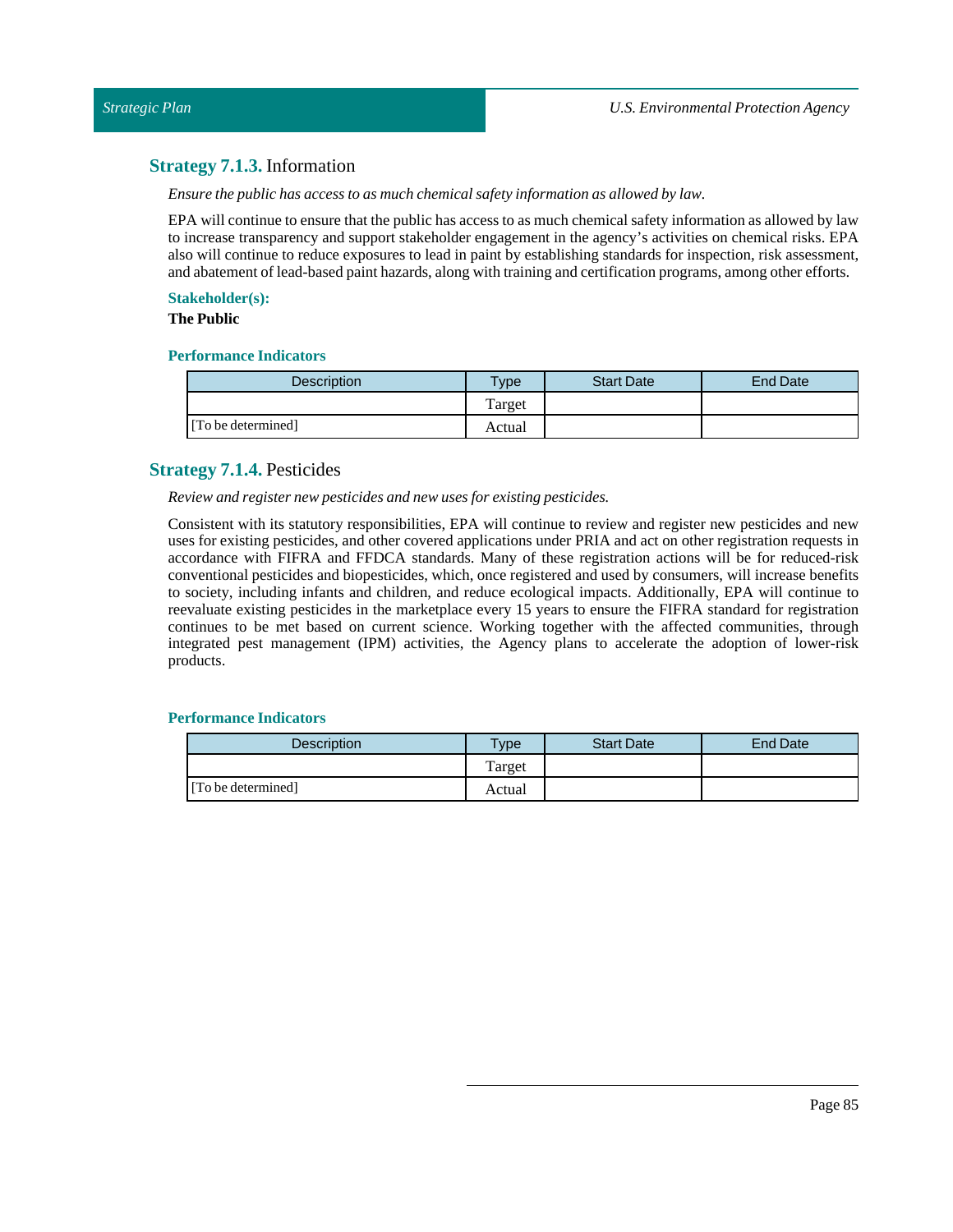# **Strategy 7.1.5.** IPM Practices

*Work with the nation's pesticide-user community to promote IPM practices.*

The Pesticide Environmental Stewardship Program (PESP) is an EPA partnership program that works with the nation's pesticide-user community to promote IPM practices. Resources are focused on funding projects that reduce the impacts of pesticide use in agricultural settings, including reduced use of pesticides. Selected projects could address pesticide use in rural areas or in Indian country, promoting IPM practices that benefit these communities.

#### **Stakeholder(s):**

#### **Pesticide-User Community**

# **Performance Indicators**

| Description        | Type   | <b>Start Date</b> | End Date |
|--------------------|--------|-------------------|----------|
|                    | Target |                   |          |
| [To be determined] | Actual |                   |          |

# **Strategy 7.1.6.** Information & Guidance

*Partner in the development of training, outreach, tools, and informational brochures to promote IPM efforts and provide guidance to schools,farmers, other partners, and stakeholders.*

The Agency will partner in the development of training, outreach, tools, and informational brochures to promote IPM efforts and provide guidance to schools, farmers, other partners, and stakeholders. Millions of America's workers are exposed to pesticides in occupations such as agriculture, lawn care, food preparation, and landscape maintenance. The Agricultural Worker Protection Standard (WPS) and the Certification of Pesticide Applicators (CPA) revised rules (finalized in FY 2015 and FY 2017, respectively) are key elements of EPA's strategy for reducing occupational exposure to pesticides. EPA will continue to support the implementation of the regulations through education and outreach, guidance development, and grant programs. Efforts to implement the WPS include addressing environmental justice issues in rural communities, especially for farmworkers and their families.

#### **Stakeholder(s):**

#### **Schools Farmers**

#### **Performance Indicators**

| <b>Description</b> | Type   | <b>Start Date</b> | End Date |
|--------------------|--------|-------------------|----------|
|                    | Target |                   |          |
| [To be determined] | Actual |                   |          |

# **Strategy 7.1.7.** Habitat & Species

*Ensure that pesticide regulatory decisions will not destroy or adversely modify designated critical habitat or jeopardize the continued existence of species.*

Under the ESA, EPA is responsible for ensuring that pesticide regulatory decisions will not destroy or adversely modify designated critical habitat or jeopardize the continued existence of species listed as threatened or endangered by the U.S. Fish and Wildlife Service (FWS) or the National Marine Fisheries Service (NMFS). EPA will assess in its FIFRA registration and registration review regulatory determinations whether listed endangered or threatened species or their designated critical habitat may be affected. Where risks are identified in a biological evaluation, EPA will work with the Services through a consultation process to ensure these new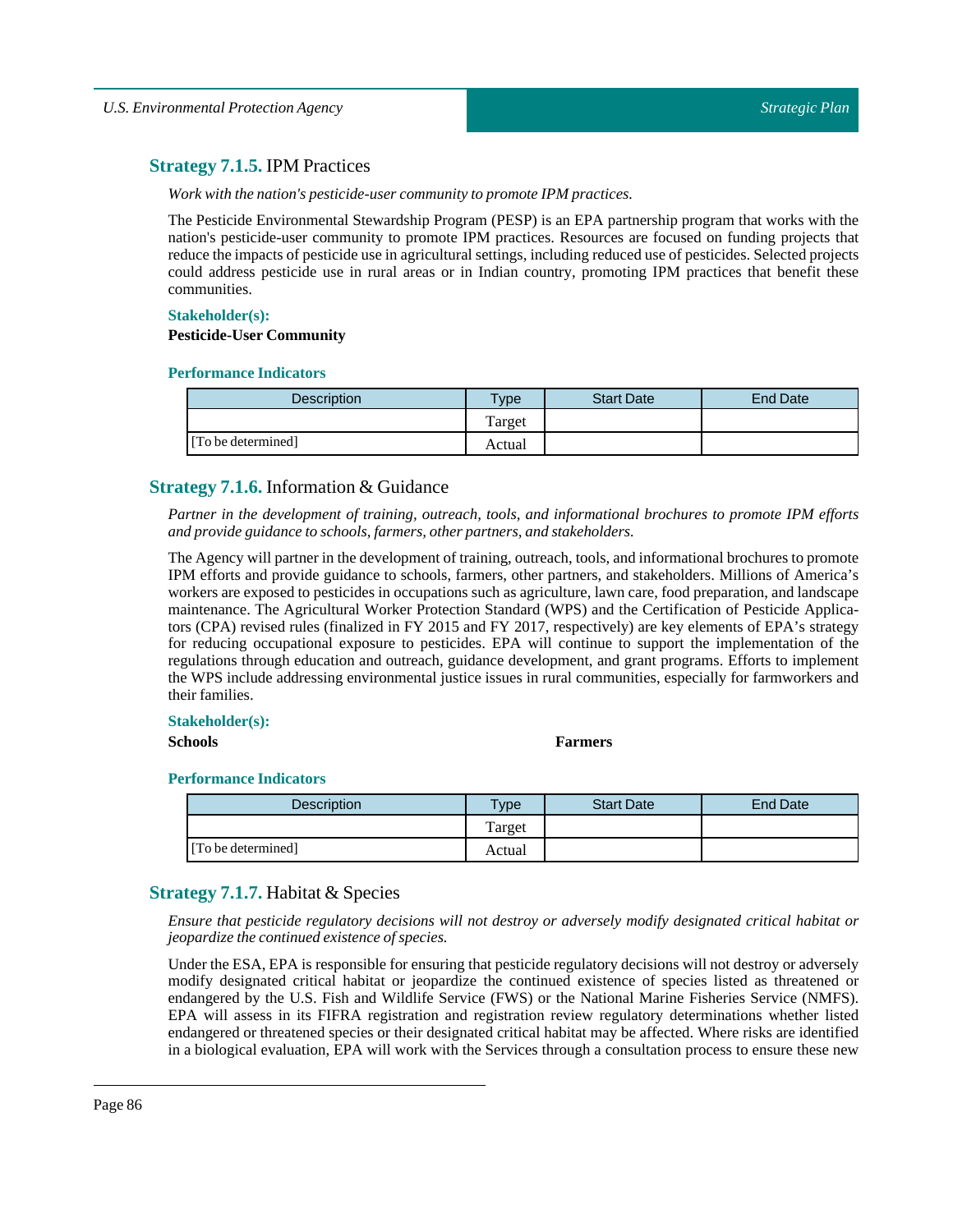or existing pesticide registrations also will meet the ESA standard. EPA will also continue to develop processes to protect listed species earlier in the regulatory and consultation processes and pursue other major improvements to its ESA compliance work in coordination with the Services.

#### **Stakeholder(s):**

# **U.S. Fish and Wildlife Service (FWS) National Marine Fisheries Service**

# **(NMFS)**

#### **Performance Indicators**

| <b>Description</b> | Type   | <b>Start Date</b> | <b>End Date</b> |
|--------------------|--------|-------------------|-----------------|
|                    | Target |                   |                 |
| [To be determined] | Actual |                   |                 |

## **7.2.** Pollution

#### *Promote Pollution Prevention*

Encourage the adoption of pollution prevention and other stewardship practices that conserve natural resources, mitigate climate change, and promote environmental sustainability. ~ EPA's implementation of pollution prevention (P2) practices under the Pollution Prevention Act of 1990 is one of the Agency's primary tools for advancing environmental stewardship and sustainability by federal, Tribal, and state governments, businesses, communities, and individuals. These practices focus on reducing the amount of any hazardous substance, pollutant, or contaminant entering a waste stream or released into the environment prior to recycling of discarded material, treatment, or disposal, as well as conserving the use of natural resources. P2 grants contributed to the elimination of 16.9 million metric tons of greenhouse gases (GHGs) between 2011 and 2019.

Through these approaches, the Agency helps business, consumers, procurement officials, organizations, and others reduce costs and access market opportunities while achieving significant reductions in hazardous releases to air, water, and land; hazardous materials use; GHG generation; and water use. EPA's Toxics Release Inventory (TRI) tracks implementation of pollution prevention activities by reporting releases from facilities and serves as a critical source of public chemical release, management, and P2 information to support community-right-to-know and advance EPA's chemical safety goals.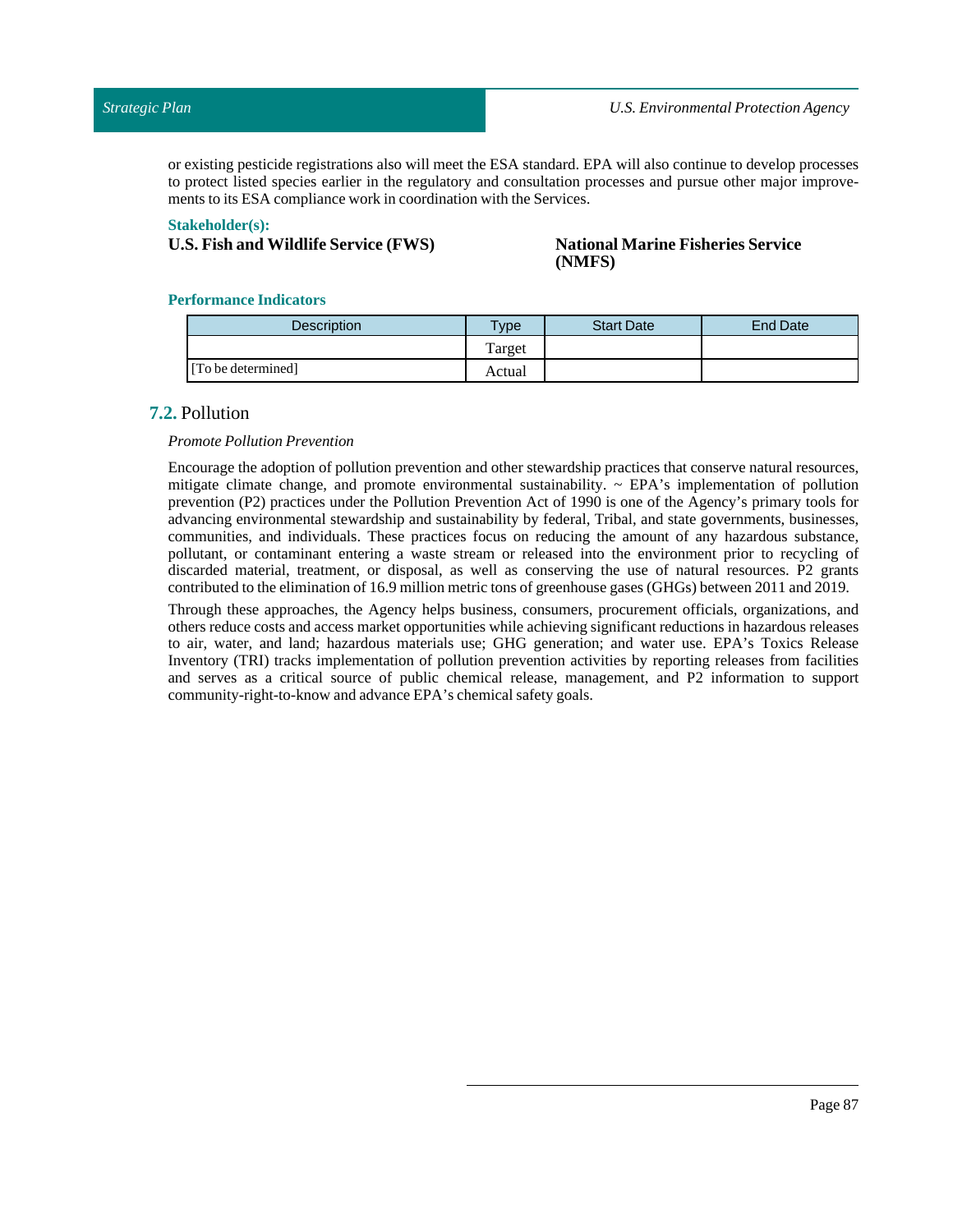#### **Performance Indicators**

#### **LTPG 7.2.1 Carbon Dioxide Equivalent Reduction**

| <b>Description</b>                                                                                                                                                | Type   | <b>Status</b> | <b>Start Date</b> | <b>End Date</b> | MMTCO <sub>2e</sub> |
|-------------------------------------------------------------------------------------------------------------------------------------------------------------------|--------|---------------|-------------------|-----------------|---------------------|
| By September 30,                                                                                                                                                  | Target | Reduced       |                   | 2026-09-30      | o                   |
| 2026, reduce a total<br>of 6 million metric<br>tons of carbon<br>dioxide equivalent<br>(MMTCO2e)<br>released attributed to<br>EPA pollution<br>prevention grants. | Actual |               |                   | 2026-09-30      |                     |

#### **LTPG 7.2.2 Products Certified**

| <b>Description</b>                                                                                                                                               | Type   | <b>Status</b> | <b>Start Date</b> | <b>End Date</b> | <b>Number</b> |
|------------------------------------------------------------------------------------------------------------------------------------------------------------------|--------|---------------|-------------------|-----------------|---------------|
| By September 30,                                                                                                                                                 | Target | Increased     |                   | 2026-09-30      | 2,300         |
| 2026, EPA's Safer<br>Choice program will<br>certify a total of<br>2,300 products<br>compared to the FY<br>2021 baseline of<br>1,950 total certified<br>products. | Actual | Baseline      |                   | 2021-09-30      | 1.950         |
|                                                                                                                                                                  | Actual |               |                   | 2026-09-30      | 1.950         |

## **Strategy 7.2.1.** Business Sectors

*Carry out sector-focused P2 National Emphasis Areas and enable the replication and leveraging of business successes.*

EPA will focus on carrying out sector-focused P2 National Emphasis Areas and enabling the replication and leveraging of business successes. This work will be supported by the annual funding for administering P2 grants provided through 2026 by the Bipartisan Infrastructure Law, implemented in alignment with Justice40. The Agency will customize, develop, and deliver training to identify and deploy source reduction and engineering solutions to companies, consumers, and communities. EPA also will implement training and outreach for disproportionately affected communities, as well as Tribal, state, and local governments, to help with product and service procurement choices that are environmentally sound and promote human and environmental health.

#### **Stakeholder(s):**

#### **Business Sectors**

#### **Performance Indicators**

| <b>Description</b> | $T$ vpe | <b>Start Date</b> | End Date |
|--------------------|---------|-------------------|----------|
|                    | Farget  |                   |          |
| [To be determined] | Actual  |                   |          |

# **Strategy 7.2.2.** Ingredients

*Increase the availability and identification of products containing ingredients that meet stringent health and environmental criteria.*

EPA plans to update and strengthen the standards of the Safer Choice (SC) program, which advances chemical safety by increasing the availability and identification of products containing ingredients that meet stringent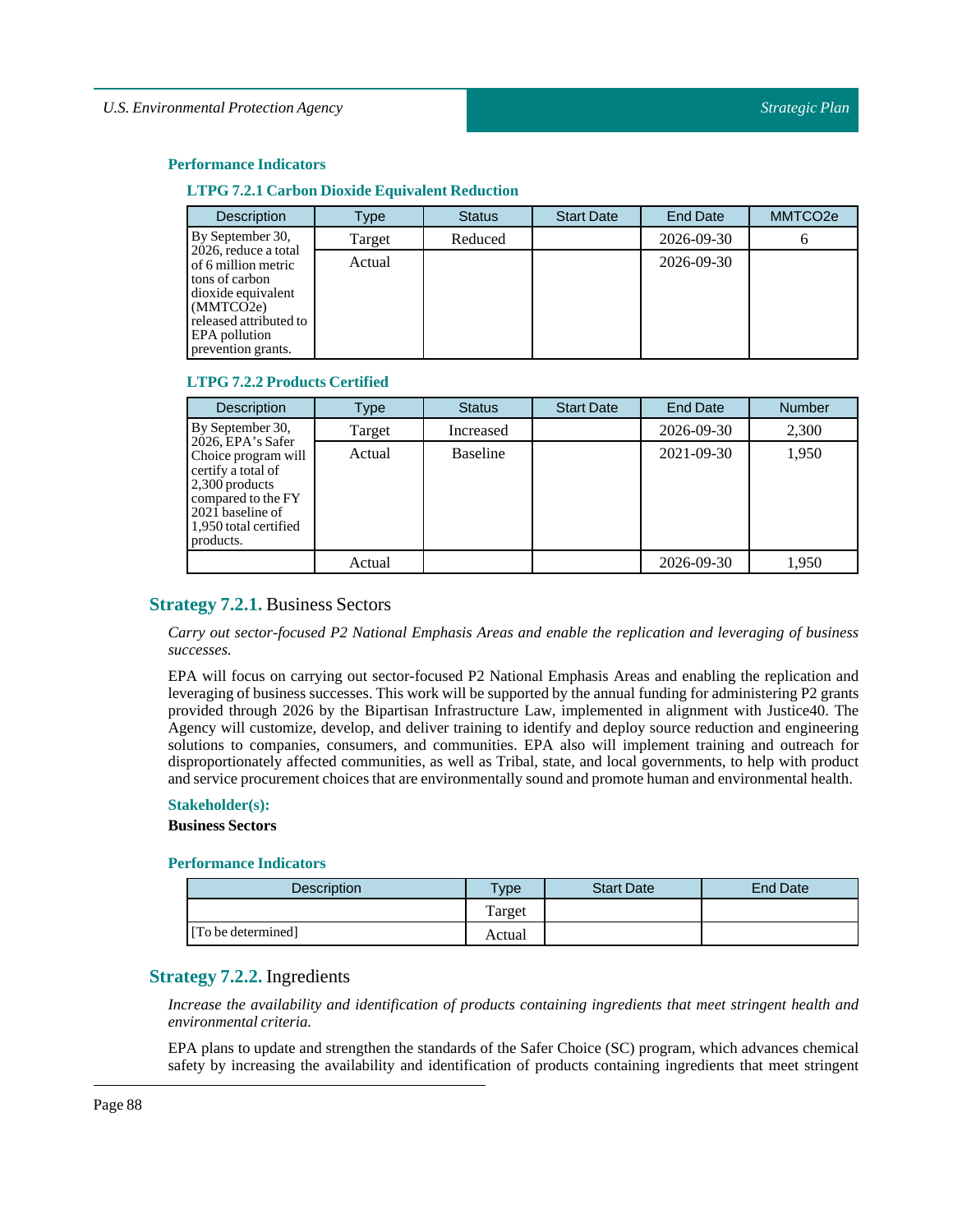health and environmental criteria, through a notice and comment process after consultation with stakeholders. The Agency will conduct outreach with federal, Tribal, state, and local government procurement officials, and institutional and industrial purchasers, to communicate the benefits of SC and other environmentally preferable products, and work to make SC-certified products more widely available to people of color and low-income communities. EPA will offer technical assistance to businesses to help custodial staff and house cleaning companies gain access to protections from occupational exposure-related conditions (e.g., asthma) and to SC-certified products. EPA also will update the Safer Chemical Ingredients List to enhance transparency and facilitate expansion of safer chemical choices and products, including increasing the number and volume of SC-certified products.

## **Stakeholder(s):**

## **Safer Choice Program**

#### **Performance Indicators**

| Description        | Type <sub>o</sub> | <b>Start Date</b> | <b>End Date</b> |
|--------------------|-------------------|-------------------|-----------------|
|                    | Target            |                   |                 |
| [To be determined] | Actual            |                   |                 |

# **Strategy 7.2.3.** Products

*Address product categories with positive climate change impacts.*

EPA will work to expand its recommendations for addressing product categories with positive climate change impacts in support of E.O. 14008, which directs federal agencies to align management of federal procurement in support of climate action. EPA will implement the Framework for the Assessment of Environmental Performance Standards and Ecolabels to provide a transparent, fair, and consistent approach to evaluating the environmental sustainability of product standards and ecolabels for federal purchasing. EPA also will contribute to the development of sustainability standards associated with critical minerals.

| <b>Description</b> | Type   | <b>Start Date</b> | End Date |
|--------------------|--------|-------------------|----------|
|                    | Target |                   |          |
| [To be determined] | Actual |                   |          |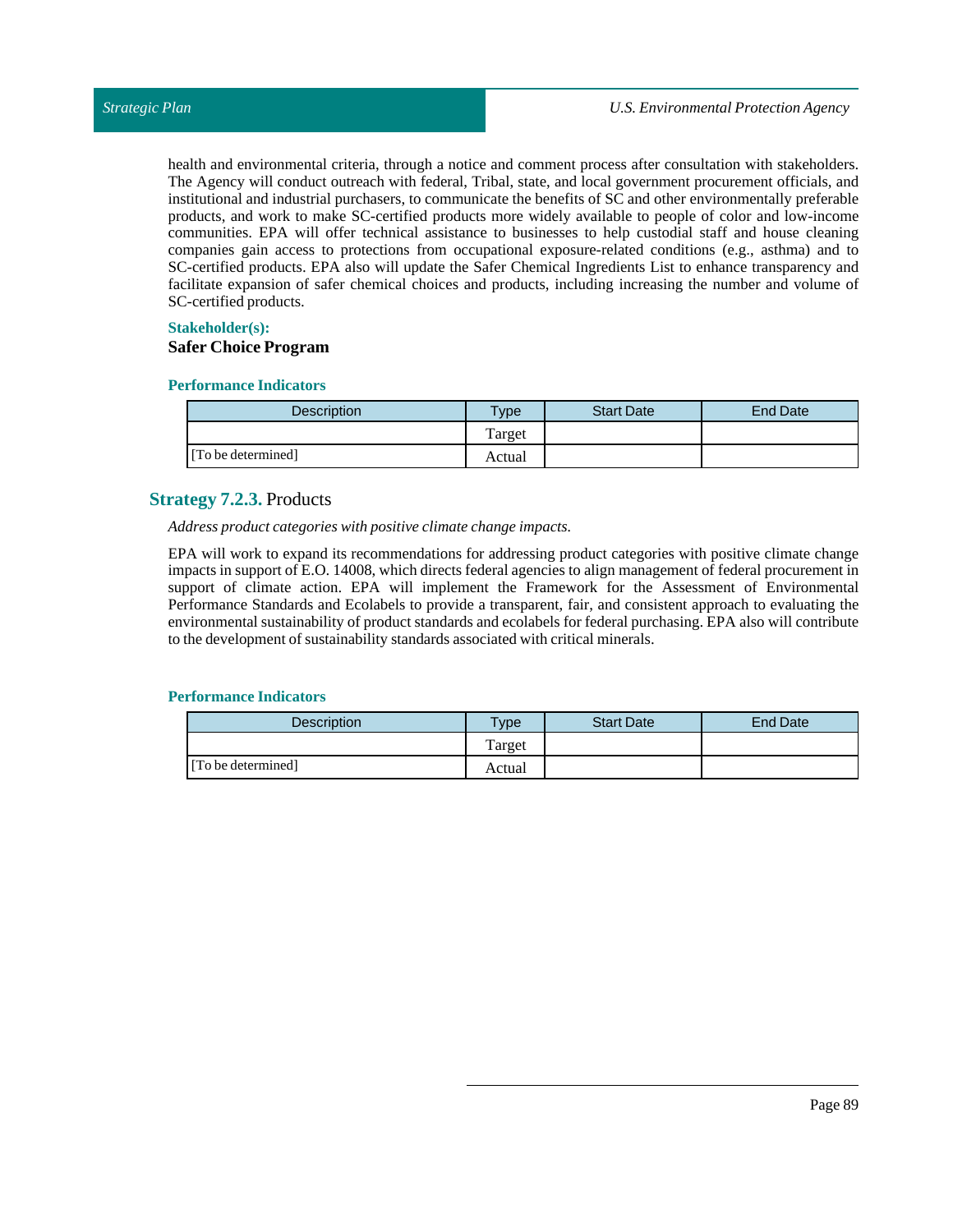# **Strategy 7.2.4.** Chemistry & Technologies

#### *Facilitate market adoption and penetration of new commercially successful chemistries and technologies.*

EPA will continue to facilitate market adoption and penetration of new commercially successful chemistries and technologies through the Green Chemistry Challenge Awards, which raise the profile and credibility of innovative green and sustainable chemistry technologies. This initiative has resulted in awards to 123 technologies from more than 1,800 nominations over the last 25 years. Winning technologies are estimated to eliminate 7.8 billion pounds of carbon dioxide equivalents released to air each year, which is equivalent to taking 770,000 cars off the road.

#### **Stakeholder(s):**

### **Green Chemistry Challenge Awards**

#### **Performance Indicators**

| <b>Description</b> | Type   | <b>Start Date</b> | <b>End Date</b> |
|--------------------|--------|-------------------|-----------------|
|                    | Target |                   |                 |
| [To be determined] | Actual |                   |                 |

# **Strategy 7.2.5.** Tools

#### *Continue research on tools that can quickly and accurately identify vulnerable communities nearTRI facilities.*

The TRI program has provided data to support partnerships between community groups and companies that resulted in decreased air emissions. EPA will continue research on tools that can quickly and accurately identify vulnerable communities near TRI facilities, which would support prioritization of P2. EPA will continue to publish the TRI and use analyses of toxic chemical releases from industrial facilities located near overburdened and disproportionately affected communities to identify and develop sector-specific P2 case studies, best practices, outreach, and training. This will help facilitate adoption of P2 practices in the facilities and in the communities themselves.

# **Stakeholder(s):**

#### **TRI Program**

| Description        | $v$ pe | <b>Start Date</b> | <b>End Date</b> |
|--------------------|--------|-------------------|-----------------|
|                    | Target |                   |                 |
| [To be determined] | Actual |                   |                 |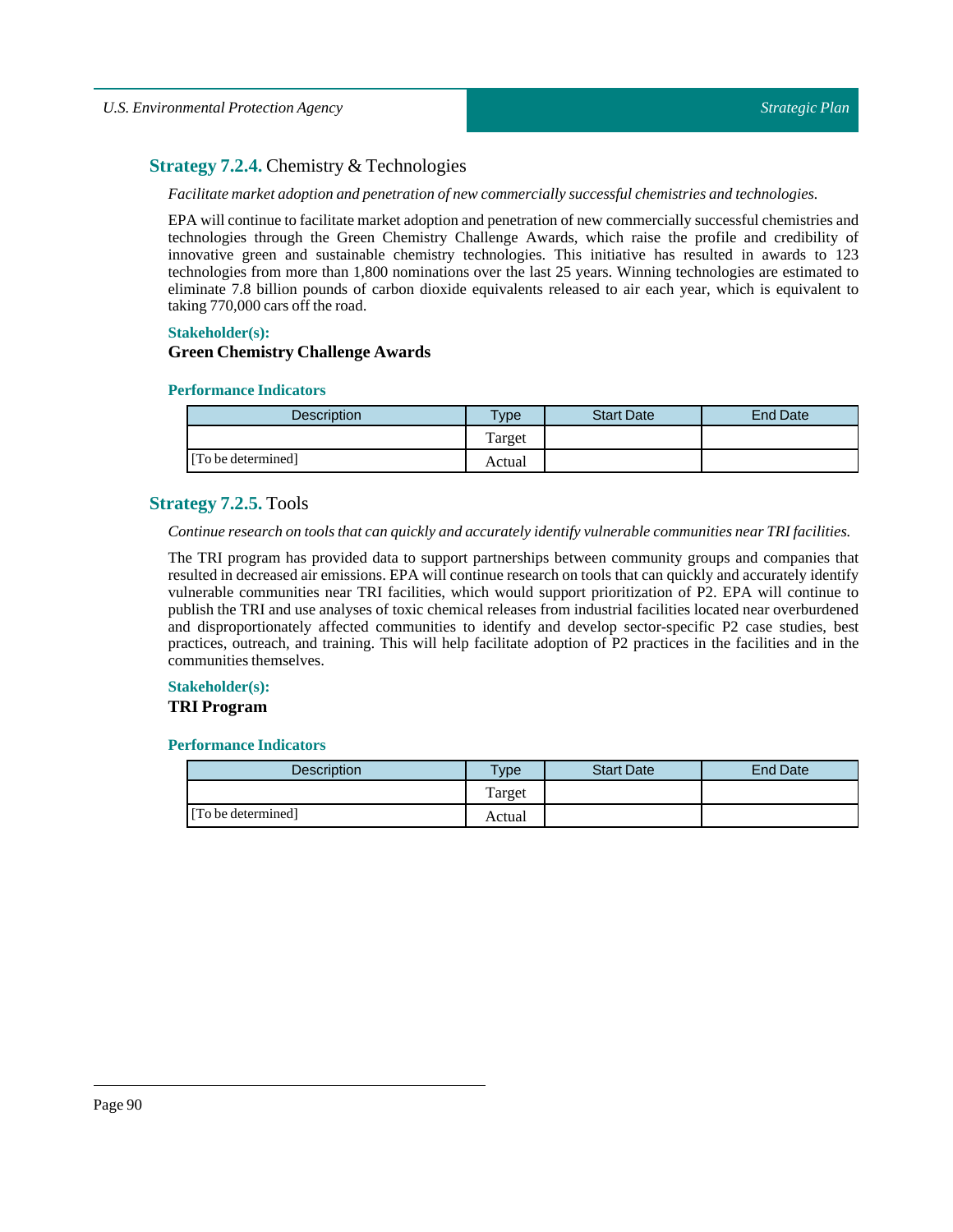# **8. Cross-Agency Strategies**

*[To be described]*

# **Strategy 8.1.** Science & Decision Making

#### *Ensure Scientific Integrity and Science-Based Decision Making*

Deliver rigorous scientific research and analyses to inform evidence-based decision making. ~ EPA's ability to protect human health and the environment depends on the integrity and quality of the information, data, and evidence that provide the scientific foundation for Agency decisions. EPA is committed to restoring the public's trust in government through scientific integrity and science-based decision making. As both a producer and user of scientific information, data, and evidence, EPA is responsible for delivering scientific research and analyses to inform science-based decision making and for using the best available scientific information, data, and evidence to inform decisions and develop environmental policies, guidance, and regulations. EPA's cross-agency strategy will strengthen EPA's culture of scientific integrity, advance the delivery of rigorous and independent scientific evaluation and analyses, and ground EPA's actions in the best available science.

Science touches all parts of EPA, from regional laboratories that analyze scientific data to inform immediate and near-term decisions on environmental conditions, emergency response, compliance and enforcement, to national program scientists and engineers who conduct and use science to inform regulations and national compliance and enforcement initiatives. A major component of EPA's science enterprise is the research and development program, which focuses on delivering leading-edge research to meet near-term and long-term science needs of the Agency, informing EPA decisions, and supporting the emerging needs of Tribal, state, and community partners.

Over the next four years, EPA will strengthen the policies and procedures surrounding scientific integrity and the use of science and evidence to inform Agency decision making. There are a number of key actions that support the outcomes for this strategy.

#### **Performance Indicators**

#### **LTPG 8.1.1 Research Products Meeting Partner Needs**

| <b>Description</b>                                                                                                                                                                         | Type   | <b>Status</b>   | <b>Start Date</b> | End Date   | Percentage |
|--------------------------------------------------------------------------------------------------------------------------------------------------------------------------------------------|--------|-----------------|-------------------|------------|------------|
| By September 30,                                                                                                                                                                           | Target | Increaed        |                   | 2026-09-30 | 95         |
| 2026, increase the<br>annual percentage of<br>Office of Research<br>and Development<br>(ORD) research<br>products meeting<br>partner needs to 95%<br>from a baseline of<br>93% in FY 2021. | Actual | <b>Baseline</b> |                   | 2021-09-30 | 93         |
|                                                                                                                                                                                            | Actual |                 |                   | 2026-09-30 | 93         |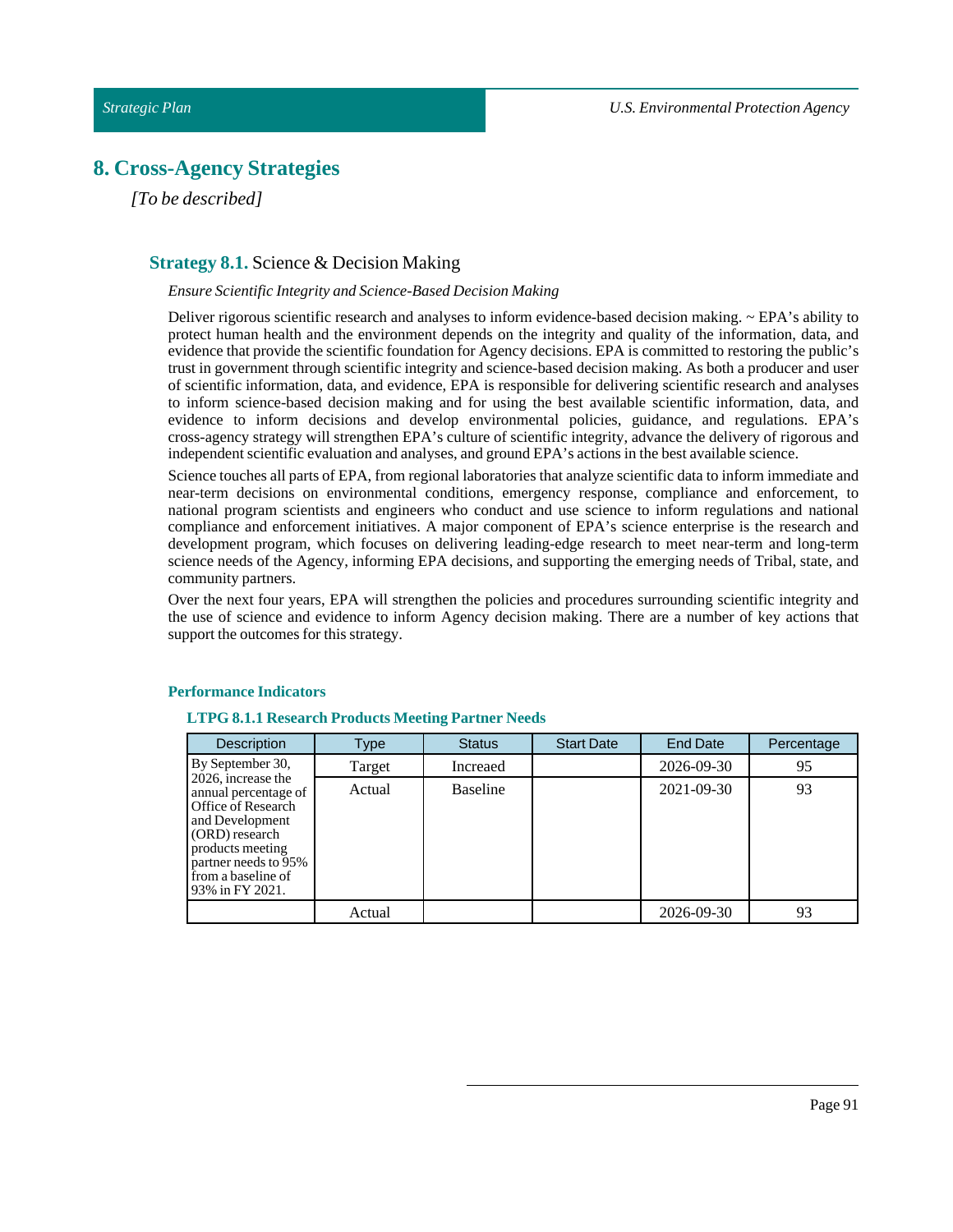# **LTPG 8.1.2Scientific Integrity Objectives**

| <b>Description</b>                                                                                                                                                                  | Type   | <b>Status</b> | <b>Start Date</b> | <b>End Date</b> | <b>Number</b> |
|-------------------------------------------------------------------------------------------------------------------------------------------------------------------------------------|--------|---------------|-------------------|-----------------|---------------|
| By September 30,                                                                                                                                                                    | Target | Implemented   |                   | 2026-09-30      | 126           |
| $2026$ , implement 126<br>actions for scientific<br>integrity objectives<br>that are certified by<br>Deputy Scientific<br>Integrity Officials in<br>each EPA program<br>and region. | Actual |               |                   | 2026-09-30      |               |

# **Action 8.1.1.** Scientific Integrity

# *Ensure Scientific Integrity*

Scientific integrity results from adherence to professional values and practices when conducting, communicating, supervising, and using science. It ensures objectivity, clarity, reproducibility, and utility, and it provides insulation from bias, fabrication, falsification, plagiarism, outside interference, censorship, and inadequate procedural and information security. At a fundamental level, scientific integrity safeguards the science that informs EPA's mission-driven work. EPA will advance and strengthen a culture of scientific integrity across the Agency by ensuring adherence to the scientific and ethical standards outlined in EPA's Scientific Integrity Policy. EPA will make sure that every EPA employee, contractor, grantee, and collaborator understands their personal responsibility to use and communicate science with honesty, integrity, and transparency, both within and outside the Agency. Agency officials also have the responsibility to recognize the distinction between scientific information and the decisions that are informed by such information and, in so doing, not suppress or alter scientific findings or impede the timely release of scientific findings or conclusions.

To improve and strengthen the Agency's culture of scientific integrity, EPA's national program offices and regional offices will reaffirm their commitment to fostering open, objective, and honest investigation and discussion of scientific activities, data, and conclusions. This includes supporting robust discussion of different scientific points of view, which helps to guard against inadequate science and flawed analyses, and proactively taking action to enhance implementation of EPA's Scientific Integrity Policy throughout the Agency. EPA will also continue to provide employees and officials with access to a network of deputy scientific integrity officials to whom they can turn for advice to prevent lapses in scientific integrity or to report allegations of a loss of scientific integrity.

# **Performance Indicators**

| <b>Description</b> | <b>Type</b> | <b>Start Date</b> | End Date |
|--------------------|-------------|-------------------|----------|
|                    | Target      |                   |          |
| [To be determined] | Actual      |                   |          |

# **Action 8.1.2.** Research & Analyses

*Deliver Rigorous Scientific Research and Analyses*

EPA will develop and deliver rigorous scientific research, assessments, and analyses to meet near-term and long-term science needs of the Agency, inform EPA decisions, and support the emerging needs of Tribes, states, territories, and communities. The Agency carries out this effort through a network of scientists, engineers, and laboratories that span EPA's regional offices, national program offices, and research and development program. EPA will evaluate the quality, usability, and timeliness of select Agency scientific products to ensure that Agency science is relevant, timely, and of sufficient quality to inform evidence-based decision making and work to increase the percent of scientific products that meet decision makers' needs.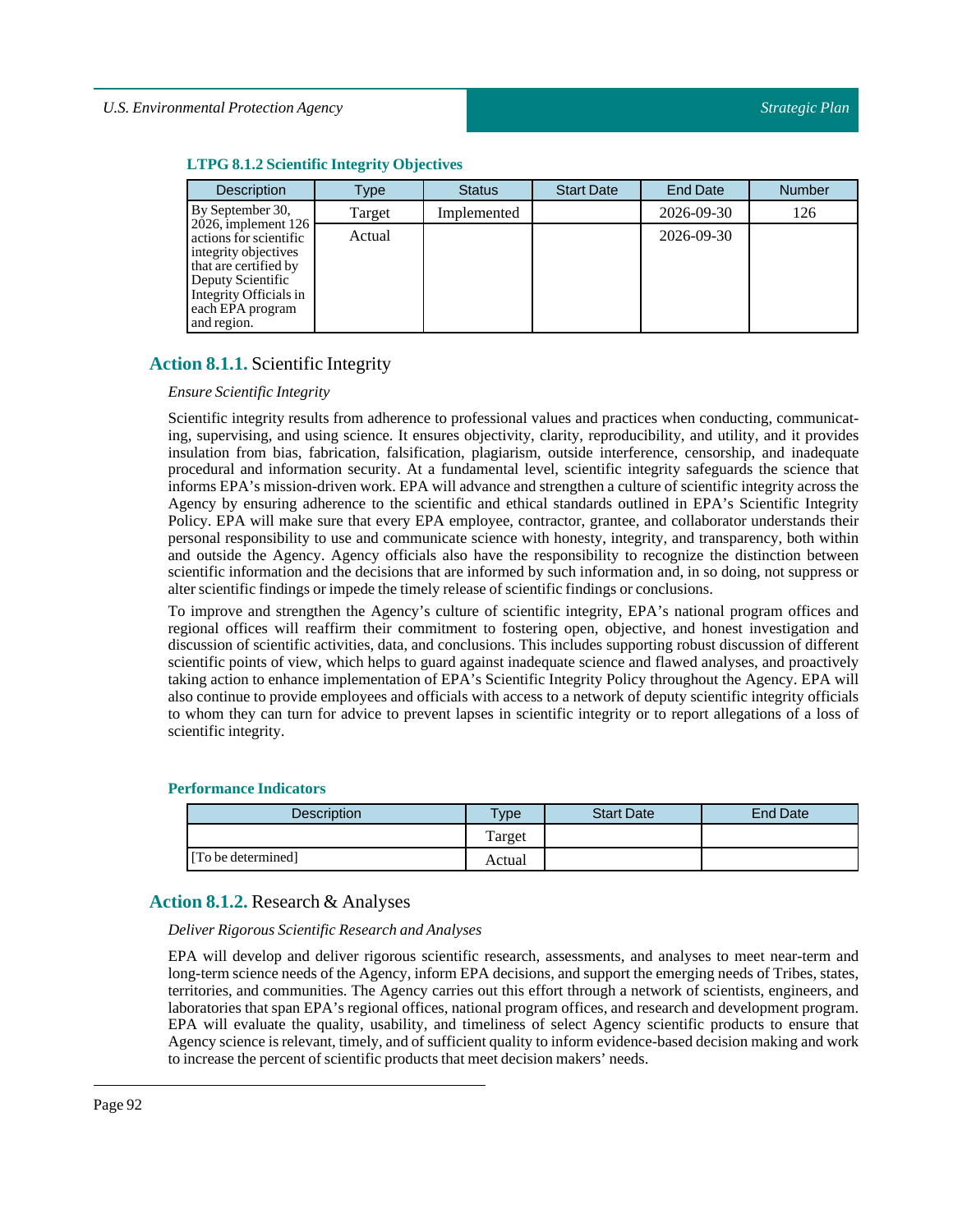As part of its overall portfolio of scientific work, the EPA will renew and refocus efforts to develop the science and quality data needed to tackle climate change, advance environmental justice, and protect children's environmental health. To do this, EPA will restore the role of science and evidence in addressing the climate change crisis and advance a rigorous exploratory and applied climate adaptation science program. EPA will conduct climate-related research in its laboratories and centers, support research through its grants program, conduct policy-relevant assessments, communicate research and assessment results, and deliver innovative and sustainable solutions. EPA will conduct scientific research on cumulative impacts to better inform decisions aimed at advancing environmental justice. For example, EPA will conduct scientific research to improve understanding of disproportionate impacts that can arise from unequal environmental conditions and exposure to multiple chemical and non-chemical stressors, as well as how to evaluate interventions that would mitigate or eliminate such disproportionate impacts. EPA will also provide tools, training, and technical support to advance community-led projects that develop scientific information, data, and evidence that inform local decisions. Finally, where feasible based on availability of data and methods, EPA will explicitly and consistently assess risks to childhood lifestages and other vulnerable populations as part of the Agency's approach for developing risk assessments and in its research agenda.

Underlying the Agency's scientific activities is a commitment to rigorous quality assurance, appropriate peer review, and the timely release of scientific information. EPA's quality program provides the framework for planning, implementing, documenting, and assessing work performed by EPA, contractors, and grantees and for carrying out required quality assurance and quality control activities. EPA's quality program also includes the Guidelines for Ensuring and Maximizing the Quality, Objectivity, Utility, and Integrity of Information Disseminated by the Environmental Protection Agency, which contain EPA's policy and procedural guidance for ensuring and maximizing the quality of information the Agency disseminates. Independent peer review is integral to ensuring the rigor of Agency analyses, methodologies, and scientific and technical products. EPA's Peer Review Handbook provides a roadmap to ensure the Agency's peer review policy is implemented effectively and that the integrity of its peer review activities can be demonstrated transparently to the public. EPA's Public Access Plan details the Agency's commitment to the timely release of scientific information to the public. EPA's Best Practices for Clearance of Scientific Products at EPA promotes the development of clearance procedures that are transparent, clear, timely, predictable, and consistent.

Under the Foundations for Evidence-Based Policymaking Act of 2018, EPA is developing and will fully implement an Agencywide policy for evaluations and other evidence-building activities to ensure that evaluations and evidence that inform policies and decisions are relevant, rigorous, independent and objective, transparent, equitable, and ethical.

| Description        | <b>Type</b> | <b>Start Date</b> | End Date |
|--------------------|-------------|-------------------|----------|
|                    | Target      |                   |          |
| [To be determined] | Actual      |                   |          |

## **Performance Indicators**

## **Action 8.1.3.** Decision Making

#### *Use Science in Decision Making*

To restore public trust in EPA's decision making, the Agency is committed to reinforcing science as foundational to decision making. This means that EPA will strive to use and communicate science with honesty, integrity, and transparency and to make this information accessible to the public, including to overburdened and underserved communities. EPA is committed to ensuring that scientific integrity is upheld when conducting scientific, technical, or risk assessments and analyses and in the decisions that are informed by such assessments and analyses. Scientific assessments and analyses are of particular importance for informing the development of many decisions and include, but are not limited to, health or environmental effects, exposure, and impact or risk assessments; cost-benefit analyses; and other technical support documents. These assessments and analyses use,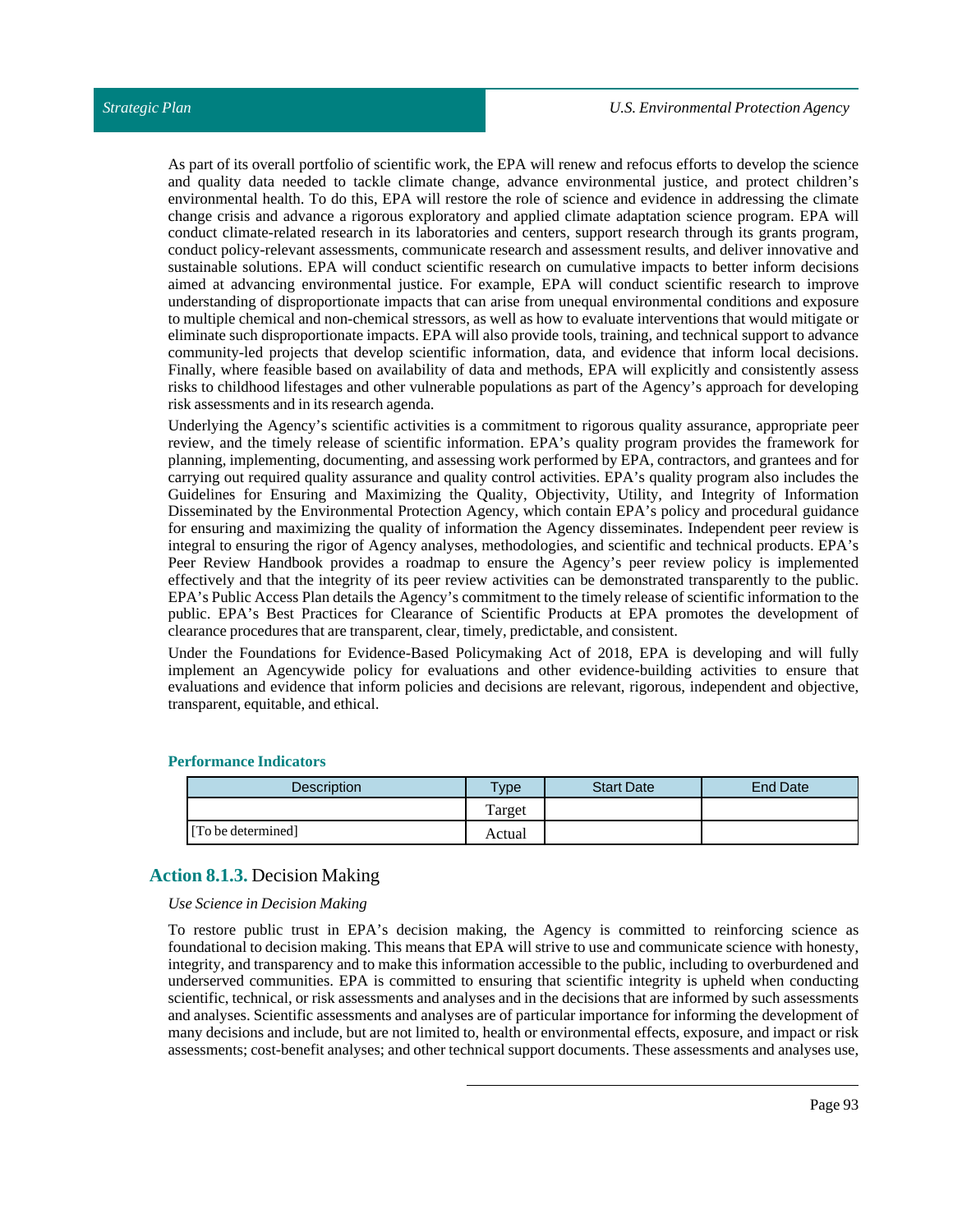evaluate, and integrate existing and emerging information and data from diverse scientific disciplines to form scientific conclusions. Because of their importance to evidence-based decision making, EPA is committed to following well established, scientifically rigorous protocols and guidelines for conducting scientific, technical, or risk assessments or analyses, which help to guard against political interference and bias and promote consistency in scientific assessments and analyses. EPA will continue to use its cross-agency Science and Technology Policy Council, and the Risk Assessment Forum that it oversees, to develop high-quality, scientifically rigorous guidelines for conducting risk assessments thatincorporate new advancements in science.

Restoring public trust and confidence in EPA's actions also means being transparent about how EPA makes decisions, including being transparent about the use of science in Agency actions. EPA will strive to clearly articulate the role of science in every major action the Agency undertakes. This includes identifying the science EPA considered and clearly describing how EPA evaluated and used the science and the confidence the Agency has in the resulting scientific conclusions. It also includes allowing for public review and comment on EPA's use of science in regulatory decisions (with appropriate protections for privacy). In addition, EPA's programs will review existing internal procedures and, if needed, modify them to explicitly document the integrity and quality of the relevant scientific information, data, and evidence and how that information, data, and evidence were considered in the decision-making process. This includes any discussion of differing scientific opinions or other scientific integrity issues raised during the process.

#### **Performance Indicators**

| <b>Description</b> | $v_{\rm p}$ | <b>Start Date</b> | End Date |
|--------------------|-------------|-------------------|----------|
|                    | Target      |                   |          |
| [To be determined] | Actual      |                   |          |

## **Strategy 8.2.** Health

### *Consider the Health of Children at AllLife Stages and Other Vulnerable Populations*

Focus on protecting and improving the health of children at all life stages and other vulnerable populations in implementing our programs. ~ By being able to live, learn, and play free from environmental exposures that contribute to harmful health effects, children and vulnerable populations are given the best opportunity to thrive throughout their lives. Protecting children against toxic exposures is essential to human health protection and therefore, must be included in all relevant EPA decisions and programs, both regulatory and voluntary. Throughout its programs, EPA strives to apply and promote the use of science, policy, partnerships, communications, and action to protect children at all life stages and vulnerable populations from adverse health effects resulting from harmful environmental exposures. EPA also will take actions to protect children and vulnerable populations in underserved communities who suffer disproportionately from the effects of exposures enhanced by socio-economic determinants of health, and to address any impacts that are exacerbated by climate change.

Children's environmental health refers to the effect of the environment on an individual's growth, wellness, development, and risk of disease at all life stages. EPA actions will be informed by two important considerations: (1) the scientific understanding of childhood as a sequence of life stages, from conception through infancy and adolescence to early adulthood (age 21); and (2) the recognition that protecting children's health at all life stages is necessary to achieve the Agency's mission. Children may be at greater risk to environmental contaminants than adults if exposure occurs during windows of enhanced toxicological susceptibility. Children may also experience greater exposure than adults as they eat more, drink more, and breathe more in proportion to their body size and due to their unique behaviors, such as breast feeding, crawling, and hand-to-mouth activity. Children can be exposed to environmental contaminants that their caregivers may inadvertently bring home from their workplace, while adolescent workers may be directly exposed to harmful chemicals in the workplace. Finally, the effects of early life exposures may become apparent during childhood and/or may not arise until adulthood or in later generations.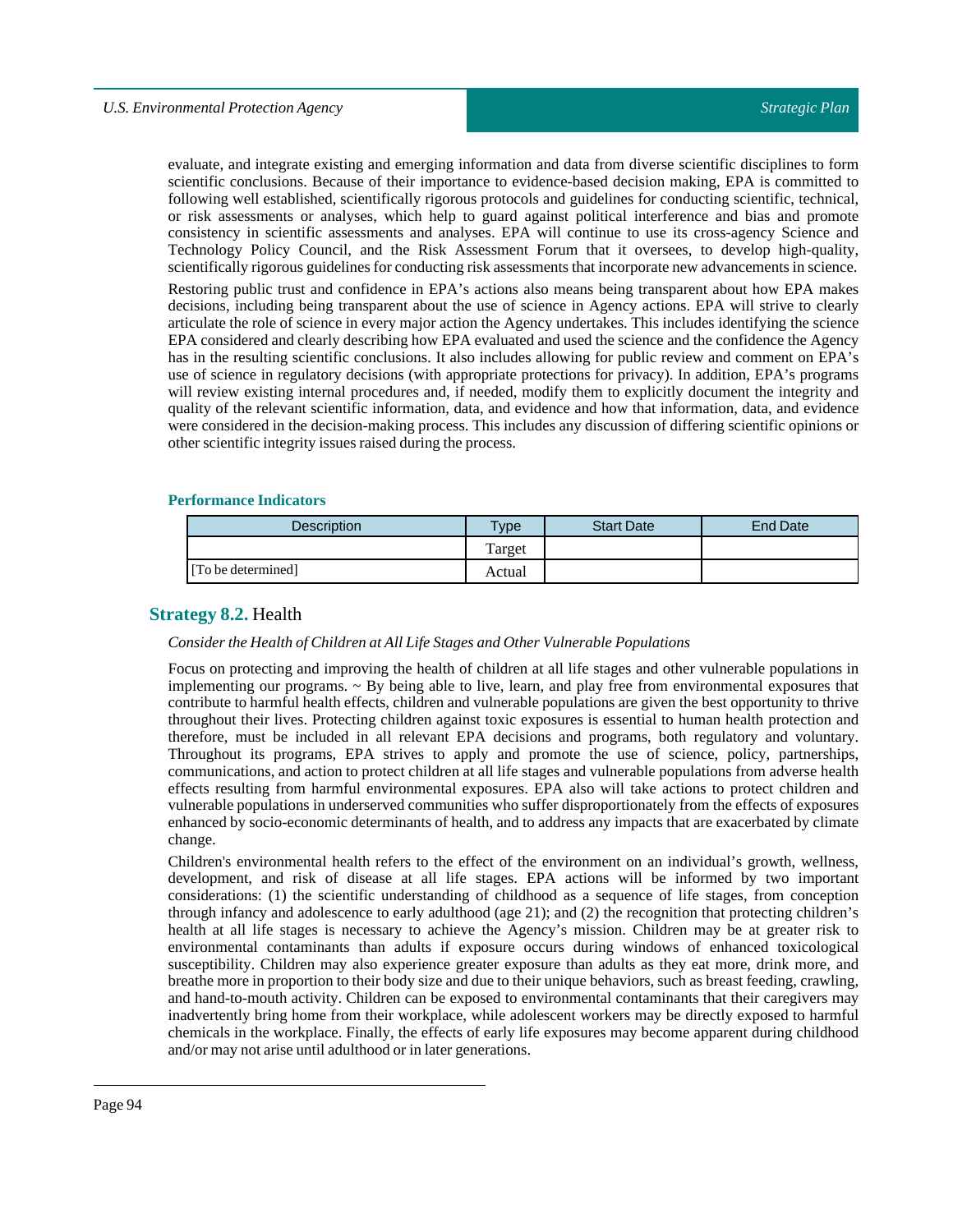#### $Stakeholder(s):$

#### **Vulnerable Populations Children**

#### **Performance Indicators**

# **LTPG 8.2.1 HealthInformation & Data**

| <b>Description</b>                                                                             | Type   | <b>Status</b>              | <b>Start Date</b> | <b>End Date</b> |
|------------------------------------------------------------------------------------------------|--------|----------------------------|-------------------|-----------------|
| By September 30, 2026, assess<br>and consider environmental<br>health information and data for | Target | Assessed $&$<br>Considered |                   | 2026-09-30      |
| children at all life stages for all<br>completed EPA actions that<br>concern human health.     | Actual |                            |                   | 2026-09-30      |

# **Action 8.2.1.** Children

#### *Use Science and Policy to Strengthen Protections for Children at AllLife Stages and Vulnerable Populations*

To best protect children's environmental health at all life stages and vulnerable populations, EPA will identify, evaluate, develop, and promote the use of science to support its policies, decisions, and actions, including regulations and voluntary programs. EPA will ensure that Agency toxicity, exposure, and risk assessments consider all relevant and available science to address the unique vulnerabilities of children and vulnerable populations, including disproportionate impacts related to racial, ethnic, income, or other social determinants of health. These assessments willinform the evaluation and selection of the levels of exposure for regulatory action that are protective of children and vulnerable populations, including the extent to which cumulative or concurrent exposures to chemical and social stressors can modify exposure or hazard considerations.

EPA will support the development of new science to address uncertainties related to the environmental health of children and vulnerable populations, including through intramural and extramural research. EPA will update existing and develop new environmental health indicator data, including factors related to social determinants of health, to track progress, communicate trends, and identify areas that warrant additional attention. EPA will develop additional measures of benefits arising from protecting the environmental health of children and vulnerable populations and take them into account in decision making. EPA will promote training of environmental and health professionals to respond to children's health issues related to climate change, such as natural disasters.

#### **Stakeholder(s):**

## **Vulnerable Populations Children**

#### **Performance Indicators**

| <b>Description</b> | $T$ <sub>ype</sub> | <b>Start Date</b> | End Date |
|--------------------|--------------------|-------------------|----------|
|                    | Target             |                   |          |
| [To be determined] | Actual             |                   |          |

# **Action 8.2.2.** Leadership & Partnerships

#### *Strengthen and Expand Partnerships and ProvideLeadership*

EPA will provide national leadership by working with governmental and non-governmental environmental and health organizations and provide a forum to support understanding and application of evidence-based information to children's environmental health exposure and effects. EPA will develop and support internal and external partnerships and implement programs to support the protection of children particularly at home, in dependent child-care settings, and in school and childcare settings. The Agency will leverage the capabilities of diverse groups by engaging partners and stakeholders, providing forums to develop and share evidence-based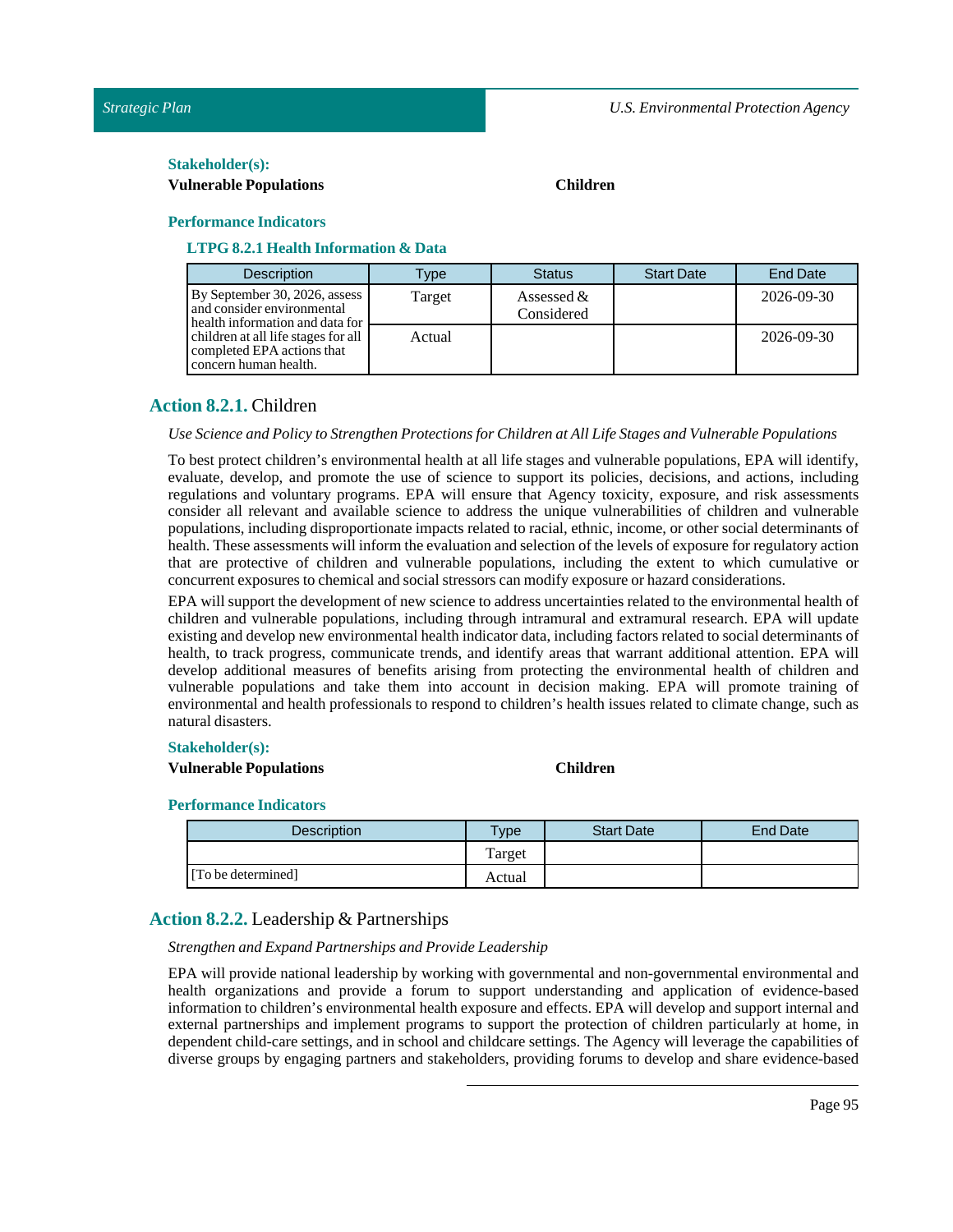#### *U.S. Environmental Protection Agency*

information, and distributing information through training, tool sharing, conferences, and publicly available media. EPA will support healthcare professionals, including those who provide pediatric and obstetric expertise, to better address risks from childhood exposures.

EPA will co-chair the President's Task Force on Environmental Health Risks and Safety Risks to Children with the Department of Health and Human Services (HHS). In this role, the Agency will make recommendations to the President on federal strategies to advance children's health nationwide by exchanging information, planning targeted research, establishing concerted planning and program implementation, and enhancing public outreach to support reduction in exposure and risks to children's environmental health throughout the country. EPA will also consult with the Children's Health Protection Advisory Committee to seek input and advice on how the Agency can improve the effectiveness of its work aimed at protecting children's environmental health.

#### **Performance Indicators**

| <b>Description</b> | <b>Type</b> | <b>Start Date</b> | <b>End Date</b> |
|--------------------|-------------|-------------------|-----------------|
|                    | Target      |                   |                 |
| [To be determined] | Actual      |                   |                 |

# **Action 8.2.3.** Disparities

#### *Address Disparities*

EPA will protect children and vulnerable populations who live in disproportionately impacted communities. EPA will consider how social determinants of health affect children and vulnerable populations, especially as these challenges may reduce resiliency or ability to recover from exposure to environmental hazards. As the climate changes, it is especially critical that the Agency collaboratively develops solutions and implements strategies to protect children and sensitive populations from disproportionate impacts.

#### **Stakeholder(s):**

**Children**:

*who live in disproportionately impacted communities*

#### **Performance Indicators**

**Vulnerable Populations** :

| <b>Description</b> | <b>Type</b> | <b>Start Date</b> | End Date |
|--------------------|-------------|-------------------|----------|
|                    | Target      |                   |          |
| [To be determined] | Actual      |                   |          |

# **Strategy 8.3.** Excellence & Equity

*who live in disproportionately impacted communities*

*Advance EPA's Organizational Excellence and Workforce Equity*

Foster a diverse, equitable, and inclusive workforce within an effective and mission-driven workplace. ~ To support its mission to protect human health and the environment, EPA will advance organizational excellence and equity through a workforce that reflects the diversity of the American public and maintains and promotes a culture of inclusion and accessibility. The Agency will remove barriers that may prevent small and underserved businesses from doing business with EPA and focus on developing a workforce and workplace of the future that will meet the demands of the 21st century.

In support of Executive Order 14035: Diversity, Equity, Inclusion, and Accessibility in the Federal Workforce, the Agency will strengthen workforce planning of mission-critical positions and continue to prioritize equity and diversity across all aspects of work life at EPA including recruitment, hiring, development, and succession management for the next generation of workers. Additionally, the Agency will work to implement the Agency's Gender Equity and Equality Action Plan to create a more gender equitable workforce.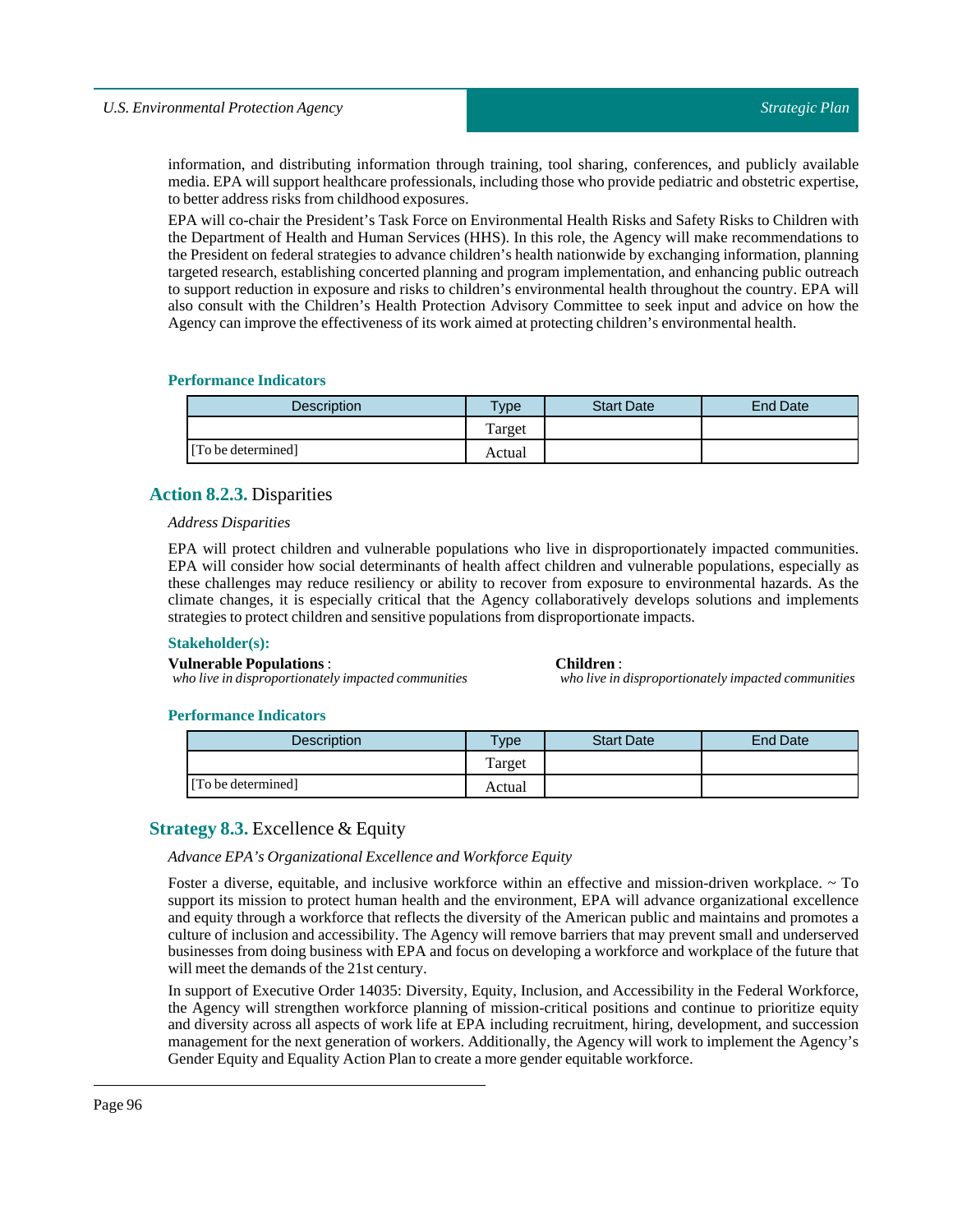In support of the President's Management Agenda, EPA will modernize information technology systems, improve Agency permitting efficiencies by developing and implementing automation solutions, enhance the physical workplace for a hybrid workforce, support employee-friendly work policies, and transition to a paperless work environment. EPA will implement efficient and effective processes across the Agency. The use of proven techniques and training will equip staff to solve problems, make improvements, and enhance EPA's ability to accomplish its mission. Additionally, EPA will continue to safeguard against cybersecurity risks to protect Agency assets and infrastructure from potentially malicious attacks. Further, EPA will be a leader in the Federal Government in advancing the sustainability of facilities and operations while developing resiliency to respond to the risks of climate change.

## **Performance Indicators**

#### **LTPG 8.3.1 Cybersecurity Directives**

| <b>Description</b>                                                                                                                              | Type   | <b>Status</b>          | <b>Start Date</b> | <b>End Date</b> |
|-------------------------------------------------------------------------------------------------------------------------------------------------|--------|------------------------|-------------------|-----------------|
| By September 30, 2026, EPA                                                                                                                      | Target | <b>Fully Compliant</b> |                   | 2026-09-30      |
| will be in full compliance with<br>the five high-priority directives<br>l in Executive Order 14028:<br>Improving the Nation's<br>Cybersecurity. | Actual |                        |                   | 2026-09-30      |

#### **LTPG 8.3.2 HUBZones ContractSpending**

| <b>Description</b>                                                                                                                                                                                                                 | <b>Type</b> | <b>Status</b>   | <b>Start Date</b> | <b>End Date</b> | Percentage |
|------------------------------------------------------------------------------------------------------------------------------------------------------------------------------------------------------------------------------------|-------------|-----------------|-------------------|-----------------|------------|
| By September 30,                                                                                                                                                                                                                   | Target      | Increased       | 2025-10-01        | 2026-09-30      | 4          |
| 2026, award 4% of<br>EPA contract<br>spending to small<br>businesses located in<br>Historically<br>Underutilized<br><b>Business Zones</b><br>(HUBZones)<br>compared to the FY<br>2018-2020 average<br>annual baseline of 2.<br>2%. | Actual      | <b>Baseline</b> | 2017-10-01        | 2020-09-30      | 2.2        |
|                                                                                                                                                                                                                                    | Actual      |                 | 2025-10-01        | 2026-09-30      | 2.2        |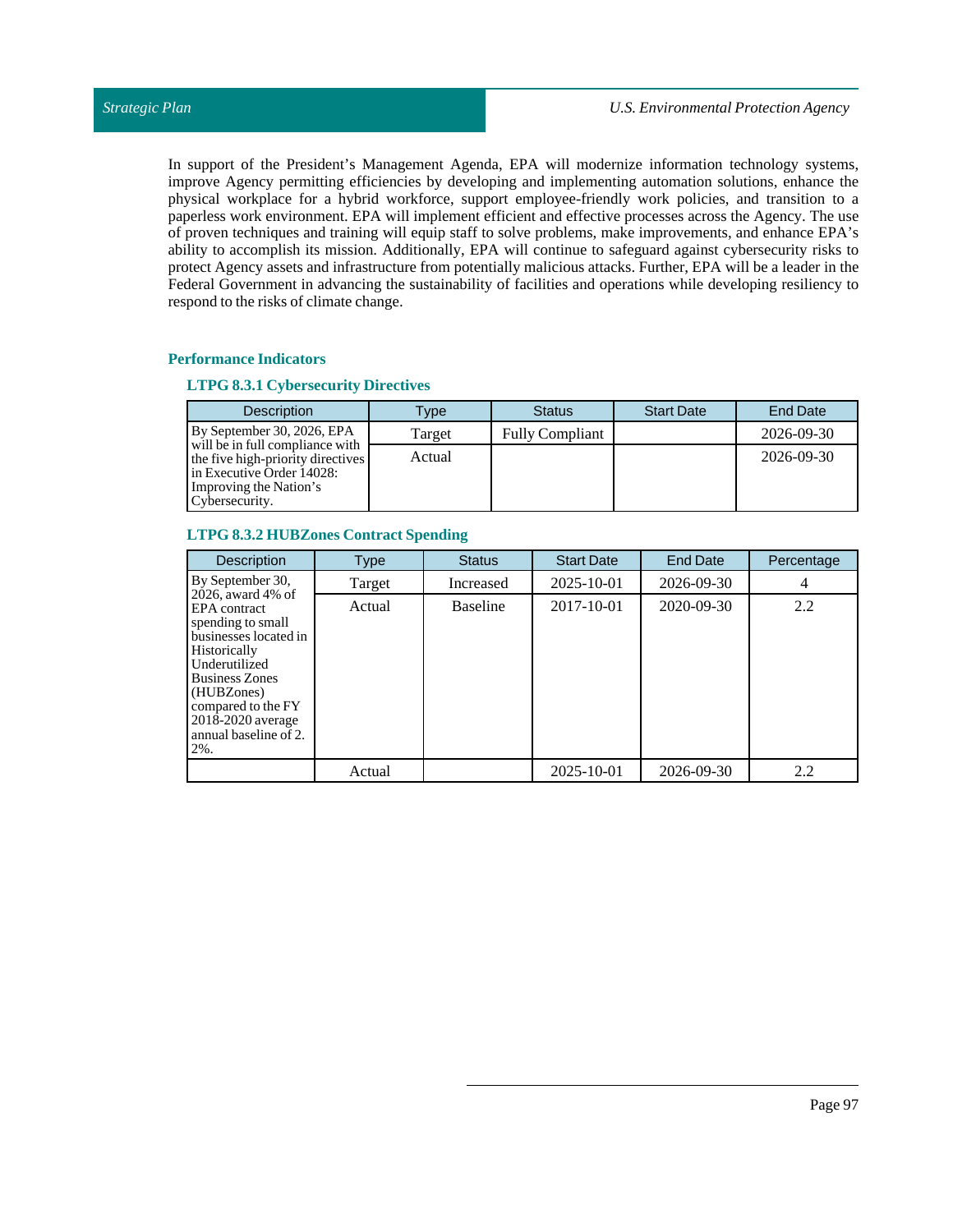# **LTPG 8.3.3 Climate Resiliency Projects**

| <b>Description</b>                                                                                                                                                                                  | Type   | <b>Status</b> | <b>Start Date</b> | <b>End Date</b> | Percentage |
|-----------------------------------------------------------------------------------------------------------------------------------------------------------------------------------------------------|--------|---------------|-------------------|-----------------|------------|
| By September 30,                                                                                                                                                                                    | Target | Initiated     |                   | 2026-09-30      | 100        |
| 2026, initiate all<br>priority climate<br>resiliency projects<br>for EPA-owned<br>facilities within 24<br>months of a<br>completed facility<br>climate assessment<br>and project<br>prioritization. | Actual |               |                   | 2026-09-30      |            |

# **LTPG 8.3.4 DEIA Maturity Level**

| Description                                                                                                                                                                                                                                                                                                                                                                                          | <b>Type</b> | <b>Status</b> | <b>Start Date</b> | <b>End Date</b> | Rating |
|------------------------------------------------------------------------------------------------------------------------------------------------------------------------------------------------------------------------------------------------------------------------------------------------------------------------------------------------------------------------------------------------------|-------------|---------------|-------------------|-----------------|--------|
| By September 30,                                                                                                                                                                                                                                                                                                                                                                                     | Target      | Highest       |                   | 2026-09-30      |        |
| 2026, EPA will<br>achieve the highest<br>Diversity, Equity,<br>Inclusion and<br>Accessibility (DEIA)<br>Maturity Level of<br>"Leading and<br>Sustaining" as<br>defined by the<br>November 2021<br>Governmentwide<br>Strategic Plan to<br>Advance DEIA in the<br>Federal Workforce<br>and achieve all EPA<br>goals identified in the<br>Agency's Gender<br><b>Equity and Equality</b><br>Action Plan. | Actual      |               |                   | 2026-09-30      |        |

# **LTPG 8.3.5 Administrative Processes**

| <b>Description</b>                                          | <b>vpe</b> | <b>Status</b> | <b>Start Date</b> | End Date   |
|-------------------------------------------------------------|------------|---------------|-------------------|------------|
| By September 30, 2026,                                      | Target     | Automated     |                   | 2026-09-30 |
| automate all priority internal<br>administrative processes. | Actual     |               |                   | 2026-09-30 |

# **LTPG 8.3.6 Permitting Programs**

| <b>Description</b>                             | <b>Vpe</b> | Status    | <b>Start Date</b> | End Date   |
|------------------------------------------------|------------|-----------|-------------------|------------|
| By September 30, 2026,                         | Target     | Automated |                   | 2026-09-30 |
| automate the major EPA<br>permitting programs. | Actual     |           |                   | 2026-09-30 |

# **LTPG 8.3.7 Operational Processes**

| <b>Description</b>                               | $T$ <sub>V</sub> $pe$ | <b>Status</b> | <b>Start Date</b> | End Date   | <b>Number</b> |
|--------------------------------------------------|-----------------------|---------------|-------------------|------------|---------------|
| By September 30,                                 | Target                | Improved      |                   | 2026-09-30 | .000          |
| 2026, improve 1,000<br>operational<br>processes. | Actual                |               |                   | 2026-09-30 |               |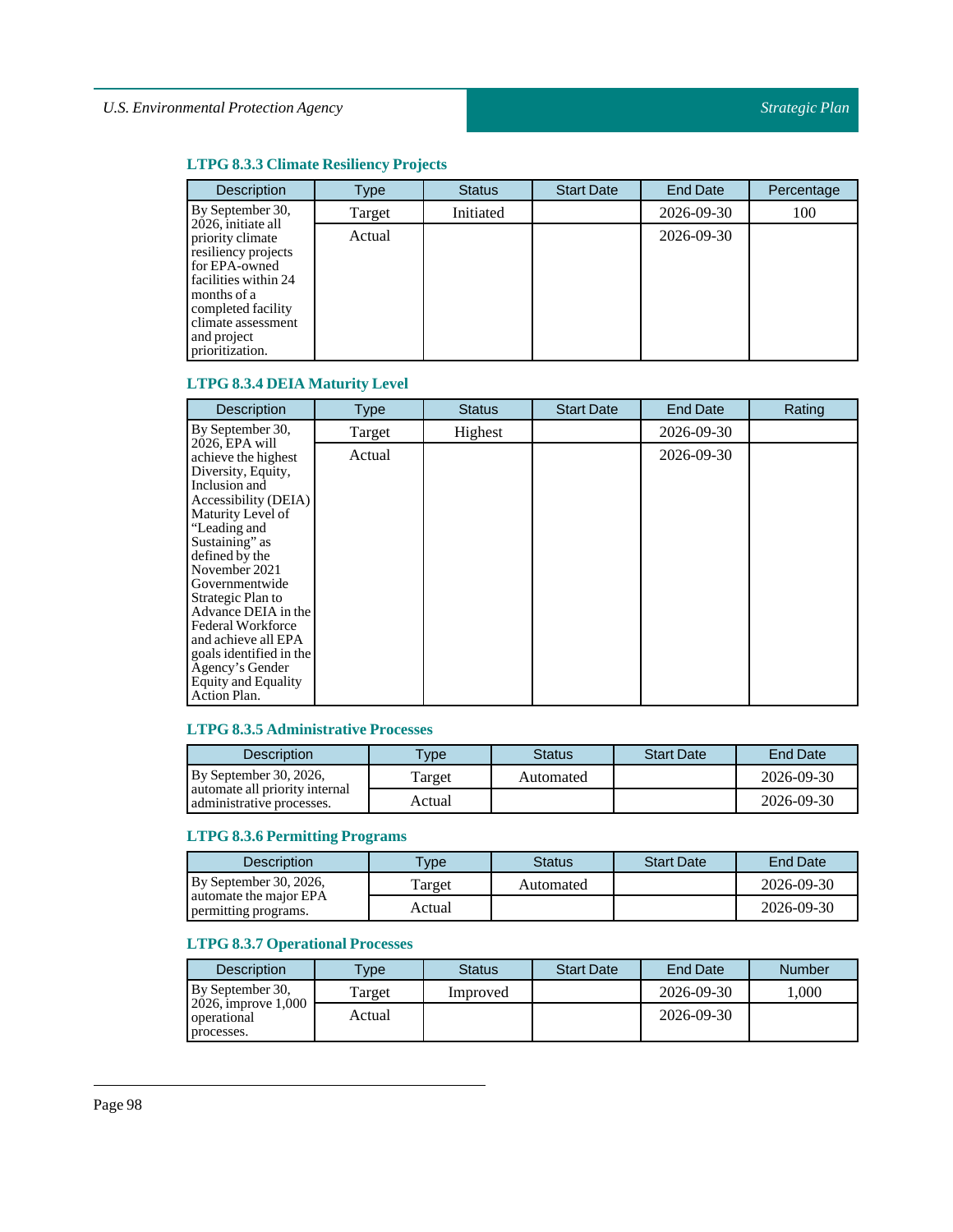# **8.3.1.** DEIA

*Foster Diversity, Equity, Inclusion, and Accessibility in EPA's Workforce*

#### **Performance Indicators**

| Description        | $T$ <sub>V</sub> $pe$ | <b>Start Date</b> | <b>End Date</b> |
|--------------------|-----------------------|-------------------|-----------------|
|                    | Target                |                   |                 |
| [To be determined] | Actual                |                   |                 |

# **Action 8.3.1.1.** Recruitment & Retention

#### *Recruit and Maintain a Workforce Representative ofthe American Public*

EPA strives to be a model employer for diversity, equity, inclusion, and accessibility in the Federal Government. EPA will strengthen its ability to recruit, hire, develop, promote, and retain a workforce that reflects the diversity of the American people. EPA will expand and further promote diversity, equity, inclusion, and accessibility principles and will identify and eliminate barriers that hinder such efforts. The Agency will promote diversity among EPA leadership by providing opportunities in management positions, including the Senior Executive Service. EPA will increase outreach to underrepresented and underserved communities, including minority-serving institutions, improve accessibility to Agency systems and applications, and better leverage special hiring authorities, such as Federal internship programs, to provide entry-level career development opportunities to students and recent graduates and Schedule A Hiring Authority for persons with disabilities.

In implementing Executive Order 14035 and in support of the Government-Wide Strategic Plan to Advance Diversity, Equity, Inclusion, and Accessibility in the Federal Workforce, EPA will develop an EPA Diversity, Equity, Inclusion, and Accessibility (DEIA) Plan. EPA's DEIA Plan will set goals for cultivating a balanced work-life-wellness environment for employees and establish measures for tracking progress. EPA will engage staff to shape Agency decisions, improve processes, and strengthen flexible work practices. EPA will strengthen its partnership with labor unions and advance equity, civil rights, racial justice, and equal opportunity across the Agency. EPA will champion fair and inclusive employee-friendly policies and opportunities for continuous learning. EPA also will develop collaboration tools to improve communication, cross-program integration, access to information, and transparency. EPA will use a maturity model to assess implementation across three levels of compliance as established in the Government-Wide Strategic Plan To Advance Diversity, Equity, Inclusion, And Accessibility In The Federal Workforce. The maturity model methodology will support EPA in effectively building an infrastructure for supporting DEIA according to EPA's specific structure and needs.

#### **Performance Indicators**

| <b>Description</b> | Type   | <b>Start Date</b> | End Date |
|--------------------|--------|-------------------|----------|
|                    | Target |                   |          |
| [To be determined] | Actual |                   |          |

#### **Action 8.3.1.2.** Workforce

*Implement Workforce Planning/Succession Management*

EPA's mission to protect human health and the environment requires a highly skilled and dedicated workforce. More than 25 percent and growing of EPA's workforce is or will be eligible for retirement in three years, which will impact every region and program. Along with changing workforce demographics, this presents a unique opportunity for EPA to transform its human capital processes, including workforce planning, knowledge transfer, and succession management. EPA is carrying out evidence-building activities to address priority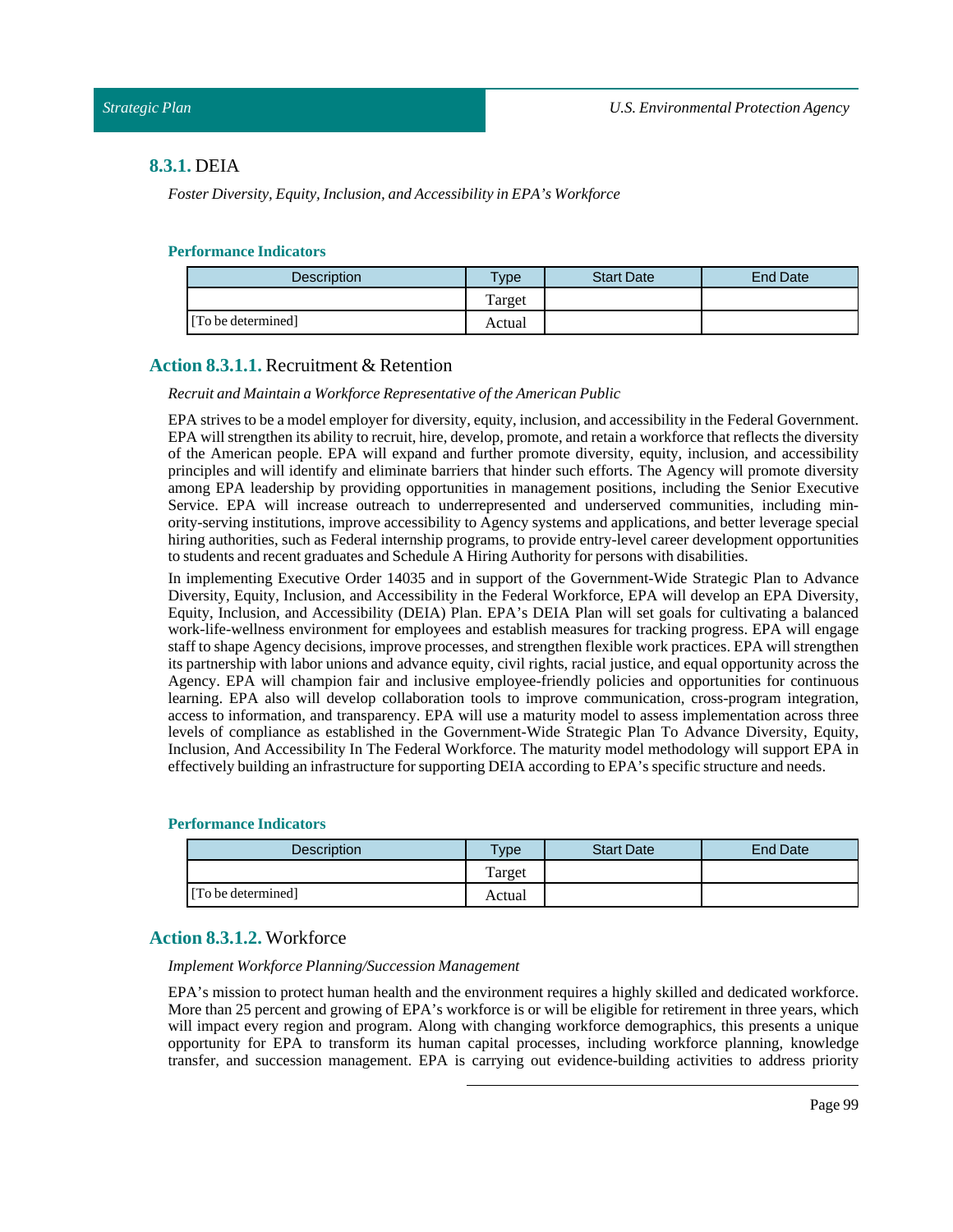questions related to workforce planning, one of EPA's Learning Agenda priority areas. The Agency will use the results to inform and develop policies and approaches that equip employees with the needed competencies, knowledge, and most up-to-date tools to advance EPA's mission.

#### **Performance Indicators**

| Description        | $v_{\rm p}$ | <b>Start Date</b> | End Date |
|--------------------|-------------|-------------------|----------|
|                    | Target      |                   |          |
| [To be determined] | Actual      |                   |          |

# **8.3.2.** Workplace

*Promote an Effective and Mission-Driven Workplace*

## **Performance Indicators**

| Description        | $T$ ype | <b>Start Date</b> | <b>End Date</b> |
|--------------------|---------|-------------------|-----------------|
|                    | Target  |                   |                 |
| [To be determined] | Actual  |                   |                 |

# **Action 8.3.2.1.** Future Workplace

#### *Create the EPA Workplace for the Future*

EPA will work to modernize and enhance governance of information technology (IT), information management (IM) systems, and the associated infrastructure as well as enterprise software development and architecture capabilities. EPA will build capacity to conduct meaningful customer and stakeholder engagement and incorporate Customer Experience (CX) design practices into IT/IM systems. EPA will provide IM expertise and solutions that support programmatic planning, capacity building, and decision making. This includes geospatial capabilities, web support, access to IM solutions, and data collection, analytics, and visualization.

EPA will implement the Federal Data Strategy to leverage federal data in carrying out the Agency's work. EPA also will continue to operate and maintain existing financial and administrative federal shared service IT solutions, and where appropriate, adopt additional federal shared services. EPA will incorporate remaining smaller legacy financial systems into the Agency's core financial system, leverage business process automation to improve efficiency, and increase transparency of financial data for internal Agency decision making while implementing appropriate security controls and data governance.

EPA will adopt new workforce and workplace innovations to support the future of work. The re-envisioned physical workspace will require adapting space to support the seamless collaboration and engagement of a hybrid workforce. It will allow the Agency to optimize its real estate portfolio, thus reducing the Agency's environmental footprint and facility costs in the long term through lease, utility, and security savings. EPA will adopt new IT tools to better manage shared space, reduce paper-based processes, and bridge the technology gaps in the workplace that exist when operating in a hybrid work environment. EPA also will evaluate workforce flexibilities to support the hybrid workforce transition. These actions will reimagine EPA as a model federal employer and strengthen the ability to attract, recruit, retain, and empower top talent while advancing diversity, equity, inclusion, and accessibility.

As EPA envisions the future of work with a hybrid workforce, it is imperative that EPA rethinks paper and low-tech forms and processes to move toward a paperless work environment based on electronic workflows for administrative and programmatic functions. For example, as Information Collection Requests are renewed, the Chief Data Officer of the Agency will work to transition new requests to electronic submission to modernize how EPA receives data from outside parties.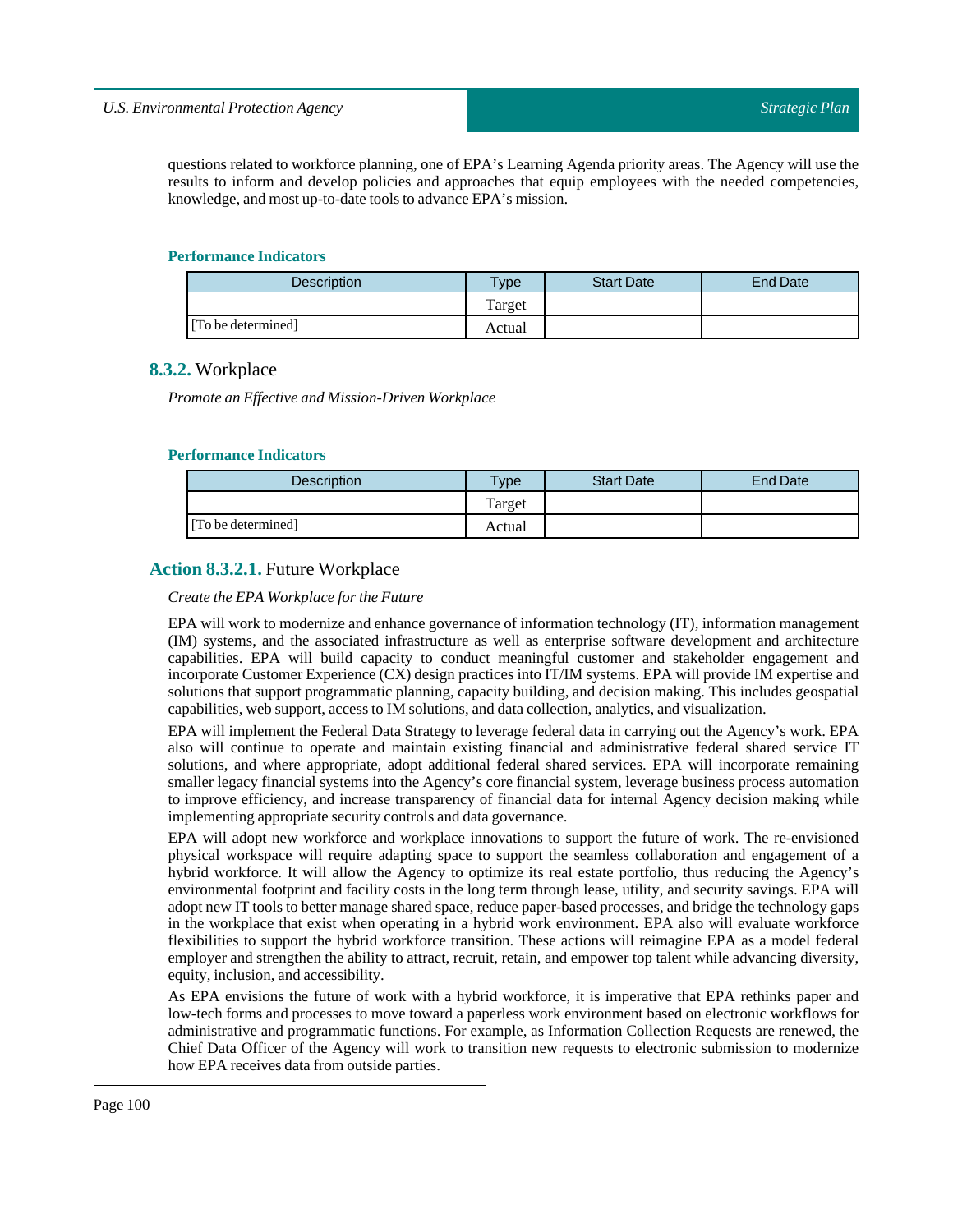EPA will advance the paperless transformation through the automation of permit application, review, and issuance processes for EPA's permitting programs. Automation of the permit application process will reduce processing time on issuing permits, decrease the time between receiving monitoring data and engaging in enforcement actions, and foster transparency by allowing communities to search, track, and access permitting actions easily. Further, permit automation will enable the integration of climate change and environmental justice considerations into permit processes and ensure that they are addressed within the terms and conditions of the permit.

EPA will continue to digitize legacy paper records and information through the operations of EPA National Digitization Centers. The Agency will work to enhance the EPA content management system, which will leverage artificial intelligence and machine learning for content tagging in the records digitization process to improve the quality and overall availability of digitized permanent records. This will enable access to permanent records regardless of physical work location and the ability to access environmental health and safety information across organizational boundaries or environmental media.

#### **Performance Indicators**

| Description        | $v$ pe | <b>Start Date</b> | <b>End Date</b> |
|--------------------|--------|-------------------|-----------------|
|                    | Target |                   |                 |
| [To be determined] | Actual |                   |                 |

# **Action 8.3.2.2.** Cybersecurity

#### *Enhance Cybersecurity*

EPA, in line with Executive Order 14028: Improving the Nation's Cybersecurity, will modernize its cybersecurity defenses to protect EPA networks and IT assets and strengthen EPA's ability to respond to incidents as they occur. EPA will ensure Agency IT systems support multifactor authentication and encryption, address cybersecurity protection gaps through the continuous diagnostics and mitigation program, and quickly identify and respond to federal-wide cybersecurity threats and incidents. The Agency will implement a Zero Trust Architecture, which includes comprehensive security monitoring; granular risk-based access controls; and system security automation coordinated throughout all aspects of the infrastructure to focus on protecting data in real-time within a dynamic threat environment.

#### **Performance Indicators**

| <b>Description</b> | $T$ <sub>ype</sub> | <b>Start Date</b> | <b>End Date</b> |
|--------------------|--------------------|-------------------|-----------------|
|                    | Target             |                   |                 |
| [To be determined] | Actual             |                   |                 |

# **Action 8.3.2.3.** Acquisitions & Grants

*Advance Justice and Equity in EPA Acquisition and Grants*

Working with EPA's Equity Team and Agency partners, EPA will focus on removing barriers that may prevent small and underserved businesses from conducting business with EPA. The Agency will increase spending significantly on small and underserved businesses and specifically target businesses located in Historically Underutilized Business Zones (HUBZones). EPA will accomplish this by eliminating barriers to its procurement processes through greater diversification of the Agency's vendor base, increasing engagement and technical assistance, and enhancing the Agency's contracts with new vendors. For assistance agreements, EPA will develop requirements for tracking and reporting on grant place of performance, which is the location where grant dollars are spent and/or benefits are received, and incorporate equity and environmental justice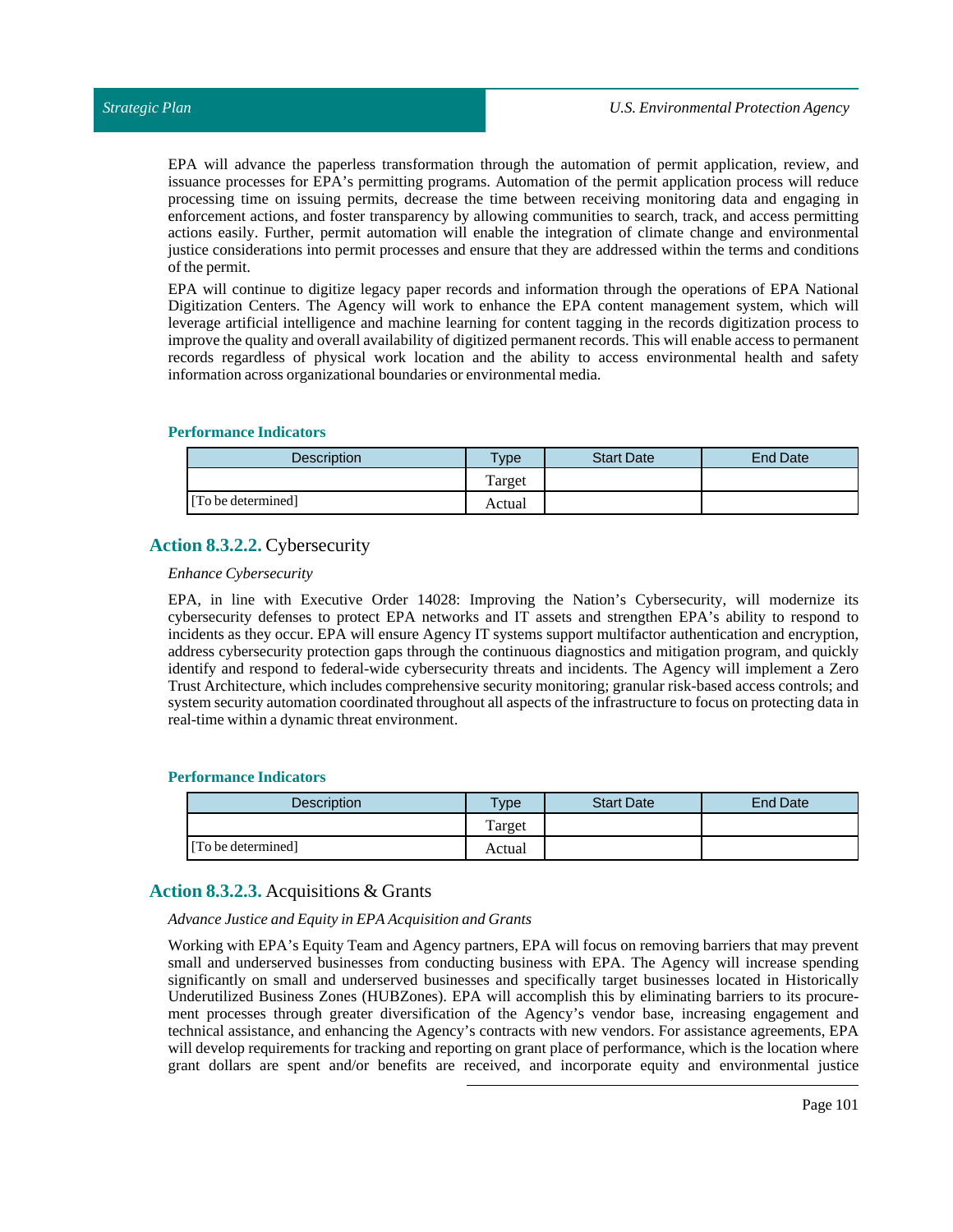considerations into the grant decision-making process to the maximum extent practicable. EPA also will partner with organizations that assist underserved communities to use EPA's acquisition and grant processes to benefit underserved communities through providing technical assistance and outreach to support grantees in meeting federal requirements for sound financial management and lowering the barriers to federal funding opportunities.

#### **Performance Indicators**

| Description        | $v_{\rm p}$ | <b>Start Date</b> | <b>End Date</b> |
|--------------------|-------------|-------------------|-----------------|
|                    | Target      |                   |                 |
| [To be determined] | Actual      |                   |                 |

# **Action 8.3.2.3.** Climate

#### *Support Administration Climate Sustainability and Resiliency Priorities*

EPA will implement all Administration Executive Orders on climate and will refocus its internal operations on the carbon pollution-free energy use and net-zero emissions in line with federal sustainability goals. Specifically, EPA will work to implement the goals established in Executive Order 14057: Catalyzing Clean Energy Industries and Jobs Through Federal Sustainability. To accomplish this, EPA will invest in energy infrastructure retrofits to mechanical systems for existing facilities, incorporating climate sustainability and resiliency into new facility commissioning, and transition its vehicle fleet to zero-emission electric vehicles, including charging infrastructure for EPA facilities. EPA will prioritize sustainable workplace choices that Agency employees can easily practice, such as recycling and composting initiatives and eliminating single-use containers to divert and reduce solid waste from landfills. The Agency will prioritize the acquisition of sustainable products that it can reuse, refurbish, or recycle in line with statutory purchasing requirements.

EPA is committed to the safety of its personnel, the integrity of its buildings, the efficiency of its operations, and the sustainability of the communities in which its facilities are located. However, the impacts of climate change, including more frequent and intense storms, wildfires, water shortages, and sea level rise, pose challenges to meeting these objectives. Adaptation planning to protect EPA's workforce, operations, underlying infrastructure, and supply chains is crucial. EPA will implement activities that protect the Agency's workforce, facilities, critical infrastructure, supply chains, and procurement processes from the risks posed by climate change. Further, EPA will leverage procurement practices to increase the energy and water efficiency of its buildings where it is feasible to do so, and ensure they are climate ready.

#### **Performance Indicators**

| <b>Description</b> | $T$ ype | <b>Start Date</b> | End Date |
|--------------------|---------|-------------------|----------|
|                    | Target  |                   |          |
| [To be determined] | Actual  |                   |          |

# **Strategy 8.4.** Engagement & Partnerships

#### *StrengthenTribal, State, andLocal Partnerships and Enhance Engagement*

Collaborate and engage effectively with Tribal nations in keeping with the Federal Government's trust responsibilities, state and local governments, regulated entities, and the public to protect human health and the environment. ~ Protecting human health and the environment is a shared responsibility of EPA and its Tribal, state, and local government partners. State and local governments provide the majority of on-the-ground environmental protection in this country, implementing federal environmental laws as well as their own. In Indian country EPA directly implements the majority of federal programs. Many innovative and effective public health and environmental programs are initiated at the Tribal, state, and local levels. Environmental outcomes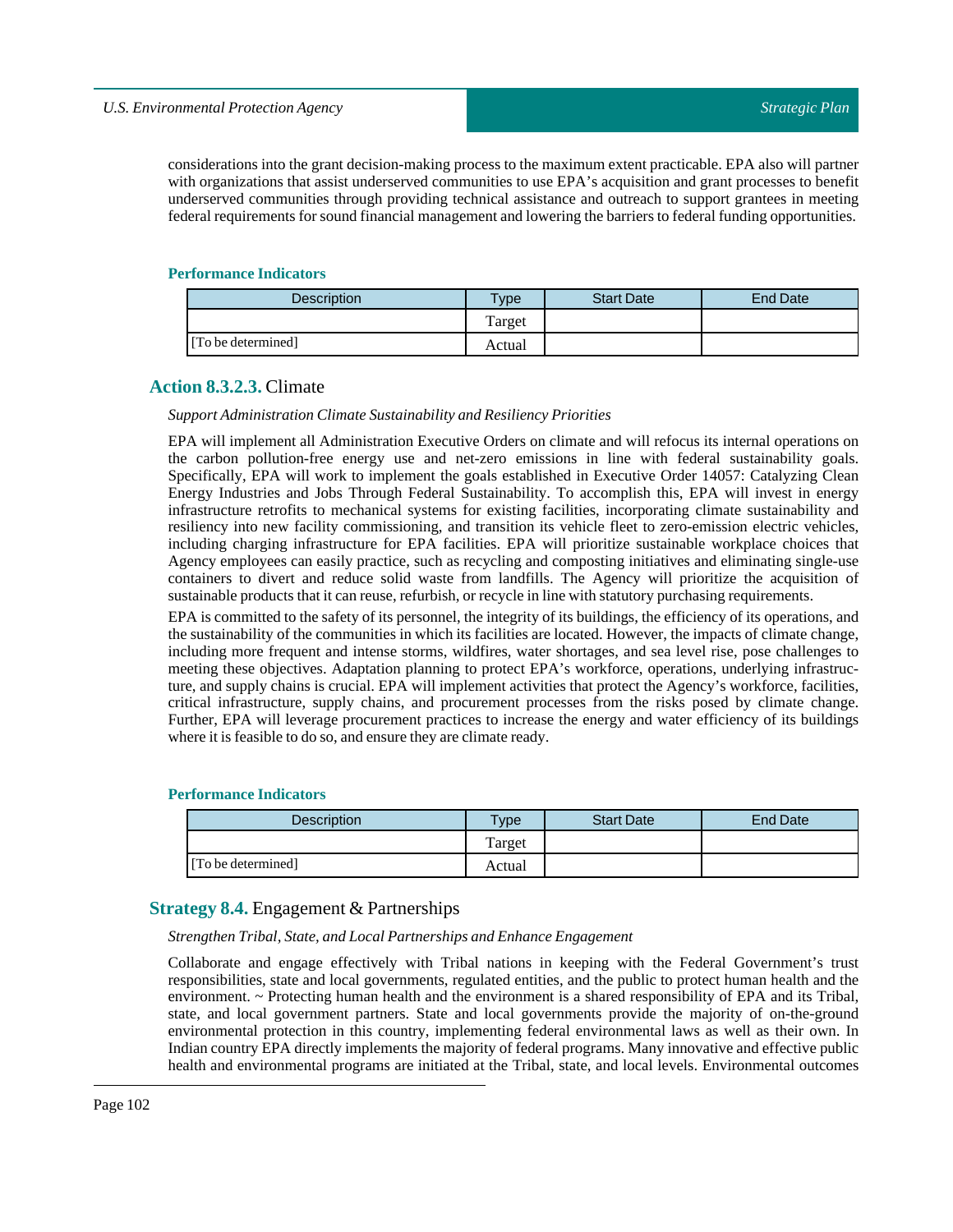are best achieved through collaborative and effective partnerships across all levels of government, successful oversight of federally delegated programs, and robust engagement with non-governmental organizations, national and community groups, industry, and the public, built on a foundation of public trust and transparency, including through timely responses to information requests. Through a renewed focus on intergovernmental relationships, improving on-the-ground community engagement, enhancing collaboration with the business community, delivering high-impact environmental education programs, and increasing public trust and transparency, EPA will forge stronger partnerships. As a result, EPA will advance durable policies to its most pressing challenges and ensure the equitable protection of all communities, including those who have historically been underserved and overburdened.

#### **Stakeholder(s):**

**Tribal Partners**

#### **Local Partners**

**State Partners**

#### **Performance Indicators**

#### **LTPG 8.4.1 Tribal Treaty Rights**

| <b>Description</b>                                                                                                   | <b>Type</b> | <b>Status</b> | <b>Start Date</b> | <b>End Date</b> |
|----------------------------------------------------------------------------------------------------------------------|-------------|---------------|-------------------|-----------------|
| By September 30, 2026,                                                                                               | Target      | Considered    |                   | 2026-09-30      |
| consider Tribal treaty rights as<br>part of all EPA Tribal<br>consultations that may affect<br>Tribal treaty rights. | Actual      |               |                   | 2026-09-30      |

#### **LTPG 8.4.2 FOIA Backlog**

| <b>Description</b>                                                                                                                                  | Type   | <b>Status</b>   | <b>Start Date</b> | End Date   | <b>Number</b> |
|-----------------------------------------------------------------------------------------------------------------------------------------------------|--------|-----------------|-------------------|------------|---------------|
| By September 30,                                                                                                                                    | Target | Eliminated      |                   | 2026-09-30 | U             |
| 2026, eliminate the<br>backlog of overdue<br>Freedom of<br>Information Act<br>(FOIA) responses,<br>compared to the FY<br>2021 baseline of<br>1.056. | Actual | <b>Baseline</b> |                   | 2021-09-30 | 1,056         |
|                                                                                                                                                     | Actual |                 |                   | 2026-09-30 | 1,056         |

# **Action 8.4.1.** Tribal Partners

*Strengthen the Nation-to-Nation Relationship with SovereignTribal Partners*

In accordance with Executive Order 13175: Memorandum on Tribal Consultation and Strengthening Nation-to-Nation Relationships, and in light of the disproportionate impact of environmental pollution on Native Americans, EPA is committed to strengthening its nation-to-nation relationship with American Indian and Alaska Native Tribal Nations. In keeping with the Federal Trust Responsibility, the Agency will endeavor to protect the environmental interests of Indian Tribes when carrying out its responsibilities that may affect Indian country.

Consistent with the trust responsibility, EPA will continue its existing consultation activities under the EPA Policy on Consultation and Coordination with Tribes. EPA will also renew focus on integrating consideration of Tribal treaty and reserved rights early into decision making and regulatory processes. EPA will continue to improve the Agency's web-based Tribal Consultation Opportunities Tracking System, a publicly accessible database used to communicate upcoming and current EPA consultation opportunities to Tribal governments.

In addition, EPA will focus on building Tribal capacity to increase the number of Tribal co-regulators and Tribes' ability to meaningfully participate and engage in environmental protection activities that inform,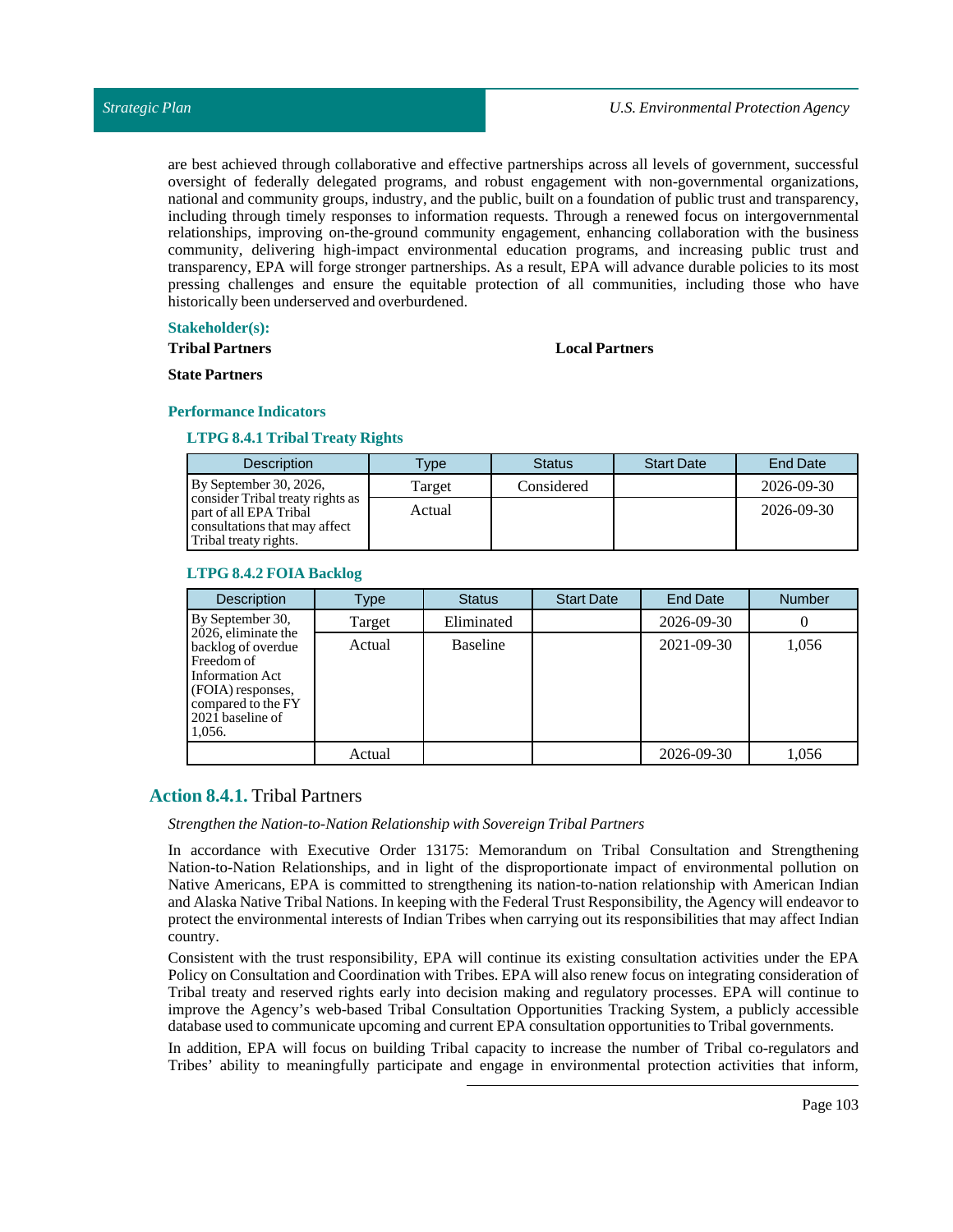## *U.S. Environmental Protection Agency*

support, or enhance EPA direct implementation under federal environmental statutes. EPA will continue capacity-building activities under the Indian General Assistance Program, the development of mutual environmental goals on a government-to-government basis through EPA-Tribal Environmental Agreements, and active use of the flexibilities under the Tribal Performance Partnership Grants rule. The Agency will work through the EPA National Tribal Operations Committee and support EPA Tribal partnership groups, including regional Tribal operations committees. Through these groups and other Tribal meetings, EPA will strive to address pressing environmental issues such as climate change and environmental justice.

# **Stakeholder(s):**

#### **Tribal Partners**

#### **Performance Indicators**

| Description        | $T$ <sub>V</sub> pe | <b>Start Date</b> | <b>End Date</b> |
|--------------------|---------------------|-------------------|-----------------|
|                    | Target              |                   |                 |
| [To be determined] | Actual              |                   |                 |

# **Action 8.4.2.** Partnerships

#### *FosterTribal, State, andLocal Partnerships*

Environmental and human health protection is a shared responsibility of Tribes, states, and the Federal Government. More than 50 years after the creation of EPA, states and local governments serve as primary implementers of many of the nation's environmental laws. Due to these unique relationships, the early, meaningful, and substantial involvement of EPA's co-regulator partners is critical to the development, implementation, and enforcement of the nation's environmental programs. With a renewed focus on climate, environmental justice, and children's health, EPA will emphasize frequent and early communication as a keystone of its partnership with Tribal and state co-regulators, whose concerns and existing regulatory programs must be thoughtfully considered to develop effective and lasting policies for our most pressing environmental challenges.

Through E-Enterprise for the Environment, EPA, Tribal, and state leaders will prioritize shared concerns, collectively address challenges, and build efficient and effective solutions. By relying on three key principles to improve environmental program implementation — early and meaningful dialogue with partners who make decisions together, streamlined and simplified processes, and sharing of technology — EPA, Tribes, and states can make the best use of new tools and technologies to improve environmental results. EPA will work with Tribal and state partners to better understand the use of community-led data generation in environmental management, develop a compliance Learning Agenda, and advance environmental monitoring technologies. Furthermore, Tribes and states are encouraged to use E-Enterprise Workload Tradeoffs to adjust grant workplans to focus on collaborative efforts related to work modernization.

Collaboration under the Exchange Network (EN), a standards-based, secure approach for EPA and its Tribal, state, territorial, and industry partners, will further enhance data management and electronic reporting. EPA will continue to administer the EN Grant Program to support integration and development of tools leveraging EN technology, data standards, open-source software, shared services, and reusable components. Under Executive Order 1398: Advancing Racial Equity and Support for Underserved Communities Through the Federal Government, EPA will foster increased Tribal participation in the EN, build data management and technical capacity, and enable the EN Grant Program to measure the effectiveness of these approaches in underserved communities. In addition, the Agency plans to continue to support the implementation of the National Environmental Performance Partnership System and the Multipurpose Grant Program, which are the key funding programs that support Tribal and state implementation of environmental programs.

EPA's oversight role is critical to supporting effective implementation of federally delegated environmental programs by Tribes, states, and local entities, ensuring protection of civil rights, and protecting communities that have historically been underserved and overburdened. The Agency will improve and strengthen oversight of state-delegated programs and collaborate with Tribes, states, territories, and local governments to identify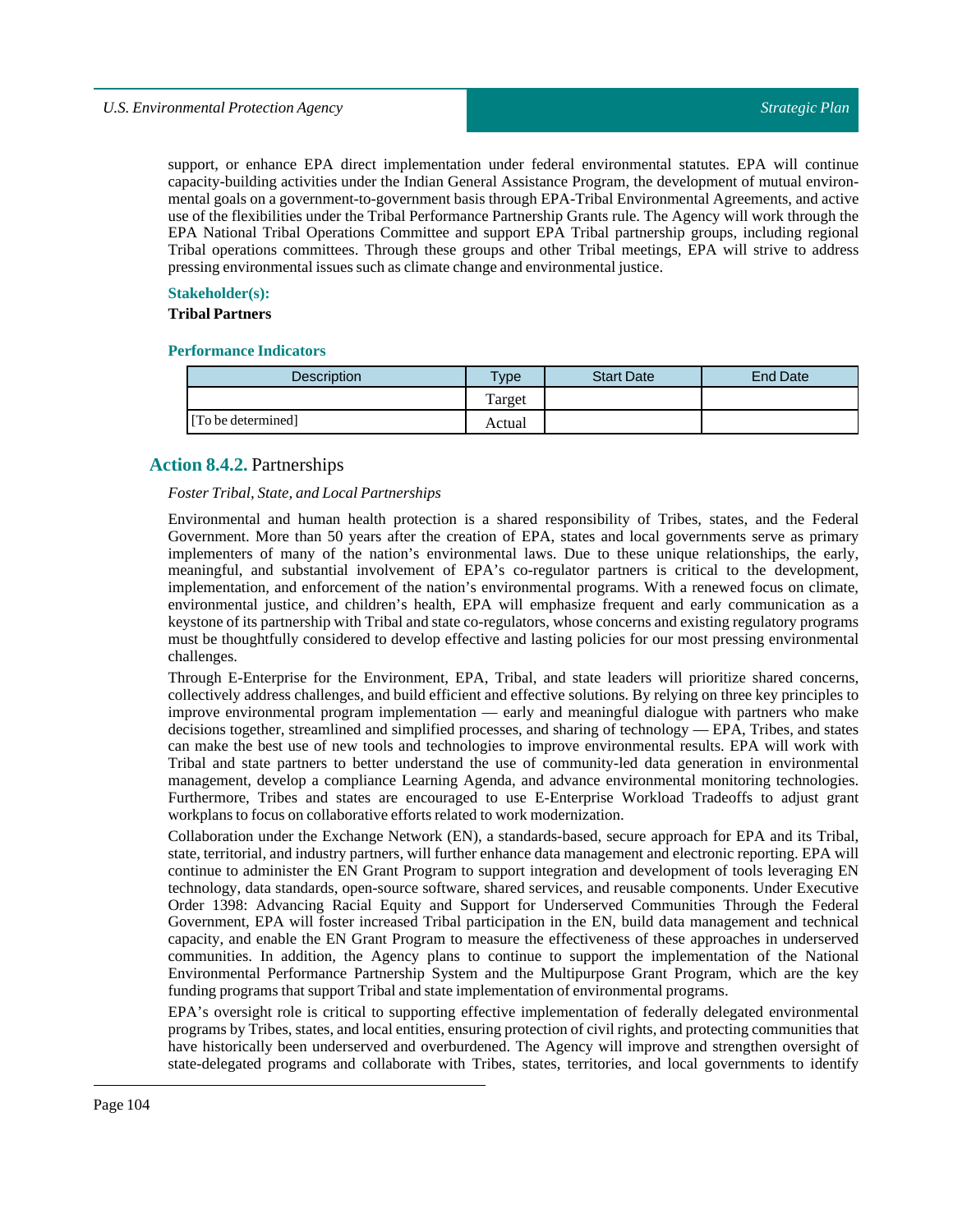opportunities for additional oversight improvements. EPA will ensure protections afforded by the Civil Rights Act are being implemented at all levels of government, which is vital to advancing equity and environmental justice. Robust oversight of compliance with civil rights laws will address historical and systemic barriers on the basis of race, color, and national origin that contribute to environmental injustice and the disproportionate burden of pollution in particular communities.

#### **Stakeholder(s):**

**Tribal Partners**

#### **Local Partners**

**State Partners**

#### **Performance Indicators**

| <b>Description</b> | Type   | <b>Start Date</b> | End Date |
|--------------------|--------|-------------------|----------|
|                    | Target |                   |          |
| [To be determined] | Actual |                   |          |

# **Action 8.4.3.** Community Engagement

#### *Improve On-the-Ground Community Engagement*

Meeting communities where they are, to better understand the lived reality of people and the health and environmental challenges they face, is fundamental to developing effective programs and policies. EPA will meet regularly with stakeholder groups to seek perspectives on Administration priorities and engage early with relevant stakeholder groups on upcoming regulatory actions. EPA also will focus on opportunities like site visits, forums, and convenings to cultivate relationships and stay attuned to the needs and concerns of diverse groups, private sector partners, and others impacted by the Agency.

When needed, EPA will provide facilitation, mediation, and related services to support EPA's engagement with members of the public. When conflict is present or expected, EPA will provide collaboration and conflict resolution support, including an impartial intervener to help ensure the public's concerns are heard and fully considered in Agency decision making. EPA's public engagement efforts will establish coordination and communication systems that ensure public participation in rulemaking and Agency regulatory policy is inclusive, diverse, and accessible. EPA will develop and maintain an extensive, up-to-date database of stakeholders' interests and concerns to support engagement and inform policy.

#### **Stakeholder(s):**

#### **Communities**

#### **Performance Indicators**

| <b>Description</b> | $T$ ype | <b>Start Date</b> | <b>End Date</b> |
|--------------------|---------|-------------------|-----------------|
|                    | Target  |                   |                 |
| [To be determined] | Actual  |                   |                 |

# **Action 8.4.4.** Private Sector Engagement

#### *Enhance Private Sector Engagement*

Solving the climate crisis and working toward an equitable and sustainable future will require commitment and action from every sector of the economy. EPA is committed to working with the business community to advance environmental progress through both its regulatory programs and its wide array of voluntary programs and non-regulatory initiatives. EPA will continue its commitment to give appropriate consideration to small business needs, interests, and impacts during policy and rule development. By engaging with business groups and individual companies, EPA will encourage and support private sector environmental action, including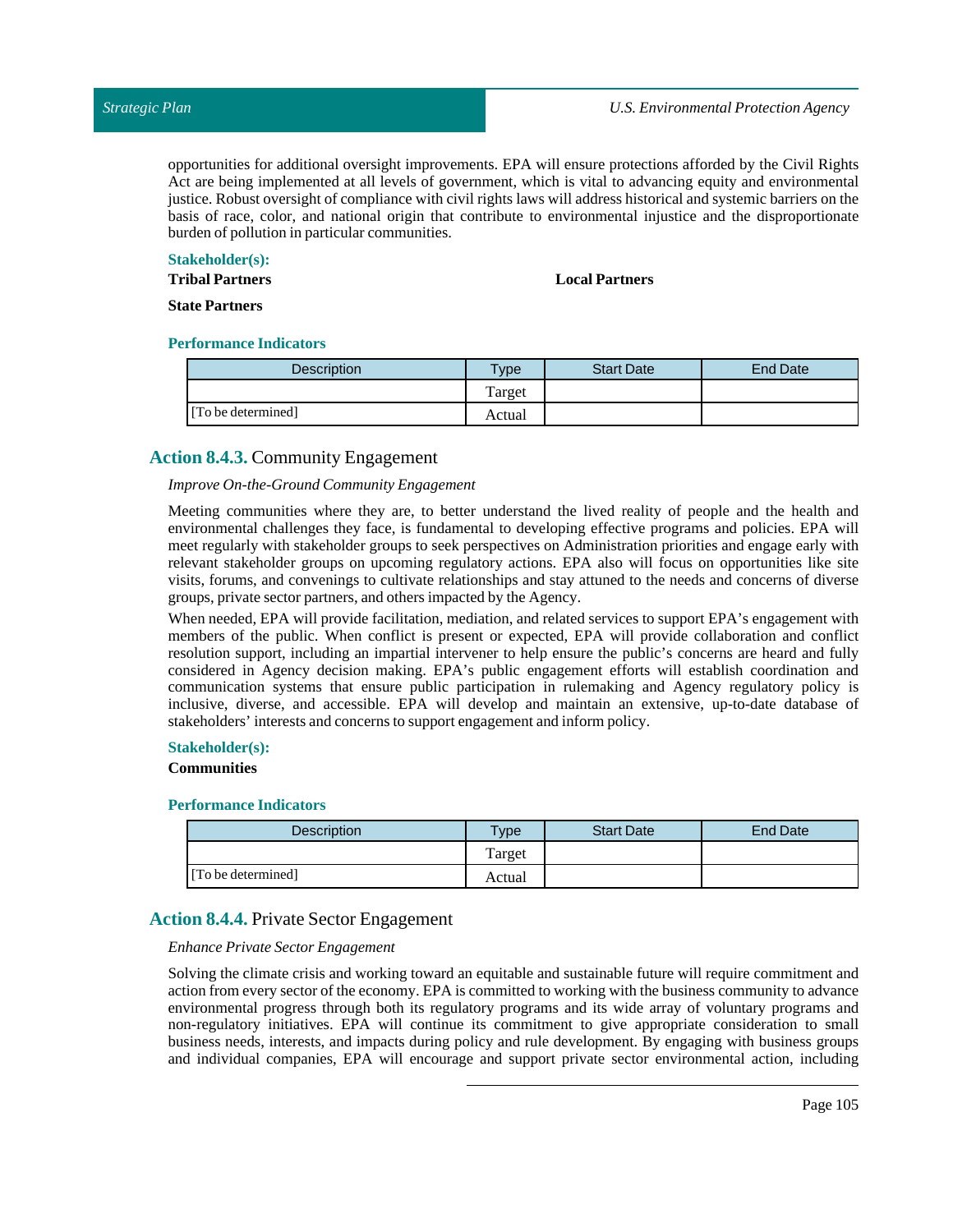# *U.S. Environmental Protection Agency*

environmental justice initiatives and the pursuit of meaningful corporate and sector-wide climate and sustainability goals. The Agency will also continue its commitment to use and participate in Voluntary Consensus Standards (VCS) as directed by the National Technology Transfer and Advancement Act (NTTAA). Use of VCS in regulation, voluntary programs, research, and other activities helps the Agency achieve robust engagement with industry, academia, NGOs, and others, harnessing partnerships that enhance public trust and lead to durable policies that enjoy broad consensus and buy-in.

#### **Stakeholder(s):**

# **Private Sector**

### **Performance Indicators**

| <b>Description</b> | $T$ ype | <b>Start Date</b> | End Date |
|--------------------|---------|-------------------|----------|
|                    | Target  |                   |          |
| [To be determined] | Actual  |                   |          |

# **Action 8.4.5.** Environmental Education

#### *Promote Environmental Education*

Improving environmental literacy is a critical strategy to empowering Tribal and local communities with the capacity and resources to accelerate stewardship, environmental justice, and community-level understanding of climate impacts. EPA implements the National Environmental Education Act (NEEA) and is charged with achieving the environmental education objectives and supporting public understanding of the Agency. EPA will ensure that environmental education tools, trainings, curricula, resources, and grants align with strategic priorities to address climate change, advance environmental justice, support fenceline communities, promote science, and protect public health. EPA will build strategic partnerships to include underserved communities and Minority Serving Institutions and increase the conversation around using environmental education as a tool to achieve environmental justice, climate equity, and economic prosperity. EPA will ask the National Environmental Education Advisory Council (NEEAC) to provide a set of national recommendations on how frontline and underserved communities can use environmental education to build capacity to become resilient to the effects of climate change. EPA will create public and private partnerships through the National Environmental Education Foundation (NEEF) to develop programs and initiatives that can empower frontline communities to address environmental threats, advance equity, and increase economic prosperity for all.

#### **Performance Indicators**

| Description        | $T$ <sub>V</sub> $pe$ | <b>Start Date</b> | <b>End Date</b> |
|--------------------|-----------------------|-------------------|-----------------|
|                    | Target                |                   |                 |
| [To be determined] | Actual                |                   |                 |

#### **Action 8.4.6.** Trust & Transparency

*Increase PublicTrust andTransparency*

Transparency in government and the ability to show tangible results are critical to bolstering public trust and confidence in the nation's environmental programs. EPA is carrying out evidence-building activities to address priority questions related to grants, one of EPA's Learning Agenda priority areas, to better communicate environmental outcomes stemming from EPA's grant programs. The Agency also will enhance its efforts to meet statutory deadlines for responding to Freedom of Information Act (FOIA) requests and eliminate the backlog of overdue responses. Through enhanced transparency, the public and local communities can participate more meaningfully and partner with EPA in protecting human health and the environment.